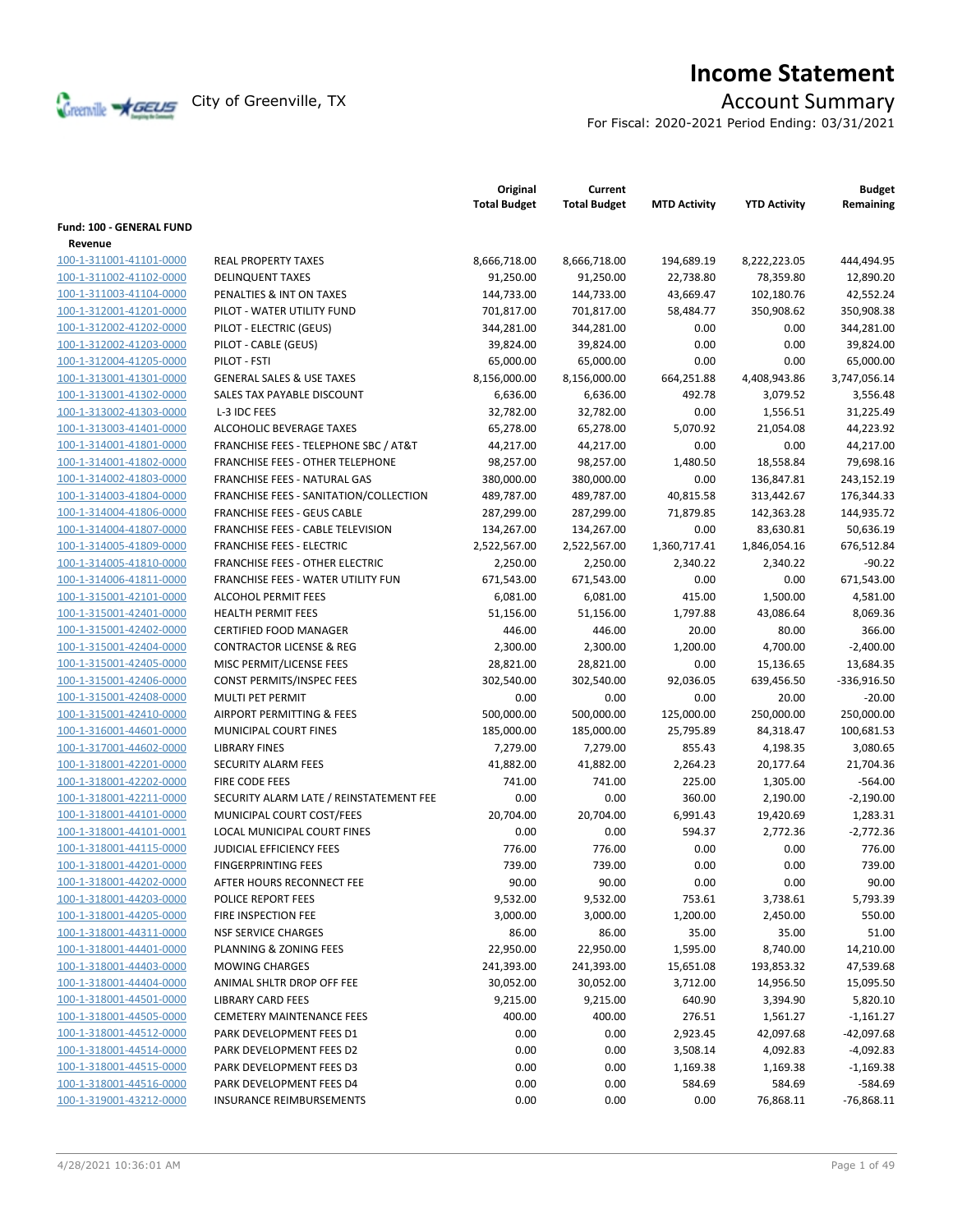|                                                    |                                                            | Original<br><b>Total Budget</b> | Current<br><b>Total Budget</b> | <b>MTD Activity</b>   | <b>YTD Activity</b>     | <b>Budget</b><br>Remaining |
|----------------------------------------------------|------------------------------------------------------------|---------------------------------|--------------------------------|-----------------------|-------------------------|----------------------------|
| 100-1-319001-44102-0000                            | SALE OF CITY PUBLICATIONS                                  | 801.00                          | 801.00                         | 0.00                  | 0.00                    | 801.00                     |
| 100-1-319001-44506-0000                            | <b>LIBRARY COPY MACHINE</b>                                | 2,000.00                        | 2,000.00                       | 498.67                | 2,434.76                | $-434.76$                  |
| 100-1-319001-45302-0000                            | <b>CEMETERY LOTS SALES</b>                                 | 50.00                           | 50.00                          | 0.00                  | 0.00                    | 50.00                      |
| 100-1-319001-45303-0000                            | <b>LAND SALES</b>                                          | 45,000.00                       | 45,000.00                      | 0.00                  | 8,150.00                | 36,850.00                  |
| 100-1-319001-45305-0000                            | <b>AUCTION PROCEEDS</b>                                    | 190,000.00                      | 190,000.00                     | 0.00                  | 0.00                    | 190,000.00                 |
| 100-1-319001-45401-0000                            | <b>INTEREST REVENUES</b>                                   | 52,340.00                       | 52,340.00                      | 1,944.34              | 1,832.25                | 50,507.75                  |
| 100-1-319001-45501-0000                            | LIBRARY MTG ROOM RENTAL                                    | 1,224.00                        | 1,224.00                       | 0.00                  | 0.00                    | 1,224.00                   |
| 100-1-319001-45503-0000                            | <b>PAVILION RENTALS</b>                                    | 9,900.00                        | 9,900.00                       | 69.28                 | 651.74                  | 9,248.26                   |
| 100-1-319001-45601-0000                            | MISCELLANEOUS REVENUES                                     | 68,756.00                       | 68,756.00                      | 1,269,583.30          | 1,293,320.23            | $-1,224,564.23$            |
| 100-1-319001-45604-0000                            | OTHER REVENUE / OVER/SHORT                                 | 0.00                            | 0.00                           | 2,397.77              | 40.83                   | $-40.83$                   |
| 100-1-322001-43002-0000                            | ANIMAL SHELTER CONTRIB                                     | 100,000.00                      | 100,000.00                     | 0.00                  | 0.00                    | 100,000.00                 |
| 100-1-322001-43003-0000                            | HUNT CO CONTRIB - FIRE                                     | 28,800.00                       | 28,800.00                      | 2,400.00              | 16,400.00               | 12,400.00                  |
| 100-1-322001-43004-0000                            | HUNT CO MEM HOSP REIM                                      | 22,400.00                       | 22,400.00                      | 2,116.21              | 10,581.05               | 11,818.95                  |
| 100-1-323001-46008-0000                            | <b>XFR - TOURISM FUND</b>                                  | 98,000.00                       | 98,000.00                      | 8,166.67              | 49,000.02               | 48,999.98                  |
| 100-1-323001-46015-0000                            | XFR - DEBT SERVICE FUND                                    | 118,309.00                      | 118,309.00                     | 9,859.08              | 59,154.48               | 59,154.52                  |
| 100-1-324001-46506-0000                            | CA - RECREATION FUND                                       | 973.00                          | 973.00                         | 81.08                 | 486.48                  | 486.52                     |
| 100-1-324001-46509-0000                            | CA - VENUE MGMT FUND                                       | 4,129.00                        | 4,129.00                       | 344.08                | 2,064.48                | 2,064.52                   |
| 100-1-324001-46537-0000<br>100-1-324001-46614-0000 | CA - MAIL MACHINE LEASE<br>CA - SANITATION FUND COLLECTION | 0.00                            | 0.00                           | 269.28                | 1,615.68                | $-1,615.68$                |
| 100-1-324001-46650-0000                            | CA - UTILITY FUND TO GENERAL GOVERNME                      | 40,166.00<br>336,411.00         | 40,166.00<br>336,411.00        | 3,347.17<br>30,534.25 | 20,083.02<br>183,205.50 | 20,082.98<br>153,205.50    |
| 100-1-324001-46651-0000                            | CA - UTILITY FUND TO PUBLIC WORKS                          | 159,224.00                      | 159,224.00                     | 13,268.67             | 79,612.02               | 79,611.98                  |
| 100-1-324001-46801-0000                            | <b>CA - SPENCE FUND</b>                                    | 600.00                          | 600.00                         | 50.00                 | 300.00                  | 300.00                     |
| 100-1-324009-46901-0000                            | <b>CA - ELECTRIC UTILITY</b>                               | 426,336.00                      | 426,336.00                     | 35,528.00             | 213,168.00              | 213,168.00                 |
| 100-1-324009-46906-0000                            | <b>CA - CABLE UTILITY</b>                                  | 58,987.00                       | 58,987.00                      | 4,915.58              | 29,493.48               | 29,493.52                  |
|                                                    | <b>Revenue Total:</b>                                      | 26,174,095.00                   | 26,174,095.00                  | 4,141,609.84          | 19,145,042.60           | 7,029,052.40               |
| Expense                                            |                                                            |                                 |                                |                       |                         |                            |
| 100-1-000000-43105-0001                            | <b>CENSUS GRANT MANAGEMENT</b>                             | 0.00                            | 0.00                           | 0.00                  | 8,912.00                | $-8,912.00$                |
| 100-1-000000-52103-0000                            | <b>ESSENTIAL EMPLOYEE MEALS</b>                            | 0.00                            | 0.00                           | 0.00                  | 38.15                   | $-38.15$                   |
| 100-1-000000-96119-0000                            | PANDEMIC EXPENSES                                          | 0.00                            | 0.00                           | 199.78                | 66,028.55               | $-66,028.55$               |
| 100-1-411000-52001-0000                            | <b>OFFICE SUPPLIES</b>                                     | 50.00                           | 50.00                          | 0.00                  | 4.79                    | 45.21                      |
| 100-1-411000-52005-0000                            | PRINTED MATERIALS                                          | 96.00                           | 96.00                          | 0.00                  | 48.00                   | 48.00                      |
| 100-1-411000-52103-0000                            | <b>MEETING SUPPLIES</b>                                    | 2,931.00                        | 2,931.00                       | 24.95                 | 676.64                  | 2,254.36                   |
| 100-1-411000-54001-0000                            | <b>TELEPHONE CHARGES</b>                                   | 3,132.00                        | 3,132.00                       | 227.97                | 1,288.32                | 1,843.68                   |
| 100-1-411000-54101-0000<br>100-1-411000-54201-0000 | PROFESSIONAL SERVICES<br>MEMBERSHIPS & SUBSCRIPTIONS       | 8,000.00<br>6,675.00            | 8,000.00<br>6,675.00           | 4,000.00<br>459.00    | 10,000.00               | $-2,000.00$<br>3,954.40    |
| 100-1-411000-54204-0000                            | <b>PUBLIC RELATIONS</b>                                    | 1,700.00                        | 1,700.00                       | 0.00                  | 2,720.60<br>0.00        | 1,700.00                   |
| 100-1-411000-54213-0000                            | PLAQUES AND AWARDS                                         | 1,000.00                        | 1,000.00                       | 0.00                  | 477.00                  | 523.00                     |
| 100-1-411000-54214-0000                            | <b>TRAVEL &amp; TRAINING</b>                               | 14,520.00                       | 10,920.00                      | 20.00                 | 550.00                  | 10,370.00                  |
| 100-1-411000-54300-0000                            | TRAVEL TO AUSTIN                                           | 0.00                            | 3,600.00                       | 0.00                  | 0.00                    | 3,600.00                   |
| 100-1-411400-51001-0000                            | REGULAR SALARIES                                           | 147,449.00                      | 147,449.00                     | 16,996.64             | 72,449.99               | 74,999.01                  |
| 100-1-411400-51020-0000                            | <b>OVERTIME</b>                                            | 0.00                            | 0.00                           | 0.00                  | 45.39                   | $-45.39$                   |
| 100-1-411400-51021-0000                            | LONGEVITY                                                  | 1,656.00                        | 1,656.00                       | 0.00                  | 1,752.00                | $-96.00$                   |
| 100-1-411400-51116-0000                            | CAR ALLOWANCE                                              | 4,200.00                        | 4,200.00                       | 484.62                | 2,100.02                | 2,099.98                   |
| 100-1-411400-51117-0000                            | CELL PHONE ALLOWANCE                                       | 2,130.00                        | 2,130.00                       | 245.76                | 1,064.96                | 1,065.04                   |
| 100-1-411400-51201-0000                            | <b>FICA</b>                                                | 9,633.00                        | 9,633.00                       | 1,037.01              | 4,597.86                | 5,035.14                   |
| 100-1-411400-51202-0000                            | MEDICARE                                                   | 2,253.00                        | 2,253.00                       | 242.53                | 1,075.32                | 1,177.68                   |
| 100-1-411400-51203-0000                            | <b>HEALTH INSURANCE</b>                                    | 24,266.00                       | 24,266.00                      | 1,011.08              | 6,066.48                | 18,199.52                  |
| 100-1-411400-51204-0000                            | <b>WORKERS COMPENSATION</b>                                | 375.00                          | 375.00                         | 19.96                 | 119.76                  | 255.24                     |
| 100-1-411400-51205-0000                            | STATE UNEMPLOYMENT                                         | 126.00                          | 126.00                         | 0.00                  | 431.98                  | $-305.98$                  |
| 100-1-411400-51301-0000                            | <b>TMRS</b>                                                | 17,887.00                       | 17,887.00                      | 2,056.32              | 8,853.08                | 9,033.92                   |
| 100-1-411400-52001-0000                            | <b>OFFICE SUPPLIES</b>                                     | 225.00                          | 225.00                         | 0.00                  | 99.96                   | 125.04                     |
| 100-1-411400-52002-0000                            | POSTAGE / FREIGHT                                          | 125.00                          | 125.00                         | $-51.54$              | $-84.40$                | 209.40                     |
| 100-1-411400-52005-0000<br>100-1-411400-54001-0000 | PRINTED MATERIALS<br><b>TELEPHONE CHARGES</b>              | 5,150.00<br>1,046.00            | 5,150.00<br>1,046.00           | 0.00<br>91.03         | 24.00<br>468.86         | 5,126.00<br>577.14         |
| 100-1-411400-54101-0000                            | PROFESSIONAL SERVICES                                      | 1,175.00                        | 1,175.00                       | 0.00                  | 395.00                  | 780.00                     |
| 100-1-411400-54201-0000                            | MEMBERSHIPS & SUBSCRIPTIONS                                | 125.00                          | 125.00                         | 0.00                  | 350.00                  | $-225.00$                  |
| 100-1-411400-54206-0000                            | <b>ELECTION EXPENSE</b>                                    | 108,000.00                      | 108,000.00                     | 0.00                  | 158.19                  | 107,841.81                 |
| 100-1-411400-54214-0000                            | <b>TRAVEL &amp; TRAINING</b>                               | 3,555.00                        | 3,555.00                       | 0.00                  | 1,514.83                | 2,040.17                   |
| 100-1-412100-51001-0000                            | REGULAR SALARIES                                           | 185,492.40                      | 185,492.40                     | 12,774.72             | 71,958.62               | 113,533.78                 |
|                                                    |                                                            |                                 |                                |                       |                         |                            |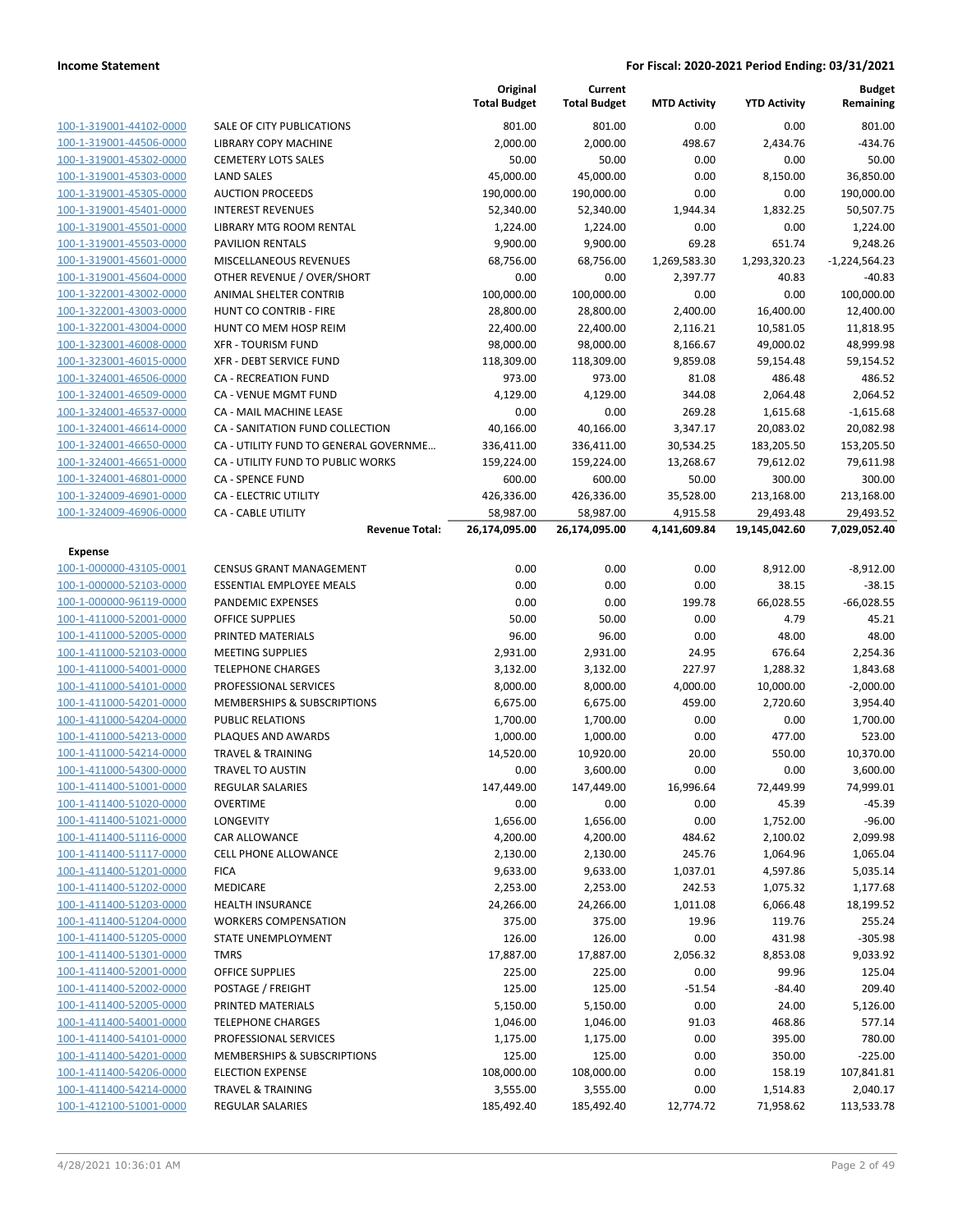| 100-1-412100-51020-0000        |
|--------------------------------|
| 100-1-412100-51021-0000        |
| 100-1-412100-51101-0000        |
| 100-1-412100-51201-0000        |
| 100-1-412100-51202-0000        |
| 100-1-412100-51203-0000        |
| 100-1-412100-51204-0000        |
| 100-1-412100-51205-0000        |
| 100-1-412100-51301-0000        |
| 100-1-412100-52001-0000        |
| 100-1-412100-52002-0000        |
| 100-1-412100-52005-0000        |
| 100-1-412100-52102-0000        |
| 100-1-412100-52110-0000        |
|                                |
| 100-1-412100-53201-0000        |
| 100-1-412100-54001-0000        |
| 100-1-412100-54101-0000        |
| 100-1-412100-54201-0000        |
| 100-1-412100-54207-0000        |
| 100-1-412100-54214-0000        |
| 100-1-413200-51001-0000        |
| 100-1-413200-51020-0000        |
| 100-1-413200-51021-0000        |
| 100-1-413200-51116-0000        |
| 100-1-413200-51117-0000        |
| 100-1-413200-51201-0000        |
| 100-1-413200-51202-0000        |
| 100-1-413200-51203-0000        |
| 100-1-413200-51204-0000        |
| 100-1-413200-51205-0000        |
| 100-1-413200-51301-0000        |
| 100-1-413200-51303-0000        |
|                                |
| 100-1-413200-52001-0000        |
| 100-1-413200-52002-0000        |
| 100-1-413200-52103-0000        |
| 100-1-413200-54001-0000        |
| 100-1-413200-54101-0000        |
| 100-1-413200-54201-0000        |
| 100-1-413200-54205-0000        |
| 100-1-413200-54212-0000        |
| <u>100-1-413200-54214-0000</u> |
| 100-1-413200-54300-0000        |
| <u>100-1-415100-51001-0000</u> |
| 100-1-415100-51020-0000        |
| 100-1-415100-51021-0000        |
| <u>100-1-415100-51116-0000</u> |
| <u>100-1-415100-51117-0000</u> |
| <u>100-1-415100-51201-0000</u> |
| <u>100-1-415100-51202-0000</u> |
| 100-1-415100-51203-0000        |
|                                |
| <u>100-1-415100-51204-0000</u> |
| <u>100-1-415100-51205-0000</u> |
| <u>100-1-415100-51301-0000</u> |
| 100-1-415100-52001-0000        |
| 100-1-415100-52002-0000        |
| <u>100-1-415100-52005-0000</u> |
| <u>100-1-415100-54001-0000</u> |
| <u>100-1-415100-54110-0000</u> |
| <u>100-1-415100-54201-0000</u> |
|                                |

|                         |                                    | Original<br><b>Total Budget</b> | Current<br><b>Total Budget</b> | <b>MTD Activity</b> | <b>YTD Activity</b> | <b>Budget</b><br>Remaining |
|-------------------------|------------------------------------|---------------------------------|--------------------------------|---------------------|---------------------|----------------------------|
| 100-1-412100-51020-0000 | <b>OVERTIME</b>                    | 7,409.87                        | 7,409.87                       | 156.45              | 1,016.47            | 6,393.40                   |
| 100-1-412100-51021-0000 | LONGEVITY                          | 6,002.00                        | 6,002.00                       | 0.00                | 4,546.66            | 1,455.34                   |
| 100-1-412100-51101-0000 | <b>CERTIFICATION PAY</b>           | 3,600.00                        | 3,600.00                       | 138.48              | 1,292.38            | 2,307.62                   |
| 100-1-412100-51201-0000 | <b>FICA</b>                        | 12,555.26                       | 12,555.26                      | 716.30              | 4,935.03            | 7,620.23                   |
| 100-1-412100-51202-0000 | MEDICARE                           | 2,936.31                        | 2,936.31                       | 167.52              | 1,154.15            | 1,782.16                   |
| 100-1-412100-51203-0000 | HEALTH INSURANCE                   | 48,533.00                       | 48,533.00                      | 4,044.42            | 24,266.52           | 24,266.48                  |
| 100-1-412100-51204-0000 | <b>WORKERS COMPENSATION</b>        | 488.44                          | 488.44                         | 40.70               | 244.20              | 244.24                     |
| 100-1-412100-51205-0000 | STATE UNEMPLOYMENT                 | 379.08                          | 379.08                         | 175.98              | 683.46              | $-304.38$                  |
| 100-1-412100-51301-0000 | <b>TMRS</b>                        | 22,000.42                       | 22,000.42                      | 1,516.09            | 9,755.50            | 12,244.92                  |
| 100-1-412100-52001-0000 | <b>OFFICE SUPPLIES</b>             | 900.00                          | 900.00                         | 0.00                | 258.96              | 641.04                     |
| 100-1-412100-52002-0000 | POSTAGE / FREIGHT                  | 2,750.00                        | 2,750.00                       | 151.17              | 830.59              | 1,919.41                   |
| 100-1-412100-52005-0000 | PRINTED MATERIALS                  | 1,500.00                        | 1,500.00                       | 0.00                | 0.00                | 1,500.00                   |
| 100-1-412100-52102-0000 | <b>BOOKS / REF SUPPLIES</b>        | 250.00                          | 250.00                         | 0.00                | 0.00                | 250.00                     |
| 100-1-412100-52110-0000 | <b>TICKET WRITER SUPPLIES</b>      | 8,700.00                        | 8,700.00                       | 0.00                | 0.00                | 8,700.00                   |
| 100-1-412100-53201-0000 | FURNITURE & OFFICE EQUIPMENT       | 2,235.00                        | 2,235.00                       | 0.00                | 1,348.30            | 886.70                     |
| 100-1-412100-54001-0000 | <b>TELEPHONE CHARGES</b>           | 3,500.00                        | 3,500.00                       | 435.42              | 2,228.24            | 1,271.76                   |
| 100-1-412100-54101-0000 | PROFESSIONAL SERVICES              | 29,000.00                       | 4,000.00                       | 75.00               | 400.30              | 3,599.70                   |
| 100-1-412100-54201-0000 | MEMBERSHIPS & SUBSCRIPTIONS        | 550.00                          | 550.00                         | 0.00                | 624.09              | $-74.09$                   |
| 100-1-412100-54207-0000 | <b>COURT COSTS, JURY, WIT FEES</b> | 360.00                          | 360.00                         | 0.00                | 0.00                | 360.00                     |
| 100-1-412100-54214-0000 | <b>TRAVEL &amp; TRAINING</b>       | 6,080.00                        | 3,080.00                       | 100.00              | 300.00              | 2,780.00                   |
| 100-1-413200-51001-0000 | REGULAR SALARIES                   | 243,744.80                      | 243,744.80                     | 29,008.44           | 123,332.89          | 120,411.91                 |
| 100-1-413200-51020-0000 | <b>OVERTIME</b>                    | 145.58                          | 145.58                         | 0.00                | 0.00                | 145.58                     |
| 100-1-413200-51021-0000 | LONGEVITY                          | 618.00                          | 618.00                         | 0.00                | 933.00              | $-315.00$                  |
| 100-1-413200-51116-0000 | CAR ALLOWANCE                      | 7,200.00                        | 7,200.00                       | 830.76              | 3,599.96            | 3,600.04                   |
| 100-1-413200-51117-0000 | <b>CELL PHONE ALLOWANCE</b>        | 1,170.00                        | 1,170.00                       | 135.00              | 585.00              | 585.00                     |
| 100-1-413200-51201-0000 | <b>FICA</b>                        | 11,874.26                       | 11,874.26                      | 1,729.18            | 4,719.34            | 7,154.92                   |
| 100-1-413200-51202-0000 | MEDICARE                           | 3,666.74                        | 3,666.74                       | 404.41              | 1,729.61            | 1,937.13                   |
| 100-1-413200-51203-0000 | <b>HEALTH INSURANCE</b>            | 30,333.00                       | 30,333.00                      | 2,527.75            | 15,166.50           | 15,166.50                  |
| 100-1-413200-51204-0000 | <b>WORKERS COMPENSATION</b>        | 609.94                          | 609.94                         | 50.83               | 304.98              | 304.96                     |
| 100-1-413200-51205-0000 | STATE UNEMPLOYMENT                 | 157.95                          | 157.95                         | 76.79               | 363.94              | $-205.99$                  |
| 100-1-413200-51301-0000 | <b>TMRS</b>                        | 29,112.62                       | 29,112.62                      | 3,477.00            | 14,687.56           | 14,425.06                  |
| 100-1-413200-51303-0000 | SUP 457 COMP PLAN                  | 22,230.00                       | 22,230.00                      | 2,542.86            | 11,019.06           | 11,210.94                  |
| 100-1-413200-52001-0000 | <b>OFFICE SUPPLIES</b>             | 300.00                          | 300.00                         | 0.00                | 360.41              | $-60.41$                   |
| 100-1-413200-52002-0000 | POSTAGE / FREIGHT                  | 100.00                          | 100.00                         | 0.00                | 7.07                | 92.93                      |
| 100-1-413200-52103-0000 | <b>MEETING SUPPLIES</b>            | 850.00                          | 850.00                         | 36.80               | 94.94               | 755.06                     |
| 100-1-413200-54001-0000 | <b>TELEPHONE CHARGES</b>           | 4,000.00                        | 4,000.00                       | 444.38              | 2,176.20            | 1,823.80                   |
| 100-1-413200-54101-0000 | PROFESSIONAL SERVICES              | 100.00                          | 100.00                         | 0.00                | 0.00                | 100.00                     |
| 100-1-413200-54201-0000 | MEMBERSHIPS & SUBSCRIPTIONS        | 1,525.00                        | 1,525.00                       | 0.00                | 359.22              | 1,165.78                   |
| 100-1-413200-54205-0000 | <b>BUSINESS MEALS</b>              | 600.00                          | 600.00                         | 0.00                | 31.24               | 568.76                     |
| 100-1-413200-54212-0000 | PRINTING                           | 150.00                          | 150.00                         | 0.00                | 0.00                | 150.00                     |
| 100-1-413200-54214-0000 | <b>TRAVEL &amp; TRAINING</b>       | 2,600.00                        | 1,500.00                       | 50.00               | 649.00              | 851.00                     |
| 100-1-413200-54300-0000 | <b>TRAVEL TO AUSTIN</b>            | 0.00                            | 1,100.00                       | 0.00                | 0.00                | 1,100.00                   |
| 100-1-415100-51001-0000 | REGULAR SALARIES                   | 288,633.28                      | 288,633.28                     | 33,603.13           | 144,910.01          | 143,723.27                 |
| 100-1-415100-51020-0000 | <b>OVERTIME</b>                    | 1,476.45                        | 1,476.45                       | 0.00                | 0.00                | 1,476.45                   |
| 100-1-415100-51021-0000 | LONGEVITY                          | 3,322.00                        | 3,322.00                       | 0.00                | 3,652.00            | $-330.00$                  |
| 100-1-415100-51116-0000 | CAR ALLOWANCE                      | 4,200.00                        | 4,200.00                       | 484.62              | 2,100.02            | 2,099.98                   |
| 100-1-415100-51117-0000 | CELL PHONE ALLOWANCE               | 2,130.00                        | 2,130.00                       | 245.76              | 1,064.96            | 1,065.04                   |
| 100-1-415100-51201-0000 | <b>FICA</b>                        | 18,585.23                       | 18,585.23                      | 1,976.40            | 8,754.03            | 9,831.20                   |
| 100-1-415100-51202-0000 | MEDICARE                           | 4,346.55                        | 4,346.55                       | 462.21              | 2,047.28            | 2,299.27                   |
| 100-1-415100-51203-0000 | <b>HEALTH INSURANCE</b>            | 66,732.00                       | 66,732.00                      | 5,561.00            | 33,366.00           | 33,366.00                  |
| 100-1-415100-51204-0000 | <b>WORKERS COMPENSATION</b>        | 723.03                          | 723.03                         | 60.25               | 361.50              | 361.53                     |
| 100-1-415100-51205-0000 | STATE UNEMPLOYMENT                 | 347.49                          | 347.49                         | 159.52              | 782.06              | $-434.57$                  |
| 100-1-415100-51301-0000 | <b>TMRS</b>                        | 34,510.07                       | 34,510.07                      | 3,982.68            | 17,348.57           | 17,161.50                  |
| 100-1-415100-52001-0000 | <b>OFFICE SUPPLIES</b>             | 1,700.00                        | 1,700.00                       | 293.87              | 1,214.94            | 485.06                     |
| 100-1-415100-52002-0000 | POSTAGE / FREIGHT                  | 4,000.00                        | 4,000.00                       | 383.66              | 2,424.58            | 1,575.42                   |
| 100-1-415100-52005-0000 | PRINTED MATERIALS                  | 150.00                          | 150.00                         | 0.00                | 0.00                | 150.00                     |
| 100-1-415100-54001-0000 | <b>TELEPHONE CHARGES</b>           | 3,000.00                        | 3,000.00                       | 282.22              | 1,579.63            | 1,420.37                   |
| 100-1-415100-54110-0000 | <b>AUDIT</b>                       | 69,000.00                       | 69,000.00                      | 15,000.00           | 46,000.00           | 23,000.00                  |
| 100-1-415100-54201-0000 | MEMBERSHIPS & SUBSCRIPTIONS        | 2,139.00                        | 2,139.00                       | 0.00                | 1,625.00            | 514.00                     |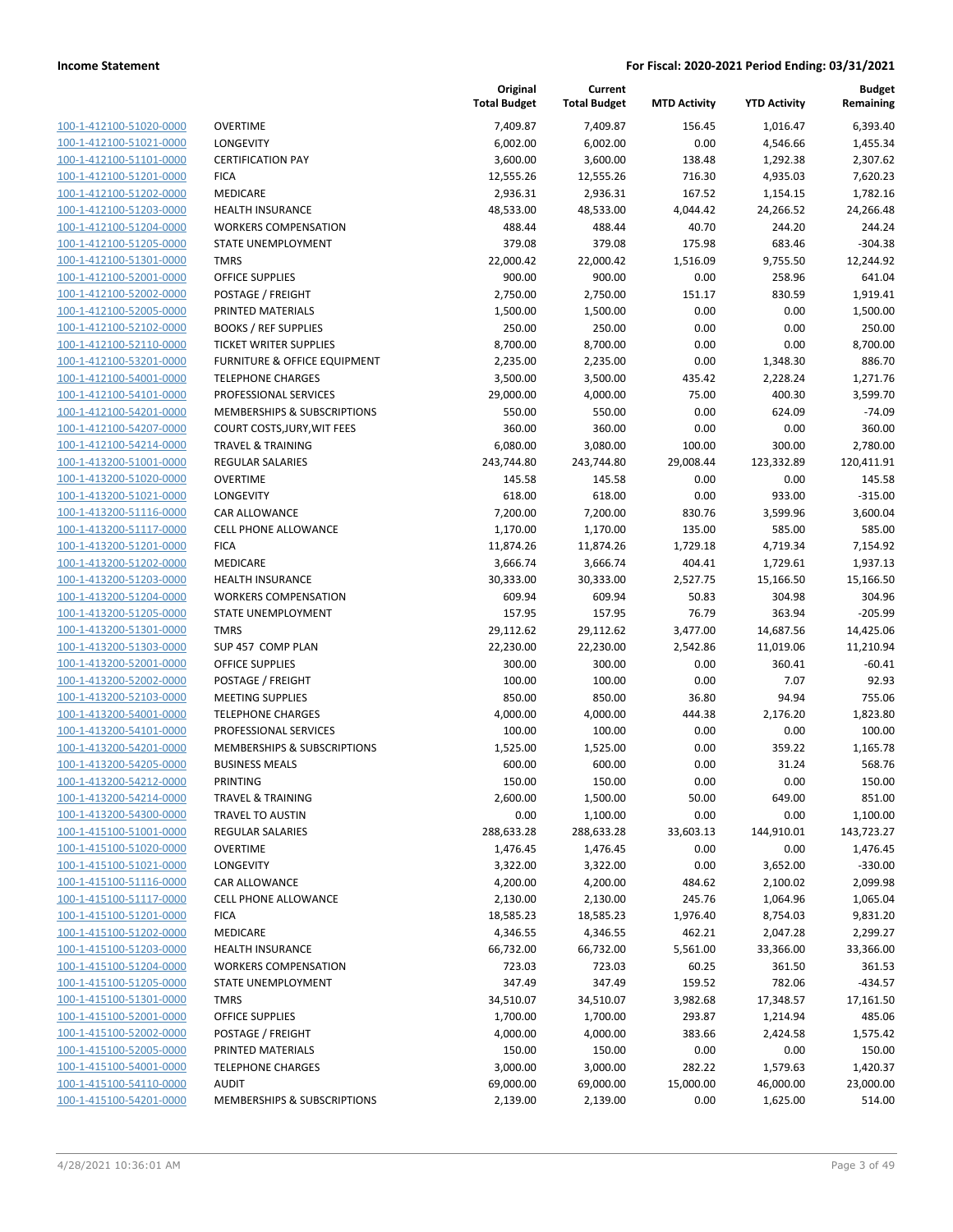| 100-1-415100-54211-0000        |
|--------------------------------|
| 100-1-415100-54214-0000        |
| 100-1-415150-54401-0000        |
| 100-1-415150-54402-0000        |
| 100-1-415300-54106-0000        |
| 100-1-415500-51001-0000        |
| 100-1-415500-51020-0000        |
| <u>100-1-415500-51021-0000</u> |
| 100-1-415500-51116-0000        |
| 100-1-415500-51117-0000        |
| 100-1-415500-51201-0000        |
| 100-1-415500-51202-0000        |
| <u>100-1-415500-51203-0000</u> |
| 100-1-415500-51204-0000        |
| 100-1-415500-51205-0000        |
| 100-1-415500-51301-0000        |
| 100-1-415500-52001-0000        |
| <u>100-1-415500-52002-0000</u> |
| 100-1-415500-52303-0000        |
| 100-1-415500-54001-0000        |
|                                |
| 100-1-415500-54102-0000        |
| 100-1-415500-54107-0000        |
| <u>100-1-415500-54118-0000</u> |
| 100-1-415500-54119-0000        |
| 100-1-415500-54201-0000        |
| 100-1-415500-54213-0000        |
| 100-1-415500-54214-0000        |
| 100-1-421100-51001-0000        |
| 100-1-421100-51020-0000        |
| 100-1-421100-51021-0000        |
| 100-1-421100-51101-0000        |
| 100-1-421100-51115-0000        |
| <u>100-1-421100-51117-0000</u> |
| 100-1-421100-51201-0000        |
| 100-1-421100-51202-0000        |
| 100-1-421100-51203-0000        |
| 100-1-421100-51204-0000        |
| <u>100-1-421100-51205-0000</u> |
| 100-1-421100-51301-0000        |
| 100-1-421100-52001-0000        |
| 100-1-421100-52002-0000        |
| 100-1-421100-52004-0000        |
| <u>100-1-421100-52005-0000</u> |
| 100-1-421100-52103-0000        |
| 100-1-421100-52104-0000        |
| 100-1-421100-52201-0000        |
|                                |
| <u>100-1-421100-52203-0000</u> |
| 100-1-421100-52302-0000        |
| <u>100-1-421100-52304-0000</u> |
| 100-1-421100-52305-0000        |
| 100-1-421100-53202-0000        |
| 100-1-421100-53205-0000        |
| <u>100-1-421100-54001-0000</u> |
| <u>100-1-421100-54002-0000</u> |
| <u>100-1-421100-54201-0000</u> |
| 100-1-421100-54205-0000        |
| <u>100-1-421100-54212-0000</u> |
| <u>100-1-421100-54213-0000</u> |
| <u>100-1-421100-54214-0000</u> |
|                                |

|                                                    |                                                  | Original<br><b>Total Budget</b> | Current<br><b>Total Budget</b> | <b>MTD Activity</b> | <b>YTD Activity</b> | <b>Budget</b><br>Remaining |
|----------------------------------------------------|--------------------------------------------------|---------------------------------|--------------------------------|---------------------|---------------------|----------------------------|
| 100-1-415100-54211-0000                            | ADVERTISING                                      | 35,000.00                       | 35,000.00                      | 1,588.60            | 11,964.54           | 23,035.46                  |
| 100-1-415100-54214-0000                            | TRAVEL & TRAINING                                | 2,465.00                        | 2,465.00                       | 0.00                | 0.00                | 2,465.00                   |
| 100-1-415150-54401-0000                            | APPRAISER                                        | 270,135.00                      | 270,135.00                     | 67,533.83           | 135,067.66          | 135,067.34                 |
| 100-1-415150-54402-0000                            | <b>COLLECTOR</b>                                 | 0.00                            | 0.00                           | $-978.59$           | 16,030.98           | $-16,030.98$               |
| 100-1-415300-54106-0000                            | <b>ATTORNEY FEES</b>                             | 200,000.00                      | 200,000.00                     | 33,196.70           | 97,832.90           | 102,167.10                 |
| 100-1-415500-51001-0000                            | <b>REGULAR SALARIES</b>                          | 185,473.60                      | 185,473.60                     | 21,698.17           | 94,293.91           | 91,179.69                  |
| 100-1-415500-51020-0000                            | <b>OVERTIME</b>                                  | 0.00                            | 0.00                           | 161.74              | 382.29              | $-382.29$                  |
| 100-1-415500-51021-0000                            | LONGEVITY                                        | 3,894.00                        | 3,894.00                       | 0.00                | 4,158.00            | $-264.00$                  |
| 100-1-415500-51116-0000                            | CAR ALLOWANCE                                    | 4,200.00                        | 4,200.00                       | 484.62              | 2,100.02            | 2,099.98                   |
| 100-1-415500-51117-0000                            | <b>CELL PHONE ALLOWANCE</b>                      | 1,170.00                        | 1,170.00                       | 135.00              | 585.00              | 585.00                     |
| 100-1-415500-51201-0000                            | <b>FICA</b>                                      | 12,073.73                       | 12,073.73                      | 1,257.04            | 5,742.23            | 6,331.50                   |
| 100-1-415500-51202-0000                            | <b>MEDICARE</b>                                  | 2,823.70                        | 2,823.70                       | 293.98              | 1,342.91            | 1,480.79                   |
| 100-1-415500-51203-0000                            | <b>HEALTH INSURANCE</b>                          | 36,399.00                       | 36,399.00                      | 3,033.25            | 19,763.50           | 16,635.50                  |
| 100-1-415500-51204-0000                            | <b>WORKERS COMPENSATION</b>                      | 469.71                          | 469.71                         | 39.14               | 234.84              | 234.87                     |
| 100-1-415500-51205-0000                            | STATE UNEMPLOYMENT                               | 189.54                          | 189.54                         | 43.65               | 432.01              | $-242.47$                  |
| 100-1-415500-51301-0000                            | <b>TMRS</b>                                      | 22,419.17                       | 22,419.17                      | 2,607.62            | 11,601.87           | 10,817.30                  |
| 100-1-415500-52001-0000                            | <b>OFFICE SUPPLIES</b>                           | 2,300.00                        | 2,300.00                       | $-2,206.23$         | 548.97              | 1,751.03                   |
| 100-1-415500-52002-0000                            | POSTAGE / FREIGHT                                | 1,500.00                        | 1,500.00                       | 55.02               | 363.14              | 1,136.86                   |
| 100-1-415500-52303-0000                            | <b>TRAINING SUPPLIES</b>                         | 750.00                          | 750.00                         | 0.00                | 0.00                | 750.00                     |
| 100-1-415500-54001-0000                            | <b>TELEPHONE CHARGES</b>                         | 2,100.00                        | 2,100.00                       | 227.90              | 1,287.40            | 812.60                     |
| 100-1-415500-54102-0000                            | <b>MVR CHECKS</b>                                | 500.00<br>8,000.00              | 500.00<br>8,000.00             | 0.00                | 0.00                | 500.00                     |
| 100-1-415500-54107-0000                            | <b>MEDICAL</b>                                   |                                 |                                | 572.00              | 2,172.00            | 5,828.00                   |
| 100-1-415500-54118-0000<br>100-1-415500-54119-0000 | <b>MEDICAL - POLICE</b><br><b>MEDICAL - FIRE</b> | 2,500.00                        | 2,500.00                       | 0.00<br>0.00        | 323.00              | 2,177.00                   |
| 100-1-415500-54201-0000                            | MEMBERSHIPS & SUBSCRIPTIONS                      | 2,500.00<br>3,300.00            | 2,500.00<br>3,300.00           | 234.59              | 199.00<br>1,166.07  | 2,301.00<br>2,133.93       |
| 100-1-415500-54213-0000                            | PLAQUES AND AWARDS                               | 26,000.00                       | 26,000.00                      | 201.00              | 16,832.84           | 9,167.16                   |
| 100-1-415500-54214-0000                            | <b>TRAVEL &amp; TRAINING</b>                     | 3,000.00                        | 3,000.00                       | 0.00                | 398.00              | 2,602.00                   |
| 100-1-421100-51001-0000                            | <b>REGULAR SALARIES</b>                          | 416,852.80                      | 416,852.80                     | 43,382.88           | 205,884.61          | 210,968.19                 |
| 100-1-421100-51020-0000                            | <b>OVERTIME</b>                                  | 17,435.85                       | 17,435.85                      | 1,136.07            | 2,599.13            | 14,836.72                  |
| 100-1-421100-51021-0000                            | LONGEVITY                                        | 10,476.00                       | 10,476.00                      | 373.86              | 9,558.73            | 917.27                     |
| 100-1-421100-51101-0000                            | <b>CERTIFICATION PAY</b>                         | 6,240.00                        | 6,240.00                       | 623.07              | 2,699.97            | 3,540.03                   |
| 100-1-421100-51115-0000                            | <b>CLOTHING ALLOWANCE</b>                        | 841.00                          | 841.00                         | 41.58               | 1,080.18            | $-239.18$                  |
| 100-1-421100-51117-0000                            | <b>CELL PHONE ALLOWANCE</b>                      | 2,130.00                        | 2,130.00                       | 335.76              | 1,454.96            | 675.04                     |
| 100-1-421100-51201-0000                            | <b>FICA</b>                                      | 28,146.49                       | 28,146.49                      | 2,787.11            | 14,991.94           | 13,154.55                  |
| 100-1-421100-51202-0000                            | <b>MEDICARE</b>                                  | 6,582.65                        | 6,582.65                       | 651.82              | 3,556.47            | 3,026.18                   |
| 100-1-421100-51203-0000                            | <b>HEALTH INSURANCE</b>                          | 60,666.00                       | 60,666.00                      | 5,055.50            | 30,333.00           | 30,333.00                  |
| 100-1-421100-51204-0000                            | <b>WORKERS COMPENSATION</b>                      | 8,757.79                        | 8,757.79                       | 729.82              | 4,378.92            | 4,378.87                   |
| 100-1-421100-51205-0000                            | <b>STATE UNEMPLOYMENT</b>                        | 315.90                          | 315.90                         | 46.90               | 787.59              | $-471.69$                  |
| 100-1-421100-51301-0000                            | <b>TMRS</b>                                      | 52,263.95                       | 52,263.95                      | 5,323.61            | 27,980.48           | 24,283.47                  |
| 100-1-421100-52001-0000                            | OFFICE SUPPLIES                                  | 1,000.00                        | 1,000.00                       | 213.89              | 432.01              | 567.99                     |
| 100-1-421100-52002-0000                            | POSTAGE / FREIGHT                                | 300.00                          | 300.00                         | 0.00                | 48.30               | 251.70                     |
| 100-1-421100-52004-0000                            | <b>COMPUTER SUPPLIES</b>                         | 600.00                          | 600.00                         | 0.00                | 196.98              | 403.02                     |
| 100-1-421100-52005-0000                            | PRINTED MATERIALS                                | 300.00                          | 300.00                         | 0.00                | 0.00                | 300.00                     |
| 100-1-421100-52103-0000                            | <b>MEETING SUPPLIES</b>                          | 2,080.00                        | 2,080.00                       | 269.71              | 817.18              | 1,262.82                   |
| 100-1-421100-52104-0000                            | <b>WEARING APPAREL</b>                           | 398.00                          | 398.00                         | 0.00                | 0.00                | 398.00                     |
| 100-1-421100-52201-0000                            | MINOR TOOLS & EQUIPMENT                          | 600.00                          | 600.00                         | 0.00                | 0.00                | 600.00                     |
| 100-1-421100-52203-0000                            | <b>MOTOR VEHICLE FUEL</b>                        | 1,175.00                        | 1,175.00                       | 314.16              | 1,189.97            | $-14.97$                   |
| 100-1-421100-52302-0000                            | <b>MEDICAL SUPPLIES</b>                          | 300.00                          | 300.00                         | 0.00                | 0.00                | 300.00                     |
| 100-1-421100-52304-0000                            | <b>DRONE PROGRAM</b>                             | 2,150.00                        | 2,150.00                       | 296.17              | 828.51              | 1,321.49                   |
| 100-1-421100-52305-0000                            | PUBLIC EDUCATION                                 | 4,300.00                        | 4,300.00                       | 203.78              | 1,205.23            | 3,094.77                   |
| 100-1-421100-53202-0000                            | MACHINE, TOOLS & IMPLMNTS                        | 150.00                          | 150.00                         | 0.00                | 0.00                | 150.00                     |
| 100-1-421100-53205-0000                            | <b>MOTOR VEHICLES</b>                            | 2,500.00                        | 2,500.00                       | 309.56              | 829.56              | 1,670.44                   |
| 100-1-421100-54001-0000                            | <b>TELEPHONE CHARGES</b>                         | 12,000.00                       | 12,000.00                      | 264.37              | 1,940.38            | 10,059.62                  |
| 100-1-421100-54002-0000                            | <b>UTILITY CHARGES</b>                           | 65,000.00                       | 65,000.00                      | 4,773.35            | 29,684.95           | 35,315.05                  |
| 100-1-421100-54201-0000                            | MEMBERSHIPS & SUBSCRIPTIONS                      | 2,978.00                        | 2,978.00                       | 0.00                | 55.00               | 2,923.00                   |
| 100-1-421100-54205-0000                            | <b>BUSINESS MEALS</b>                            | 150.00                          | 150.00                         | 0.00                | 0.00                | 150.00                     |
| 100-1-421100-54212-0000                            | PRINTING                                         | 198.00                          | 198.00                         | 0.00                | 0.00                | 198.00                     |
| 100-1-421100-54213-0000                            | PLAQUES AND AWARDS                               | 200.00                          | 200.00                         | 0.00                | 0.00                | 200.00                     |
| 100-1-421100-54214-0000                            | <b>TRAVEL &amp; TRAINING</b>                     | 6,158.53                        | 6,158.53                       | 1,034.28            | 2,304.48            | 3,854.05                   |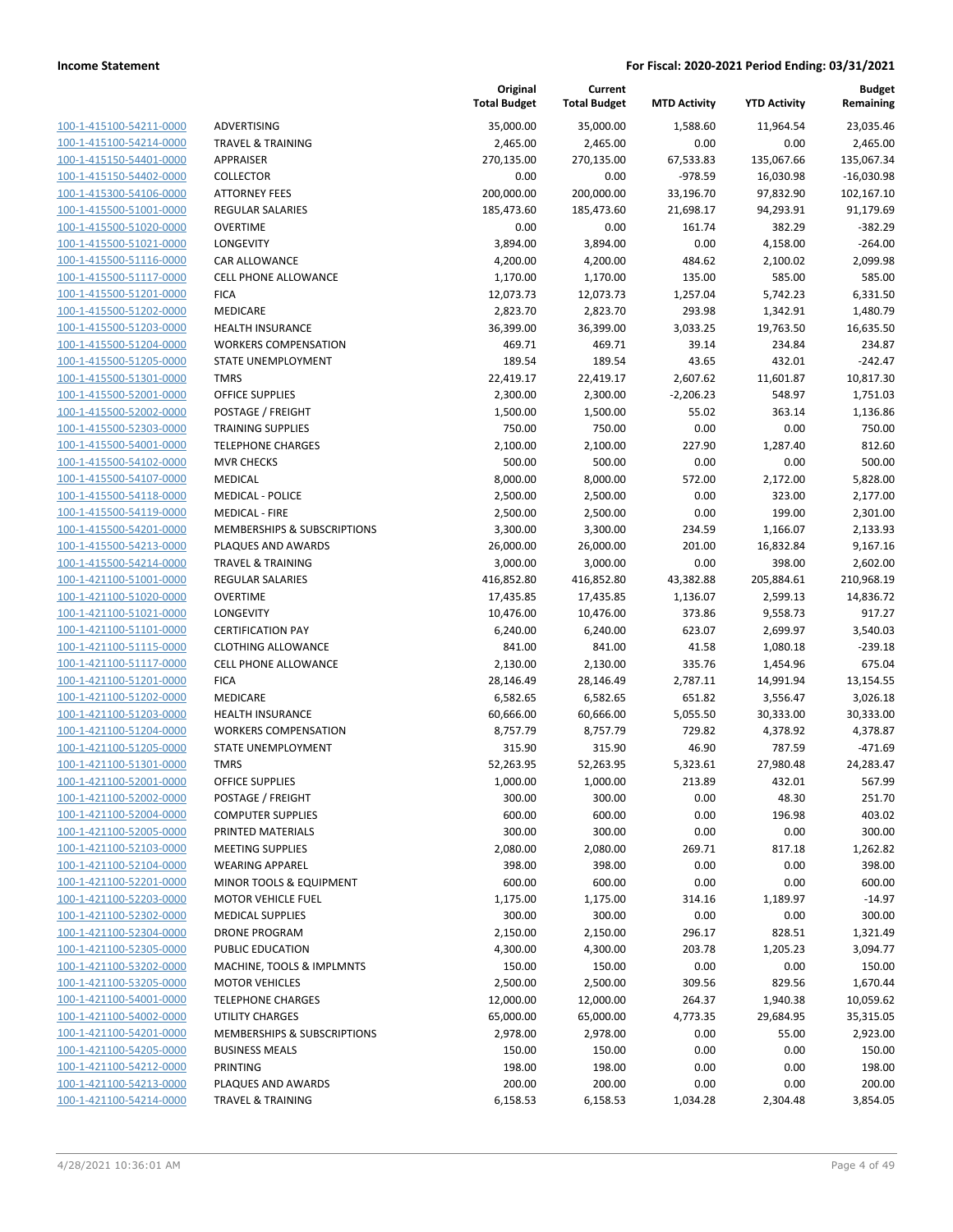| 100-1-421210-51001-0000        |
|--------------------------------|
| 100-1-421210-51020-0000        |
| 100-1-421210-51021-0000        |
| 100-1-421210-51101-0000        |
| 100-1-421210-51115-0000        |
| 100-1-421210-51117-0000        |
| 100-1-421210-51201-0000        |
| 100-1-421210-51202-0000        |
| 100-1-421210-51203-0000        |
| 100-1-421210-51204-0000        |
| 100-1-421210-51205-0000        |
| 100-1-421210-51301-0000        |
| 100-1-421210-52001-0000        |
|                                |
| 100-1-421210-52002-0000        |
| 100-1-421210-52004-0000        |
| 100-1-421210-52005-0000        |
| 100-1-421210-52102-0000        |
| 100-1-421210-52201-0000        |
| 100-1-421210-52203-0000        |
| 100-1-421210-53203-0000        |
| 100-1-421210-53205-0000        |
| 100-1-421210-54001-0000        |
| 100-1-421210-54201-0000        |
| 100-1-421210-54208-0000        |
| 100-1-421210-54214-0000        |
| 100-1-421230-51001-0000        |
| 100-1-421230-51020-0000        |
| 100-1-421230-51021-0000        |
| 100-1-421230-51101-0000        |
| 100-1-421230-51102-0000        |
| 100-1-421230-51115-0000        |
| 100-1-421230-51117-0000        |
| 100-1-421230-51201-0000        |
| 100-1-421230-51202-0000        |
| 100-1-421230-51203-0000        |
| 100-1-421230-51204-0000        |
|                                |
| 100-1-421230-51205-0000        |
| 100-1-421230-51301-0000        |
| 100-1-421230-51401-0000        |
| 100-1-421230-52001-0000        |
| 100-1-421230-52002-0000        |
| 100-1-421230-52004-0000        |
| <u>100-1-421230-52005-0000</u> |
| <u>100-1-421230-52006-0000</u> |
| <u>100-1-421230-52007-0000</u> |
| 100-1-421230-52008-0000        |
| 100-1-421230-52009-0000        |
| 100-1-421230-52104-0000        |
| <u>100-1-421230-52105-0000</u> |
| <u>100-1-421230-52108-0000</u> |
| 100-1-421230-52109-0000        |
| 100-1-421230-52111-0000        |
| <u>100-1-421230-52201-0000</u> |
| <u>100-1-421230-52202-0000</u> |
| <u>100-1-421230-52203-0000</u> |
| <u>100-1-421230-52303-0000</u> |
|                                |
| <u>100-1-421230-52309-0000</u> |
| <u>100-1-421230-53202-0000</u> |
| <u>100-1-421230-53205-0000</u> |

|                                |                                       | Original<br><b>Total Budget</b> | Current<br><b>Total Budget</b> | <b>MTD Activity</b> | <b>YTD Activity</b> | <b>Budget</b><br>Remaining |
|--------------------------------|---------------------------------------|---------------------------------|--------------------------------|---------------------|---------------------|----------------------------|
| 100-1-421210-51001-0000        | <b>REGULAR SALARIES</b>               | 867,276.80                      | 867,276.80                     | 84,917.39           | 372,665.30          | 494,611.50                 |
| 100-1-421210-51020-0000        | <b>OVERTIME</b>                       | 48,740.66                       | 48,740.66                      | 3,719.85            | 19,587.64           | 29,153.02                  |
| 100-1-421210-51021-0000        | LONGEVITY                             | 13,938.00                       | 13,938.00                      | 263.07              | 12,090.79           | 1,847.21                   |
| 100-1-421210-51101-0000        | <b>CERTIFICATION PAY</b>              | 17,040.00                       | 17,040.00                      | 1,799.97            | 7,799.87            | 9,240.13                   |
| 100-1-421210-51115-0000        | <b>CLOTHING ALLOWANCE</b>             | 8,646.00                        | 8,646.00                       | 124.74              | 3,240.54            | 5,405.46                   |
| 100-1-421210-51117-0000        | <b>CELL PHONE ALLOWANCE</b>           | 7,380.00                        | 7,380.00                       | 671.52              | 2,879.92            | 4,500.08                   |
| 100-1-421210-51201-0000        | <b>FICA</b>                           | 59,707.33                       | 59,707.33                      | 5,351.54            | 24,612.20           | 35,095.13                  |
| 100-1-421210-51202-0000        | MEDICARE                              | 13,963.81                       | 13,963.81                      | 1,251.58            | 5,756.07            | 8,207.74                   |
| 100-1-421210-51203-0000        | <b>HEALTH INSURANCE</b>               | 145,598.00                      | 145,598.00                     | 12,133.17           | 72,799.02           | 72,798.98                  |
| 100-1-421210-51204-0000        | <b>WORKERS COMPENSATION</b>           | 21,593.19                       | 21,593.19                      | 1,799.43            | 10,796.58           | 10,796.61                  |
| 100-1-421210-51205-0000        | STATE UNEMPLOYMENT                    | 758.16                          | 758.16                         | 55.36               | 1,440.01            | $-681.85$                  |
| 100-1-421210-51301-0000        | <b>TMRS</b>                           | 114,897.36                      | 114,897.36                     | 10,613.58           | 47,806.06           | 67,091.30                  |
| 100-1-421210-52001-0000        | <b>OFFICE SUPPLIES</b>                | 1,060.00                        | 1,060.00                       | 0.00                | 363.42              | 696.58                     |
| 100-1-421210-52002-0000        | POSTAGE / FREIGHT                     | 150.00                          | 150.00                         | 2.78                | 183.68              | $-33.68$                   |
| 100-1-421210-52004-0000        | <b>COMPUTER SUPPLIES</b>              | 1,350.00                        | 1,350.00                       | 0.00                | 371.09              | 978.91                     |
| 100-1-421210-52005-0000        | PRINTED MATERIALS                     | 50.00                           | 50.00                          | 0.00                | 24.00               | 26.00                      |
| 100-1-421210-52102-0000        | <b>BOOKS / REF SUPPLIES</b>           | 120.00                          | 120.00                         | 0.00                | 0.00                | 120.00                     |
| 100-1-421210-52201-0000        | MINOR TOOLS & EQUIPMENT               | 840.00                          | 840.00                         | 0.00                | 634.93              | 205.07                     |
| 100-1-421210-52203-0000        | <b>MOTOR VEHICLE FUEL</b>             | 3,650.00                        | 3,650.00                       | 769.83              | 2,095.08            | 1,554.92                   |
| 100-1-421210-53203-0000        | <b>INSTRUMENTS &amp; APPARATUS</b>    | 300.00                          | 300.00                         | 0.00                | 0.00                | 300.00                     |
| 100-1-421210-53205-0000        | <b>MOTOR VEHICLES</b>                 | 2,000.00                        | 2,000.00                       | 0.00                | 488.72              | 1,511.28                   |
| 100-1-421210-54001-0000        | <b>TELEPHONE CHARGES</b>              | 15,000.00                       | 15,000.00                      | 563.46              | 3,795.44            | 11,204.56                  |
| 100-1-421210-54201-0000        | MEMBERSHIPS & SUBSCRIPTIONS           | 9,840.00                        | 9,840.00                       | 0.00                | 3,700.00            | 6,140.00                   |
| 100-1-421210-54208-0000        | <b>LABORATORY WORK</b>                | 9,900.00                        | 9,900.00                       | 0.00                | 0.00                | 9,900.00                   |
| 100-1-421210-54214-0000        | <b>TRAVEL &amp; TRAINING</b>          | 11,550.00                       | 11,550.00                      | 1,300.00            | 1,895.00            | 9,655.00                   |
| 100-1-421230-51001-0000        | REGULAR SALARIES                      | 2,983,073.60                    | 2,983,073.60                   | 311,984.33          | 1,355,767.64        | 1,627,305.96               |
| 100-1-421230-51020-0000        | <b>OVERTIME</b>                       | 210,823.76                      | 210,823.76                     | 28,204.16           | 201,861.47          | 8,962.29                   |
| 100-1-421230-51021-0000        | LONGEVITY                             | 30,075.00                       | 30,075.00                      | 94.14               | 31,431.44           | $-1,356.44$                |
| 100-1-421230-51101-0000        | <b>CERTIFICATION PAY</b>              | 63,240.00                       | 63,240.00                      | 4,776.81            | 20,422.65           | 42,817.35                  |
| 100-1-421230-51102-0000        | <b>BILINGUAL PAY</b>                  | 1,800.00                        | 1,800.00                       | 138.48              | 600.08              | 1,199.92                   |
| 100-1-421230-51115-0000        | <b>CLOTHING ALLOWANCE</b>             | 5,042.00                        | 5,042.00                       | 508.20              | 2,208.36            | 2,833.64                   |
| 100-1-421230-51117-0000        | <b>CELL PHONE ALLOWANCE</b>           | 1,740.00                        | 1,740.00                       | 401.52              | 1,529.92            | 210.08                     |
| 100-1-421230-51201-0000        | <b>FICA</b>                           | 204,339.25                      | 204,339.25                     | 20,319.00           | 100,119.43          | 104,219.82                 |
| 100-1-421230-51202-0000        | MEDICARE                              | 47,789.02                       | 47,789.02                      | 4,752.03            | 23,415.04           | 24,373.98                  |
| 100-1-421230-51203-0000        | <b>HEALTH INSURANCE</b>               | 515,659.00                      | 515,659.00                     | 42,971.59           | 257,829.54          | 257,829.46                 |
| 100-1-421230-51204-0000        | <b>WORKERS COMPENSATION</b>           | 76,844.74                       | 76,844.74                      | 6,403.72            | 38,422.32           | 38,422.42                  |
| 100-1-421230-51205-0000        | <b>STATE UNEMPLOYMENT</b>             | 2,685.15                        | 2,685.15                       | 134.79              | 5,660.88            | $-2,975.73$                |
| 100-1-421230-51301-0000        | <b>TMRS</b>                           | 379,428.33                      | 379,428.33                     | 40,148.52           | 193,319.80          | 186,108.53                 |
| 100-1-421230-51401-0000        | <b>CONTRA - SALARIES</b>              | $-75,000.00$                    | $-75,000.00$                   | $-1,007.00$         | $-9,857.00$         | $-65,143.00$               |
| <u>100-1-421230-52001-0000</u> | OFFICE SUPPLIES (PATROL)              | 600.00                          | 600.00                         | 5.59                | 255.23              | 344.77                     |
| 100-1-421230-52002-0000        | POSTAGE / FREIGHT (PATROL)            | 390.00                          | 390.00                         | 11.34               | 15.56               | 374.44                     |
| 100-1-421230-52004-0000        | <b>COMPUTER SUPPLIES (PATROL)</b>     | 400.00                          | 400.00                         | 0.00                | 0.00                | 400.00                     |
| 100-1-421230-52005-0000        | PRINTED MATERIALS (PATROL)            | 524.00                          | 524.00                         | 96.00               | 120.00              | 404.00                     |
| 100-1-421230-52006-0000        | OFFICE SUPPLIES (OPERATIONS)          | 390.00                          | 390.00                         | 98.98               | 98.98               | 291.02                     |
| 100-1-421230-52007-0000        | POSTAGE/FRIEGHT (OPERATIONS)          | 40.00                           | 40.00                          | 0.00                | 0.00                | 40.00                      |
| 100-1-421230-52008-0000        | <b>COMPUTER SUPPLIES (OPERATIONS)</b> | 948.00                          | 948.00                         | 27.99               | 833.84              | 114.16                     |
| 100-1-421230-52009-0000        | PRINTED MATERIALS (OPERATIONS)        | 1,120.00                        | 1,120.00                       | 83.20               | 107.20              | 1,012.80                   |
| 100-1-421230-52104-0000        | <b>WEARING APPAREL (PATROL)</b>       | 46,707.00                       | 46,707.00                      | 3,340.58            | 22,593.03           | 24,113.97                  |
| 100-1-421230-52105-0000        | <b>WEARING APPAREL (OPERATIONS)</b>   | 3,430.00                        | 3,430.00                       | 0.00                | 2,825.88            | 604.12                     |
| 100-1-421230-52108-0000        | <b>MENAGERIE SUPPLIES</b>             | 1,255.00                        | 1,255.00                       | 0.00                | 267.34              | 987.66                     |
| 100-1-421230-52109-0000        | <b>SUPPORT OF PRISONERS</b>           | 2,440.00                        | 2,440.00                       | 24.00               | 466.21              | 1,973.79                   |
| 100-1-421230-52111-0000        | <b>AMMUNITION</b>                     | 18,173.58                       | 18,173.58                      | 0.00                | 486.28              | 17,687.30                  |
| 100-1-421230-52201-0000        | MINOR TOOLS & EQUIPMENT (PATROL)      | 10,682.00                       | 10,682.00                      | 140.00              | 5,897.31            | 4,784.69                   |
| 100-1-421230-52202-0000        | MINOR TOOLS AND EQUIPMENT (OPERATION  | 2,290.00                        | 2,290.00                       | 0.00                | 892.54              | 1,397.46                   |
| 100-1-421230-52203-0000        | <b>MOTOR VEHICLE FUEL</b>             | 65,000.00                       | 65,000.00                      | 6,975.90            | 33,288.02           | 31,711.98                  |
| 100-1-421230-52303-0000        | <b>TRAINING SUPPLIES</b>              | 628.00                          | 628.00                         | 0.00                | 109.95              | 518.05                     |
| 100-1-421230-52309-0000        | <b>BODY ARMOR</b>                     | 10,800.00                       | 10,800.00                      | 6,870.64            | 11,778.24           | $-978.24$                  |
| 100-1-421230-53202-0000        | MACHINE, TOOLS & IMPLMNTS             | 1,500.00                        | 1,500.00                       | 0.00                | 209.75              | 1,290.25                   |
| 100-1-421230-53205-0000        | <b>MOTOR VEHICLES</b>                 | 25,000.00                       | 25,000.00                      | $-13,695.14$        | $-4,176.12$         | 29,176.12                  |
|                                |                                       |                                 |                                |                     |                     |                            |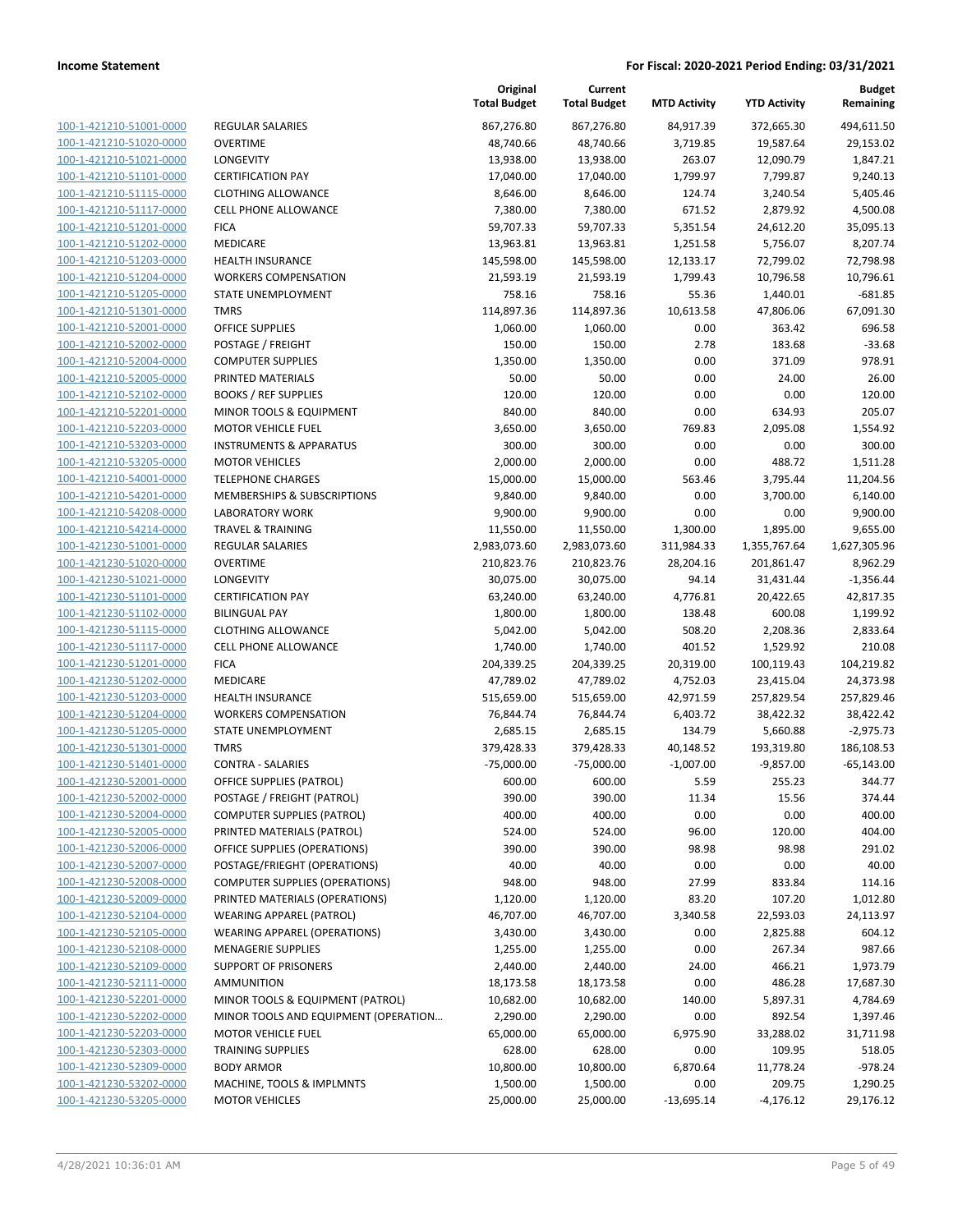|                         |                                       | Original<br><b>Total Budget</b> | Current<br><b>Total Budget</b> | <b>MTD Activity</b> | <b>YTD Activity</b> | <b>Budget</b><br>Remaining |
|-------------------------|---------------------------------------|---------------------------------|--------------------------------|---------------------|---------------------|----------------------------|
| 100-1-421230-54001-0000 | <b>TELEPHONE CHARGES</b>              | 35,000.00                       | 35,000.00                      | 1,380.74            | 10,763.91           | 24,236.09                  |
| 100-1-421230-54108-0000 | <b>VETERINARY SERVICES</b>            | 650.00                          | 650.00                         | 75.00               | 525.79              | 124.21                     |
| 100-1-421230-54201-0000 | MEMBERSHIPS & SUBSCRIPTIONS (PATROL)  | 30.00                           | 30.00                          | 0.00                | 0.00                | 30.00                      |
| 100-1-421230-54202-0000 | MEMBERSHIPS & SUBSCRIPTIONS (OPERATIO | 3,320.00                        | 3,320.00                       | 50.00               | 3,261.64            | 58.36                      |
| 100-1-421230-54214-0000 | <b>TRAVEL &amp; TRAINING</b>          | 1,450.00                        | 1,450.00                       | $-420.00$           | $-420.00$           | 1,870.00                   |
| 100-1-421230-54215-0000 | TRAVEL & TRAINING (OPERATIONS)        | 11,625.00                       | 11,625.00                      | 2,394.52            | 5,374.52            | 6,250.48                   |
| 100-1-421240-51001-0000 | REGULAR SALARIES                      | 812,812.52                      | 812,812.52                     | 76,887.10           | 340,966.67          | 471,845.85                 |
| 100-1-421240-51020-0000 | <b>OVERTIME</b>                       | 50,922.50                       | 50,922.50                      | 11,434.96           | 69,564.31           | $-18,641.81$               |
| 100-1-421240-51021-0000 | LONGEVITY                             | 11,474.00                       | 11,474.00                      | 309.21              | 9,286.51            | 2,187.49                   |
| 100-1-421240-51101-0000 | <b>CERTIFICATION PAY</b>              | 14,280.00                       | 14,280.00                      | 1,800.00            | 7,800.00            | 6,480.00                   |
| 100-1-421240-51102-0000 | <b>BILINGUAL PAY</b>                  | 1,500.00                        | 1,500.00                       | 69.24               | 300.04              | 1,199.96                   |
| 100-1-421240-51115-0000 | <b>CLOTHING ALLOWANCE</b>             | 120.00                          | 120.00                         | 13.86               | 60.06               | 59.94                      |
| 100-1-421240-51117-0000 | <b>CELL PHONE ALLOWANCE</b>           | 960.00                          | 960.00                         | 110.76              | 479.96              | 480.04                     |
| 100-1-421240-51201-0000 | <b>FICA</b>                           | 23,682.49                       | 23,682.49                      | 3,140.09            | 14,747.18           | 8,935.31                   |
| 100-1-421240-51202-0000 | MEDICARE                              | 12,935.00                       | 12,935.00                      | 1,273.61            | 5,912.65            | 7,022.35                   |
| 100-1-421240-51203-0000 | <b>HEALTH INSURANCE</b>               | 224,463.00                      | 224,463.00                     | 18,705.26           | 112,231.56          | 112,231.44                 |
| 100-1-421240-51204-0000 | <b>WORKERS COMPENSATION</b>           | 5,008.03                        | 5,008.03                       | 417.34              | 2,504.04            | 2,503.99                   |
| 100-1-421240-51205-0000 | STATE UNEMPLOYMENT                    | 1,200.42                        | 1,200.42                       | 258.16              | 2,265.91            | $-1,065.49$                |
| 100-1-421240-51301-0000 | <b>TMRS</b>                           | 93,725.00                       | 93,725.00                      | 6,264.92            | 28,363.51           | 65,361.49                  |
| 100-1-421240-51302-0000 | <b>FR&amp;R RETIREMENT</b>            | 60,580.00                       | 60,580.00                      | 7,500.48            | 36,599.95           | 23,980.05                  |
| 100-1-421240-52001-0000 | <b>OFFICE SUPPLIES</b>                | 2,247.00                        | 2,247.00                       | 51.99               | 426.63              | 1,820.37                   |
| 100-1-421240-52002-0000 | POSTAGE / FREIGHT                     | 2,200.00                        | 2,200.00                       | 45.49               | 351.87              | 1,848.13                   |
| 100-1-421240-52004-0000 | <b>COMPUTER SUPPLIES</b>              | 500.00                          | 500.00                         | 49.99               | 64.98               | 435.02                     |
| 100-1-421240-52005-0000 | PRINTED MATERIALS                     | 750.00                          | 750.00                         | 0.00                | 0.00                | 750.00                     |
| 100-1-421240-52102-0000 | <b>REFERENCE SUPPLIES</b>             | 4,175.00                        | 4,175.00                       | 0.00                | 15.12               | 4,159.88                   |
| 100-1-421240-52104-0000 | <b>WEARING APPAREL</b>                | 1,800.00                        | 1,800.00                       | 565.90              | 565.90              | 1,234.10                   |
| 100-1-421240-52201-0000 | MINOR TOOLS & EQUIPMENT               | 2,200.00                        | 2,200.00                       | 1,380.00            | 1,380.00            | 820.00                     |
| 100-1-421240-52203-0000 | <b>MOTOR VEHICLE FUEL</b>             | 525.00                          | 525.00                         | 62.91               | 281.29              | 243.71                     |
| 100-1-421240-52303-0000 | <b>TRAINING SUPPLIES</b>              | 970.00                          | 970.00                         | 744.00              | 744.00              | 226.00                     |
| 100-1-421240-53202-0000 | MACHINE, TOOLS & IMPLMNTS             | 194.00                          | 194.00                         | 0.00                | 0.00                | 194.00                     |
| 100-1-421240-53205-0000 | <b>MOTOR VEHICLES</b>                 | 250.00                          | 250.00                         | 0.00                | 248.80              | 1.20                       |
| 100-1-421240-53207-0000 | RADIO/COMMUNICATIONS                  | 49,538.00                       | 49,538.00                      | 0.00                | 49,538.00           | 0.00                       |
| 100-1-421240-54001-0000 | <b>TELEPHONE CHARGES</b>              | 18,000.00                       | 18,000.00                      | 898.07              | 5,658.97            | 12,341.03                  |
| 100-1-421240-54101-0000 | PROFESSIONAL SERVICES                 | 24,631.00                       | 24,631.00                      | 7,594.29            | 9,544.29            | 15,086.71                  |
| 100-1-421240-54201-0000 | MEMBERSHIPS & SUBSCRIPTIONS           | 2,516.00                        | 2,516.00                       | 198.28              | 1,158.28            | 1,357.72                   |
| 100-1-421240-54212-0000 | <b>PRINTING</b>                       | 485.00                          | 485.00                         | 0.00                | 0.00                | 485.00                     |
| 100-1-421240-54214-0000 | <b>TRAVEL &amp; TRAINING</b>          | 24,790.00                       | 24,790.00                      | 3,120.00            | 6,430.00            | 18,360.00                  |
| 100-1-421240-55231-0000 | LESS LETHAL PROGRAM                   | 20,937.00                       | 20,937.00                      | 0.00                | 18,216.44           | 2,720.56                   |
| 100-1-421240-55232-0000 | <b>FIREARMS PROGRAM</b>               | 24,873.00                       | 24,873.00                      | 0.00                | 524.48              | 24,348.52                  |
| 100-1-421600-52104-0000 | <b>WEARING APPAREL</b>                | 3,800.00                        | 3,800.00                       | 0.00                | 0.00                | 3,800.00                   |
| 100-1-421600-52111-0000 | AMMUNITION                            | 6,600.00                        | 6,600.00                       | 0.00                | 0.00                | 6,600.00                   |
| 100-1-421600-52201-0000 | MINOR TOOLS & EQUIPMENT               | 6,900.00                        | 6,900.00                       | 0.00                | 2,540.00            | 4,360.00                   |
| 100-1-421600-52206-0000 | SPECIAL OPS EQUIPMENT                 | 6,740.00                        | 6,740.00                       | 0.00                | 0.00                | 6,740.00                   |
| 100-1-421600-53202-0000 | MACHINE, TOOLS & IMPLMNTS             | 100.00                          | 100.00                         | 0.00                | 0.00                | 100.00                     |
| 100-1-421600-54201-0000 | MEMBERSHIPS & SUBSCRIPTIONS           | 440.00                          | 440.00                         | 200.00              | 200.00              | 240.00                     |
| 100-1-421600-54214-0000 | <b>TRAVEL &amp; TRAINING</b>          | 11,400.00                       | 11,400.00                      | 475.00              | 625.00              | 10,775.00                  |
| 100-1-421600-55201-0000 | <b>EQUIPMENT PURCHASES</b>            | 0.00                            | 0.00                           | 62,372.40           | 59,941.07           | $-59,941.07$               |
| 100-1-422100-51001-0000 | REGULAR SALARIES                      | 297,868.80                      | 297,868.80                     | 34,432.44           | 150,270.09          | 147,598.71                 |
| 100-1-422100-51020-0000 | <b>OVERTIME</b>                       | 5,431.50                        | 5,431.50                       | 0.00                | 308.10              | 5,123.40                   |
| 100-1-422100-51021-0000 | LONGEVITY                             | 4,288.00                        | 4,288.00                       | 207.69              | 3,589.27            | 698.73                     |
| 100-1-422100-51101-0000 | <b>CERTIFICATION PAY</b>              | 5,400.00                        | 5,400.00                       | 553.86              | 2,400.06            | 2,999.94                   |
| 100-1-422100-51116-0000 | CAR ALLOWANCE                         | 7,800.00                        | 7,800.00                       | 900.00              | 3,900.00            | 3,900.00                   |
| 100-1-422100-51117-0000 | CELL PHONE ALLOWANCE                  | 1,950.00                        | 1,950.00                       | 225.00              | 975.00              | 975.00                     |
| 100-1-422100-51201-0000 | <b>FICA</b>                           | 8,800.08                        | 8,800.08                       | 310.50              | 1,459.63            | 7,340.45                   |
| 100-1-422100-51202-0000 | MEDICARE                              | 4,662.31                        | 4,662.31                       | 512.64              | 2,283.91            | 2,378.40                   |
| 100-1-422100-51203-0000 | <b>HEALTH INSURANCE</b>               | 36,399.00                       | 36,399.00                      | 3,033.25            | 18,199.50           | 18,199.50                  |
| 100-1-422100-51204-0000 | <b>WORKERS COMPENSATION</b>           | 6,891.58                        | 6,891.58                       | 574.30              | 3,445.80            | 3,445.78                   |
| 100-1-422100-51205-0000 | STATE UNEMPLOYMENT                    | 189.54                          | 189.54                         | 20.28               | 432.01              | $-242.47$                  |
| 100-1-422100-51301-0000 | <b>TMRS</b>                           | 6,181.00                        | 6,181.00                       | 672.75              | 3,064.24            | 3,116.76                   |
|                         |                                       |                                 |                                |                     |                     |                            |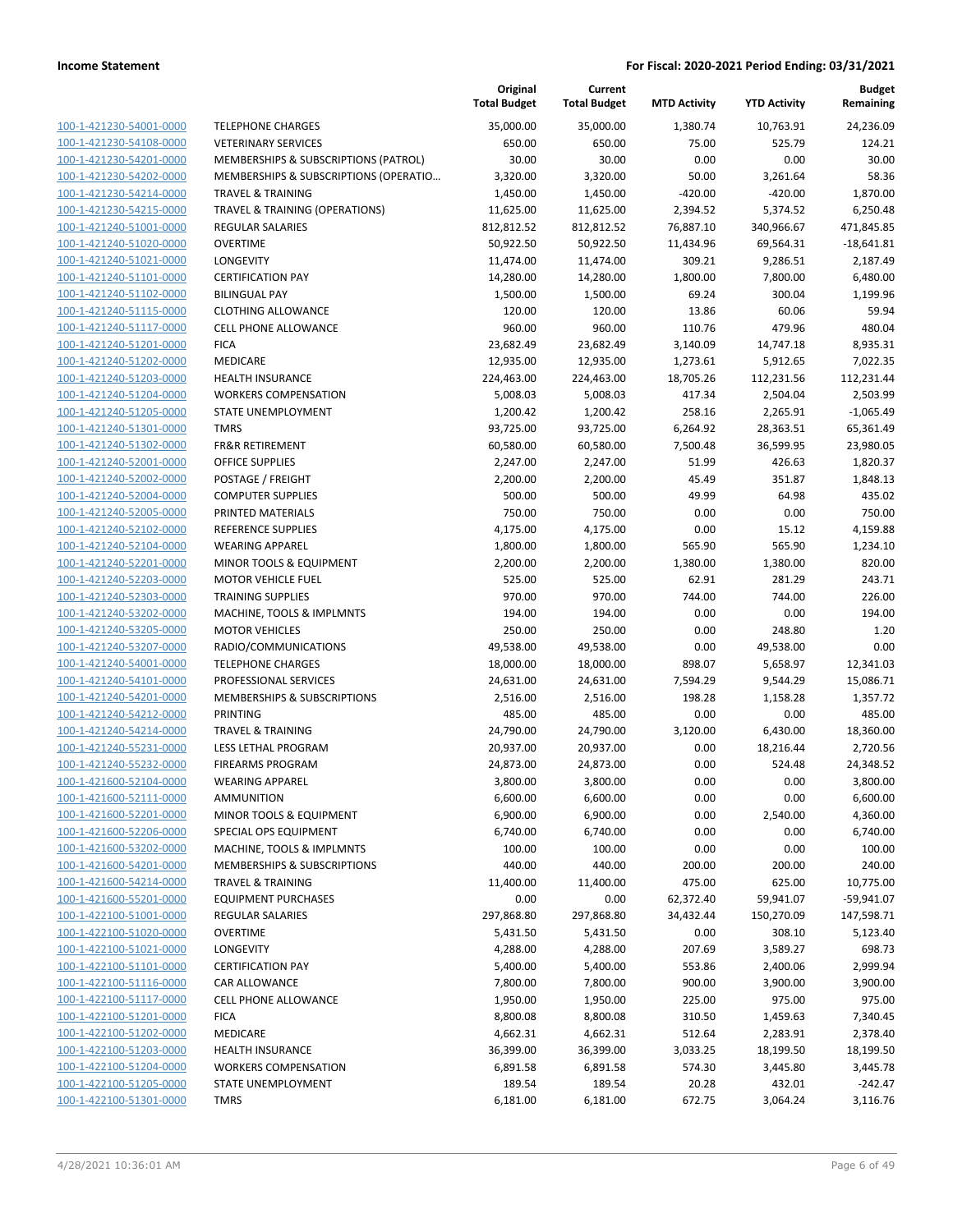100-1-422100-51302-0000 100-1-422100-52001-0000 100-1-422100-52002-0000 100-1-422100-52005-0000 PRINTED MATERIALS 500.00 500.00 0.00 0.00 500.00 100-1-422100-52102-0000 100-1-422100-52103-0000 100-1-422100-52104-0000 100-1-422100-53207-0000 100-1-422100-54001-0000 100-1-422100-54002-0000 100-1-422100-54101-0000 100-1-422100-54201-0000 100-1-422100-54214-0000 100-1-422100-54217-0000 100-1-422200-51001-0000 100-1-422200-51020-0000 100-1-422200-51021-0000 100-1-422200-51101-0000 100-1-422200-51102-0000 BILINGUAL PAY 600.00 600.00 138.48 600.08 -0.08 100-1-422200-51117-0000 100-1-422200-51202-0000 100-1-422200-51203-0000 100-1-422200-51204-0000 100-1-422200-51205-0000 100-1-422200-51302-0000 100-1-422200-51401-0000 100-1-422200-52001-0000 100-1-422200-52101-0000 100-1-422200-52102-0000 REFERENCE SUPPLIES 600.00 600.00 0.00 0.00 600.00 100-1-422200-52104-0000 100-1-422200-52107-0000 100-1-422200-52201-0000 100-1-422200-52203-0000 100-1-422200-52205-0000 100-1-422200-52207-0000 100-1-422200-52208-0000 100-1-422200-52306-0000 100-1-422200-53202-0000 100-1-422200-53205-0000 100-1-422200-53208-0000 100-1-422200-53213-0000 100-1-422200-54001-0000 100-1-422200-54002-0000 100-1-422200-54109-0000 100-1-422200-54214-0000 100-1-422200-55201-0000 100-1-422200-55203-0000 100-1-422200-55207-0000 100-1-422300-51001-0000 100-1-422300-51020-0000 100-1-422300-51021-0000 100-1-422300-51101-0000 100-1-422300-51117-0000 100-1-422300-51201-0000 100-1-422300-51202-0000 100-1-422300-51203-0000 100-1-422300-51204-0000 100-1-422300-51205-0000 100-1-422300-51302-0000

|                                                         | Original<br><b>Total Budget</b> | Current<br><b>Total Budget</b> | <b>MTD Activity</b> | <b>YTD Activity</b> | <b>Budget</b><br>Remaining |
|---------------------------------------------------------|---------------------------------|--------------------------------|---------------------|---------------------|----------------------------|
| <b>FR&amp;R RETIREMENT</b>                              | 57,052.00                       | 57,052.00                      | 6,500.64            | 28,690.15           | 28,361.85                  |
| <b>OFFICE SUPPLIES</b>                                  | 2,158.00                        | 2,158.00                       | 100.89              | 672.74              | 1,485.26                   |
| POSTAGE / FREIGHT                                       | 300.00                          | 300.00                         | 0.00                | 162.62              | 137.38                     |
| PRINTED MATERIALS                                       | 500.00                          | 500.00                         | 0.00                | 0.00                | 500.00                     |
| REFERENCE SUPPLIES                                      | 3,000.00                        | 3,000.00                       | 0.00                | 2,046.86            | 953.14                     |
| <b>MEETING SUPPLIES</b>                                 | 1,100.00                        | 1,100.00                       | 0.00                | 533.42              | 566.58                     |
| <b>WEARING APPAREL</b>                                  | 1,435.00                        | 1,435.00                       | 0.00                | 735.11              | 699.89                     |
| RADIO/COMMUNICATIONS                                    | 9,500.00                        | 9,500.00                       | 0.00                | 0.00                | 9,500.00                   |
| <b>TELEPHONE CHARGES</b>                                | 3,300.00                        | 3,300.00                       | 202.24              | 1,619.72            | 1,680.28                   |
| <b>UTILITY CHARGES</b>                                  | 3,900.00                        | 3,900.00                       | 280.30              | 1,961.22            | 1,938.78                   |
| PROFESSIONAL SERVICES                                   | 7,500.00                        | 7,500.00                       | 0.00                | 0.00                | 7,500.00                   |
| MEMBERSHIPS & SUBSCRIPTIONS                             | 6,071.70                        | 6,071.70                       | 0.00                | 5,194.34            | 877.36                     |
| <b>TRAVEL &amp; TRAINING</b>                            | 4,500.00                        | 4,500.00                       | 88.29               | 838.70              | 3,661.30                   |
| <b>AWARDS PROGRAM</b>                                   | 500.00                          | 500.00                         | 0.00                | 0.00                | 500.00                     |
| <b>REGULAR SALARIES</b>                                 | 3,428,638.75                    | 3,428,638.75                   | 424,980.10          | 1,787,375.24        | 1,641,263.51               |
| <b>OVERTIME</b>                                         | 435,244.92                      | 435,244.92                     | 61,350.27           | 353,395.25          | 81,849.67                  |
| LONGEVITY                                               | 48,410.00                       | 48,410.00                      | 105.24              | 50,097.33           | $-1,687.33$                |
| <b>CERTIFICATION PAY</b>                                | 113,160.00                      | 113,160.00                     | 7,864.80            | 34,560.82           | 78,599.18                  |
| <b>BILINGUAL PAY</b>                                    | 600.00                          | 600.00                         | 138.48              | 600.08              | $-0.08$                    |
| <b>CELL PHONE ALLOWANCE</b>                             | 2,340.00                        | 2,340.00                       | 180.00              | 960.00              | 1,380.00                   |
| <b>MEDICARE</b>                                         | 57,106.14                       | 57,106.14                      | 6,772.83            | 32,199.95           | 24,906.19                  |
| <b>HEALTH INSURANCE</b>                                 | 582,391.00                      | 582,391.00                     | 48,532.59           | 291,195.54          | 291,195.46                 |
| <b>WORKERS COMPENSATION</b>                             | 99,003.93                       | 99,003.93                      | 8,250.32            | 49,501.92           | 49,502.01                  |
| <b>STATE UNEMPLOYMENT</b>                               | 3,123.62                        | 3,123.62                       | 10.21               | 6,923.16            | $-3,799.54$                |
| <b>FR&amp;R RETIREMENT</b>                              | 858,047.85                      | 858,047.85                     | 105,353.81          | 474,312.44          | 383,735.41                 |
| <b>CONTRA - SALARIES</b>                                | 0.00                            | 0.00                           | $-10,070.00$        | $-23,161.00$        | 23,161.00                  |
| <b>OFFICE SUPPLIES</b>                                  | 1,616.00                        | 1,616.00                       | 122.97<br>564.33    | 180.96              | 1,435.04                   |
| <b>JANITORIAL SUPPLIES</b><br><b>REFERENCE SUPPLIES</b> | 0.00<br>600.00                  | 0.00<br>600.00                 | 0.00                | 2,186.51<br>0.00    | $-2,186.51$<br>600.00      |
| <b>WEARING APPAREL</b>                                  | 22,060.00                       | 22,060.00                      | 652.00              | 6,030.92            | 16,029.08                  |
| <b>BOTANICAL SUPPLIES</b>                               | 1,000.00                        | 1,000.00                       | 0.00                | 0.00                | 1,000.00                   |
| MINOR TOOLS & EQUIPMENT                                 | 10,800.00                       | 10,800.00                      | 601.93              | 4,115.12            | 6,684.88                   |
| <b>MOTOR VEHICLE FUEL</b>                               | 28,650.00                       | 28,650.00                      | 2,774.35            | 14,344.01           | 14,305.99                  |
| FIRST RESPONDER SUPPLIES                                | 23,640.00                       | 23,640.00                      | 4,541.73            | 13,198.08           | 10,441.92                  |
| <b>BUNKER GEAR</b>                                      | 42,680.00                       | 42,680.00                      | 4,082.00            | 5,945.43            | 36,734.57                  |
| <b>RESCUE EQUIPMENT</b>                                 | 4,625.00                        | 4,625.00                       | 0.00                | 0.00                | 4,625.00                   |
| <b>HAZMAT SUPPLIES</b>                                  | 12,400.00                       | 12,400.00                      | 0.00                | 3,054.82            | 9,345.18                   |
| MACHINE, TOOLS & IMPLMNTS                               | 1,900.00                        | 1,900.00                       | 0.00                | 0.00                | 1,900.00                   |
| <b>MOTOR VEHICLES</b>                                   | 50,000.00                       | 75,000.00                      | 1,637.52            | 23,213.12           | 51,786.88                  |
| FIRE HOSE/NOZZLES                                       | 13,050.00                       | 13,050.00                      | 918.92              | 1,442.66            | 11,607.34                  |
| <b>SCBA MAINTENANCE</b>                                 | 2,000.00                        | 2,000.00                       | 614.00              | 835.90              | 1,164.10                   |
| <b>TELEPHONE CHARGES</b>                                | 11,000.00                       | 11,000.00                      | 716.02              | 4,994.53            | 6,005.47                   |
| <b>UTILITY CHARGES</b>                                  | 54,150.00                       | 54,150.00                      | 5,769.43            | 27,595.09           | 26,554.91                  |
| INSPECTIONS/TESTING                                     | 9,840.00                        | 9,840.00                       | 0.00                | 3,237.00            | 6,603.00                   |
| <b>TRAVEL &amp; TRAINING</b>                            | 20,900.00                       | 20,900.00                      | 74.00               | 2,762.36            | 18,137.64                  |
| <b>EQUIPMENT PURCHASES</b>                              | 2,100.00                        | 2,100.00                       | 59.95               | 1,124.50            | 975.50                     |
| <b>FURNITURE/OFFICE EQUIP</b>                           | 9,000.00                        | 9,000.00                       | 0.00                | 9,010.00            | $-10.00$                   |
| RADIO COMMUNICATION EQUIP                               | 8,000.00                        | 8,000.00                       | 0.00                | 6,240.80            | 1,759.20                   |
| <b>REGULAR SALARIES</b>                                 | 118,256.40                      | 118,256.40                     | 14,385.01           | 61,097.73           | 57,158.67                  |
| <b>OVERTIME</b>                                         | 14,354.52                       | 14,354.52                      | 1,643.76            | 4,129.45            | 10,225.07                  |
| LONGEVITY                                               | 1,744.00                        | 1,744.00                       | 0.00                | 1,760.00            | $-16.00$                   |
| <b>CERTIFICATION PAY</b>                                | 2,520.00                        | 2,520.00                       | 221.55              | 960.05              | 1,559.95                   |
| CELL PHONE ALLOWANCE                                    | 780.00                          | 780.00                         | 90.00               | 390.00              | 390.00                     |
| <b>FICA</b>                                             | 8,534.61                        | 8,534.61                       | 0.00                | 0.00                | 8,534.61                   |
| MEDICARE                                                | 1,996.00                        | 1,996.00                       | 234.78              | 984.15              | 1,011.85                   |
| <b>HEALTH INSURANCE</b>                                 | 12,133.00                       | 12,133.00                      | 1,011.08            | 6,066.48            | 6,066.52                   |
| <b>WORKERS COMPENSATION</b>                             | 3,460.42                        | 3,460.42                       | 288.37              | 1,730.22            | 1,730.20                   |
| STATE UNEMPLOYMENT                                      | 63.18                           | 63.18                          | 0.00                | 144.00              | $-80.82$                   |
| FR&R RETIREMENT                                         | 29,320.50                       | 29,320.50                      | 3,480.49            | 14,555.83           | 14,764.67                  |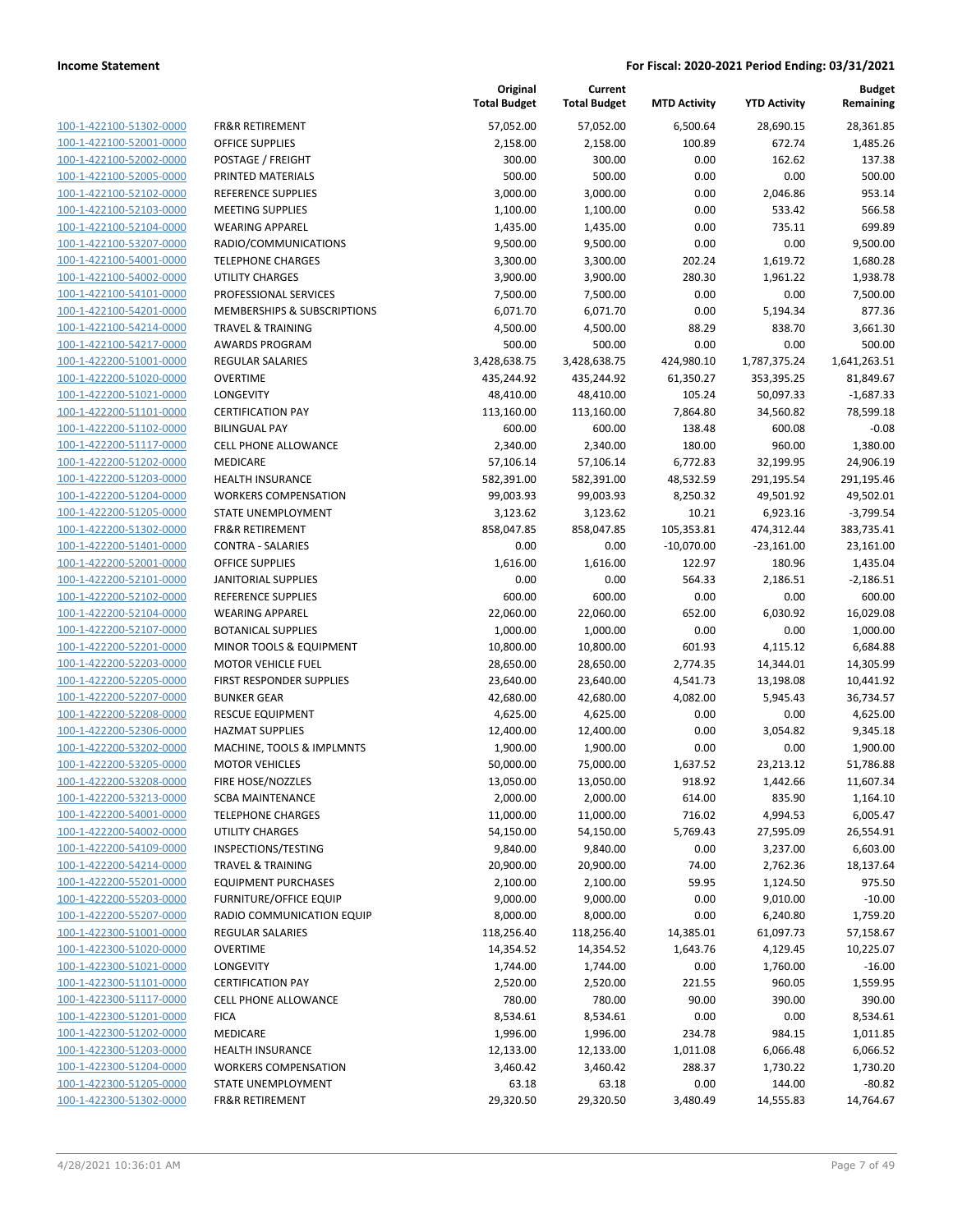| 100-1-422300-51401-0000        |
|--------------------------------|
| 100-1-422300-52002-0000        |
| 100-1-422300-52005-0000        |
| 100-1-422300-52104-0000        |
| 100-1-422300-52201-0000        |
| <u>100-1-422300-52203-0000</u> |
| 100-1-422300-52304-0000        |
| 100-1-422300-53205-0000        |
| 100-1-422300-54001-0000        |
| 100-1-422300-54201-0000        |
| 100-1-422300-54208-0000        |
| 100-1-422300-54210-0000        |
| 100-1-422300-54214-0000        |
| 100-1-422300-54217-0000        |
| 100-1-422400-53204-0000        |
| 100-1-422400-53209-0000        |
| <u>100-1-422400-54001-0000</u> |
| 100-1-422400-54201-0000        |
| 100-1-422400-54214-0000        |
| 100-1-431100-51001-0000        |
| 100-1-431100-51021-0000        |
| 100-1-431100-51116-0000        |
| 100-1-431100-51117-0000        |
| 100-1-431100-51201-0000        |
| 100-1-431100-51202-0000        |
| 100-1-431100-51203-0000        |
| 100-1-431100-51204-0000        |
|                                |
| 100-1-431100-51205-0000        |
| 100-1-431100-51301-0000        |
| 100-1-431100-52001-0000        |
| 100-1-431100-52002-0000        |
| 100-1-431100-52103-0000        |
| 100-1-431100-52203-0000        |
| 100-1-431100-53201-0000        |
| 100-1-431100-53205-0000        |
| 100-1-431100-53207-0000        |
| 100-1-431100-54001-0000        |
| 100-1-431100-54002-0000        |
| 100-1-431100-54101-0000        |
| 100-1-431100-54201-0000        |
| 100-1-431100-54214-0000        |
| <u>100-1-431200-51001-0000</u> |
| 100-1-431200-51020-0000        |
| 100-1-431200-51021-0000        |
| 100-1-431200-51117-0000        |
| <u>100-1-431200-51201-0000</u> |
| 100-1-431200-51202-0000        |
| <u>100-1-431200-51203-0000</u> |
| 100-1-431200-51204-0000        |
| <u>100-1-431200-51205-0000</u> |
| <u>100-1-431200-51301-0000</u> |
| <u>100-1-431200-52001-0000</u> |
| <u>100-1-431200-52002-0000</u> |
| 100-1-431200-52103-0000        |
| 100-1-431200-52104-0000        |
| <u>100-1-431200-52106-0000</u> |
| <u>100-1-431200-52107-0000</u> |
| <u>100-1-431200-52201-0000</u> |
| 100-1-431200-52203-0000        |
|                                |

|                         |                              | Original<br><b>Total Budget</b> | Current<br><b>Total Budget</b> | <b>MTD Activity</b> | <b>YTD Activity</b> | <b>Budget</b><br>Remaining |
|-------------------------|------------------------------|---------------------------------|--------------------------------|---------------------|---------------------|----------------------------|
| 100-1-422300-51401-0000 | <b>CONTRA - SALARIES</b>     | 0.00                            | 0.00                           | 0.00                | $-16,679.49$        | 16,679.49                  |
| 100-1-422300-52002-0000 | POSTAGE / FREIGHT            | 300.00                          | 300.00                         | 0.00                | 7.40                | 292.60                     |
| 100-1-422300-52005-0000 | PRINTED MATERIALS            | 455.00                          | 455.00                         | 0.00                | 21.91               | 433.09                     |
| 100-1-422300-52104-0000 | <b>WEARING APPAREL</b>       | 750.00                          | 750.00                         | 0.00                | 0.00                | 750.00                     |
| 100-1-422300-52201-0000 | MINOR TOOLS & EQUIPMENT      | 520.00                          | 520.00                         | 45.99               | 143.90              | 376.10                     |
| 100-1-422300-52203-0000 | <b>MOTOR VEHICLE FUEL</b>    | 1,030.00                        | 1,030.00                       | 104.95              | 354.90              | 675.10                     |
| 100-1-422300-52304-0000 | FIRE PREVENTION SUPPLIES     | 8,857.50                        | 8,857.50                       | 15.92               | 237.90              | 8,619.60                   |
| 100-1-422300-53205-0000 | <b>MOTOR VEHICLES</b>        | 250.00                          | 250.00                         | 0.00                | 109.20              | 140.80                     |
| 100-1-422300-54001-0000 | <b>TELEPHONE CHARGES</b>     | 450.00                          | 450.00                         | 36.25               | 217.54              | 232.46                     |
| 100-1-422300-54201-0000 | MEMBERSHIPS & SUBSCRIPTIONS  | 1,902.00                        | 1,902.00                       | 0.00                | 0.00                | 1,902.00                   |
| 100-1-422300-54208-0000 | <b>LABORATORY WORK</b>       | 660.00                          | 660.00                         | 0.00                | 0.00                | 660.00                     |
| 100-1-422300-54210-0000 | PHOTO PROCESSING             | 50.00                           | 50.00                          | 0.00                | 0.00                | 50.00                      |
| 100-1-422300-54214-0000 | <b>TRAVEL &amp; TRAINING</b> | 5,350.00                        | 5,350.00                       | 0.00                | 494.00              | 4,856.00                   |
| 100-1-422300-54217-0000 | <b>AWARDS PROGRAM</b>        | 625.00                          | 625.00                         | 0.00                | 0.00                | 625.00                     |
| 100-1-422400-53204-0000 | SIREN MAINTENANCE            | 1,000.00                        | 1,000.00                       | 0.00                | 0.00                | 1,000.00                   |
| 100-1-422400-53209-0000 | HARDWARE/SOFTWARE            | 12,500.00                       | 12,500.00                      | 0.00                | 10,500.00           | 2,000.00                   |
| 100-1-422400-54001-0000 | <b>TELEPHONE CHARGES</b>     | 1,500.00                        | 1,500.00                       | 186.16              | 946.64              | 553.36                     |
| 100-1-422400-54201-0000 | MEMBERSHIPS & SUBSCRIPTIONS  | 3,150.00                        | 3,150.00                       | 0.00                | 0.00                | 3,150.00                   |
| 100-1-422400-54214-0000 | <b>TRAVEL &amp; TRAINING</b> | 1,500.00                        | 1,500.00                       | 0.00                | 0.00                | 1,500.00                   |
| 100-1-431100-51001-0000 | REGULAR SALARIES             | 138,548.80                      | 138,548.80                     | 16,686.40           | 70,070.38           | 68,478.42                  |
| 100-1-431100-51021-0000 | LONGEVITY                    | 240.00                          | 240.00                         | 0.00                | 384.00              | $-144.00$                  |
| 100-1-431100-51116-0000 | CAR ALLOWANCE                | 4,200.00                        | 4,200.00                       | 484.62              | 2,100.02            | 2,099.98                   |
| 100-1-431100-51117-0000 | <b>CELL PHONE ALLOWANCE</b>  | 1,950.00                        | 1,950.00                       | 225.00              | 975.00              | 975.00                     |
| 100-1-431100-51201-0000 | <b>FICA</b>                  | 8,919.34                        | 8,919.34                       | 1,033.55            | 4,393.09            | 4,526.25                   |
| 100-1-431100-51202-0000 | MEDICARE                     | 2,101.61                        | 2,101.61                       | 241.72              | 1,027.42            | 1,074.19                   |
| 100-1-431100-51203-0000 | <b>HEALTH INSURANCE</b>      | 24,266.00                       | 24,266.00                      | 2,022.17            | 12,133.02           | 12,132.98                  |
| 100-1-431100-51204-0000 | <b>WORKERS COMPENSATION</b>  | 349.59                          | 349.59                         | 29.13               | 174.78              | 174.81                     |
| 100-1-431100-51205-0000 | STATE UNEMPLOYMENT           | 126.36                          | 126.36                         | 53.35               | 288.01              | $-161.65$                  |
| 100-1-431100-51301-0000 | <b>TMRS</b>                  | 16,686.08                       | 16,686.08                      | 2,017.94            | 8,410.93            | 8,275.15                   |
| 100-1-431100-52001-0000 | <b>OFFICE SUPPLIES</b>       | 600.00                          | 600.00                         | 35.09               | 217.14              | 382.86                     |
| 100-1-431100-52002-0000 | POSTAGE / FREIGHT            | 100.00                          | 100.00                         | 0.00                | 0.00                | 100.00                     |
| 100-1-431100-52103-0000 | <b>MEETING SUPPLIES</b>      | 100.00                          | 100.00                         | 0.00                | 0.00                | 100.00                     |
| 100-1-431100-52203-0000 | <b>MOTOR VEHICLE FUEL</b>    | 200.00                          | 200.00                         | 0.00                | 0.00                | 200.00                     |
| 100-1-431100-53201-0000 | FURNITURE & OFFICE EQUIPMENT | 500.00                          | 500.00                         | 0.00                | 220.17              | 279.83                     |
| 100-1-431100-53205-0000 | <b>MOTOR VEHICLES</b>        | 200.00                          | 200.00                         | 0.00                | 0.00                | 200.00                     |
| 100-1-431100-53207-0000 | RADIO/COMMUNICATIONS         | 1,800.00                        | 1,800.00                       | 0.00                | 0.00                | 1,800.00                   |
| 100-1-431100-54001-0000 | <b>TELEPHONE CHARGES</b>     | 3,300.00                        | 3,300.00                       | 306.76              | 1,670.38            | 1,629.62                   |
| 100-1-431100-54002-0000 | <b>UTILITY CHARGES</b>       | 850.00                          | 850.00                         | 272.38              | 712.56              | 137.44                     |
| 100-1-431100-54101-0000 | PROFESSIONAL SERVICES        | 500.00                          | 500.00                         | 49.25               | 89.25               | 410.75                     |
| 100-1-431100-54201-0000 | MEMBERSHIPS & SUBSCRIPTIONS  | 600.00                          | 600.00                         | 0.00                | 194.29              | 405.71                     |
| 100-1-431100-54214-0000 | TRAVEL & TRAINING            | 1,250.00                        | 1,250.00                       | 0.00                | 475.20              | 774.80                     |
| 100-1-431200-51001-0000 | <b>REGULAR SALARIES</b>      | 401,752.00                      | 401,752.00                     | 40,729.48           | 173,350.20          | 228,401.80                 |
| 100-1-431200-51020-0000 | OVERTIME                     | 16,352.25                       | 16,352.25                      | 2,780.88            | 8,793.20            | 7,559.05                   |
| 100-1-431200-51021-0000 | LONGEVITY                    | 7,424.00                        | 7,424.00                       | 0.00                | 5,928.00            | 1,496.00                   |
| 100-1-431200-51117-0000 | CELL PHONE ALLOWANCE         | 1,560.00                        | 1,560.00                       | 180.00              | 780.00              | 780.00                     |
| 100-1-431200-51201-0000 | <b>FICA</b>                  | 26,479.47                       | 26,479.47                      | 2,682.92            | 10,925.23           | 15,554.24                  |
| 100-1-431200-51202-0000 | MEDICARE                     | 6,192.78                        | 6,192.78                       | 627.46              | 2,555.10            | 3,637.68                   |
| 100-1-431200-51203-0000 | HEALTH INSURANCE             | 133,465.00                      | 133,465.00                     | 11,122.08           | 66,732.48           | 66,732.52                  |
| 100-1-431200-51204-0000 | <b>WORKERS COMPENSATION</b>  | 20,511.17                       | 20,511.17                      | 1,709.26            | 10,255.56           | 10,255.61                  |
| 100-1-431200-51205-0000 | STATE UNEMPLOYMENT           | 694.98                          | 694.98                         | 381.00              | 1,276.17            | $-581.19$                  |
| 100-1-431200-51301-0000 | TMRS                         | 49,168.53                       | 49,168.53                      | 5,470.00            | 21,995.58           | 27,172.95                  |
| 100-1-431200-52001-0000 | <b>OFFICE SUPPLIES</b>       | 518.00                          | 518.00                         | 0.00                | 44.97               | 473.03                     |
| 100-1-431200-52002-0000 | POSTAGE / FREIGHT            | 20.00                           | 20.00                          | 0.00                | 0.00                | 20.00                      |
| 100-1-431200-52103-0000 | <b>MEETING SUPPLIES</b>      | 909.11                          | 909.11                         | 0.00                | 51.00               | 858.11                     |
| 100-1-431200-52104-0000 | <b>WEARING APPAREL</b>       | 8,000.00                        | 8,000.00                       | 58.75               | 2,803.71            | 5,196.29                   |
| 100-1-431200-52106-0000 | <b>CHEMICAL SUPPLIES</b>     | 4,194.20                        | 4,194.20                       | 0.00                | 0.00                | 4,194.20                   |
| 100-1-431200-52107-0000 | <b>BOTANICAL SUPPLIES</b>    | 1,349.97                        | 1,349.97                       | 0.00                | 0.00                | 1,349.97                   |
| 100-1-431200-52201-0000 | MINOR TOOLS & EQUIPMENT      | 8,131.41                        | 8,131.41                       | 1,054.83            | 3,433.56            | 4,697.85                   |
| 100-1-431200-52203-0000 | <b>MOTOR VEHICLE FUEL</b>    | 31,100.00                       | 31,100.00                      | 2,552.34            | 16,306.63           | 14,793.37                  |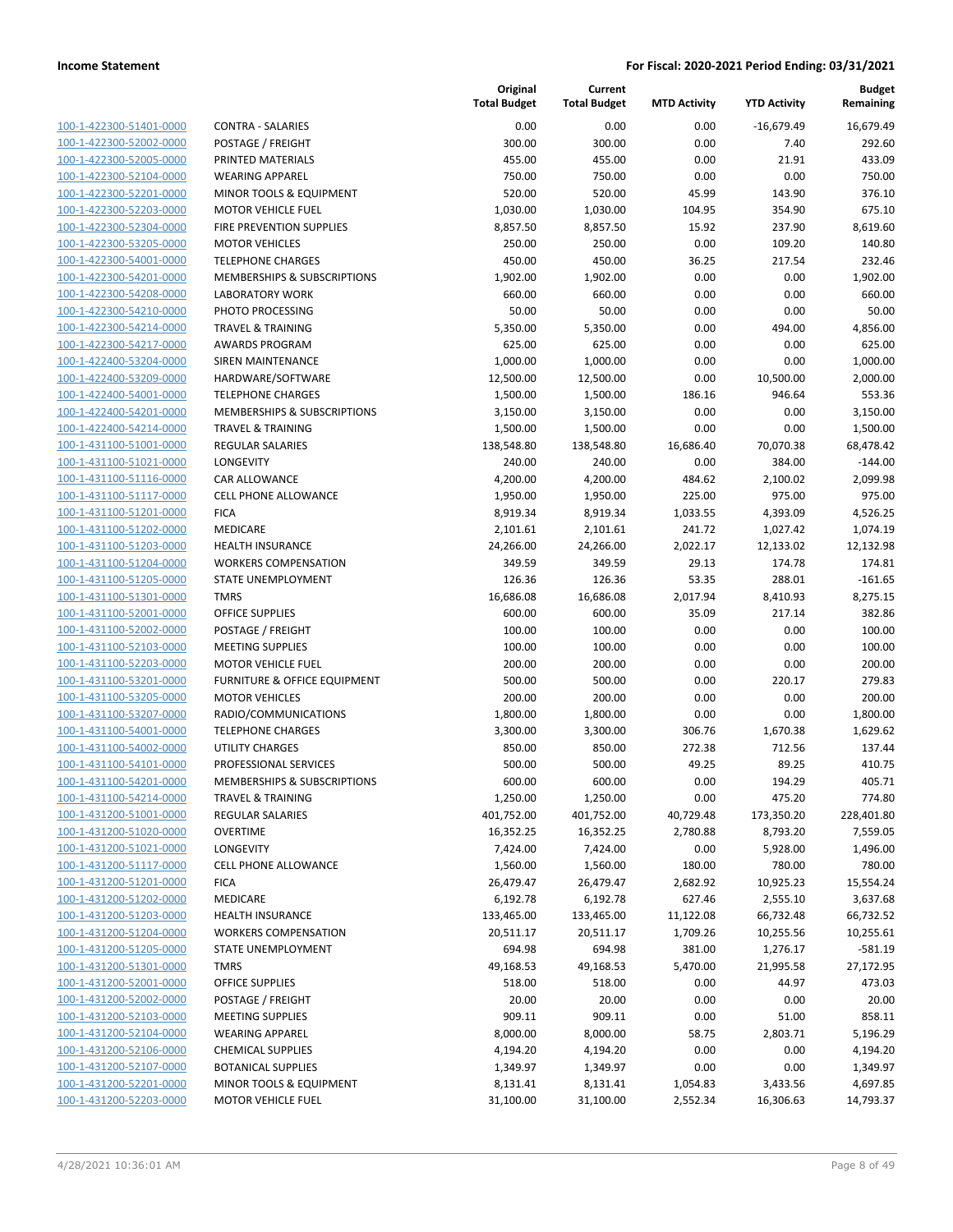|                                                    |                                                      | Original<br><b>Total Budget</b> | Current<br><b>Total Budget</b> | <b>MTD Activity</b> | <b>YTD Activity</b>  | <b>Budget</b><br>Remaining |
|----------------------------------------------------|------------------------------------------------------|---------------------------------|--------------------------------|---------------------|----------------------|----------------------------|
| 100-1-431200-52302-0000                            | <b>MEDICAL SUPPLIES</b>                              | 150.00                          | 150.00                         | 0.00                | 0.00                 | 150.00                     |
| 100-1-431200-52303-0000                            | <b>TRAINING SUPPLIES</b>                             | 212.99                          | 212.99                         | 0.00                | 0.00                 | 212.99                     |
| 100-1-431200-53202-0000                            | MACHINE, TOOLS & IMPLMNTS                            | 2,914.95                        | 2,914.95                       | 0.00                | 36.89                | 2,878.06                   |
| 100-1-431200-53205-0000                            | <b>MOTOR VEHICLES</b>                                | 25,000.00                       | 25,000.00                      | 1,786.79            | 17,647.42            | 7,352.58                   |
| 100-1-431200-53207-0000                            | RADIO/COMMUNICATIONS                                 | 3,210.00                        | 3,210.00                       | 0.00                | 0.00                 | 3,210.00                   |
| 100-1-431200-53301-0000                            | SIDEWALKS, CURBS, & GUTTERS                          | 20,014.80                       | 20,014.80                      | 0.00                | 5,622.60             | 14,392.20                  |
| 100-1-431200-53303-0000                            | MAINT - STREET /ALLEY/APRN/RNWY                      | 45,000.00                       | 45,000.00                      | 3,643.81            | 25,087.04            | 19,912.96                  |
| 100-1-431200-53305-0000                            | <b>BRIDGES &amp; CULVERTS</b>                        | 7,783.40                        | 7,783.40                       | 0.00                | 0.00                 | 7,783.40                   |
| 100-1-431200-53308-0000                            | <b>STORM SEWERS</b>                                  | 4,998.64                        | 4,998.64                       | 0.00                | 0.00                 | 4,998.64                   |
| 100-1-431200-54001-0000                            | <b>TELEPHONE CHARGES</b>                             | 1,200.00                        | 1,200.00                       | 96.26               | 577.70               | 622.30                     |
| 100-1-431200-54002-0000                            | <b>UTILITY CHARGES</b>                               | 6,650.00                        | 6,650.00                       | 728.01              | 3,384.35             | 3,265.65                   |
| 100-1-431200-54201-0000                            | MEMBERSHIPS & SUBSCRIPTIONS                          | 1,770.00                        | 1,770.00                       | 76.94               | 467.23               | 1,302.77                   |
| 100-1-431200-54214-0000                            | <b>TRAVEL &amp; TRAINING</b>                         | 410.00                          | 410.00                         | 0.00                | 100.00               | 310.00                     |
| 100-1-431200-55207-0000                            | RADIO COMMUNICATION EQUIP                            | 1,887.50                        | 1,887.50                       | 0.00                | 0.00                 | 1,887.50                   |
| 100-1-431600-51001-0000                            | <b>REGULAR SALARIES</b>                              | 75,585.12                       | 75,585.12                      | 9,720.64            | 38,796.95            | 36,788.17                  |
| 100-1-431600-51020-0000                            | <b>OVERTIME</b>                                      | 8,721.36                        | 8,721.36                       | 710.33              | 3,099.67             | 5,621.69                   |
| 100-1-431600-51021-0000                            | LONGEVITY                                            | 2,436.00                        | 2,436.00                       | 0.00                | 2,490.00             | $-54.00$                   |
| 100-1-431600-51101-0000                            | <b>CERTIFICATION PAY</b>                             | 600.00                          | 600.00                         | 69.24               | 300.04               | 299.96                     |
| 100-1-431600-51201-0000                            | <b>FICA</b>                                          | 5,415.23                        | 5,415.23                       | 599.69              | 2,572.77             | 2,842.46                   |
| 100-1-431600-51202-0000                            | MEDICARE                                             | 1,266.47                        | 1,266.47                       | 140.25              | 601.70               | 664.77                     |
| 100-1-431600-51203-0000                            | <b>HEALTH INSURANCE</b>                              | 24,266.00                       | 24,266.00                      | 2,022.17            | 12,133.02            | 12,132.98                  |
| 100-1-431600-51204-0000                            | <b>WORKERS COMPENSATION</b>                          | 4,194.68                        | 4,194.68                       | 349.56              | 2,097.36             | 2,097.32                   |
| 100-1-431600-51205-0000                            | STATE UNEMPLOYMENT                                   | 126.36                          | 126.36                         | 88.94               | 399.28               | $-272.92$                  |
| 100-1-431600-51301-0000                            | <b>TMRS</b>                                          | 10,055.30                       | 10,055.30                      | 1,218.02            | 5,105.76             | 4,949.54                   |
| 100-1-431600-52001-0000                            | <b>OFFICE SUPPLIES</b>                               | 315.40                          | 315.40                         | 0.00                | 0.00                 | 315.40                     |
| 100-1-431600-52002-0000                            | POSTAGE / FREIGHT                                    | 20.00                           | 20.00                          | 0.00                | 0.00                 | 20.00                      |
| 100-1-431600-52104-0000                            | <b>WEARING APPAREL</b>                               | 3,666.40                        | 3,666.40                       | 0.00                | 2,104.16             | 1,562.24                   |
| 100-1-431600-52106-0000<br>100-1-431600-52201-0000 | <b>CHEMICAL SUPPLIES</b>                             | 689.61                          | 689.61                         | 0.00                | 0.00                 | 689.61                     |
| 100-1-431600-52203-0000                            | MINOR TOOLS & EQUIPMENT<br><b>MOTOR VEHICLE FUEL</b> | 6,678.65<br>3,450.00            | 6,678.65<br>3,450.00           | 110.65<br>355.10    | 1,775.92<br>1,470.42 | 4,902.73<br>1,979.58       |
| 100-1-431600-53202-0000                            | MACHINE, TOOLS & IMPLMNTS                            | 7,859.28                        | 7,859.28                       | 0.00                | 31,560.07            | $-23,700.79$               |
| 100-1-431600-53205-0000                            | <b>MOTOR VEHICLES</b>                                | 2,000.00                        | 2,000.00                       | 203.23              | 598.94               | 1,401.06                   |
| 100-1-431600-53207-0000                            | RADIO/COMMUNICATIONS                                 | 1,245.00                        | 1,245.00                       | 0.00                | 0.00                 | 1,245.00                   |
| 100-1-431600-53303-0000                            | MAINT - STREET /ALLEY/APRN/RNWY                      | 20,000.00                       | 20,000.00                      | 682.73              | 5,207.80             | 14,792.20                  |
| 100-1-431600-54001-0000                            | <b>TELEPHONE CHARGES</b>                             | 1,300.00                        | 1,300.00                       | 122.37              | 530.81               | 769.19                     |
| 100-1-431600-54002-0000                            | UTILITY CHARGES                                      | 308,750.00                      | 308,750.00                     | 23,769.40           | 145,309.77           | 163,440.23                 |
| 100-1-431600-54214-0000                            | <b>TRAVEL &amp; TRAINING</b>                         | 862.00                          | 862.00                         | 0.00                | 0.00                 | 862.00                     |
| 100-1-431700-51001-0000                            | <b>REGULAR SALARIES</b>                              | 117,041.60                      | 117,041.60                     | 13,703.88           | 59,412.66            | 57,628.94                  |
| 100-1-431700-51020-0000                            | <b>OVERTIME</b>                                      | 363.45                          | 363.45                         | 0.00                | 0.00                 | 363.45                     |
| 100-1-431700-51021-0000                            | LONGEVITY                                            | 2,058.00                        | 2,058.00                       | 0.00                | 2,226.00             | $-168.00$                  |
| 100-1-431700-51117-0000                            | <b>CELL PHONE ALLOWANCE</b>                          | 1,560.00                        | 1,560.00                       | 81.00               | 381.00               | 1,179.00                   |
| 100-1-431700-51201-0000                            | <b>FICA</b>                                          | 7,503.43                        | 7,503.43                       | 789.72              | 3,574.51             | 3,928.92                   |
| 100-1-431700-51202-0000                            | MEDICARE                                             | 1,754.83                        | 1,754.83                       | 184.69              | 835.97               | 918.86                     |
| 100-1-431700-51203-0000                            | <b>HEALTH INSURANCE</b>                              | 24,266.00                       | 24,266.00                      | 2,022.17            | 12,133.02            | 12,132.98                  |
| 100-1-431700-51204-0000                            | <b>WORKERS COMPENSATION</b>                          | 661.66                          | 661.66                         | 55.14               | 330.84               | 330.82                     |
| 100-1-431700-51205-0000                            | STATE UNEMPLOYMENT                                   | 126.36                          | 126.36                         | 18.35               | 288.00               | $-161.64$                  |
| 100-1-431700-51301-0000                            | <b>TMRS</b>                                          | 13,932.78                       | 13,932.78                      | 1,599.05            | 7,089.27             | 6,843.51                   |
| 100-1-431700-52001-0000                            | <b>OFFICE SUPPLIES</b>                               | 2,098.50                        | 2,098.50                       | 24.00               | 1,718.72             | 379.78                     |
| 100-1-431700-52002-0000                            | POSTAGE / FREIGHT                                    | 20.00                           | 20.00                          | 0.00                | 0.00                 | 20.00                      |
| 100-1-431700-52104-0000                            | <b>WEARING APPAREL</b>                               | 1,387.00                        | 1,387.00                       | 0.00                | 586.91               | 800.09                     |
| 100-1-431700-52201-0000                            | MINOR TOOLS & EQUIPMENT                              | 1,180.25                        | 1,180.25                       | 0.00                | 0.00                 | 1,180.25                   |
| 100-1-431700-52203-0000                            | <b>MOTOR VEHICLE FUEL</b>                            | 3,450.00                        | 3,450.00                       | 424.68              | 1,475.26             | 1,974.74                   |
| 100-1-431700-52303-0000                            | <b>TRAINING SUPPLIES</b>                             | 478.95                          | 478.95                         | 0.00                | 146.00               | 332.95                     |
| 100-1-431700-53201-0000                            | FURNITURE & OFFICE EQUIPMENT                         | 4,515.00                        | 4,515.00                       | 0.00                | 0.00                 | 4,515.00                   |
| 100-1-431700-53205-0000                            | <b>MOTOR VEHICLES</b>                                | 1,500.00                        | 1,500.00                       | 268.82              | $-2,086.08$          | 3,586.08                   |
| 100-1-431700-53207-0000                            | RADIO/COMMUNICATIONS                                 | 205.00                          | 205.00                         | 0.00                | 0.00                 | 205.00                     |
| 100-1-431700-54001-0000                            | <b>TELEPHONE CHARGES</b>                             | 3,200.00                        | 3,200.00                       | 288.03              | 1,538.54             | 1,661.46                   |
| 100-1-431700-54002-0000<br>100-1-431700-54201-0000 | UTILITY CHARGES<br>MEMBERSHIPS & SUBSCRIPTIONS       | 850.00<br>700.00                | 850.00<br>700.00               | 272.38              | 712.56<br>238.00     | 137.44<br>462.00           |
|                                                    |                                                      |                                 |                                | 0.00                |                      |                            |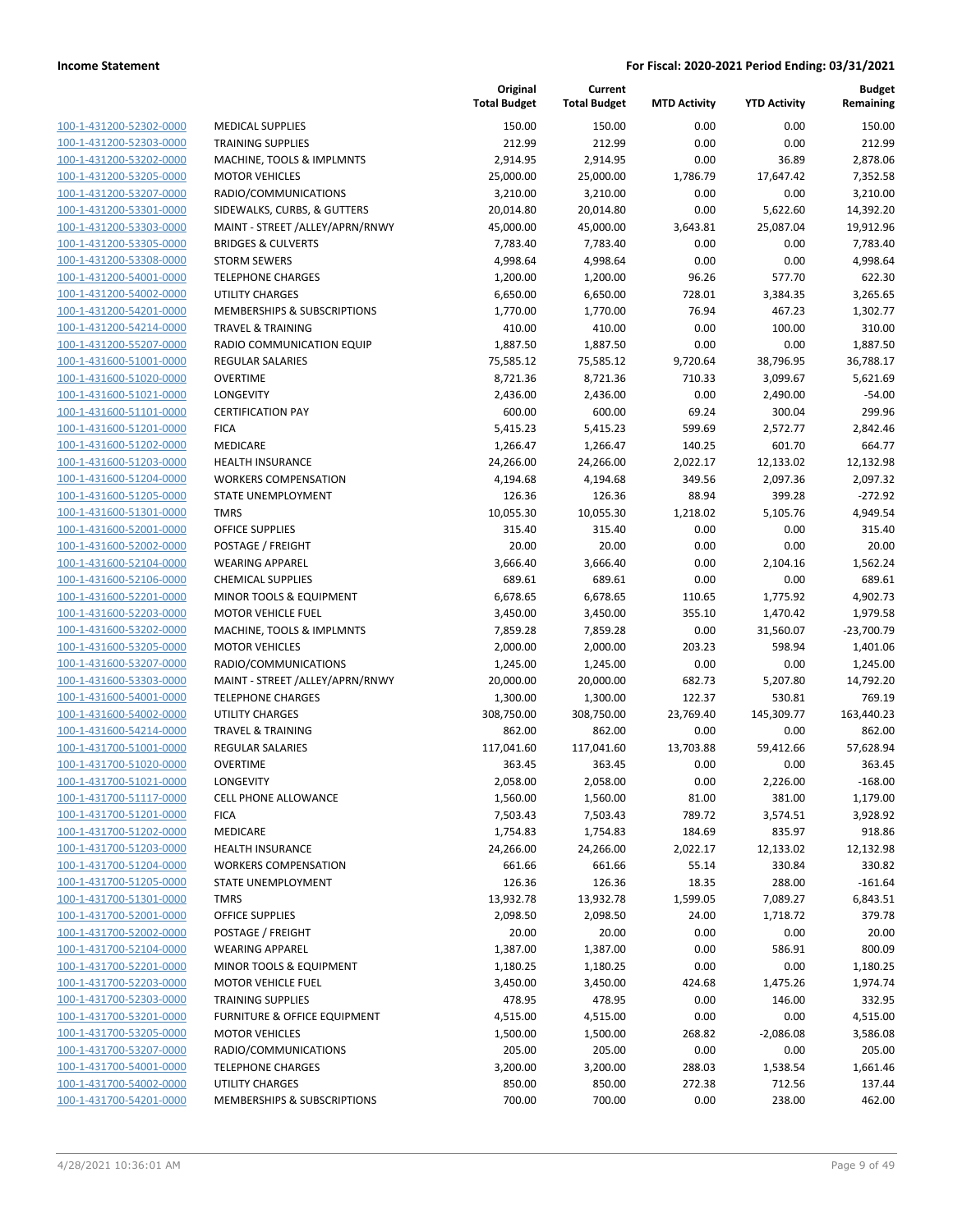| 100-1-431700-54212-0000        |
|--------------------------------|
| 100-1-431700-54214-0000        |
| 100-1-431700-54410-0000        |
| 100-1-441100-51001-0000        |
| 100-1-441100-51020-0000        |
| 100-1-441100-51021-0000        |
| 100-1-441100-51102-0000        |
| 100-1-441100-51117-0000        |
| 100-1-441100-51201-0000        |
| 100-1-441100-51202-0000        |
| 100-1-441100-51203-0000        |
| 100-1-441100-51204-0000        |
| 100-1-441100-51205-0000        |
| 100-1-441100-51301-0000        |
| 100-1-441100-52001-0000        |
| 100-1-441100-52002-0000        |
|                                |
| 100-1-441100-52005-0000        |
| 100-1-441100-54001-0000        |
| 100-1-441100-54002-0000        |
| 100-1-441100-54101-0000        |
| 100-1-441100-54214-0000        |
| 100-1-441200-51001-0000        |
| 100-1-441200-51021-0000        |
| 100-1-441200-51101-0000        |
| 100-1-441200-51117-0000        |
| 100-1-441200-51201-0000        |
| 100-1-441200-51202-0000        |
| 100-1-441200-51203-0000        |
| 100-1-441200-51204-0000        |
| 100-1-441200-51205-0000        |
| 100-1-441200-51301-0000        |
| 100-1-441200-52104-0000        |
| 100-1-441200-54201-0000        |
| 100-1-441200-54214-0000        |
| 100-1-441300-51001-0000        |
| <u>100-1-441300-51020-0000</u> |
| 100-1-441300-51021-0000        |
|                                |
| 100-1-441300-51101-0000        |
| 100-1-441300-51116-0000        |
| 100-1-441300-51117-0000        |
| 100-1-441300-51201-0000        |
| 100-1-441300-51202-0000        |
| 100-1-441300-51203-0000        |
| <u>100-1-441300-51204-0000</u> |
| <u>100-1-441300-51205-0000</u> |
| <u>100-1-441300-51301-0000</u> |
| 100-1-441300-52002-0000        |
| 100-1-441300-52005-0000        |
| <u>100-1-441300-52104-0000</u> |
| <u>100-1-441300-52201-0000</u> |
| 100-1-441300-52203-0000        |
| 100-1-441300-53205-0000        |
| 100-1-441300-54001-0000        |
| <u>100-1-441300-54002-0000</u> |
| <u>100-1-441300-54120-0000</u> |
| <u>100-1-441300-54201-0000</u> |
| 100-1-441300-54214-0000        |
|                                |
| 100-1-441300-54410-0000        |
| 100-1-442200-53205-0000        |

|                         |                              | Original<br><b>Total Budget</b> | Current<br><b>Total Budget</b> | <b>MTD Activity</b> | <b>YTD Activity</b> | <b>Budget</b><br>Remaining |
|-------------------------|------------------------------|---------------------------------|--------------------------------|---------------------|---------------------|----------------------------|
| 100-1-431700-54212-0000 | <b>PRINTING</b>              | 200.00                          | 200.00                         | 0.00                | 0.00                | 200.00                     |
| 100-1-431700-54214-0000 | <b>TRAVEL &amp; TRAINING</b> | 1,500.00                        | 1,500.00                       | 0.00                | 100.00              | 1,400.00                   |
| 100-1-431700-54410-0000 | PERMITS/FEES                 | 200.00                          | 200.00                         | 0.00                | 0.00                | 200.00                     |
| 100-1-441100-51001-0000 | <b>REGULAR SALARIES</b>      | 141,523.20                      | 141,523.20                     | 15,742.80           | 66,707.50           | 74,815.70                  |
| 100-1-441100-51020-0000 | <b>OVERTIME</b>              | 1,176.84                        | 1,176.84                       | 54.80               | 133.38              | 1,043.46                   |
| 100-1-441100-51021-0000 | LONGEVITY                    | 966.00                          | 966.00                         | 0.00                | 750.00              | 216.00                     |
| 100-1-441100-51102-0000 | <b>BILINGUAL PAY</b>         | 1,200.00                        | 1,200.00                       | 69.24               | 346.20              | 853.80                     |
| 100-1-441100-51117-0000 | <b>CELL PHONE ALLOWANCE</b>  | 960.00                          | 960.00                         | 110.76              | 479.96              | 480.04                     |
| 100-1-441100-51201-0000 | <b>FICA</b>                  | 9,041.21                        | 9,041.21                       | 956.26              | 4,094.63            | 4,946.58                   |
| 100-1-441100-51202-0000 | MEDICARE                     | 2,114.48                        | 2,114.48                       | 223.64              | 957.60              | 1,156.88                   |
| 100-1-441100-51203-0000 | <b>HEALTH INSURANCE</b>      | 36,399.00                       | 36,399.00                      | 3,033.25            | 18,199.50           | 18,199.50                  |
| 100-1-441100-51204-0000 | <b>WORKERS COMPENSATION</b>  | 655.41                          | 655.41                         | 54.62               | 327.72              | 327.69                     |
| 100-1-441100-51205-0000 | STATE UNEMPLOYMENT           | 189.54                          | 189.54                         | 97.45               | 397.76              | $-208.22$                  |
| 100-1-441100-51301-0000 | <b>TMRS</b>                  | 16,788.22                       | 16,788.22                      | 1,853.40            | 7,827.16            | 8,961.06                   |
| 100-1-441100-52001-0000 | <b>OFFICE SUPPLIES</b>       | 3,252.89                        | 3,252.89                       | 110.93              | 401.64              | 2,851.25                   |
| 100-1-441100-52002-0000 | POSTAGE / FREIGHT            | 1,000.00                        | 1,000.00                       | 0.00                | 272.03              | 727.97                     |
| 100-1-441100-52005-0000 | PRINTED MATERIALS            | 710.44                          | 710.44                         | 0.00                | 0.00                | 710.44                     |
| 100-1-441100-54001-0000 | <b>TELEPHONE CHARGES</b>     | 3,100.00                        | 3,100.00                       | 84.22               | 1,159.64            | 1,940.36                   |
| 100-1-441100-54002-0000 | <b>UTILITY CHARGES</b>       | 850.00                          | 850.00                         | 272.38              | 712.56              | 137.44                     |
| 100-1-441100-54101-0000 | PROFESSIONAL SERVICES        | 0.00                            | 0.00                           | 28,000.00           | 35,500.00           | $-35,500.00$               |
| 100-1-441100-54214-0000 | <b>TRAVEL &amp; TRAINING</b> | 1,000.00                        | 1,000.00                       | 0.00                | 0.00                | 1,000.00                   |
| 100-1-441200-51001-0000 | <b>REGULAR SALARIES</b>      | 55,619.20                       | 55,619.20                      | 6,417.60            | 27,850.36           | 27,768.84                  |
| 100-1-441200-51021-0000 | <b>LONGEVITY</b>             | 366.00                          | 366.00                         | 0.00                | 438.00              | $-72.00$                   |
| 100-1-441200-51101-0000 | <b>CERTIFICATION PAY</b>     | 1,200.00                        | 1,200.00                       | 0.00                | 0.00                | 1,200.00                   |
| 100-1-441200-51117-0000 | <b>CELL PHONE ALLOWANCE</b>  | 432.00                          | 432.00                         | 0.00                | 0.00                | 432.00                     |
| 100-1-441200-51201-0000 | <b>FICA</b>                  | 3,572.27                        | 3,572.27                       | 361.59              | 1,599.62            | 1,972.65                   |
| 100-1-441200-51202-0000 | MEDICARE                     | 835.45                          | 835.45                         | 84.57               | 374.09              | 461.36                     |
| 100-1-441200-51203-0000 | <b>HEALTH INSURANCE</b>      | 12,133.00                       | 12,133.00                      | 1,011.08            | 6,066.48            | 6,066.52                   |
| 100-1-441200-51204-0000 | <b>WORKERS COMPENSATION</b>  | 315.00                          | 315.00                         | 26.25               | 157.50              | 157.50                     |
| 100-1-441200-51205-0000 | STATE UNEMPLOYMENT           | 63.18                           | 63.18                          | 7.09                | 144.01              | $-80.83$                   |
| 100-1-441200-51301-0000 | <b>TMRS</b>                  | 6,633.18                        | 6,633.18                       | 744.45              | 3,230.29            | 3,402.89                   |
| 100-1-441200-52104-0000 | <b>WEARING APPAREL</b>       | 500.04                          | 500.04                         | 0.00                | 0.00                | 500.04                     |
| 100-1-441200-54201-0000 | MEMBERSHIPS & SUBSCRIPTIONS  | 250.00                          | 250.00                         | 0.00                | 55.00               | 195.00                     |
| 100-1-441200-54214-0000 | <b>TRAVEL &amp; TRAINING</b> | 1,000.00                        | 1,000.00                       | 0.00                | 0.00                | 1,000.00                   |
| 100-1-441300-51001-0000 | REGULAR SALARIES             | 323,274.00                      | 323,274.00                     | 37,302.00           | 161,763.62          | 161,510.38                 |
| 100-1-441300-51020-0000 | <b>OVERTIME</b>              | 0.00                            | 0.00                           | 9.51                | 9.51                | $-9.51$                    |
| 100-1-441300-51021-0000 | LONGEVITY                    | 3,024.00                        | 3,024.00                       | 0.00                | 3,408.00            | $-384.00$                  |
| 100-1-441300-51101-0000 | <b>CERTIFICATION PAY</b>     | 2,400.00                        | 2,400.00                       | 276.93              | 1,200.03            | 1,199.97                   |
| 100-1-441300-51116-0000 | <b>CAR ALLOWANCE</b>         | 4,200.00                        | 4,200.00                       | 484.62              | 2,100.02            | 2,099.98                   |
| 100-1-441300-51117-0000 | <b>CELL PHONE ALLOWANCE</b>  | 3,132.00                        | 3,132.00                       | 380.76              | 1,649.96            | 1,482.04                   |
| 100-1-441300-51201-0000 | <b>FICA</b>                  | 20,573.44                       | 20,573.44                      | 2,313.26            | 10,265.88           | 10,307.56                  |
| 100-1-441300-51202-0000 | MEDICARE                     | 4,811.53                        | 4,811.53                       | 541.01              | 2,400.92            | 2,410.61                   |
| 100-1-441300-51203-0000 | <b>HEALTH INSURANCE</b>      | 72,799.00                       | 72,799.00                      | 6,066.58            | 36,399.48           | 36,399.52                  |
| 100-1-441300-51204-0000 | <b>WORKERS COMPENSATION</b>  | 1,862.44                        | 1,862.44                       | 155.20              | 931.20              | 931.24                     |
| 100-1-441300-51205-0000 | STATE UNEMPLOYMENT           | 379.08                          | 379.08                         | 143.24              | 864.01              | $-484.93$                  |
| 100-1-441300-51301-0000 | <b>TMRS</b>                  | 38,201.88                       | 38,201.88                      | 4,460.66            | 19,452.95           | 18,748.93                  |
| 100-1-441300-52002-0000 | POSTAGE / FREIGHT            | 6,000.00                        | 6,000.00                       | 431.11              | 2,198.89            | 3,801.11                   |
| 100-1-441300-52005-0000 | PRINTED MATERIALS            | 1,490.40                        | 1,490.40                       | 0.00                | 448.60              | 1,041.80                   |
| 100-1-441300-52104-0000 | <b>WEARING APPAREL</b>       | 2,800.00                        | 2,800.00                       | 0.00                | 394.98              | 2,405.02                   |
| 100-1-441300-52201-0000 | MINOR TOOLS & EQUIPMENT      | 500.00                          | 500.00                         | 0.00                | 0.00                | 500.00                     |
| 100-1-441300-52203-0000 | <b>MOTOR VEHICLE FUEL</b>    | 3,200.00                        | 3,200.00                       | 524.21              | 1,776.62            | 1,423.38                   |
| 100-1-441300-53205-0000 | <b>MOTOR VEHICLES</b>        | 1,000.00                        | 1,000.00                       | 76.30               | 463.71              | 536.29                     |
| 100-1-441300-54001-0000 | <b>TELEPHONE CHARGES</b>     | 5,400.00                        | 5,400.00                       | 535.75              | 2,428.83            | 2,971.17                   |
| 100-1-441300-54002-0000 | UTILITY CHARGES              | 850.00                          | 850.00                         | 272.38              | 712.56              | 137.44                     |
| 100-1-441300-54120-0000 | <b>TITLE SEARCHES</b>        | 0.00                            | 0.00                           | 450.00              | 1,800.00            | $-1,800.00$                |
| 100-1-441300-54201-0000 | MEMBERSHIPS & SUBSCRIPTIONS  | 750.00                          | 750.00                         | 0.00                | 286.00              | 464.00                     |
| 100-1-441300-54214-0000 | <b>TRAVEL &amp; TRAINING</b> | 4,000.00                        | 4,000.00                       | 0.00                | 184.00              | 3,816.00                   |
| 100-1-441300-54410-0000 | PERMITS/FEES                 | 16,000.00                       | 16,000.00                      | 2,070.54            | 20,401.81           | $-4,401.81$                |
| 100-1-442200-53205-0000 | <b>MOTOR VEHICLES</b>        | 200.00                          | 200.00                         | 0.00                | 0.00                | 200.00                     |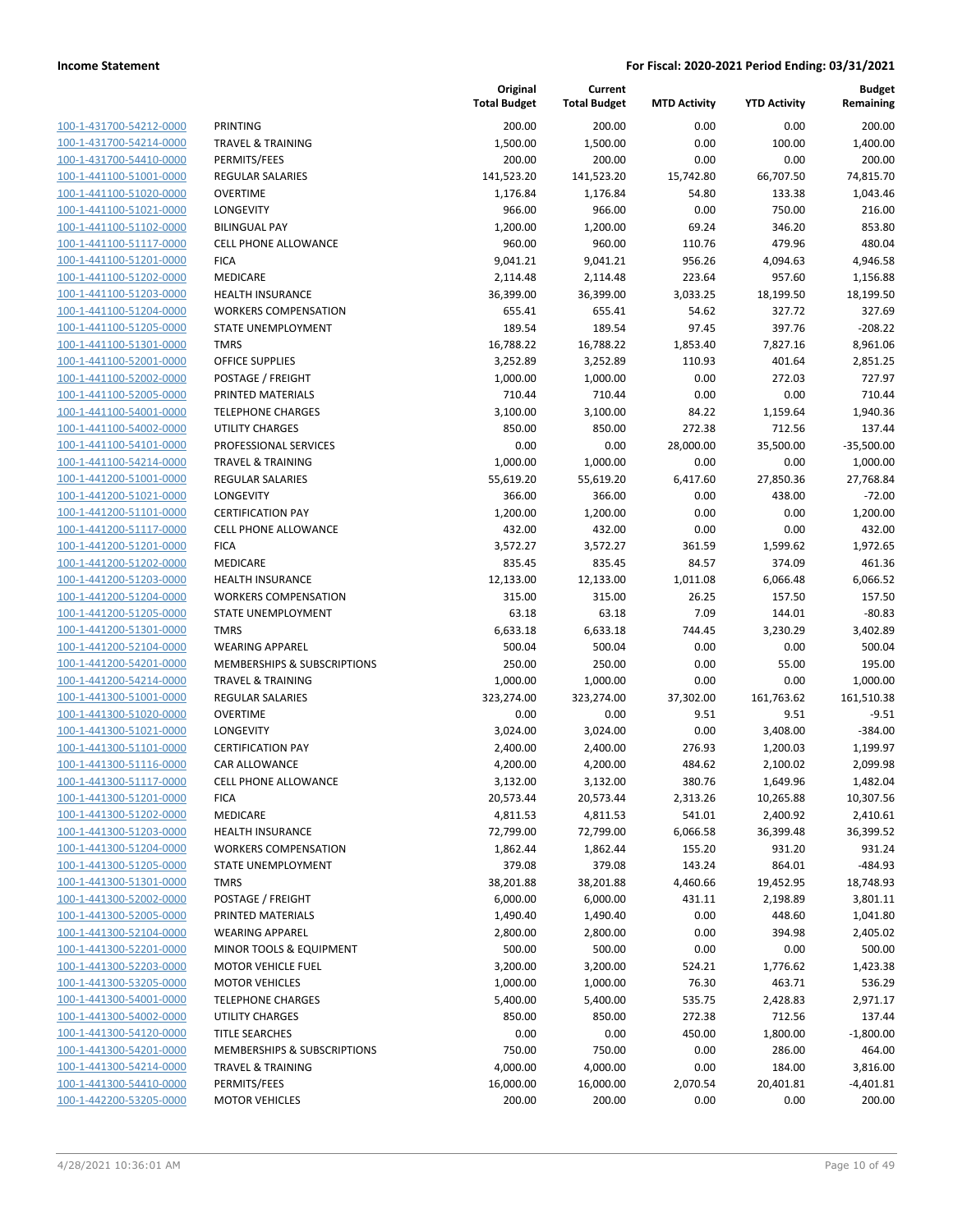| 100-1-443200-51001-0000        |
|--------------------------------|
| 100-1-443200-51020-0000        |
| 100-1-443200-51021-0000        |
| <u>100-1-443200-51102-0000</u> |
| 100-1-443200-51117-0000        |
| 100-1-443200-51201-0000        |
| 100-1-443200-51202-0000        |
|                                |
| 100-1-443200-51203-0000        |
| 100-1-443200-51204-0000        |
| 100-1-443200-51205-0000        |
| 100-1-443200-51301-0000        |
| 100-1-443200-52001-0000        |
| 100-1-443200-52002-0000        |
| <u>100-1-443200-52101-0000</u> |
| 100-1-443200-52104-0000        |
| 100-1-443200-52106-0000        |
| 100-1-443200-52108-0000        |
| 100-1-443200-52201-0000        |
| 100-1-443200-52203-0000        |
|                                |
| 100-1-443200-53202-0000        |
| 100-1-443200-53205-0000        |
| 100-1-443200-54001-0000        |
| 100-1-443200-54002-0000        |
| <u>100-1-443200-54107-0000</u> |
| 100-1-443200-54108-0000        |
| 100-1-443200-54214-0000        |
| 100-1-451100-45310-0000        |
| <u>100-1-451100-51001-0000</u> |
| 100-1-451100-51020-0000        |
| 100-1-451100-51021-0000        |
|                                |
| 100-1-451100-51101-0000        |
| 100-1-451100-51102-0000        |
| 100-1-451100-51116-0000        |
| <u>100-1-451100-51117-0000</u> |
| 100-1-451100-51201-0000        |
| 100-1-451100-51202-0000        |
| 100-1-451100-51203-0000        |
| 100-1-451100-51204-0000        |
| <u>100-1-451100-51205-0000</u> |
| 100-1-451100-51301-0000        |
| 100-1-451100-51401-0000        |
| 100-1-451100-52001-0000        |
|                                |
| 100-1-451100-52002-0000        |
| 100-1-451100-52101-0000        |
| 100-1-451100-52104-0000        |
| <u>100-1-451100-52106-0000</u> |
| 100-1-451100-52107-0000        |
| 100-1-451100-52201-0000        |
| <u>100-1-451100-52203-0000</u> |
| <u>100-1-451100-52401-0000</u> |
| 100-1-451100-53202-0000        |
| 100-1-451100-53205-0000        |
| 100-1-451100-53207-0000        |
|                                |
| <u>100-1-451100-53402-0000</u> |
| <u>100-1-451100-53707-0000</u> |
| 100-1-451100-53708-0000        |
| 100-1-451100-53710-0000        |
| <u>100-1-451100-54001-0000</u> |
| <u>100-1-451100-54002-0000</u> |
|                                |

|                              | Tota    |
|------------------------------|---------|
| REGULAR SALARIES             | 21      |
| OVERTIME                     |         |
| LONGEVITY                    |         |
| <b>BILINGUAL PAY</b>         |         |
| CELL PHONE ALLOWANCE         |         |
| FICA                         | 1       |
| MEDICARE                     |         |
| HEALTH INSURANCE             | 7       |
| <b>WORKERS COMPENSATION</b>  |         |
| STATE UNEMPLOYMENT           |         |
| <b>TMRS</b>                  | 2       |
| OFFICE SUPPLIES              |         |
| POSTAGE / FREIGHT            |         |
| <b>IANITORIAL SUPPLIES</b>   |         |
| WEARING APPAREL              |         |
| CHEMICAL SUPPLIES            | 1       |
| MENAGERIE SUPPLIES           |         |
| MINOR TOOLS & EQUIPMENT      |         |
| <b>MOTOR VEHICLE FUEL</b>    |         |
| MACHINE, TOOLS & IMPLMNTS    |         |
| MOTOR VEHICLES               |         |
| <b>TELEPHONE CHARGES</b>     |         |
| UTILITY CHARGES              | 2       |
| MEDICAL                      | 1       |
| <b>VETERINARY SERVICES</b>   |         |
| TRAVEL & TRAINING            |         |
| REECY DAVIS SUPPLIES         | 1       |
| REGULAR SALARIES             | 67      |
| OVERTIME                     | 2       |
| LONGEVITY                    |         |
| <b>CERTIFICATION PAY</b>     |         |
| <b>BILINGUAL PAY</b>         |         |
| CAR ALLOWANCE                |         |
| CELL PHONE ALLOWANCE         |         |
| FICA                         | 4       |
| MEDICARE<br>HEALTH INSURANCE | 1<br>21 |
| <b>WORKERS COMPENSATION</b>  | 1       |
| <b>STATE UNEMPLOYMENT</b>    |         |
| <b>TMRS</b>                  | 8       |
| CONTRA - SALARIES            |         |
| <b>OFFICE SUPPLIES</b>       |         |
| <b>POSTAGE / FREIGHT</b>     |         |
| <b>IANITORIAL SUPPLIES</b>   |         |
| <b>WEARING APPAREL</b>       |         |
| SPLASH PAD SUPPLIES          |         |
| BOTANICAL SUPPLIES           | 1       |
| REPAIR & MAINTENANCE         | 1       |
| <b>MOTOR VEHICLE FUEL</b>    | 1       |
| RECREATIONAL SUPPLIES        |         |
| MACHINE, TOOLS & IMPLMNTS    | 1       |
| MOTOR VEHICLES               |         |
| RADIO/COMMUNICATIONS         |         |
| <b>BUILDING MAINTENANCE</b>  |         |
| <b>MAINT - GROUNDS</b>       | 1       |
| <b>ATHLETIC FIELDS</b>       | 1       |
| PARK IMPROVEMENTS            | 1       |
| <b>TELEPHONE CHARGES</b>     |         |
| <b>JTILITY CHARGES</b>       | 11      |

|                                                    |                                                  | Original<br><b>Total Budget</b> | Current<br><b>Total Budget</b> | <b>MTD Activity</b> | <b>YTD Activity</b> | <b>Budget</b><br>Remaining |
|----------------------------------------------------|--------------------------------------------------|---------------------------------|--------------------------------|---------------------|---------------------|----------------------------|
| 100-1-443200-51001-0000                            | <b>REGULAR SALARIES</b>                          | 210,600.00                      | 210,600.00                     | 24,424.86           | 110,167.81          | 100,432.19                 |
| 100-1-443200-51020-0000                            | <b>OVERTIME</b>                                  | 7,949.67                        | 7,949.67                       | 1,016.95            | 5,042.69            | 2,906.98                   |
| 100-1-443200-51021-0000                            | LONGEVITY                                        | 5,698.00                        | 5,698.00                       | 0.00                | 6,184.00            | $-486.00$                  |
| 100-1-443200-51102-0000                            | <b>BILINGUAL PAY</b>                             | 600.00                          | 600.00                         | 115.40              | 577.00              | 23.00                      |
| 100-1-443200-51117-0000                            | <b>CELL PHONE ALLOWANCE</b>                      | 1,170.00                        | 1,170.00                       | 135.00              | 585.00              | 585.00                     |
| 100-1-443200-51201-0000                            | <b>FICA</b>                                      | 14,013.10                       | 14,013.10                      | 1,426.48            | 6,908.94            | 7,104.16                   |
| 100-1-443200-51202-0000                            | MEDICARE                                         | 3,277.26                        | 3,277.26                       | 333.62              | 1,615.81            | 1,661.45                   |
| 100-1-443200-51203-0000                            | HEALTH INSURANCE                                 | 72,799.00                       | 72,799.00                      | 6,066.58            | 36,399.48           | 36,399.52                  |
| 100-1-443200-51204-0000                            | <b>WORKERS COMPENSATION</b>                      | 7,571.59                        | 7,571.59                       | 630.97              | 3,785.82            | 3,785.77                   |
| 100-1-443200-51205-0000                            | <b>STATE UNEMPLOYMENT</b>                        | 379.08                          | 379.08                         | 230.05              | 804.29              | $-425.21$                  |
| 100-1-443200-51301-0000                            | <b>TMRS</b>                                      | 26,020.28                       | 26,020.28                      | 2,980.30            | 14,004.02           | 12,016.26                  |
| 100-1-443200-52001-0000                            | <b>OFFICE SUPPLIES</b>                           | 1,200.00                        | 1,200.00                       | 0.00                | 1,157.04            | 42.96                      |
| 100-1-443200-52002-0000                            | POSTAGE / FREIGHT                                | 40.00                           | 40.00                          | 3.31                | 4.10                | 35.90                      |
| 100-1-443200-52101-0000                            | <b>JANITORIAL SUPPLIES</b>                       | 2,500.00                        | 2,500.00                       | 78.08               | 285.27              | 2,214.73                   |
| 100-1-443200-52104-0000                            | <b>WEARING APPAREL</b>                           | 1,800.00                        | 1,800.00                       | 0.00                | 1,738.49            | 61.51                      |
| 100-1-443200-52106-0000                            | <b>CHEMICAL SUPPLIES</b>                         | 12,000.00                       | 12,000.00                      | 1,263.13            | 4,150.51            | 7,849.49                   |
| 100-1-443200-52108-0000                            | <b>MENAGERIE SUPPLIES</b>                        | 7,500.00                        | 7,500.00                       | 708.00              | 3,479.80            | 4,020.20                   |
| 100-1-443200-52201-0000                            | MINOR TOOLS & EQUIPMENT                          | 1,400.00                        | 1,400.00                       | 173.44              | 485.40              | 914.60                     |
| 100-1-443200-52203-0000                            | <b>MOTOR VEHICLE FUEL</b>                        | 4,200.00                        | 4,200.00                       | 462.26              | 2,053.80            | 2,146.20                   |
| 100-1-443200-53202-0000                            | MACHINE, TOOLS & IMPLMNTS                        | 2,500.00                        | 2,500.00                       | 0.00                | 0.00                | 2,500.00                   |
| 100-1-443200-53205-0000                            | <b>MOTOR VEHICLES</b>                            | 1,000.00                        | 1,000.00                       | 121.29              | 295.29              | 704.71                     |
| 100-1-443200-54001-0000                            | <b>TELEPHONE CHARGES</b>                         | 1,900.00                        | 1,900.00                       | 160.23              | 961.63              | 938.37                     |
| 100-1-443200-54002-0000                            | <b>UTILITY CHARGES</b>                           | 25,745.00                       | 25,745.00                      | 2,142.07            | 11,648.26           | 14,096.74                  |
| 100-1-443200-54107-0000                            | <b>MEDICAL</b>                                   | 14,000.00                       | 14,000.00                      | 529.68              | 3,534.08            | 10,465.92                  |
| 100-1-443200-54108-0000                            | <b>VETERINARY SERVICES</b>                       | 7,800.00                        | 7,800.00                       | 1,726.00            | $-288.00$           | 8,088.00                   |
| 100-1-443200-54214-0000                            | <b>TRAVEL &amp; TRAINING</b>                     | 1,000.00                        | 1,000.00                       | 0.00                | 198.00              | 802.00                     |
| 100-1-451100-45310-0000                            | <b>REECY DAVIS SUPPLIES</b>                      | 17,693.96                       | 17,693.96                      | 1,615.34            | 6,393.89            | 11,300.07                  |
| 100-1-451100-51001-0000                            | <b>REGULAR SALARIES</b>                          | 672,233.00                      | 672,233.00                     | 75,347.15           | 323,567.22          | 348,665.78                 |
| 100-1-451100-51020-0000                            | <b>OVERTIME</b><br>LONGEVITY                     | 26,200.00                       | 26,200.00                      | 3,234.50            | 13,762.48           | 12,437.52<br>$-798.00$     |
| 100-1-451100-51021-0000<br>100-1-451100-51101-0000 |                                                  | 3,162.00                        | 3,162.00                       | 0.00                | 3,960.00            | 1,499.80                   |
| 100-1-451100-51102-0000                            | <b>CERTIFICATION PAY</b><br><b>BILINGUAL PAY</b> | 3,000.00<br>600.08              | 3,000.00<br>600.08             | 346.20<br>138.48    | 1,500.20<br>600.08  | 0.00                       |
| 100-1-451100-51116-0000                            | CAR ALLOWANCE                                    | 4,200.00                        | 4,200.00                       | 484.62              | 2,100.02            | 2,099.98                   |
| 100-1-451100-51117-0000                            | <b>CELL PHONE ALLOWANCE</b>                      | 7,800.00                        | 7,800.00                       | 1,215.00            | 5,145.00            | 2,655.00                   |
| 100-1-451100-51201-0000                            | <b>FICA</b>                                      | 44,381.00                       | 44,381.00                      | 4,796.60            | 20,937.51           | 23,443.49                  |
| 100-1-451100-51202-0000                            | MEDICARE                                         | 10,380.00                       | 10,380.00                      | 1,121.79            | 4,896.67            | 5,483.33                   |
| 100-1-451100-51203-0000                            | <b>HEALTH INSURANCE</b>                          | 218,397.00                      | 218,397.00                     | 18,199.75           | 109,198.50          | 109,198.50                 |
| 100-1-451100-51204-0000                            | <b>WORKERS COMPENSATION</b>                      | 12,634.00                       | 12,634.00                      | 944.60              | 5,667.60            | 6,966.40                   |
| 100-1-451100-51205-0000                            | <b>STATE UNEMPLOYMENT</b>                        | 1,169.00                        | 1,169.00                       | 855.44              | 2,685.63            | $-1,516.63$                |
| 100-1-451100-51301-0000                            | <b>TMRS</b>                                      | 82,410.00                       | 82,410.00                      | 8,959.46            | 38,712.90           | 43,697.10                  |
| 100-1-451100-51401-0000                            | CONTRA - SALARIES                                | 0.00                            | 0.00                           | $-5,212.90$         | $-8,587.46$         | 8,587.46                   |
| 100-1-451100-52001-0000                            | OFFICE SUPPLIES                                  | 600.00                          | 600.00                         | 51.97               | 250.56              | 349.44                     |
| 100-1-451100-52002-0000                            | POSTAGE / FREIGHT                                | 250.00                          | 250.00                         | 31.49               | 79.03               | 170.97                     |
| 100-1-451100-52101-0000                            | <b>JANITORIAL SUPPLIES</b>                       | 6,485.00                        | 6,485.00                       | 187.33              | 2,768.24            | 3,716.76                   |
| 100-1-451100-52104-0000                            | <b>WEARING APPAREL</b>                           | 7,772.00                        | 7,118.98                       | 487.36              | 4,586.23            | 2,532.75                   |
| 100-1-451100-52106-0000                            | <b>SPLASH PAD SUPPLIES</b>                       | 7,755.00                        | 7,755.00                       | 523.88              | 929.52              | 6,825.48                   |
| 100-1-451100-52107-0000                            | <b>BOTANICAL SUPPLIES</b>                        | 11,250.00                       | 11,250.00                      | 114.99              | 976.99              | 10,273.01                  |
| 100-1-451100-52201-0000                            | <b>REPAIR &amp; MAINTENANCE</b>                  | 12,800.00                       | 15,800.00                      | 543.38              | 5,319.14            | 10,480.86                  |
| 100-1-451100-52203-0000                            | <b>MOTOR VEHICLE FUEL</b>                        | 12,800.00                       | 12,800.00                      | 1,183.67            | 6,888.25            | 5,911.75                   |
| 100-1-451100-52401-0000                            | RECREATIONAL SUPPLIES                            | 500.00                          | 500.00                         | 0.00                | 6.24                | 493.76                     |
| 100-1-451100-53202-0000                            | MACHINE, TOOLS & IMPLMNTS                        | 10,937.58                       | 10,937.58                      | 0.00                | 1,729.67            | 9,207.91                   |
| 100-1-451100-53205-0000                            | <b>MOTOR VEHICLES</b>                            | 6,000.00                        | 6,000.00                       | $-282.50$           | 5,165.91            | 834.09                     |
| 100-1-451100-53207-0000                            | RADIO/COMMUNICATIONS                             | 1,380.00                        | 1,380.00                       | 0.00                | 0.00                | 1,380.00                   |
| 100-1-451100-53402-0000                            | <b>BUILDING MAINTENANCE</b>                      | 1,200.00                        | 1,200.00                       | 184.56              | 373.01              | 826.99                     |
| 100-1-451100-53707-0000                            | <b>MAINT - GROUNDS</b>                           | 14,230.00                       | 14,230.00                      | 4,125.00            | 5,347.58            | 8,882.42                   |
| 100-1-451100-53708-0000                            | <b>ATHLETIC FIELDS</b>                           | 16,200.00                       | 16,200.00                      | 3,404.59            | 5,087.12            | 11,112.88                  |
| 100-1-451100-53710-0000                            | PARK IMPROVEMENTS                                | 10,800.00                       | 10,800.00                      | 2,699.00            | 6,107.73            | 4,692.27                   |
| 100-1-451100-54001-0000                            | <b>TELEPHONE CHARGES</b>                         | 8,250.00                        | 8,250.00                       | 496.42              | 3,420.17            | 4,829.83                   |
| 100-1-451100-54002-0000                            | <b>UTILITY CHARGES</b>                           | 115,000.00                      | 115,000.00                     | 10,251.60           | 62,992.01           | 52,007.99                  |
|                                                    |                                                  |                                 |                                |                     |                     |                            |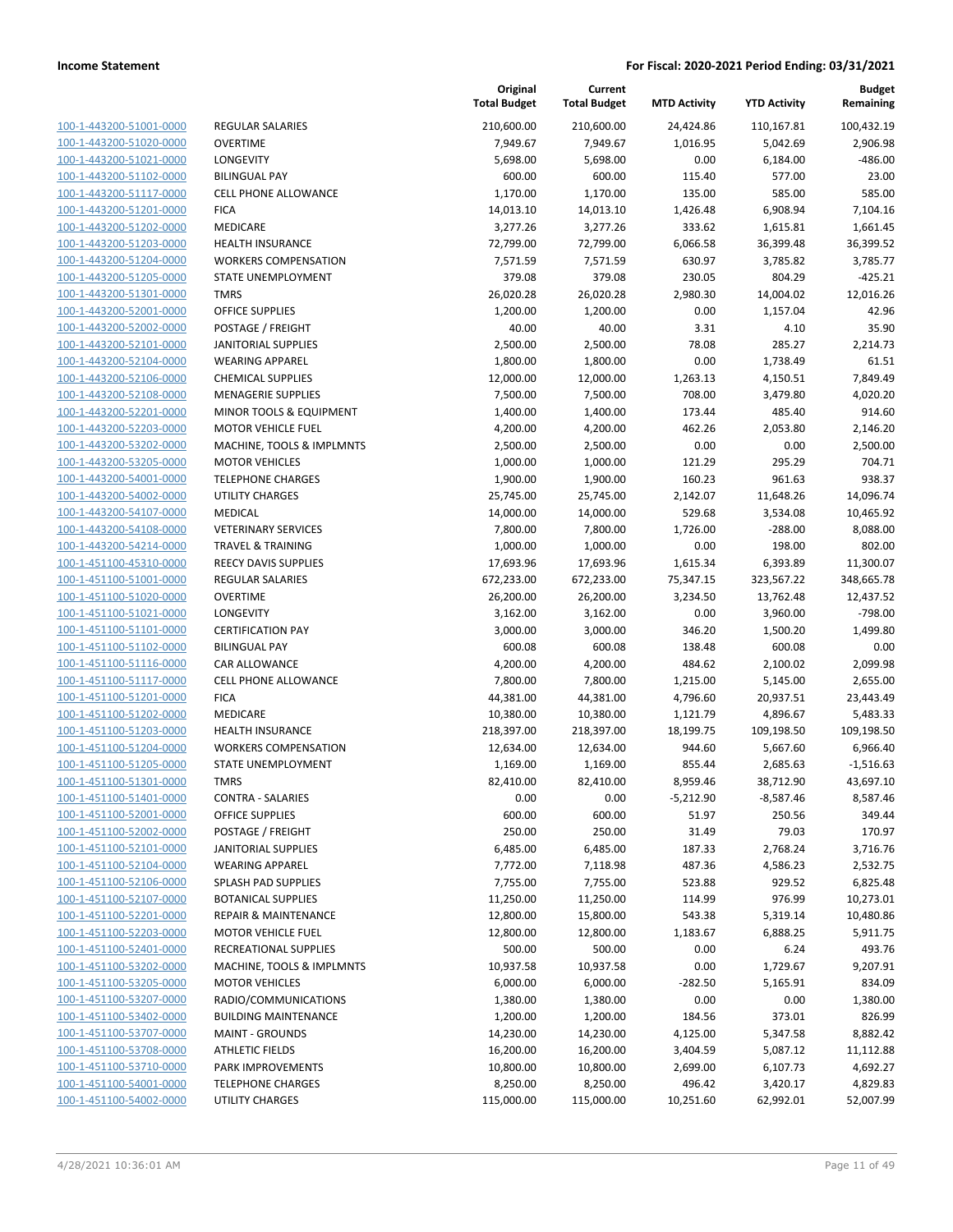| 100-1-451100-54101-0000                                   |
|-----------------------------------------------------------|
| 100-1-451100-54201-0000                                   |
| 100-1-451100-54211-0000                                   |
| <u>100-1-451100-54212-0000</u>                            |
| 100-1-451100-54214-0000                                   |
|                                                           |
| 100-1-451100-54301-0000                                   |
| 100-1-451100-54409-0000                                   |
| 100-1-451100-55203-0000                                   |
| <u>100-1-455100-51001-0000</u>                            |
| 100-1-455100-51020-0000                                   |
| 100-1-455100-51021-0000                                   |
|                                                           |
| 100-1-455100-51102-0000                                   |
| 100-1-455100-51116-0000                                   |
| <u>100-1-455100-51117-0000</u>                            |
| 100-1-455100-51201-0000                                   |
| 100-1-455100-51202-0000                                   |
| 100-1-455100-51203-0000                                   |
|                                                           |
| 100-1-455100-51204-0000                                   |
| 100-1-455100-51205-0000                                   |
| 100-1-455100-51301-0000                                   |
| 100-1-455100-52001-0000                                   |
| 100-1-455100-52002-0000                                   |
| 100-1-455100-52004-0000                                   |
| <u>100-1-455100-52005-0000</u>                            |
|                                                           |
| 100-1-455100-52115-0000                                   |
| 100-1-455100-52201-0000                                   |
| 100-1-455100-52402-0000                                   |
| 100-1-455100-53201-0000                                   |
| <u>100-1-455100-54001-0000</u>                            |
| 100-1-455100-54002-0000                                   |
| 100-1-455100-54101-0000                                   |
| 100-1-455100-54201-0000                                   |
|                                                           |
| 100-1-455100-54202-0000                                   |
| <u>100-1-455100-54211-0000</u>                            |
| 100-1-455100-54214-0000                                   |
| 100-1-455100-55203-0000                                   |
| 100-1-455100-55211-0000                                   |
| 100-1-456100-51001-0000                                   |
| <u>100-1-456100-51021-0000</u>                            |
| 100-1-456100-51116-0000                                   |
| 100-1-456100-51117-0000                                   |
| 100-1-456100-51201-0000                                   |
|                                                           |
| <u>100-1-456100-51202-0000</u>                            |
| 100-1-456100-51203-0000                                   |
| <u>100-1-456100-51204-0000</u>                            |
| 100-1-456100-51205-0000                                   |
| 100-1-456100-51301-0000                                   |
| <u>100-1-456100-52001-0000</u>                            |
| <u>100-1-456100-52002-0000</u>                            |
| <u>100-1-456100-52103-0000</u>                            |
|                                                           |
| 100-1-456100-54001-0000                                   |
| 100-1-456100-54201-0000                                   |
| <u>100-1-456100-54205-0000</u>                            |
| 100-1-456100-54214-0000                                   |
| <u>100-1-456100-54301-0000</u>                            |
| 100-1-456100-54523-0000                                   |
| 100-1-480000-52003-0000                                   |
|                                                           |
|                                                           |
| 100-1-480000-52006-0000<br><u>100-1-480000-54002-0000</u> |

|                         |                                         | Original<br><b>Total Budget</b> | Current<br><b>Total Budget</b> | <b>MTD Activity</b> | <b>YTD Activity</b> | <b>Budget</b><br>Remaining |
|-------------------------|-----------------------------------------|---------------------------------|--------------------------------|---------------------|---------------------|----------------------------|
| 100-1-451100-54101-0000 | PROFESSIONAL SERVICES                   | 10,000.00                       | 10,000.00                      | 2,950.00            | 1,948.58            | 8,051.42                   |
| 100-1-451100-54201-0000 | MEMBERSHIPS & SUBSCRIPTIONS             | 1,510.00                        | 2,066.03                       | 1,520.60            | 1,973.08            | 92.95                      |
| 100-1-451100-54211-0000 | ADVERTISING                             | 5,750.00                        | 3,308.00                       | 25.00               | 345.63              | 2,962.37                   |
| 100-1-451100-54212-0000 | PRINTING                                | 0.00                            | 216.00                         | 0.00                | 216.00              | 0.00                       |
| 100-1-451100-54214-0000 | <b>TRAVEL &amp; TRAINING</b>            | 2,461.58                        | 2,461.58                       | 0.00                | 1,855.38            | 606.20                     |
| 100-1-451100-54301-0000 | <b>SPECIAL EVENTS</b>                   | 63,150.00                       | 63,150.00                      | 1,783.01            | 14,683.90           | 48,466.10                  |
| 100-1-451100-54409-0000 | <b>CEMETERY MAINTENANCE</b>             | 80,700.00                       | 80,700.00                      | 6,725.00            | 46,250.00           | 34,450.00                  |
| 100-1-451100-55203-0000 | <b>FURNITURE/OFFICE EQUIP</b>           | 0.00                            | 2,322.99                       | 0.00                | 2,322.99            | 0.00                       |
| 100-1-455100-51001-0000 | <b>REGULAR SALARIES</b>                 | 322,894.00                      | 322,894.00                     | 35,132.05           | 150,961.78          | 171,932.22                 |
| 100-1-455100-51020-0000 | <b>OVERTIME</b>                         | 0.00                            | 0.00                           | 0.00                | 50.13               | $-50.13$                   |
| 100-1-455100-51021-0000 | LONGEVITY                               | 3,840.00                        | 3,840.00                       | 0.00                | 3,996.00            | $-156.00$                  |
| 100-1-455100-51102-0000 | <b>BILINGUAL PAY</b>                    | 600.00                          | 600.00                         | 69.24               | 300.04              | 299.96                     |
| 100-1-455100-51116-0000 | CAR ALLOWANCE                           | 4,200.00                        | 4,200.00                       | 484.62              | 2,100.02            | 2,099.98                   |
| 100-1-455100-51117-0000 | <b>CELL PHONE ALLOWANCE</b>             | 1,170.00                        | 1,170.00                       | 135.00              | 585.00              | 585.00                     |
| 100-1-455100-51201-0000 | <b>FICA</b>                             | 20,627.00                       | 20,627.00                      | 2,166.07            | 9,577.21            | 11,049.79                  |
| 100-1-455100-51202-0000 | MEDICARE                                | 4,824.00                        | 4,824.00                       | 506.58              | 2,239.81            | 2,584.19                   |
| 100-1-455100-51203-0000 | <b>HEALTH INSURANCE</b>                 | 48,533.00                       | 48,533.00                      | 4,044.42            | 24,266.52           | 24,266.48                  |
| 100-1-455100-51204-0000 | <b>WORKERS COMPENSATION</b>             | 980.00                          | 980.00                         | 81.67               | 490.02              | 489.98                     |
| 100-1-455100-51205-0000 | STATE UNEMPLOYMENT                      | 759.00                          | 759.00                         | 310.58              | 1,061.18            | $-302.18$                  |
| 100-1-455100-51301-0000 | <b>TMRS</b>                             | 28,408.15                       | 28,408.15                      | 3,429.14            | 15,071.26           | 13,336.89                  |
| 100-1-455100-52001-0000 | <b>OFFICE SUPPLIES</b>                  | 2,650.00                        | 2,650.00                       | 16.69               | 1,311.46            | 1,338.54                   |
| 100-1-455100-52002-0000 | POSTAGE / FREIGHT                       | 60.00                           | 60.00                          | 0.00                | 0.00                | 60.00                      |
| 100-1-455100-52004-0000 | <b>COMPUTER SUPPLIES</b>                | 75.00                           | 75.00                          | 0.00                | 0.00                | 75.00                      |
| 100-1-455100-52005-0000 | PRINTED MATERIALS                       | 72.00                           | 72.00                          | 0.00                | 24.00               | 48.00                      |
| 100-1-455100-52115-0000 | <b>CATALOGING SUPPLIES</b>              | 1,500.00                        | 1,500.00                       | 235.35              | 837.16              | 662.84                     |
| 100-1-455100-52201-0000 | MINOR TOOLS & EQUIPMENT                 | 75.00                           | 75.00                          | 0.00                | 0.00                | 75.00                      |
| 100-1-455100-52402-0000 | <b>BASIC PROGRAM EXPENSE</b>            | 4,000.00                        | 4,000.00                       | 49.88               | 1,506.37            | 2,493.63                   |
| 100-1-455100-53201-0000 | <b>FURNITURE &amp; OFFICE EQUIPMENT</b> | 669.00                          | 669.00                         | 0.00                | 0.00                | 669.00                     |
| 100-1-455100-54001-0000 | <b>TELEPHONE CHARGES</b>                | 4,700.00                        | 4,700.00                       | 392.29              | 2,354.38            | 2,345.62                   |
| 100-1-455100-54002-0000 | <b>UTILITY CHARGES</b>                  | 26,600.00                       | 26,600.00                      | 1,811.75            | 12,843.96           | 13,756.04                  |
| 100-1-455100-54101-0000 | PROFESSIONAL SERVICES                   | 0.00                            | 0.00                           | 0.00                | 350.00              | $-350.00$                  |
| 100-1-455100-54201-0000 | MEMBERSHIPS & SUBSCRIPTIONS             | 12,883.00                       | 12,883.00                      | 0.00                | 8,734.88            | 4,148.12                   |
| 100-1-455100-54202-0000 | <b>LIBRARY PERIODICALS</b>              | 650.00                          | 650.00                         | 646.78              | 646.78              | 3.22                       |
| 100-1-455100-54211-0000 | ADVERTISING                             | 1,500.00                        | 1,500.00                       | 63.85               | 1,000.00            | 500.00                     |
| 100-1-455100-54214-0000 | <b>TRAVEL &amp; TRAINING</b>            | 1,900.00                        | 1,900.00                       | 0.00                | 1,321.00            | 579.00                     |
| 100-1-455100-55203-0000 | <b>FURNITURE/OFFICE EQUIP</b>           | 2,217.52                        | 2,217.52                       | 0.00                | 549.90              | 1,667.62                   |
| 100-1-455100-55211-0000 | <b>BOOKS</b>                            | 44,000.00                       | 44,000.00                      | 3,484.18            | 23,929.17           | 20,070.83                  |
| 100-1-456100-51001-0000 | <b>REGULAR SALARIES</b>                 | 66,976.00                       | 66,976.00                      | 7,726.80            | 33,549.81           | 33,426.19                  |
| 100-1-456100-51021-0000 | LONGEVITY                               | 1,680.00                        | 1,680.00                       | 0.00                | 1,776.00            | $-96.00$                   |
| 100-1-456100-51116-0000 | CAR ALLOWANCE                           | 4,200.00                        | 4,200.00                       | 484.62              | 2,100.02            | 2,099.98                   |
| 100-1-456100-51117-0000 | <b>CELL PHONE ALLOWANCE</b>             | 1,170.00                        | 1,170.00                       | 135.00              | 585.00              | 585.00                     |
| 100-1-456100-51201-0000 | <b>FICA</b>                             | 4,552.41                        | 4,552.41                       | 463.14              | 2,137.21            | 2,415.20                   |
| 100-1-456100-51202-0000 | MEDICARE                                | 1,064.68                        | 1,064.68                       | 108.30              | 499.81              | 564.87                     |
| 100-1-456100-51203-0000 | <b>HEALTH INSURANCE</b>                 | 12,133.00                       | 12,133.00                      | 1,011.08            | 6,066.48            | 6,066.52                   |
| 100-1-456100-51204-0000 | <b>WORKERS COMPENSATION</b>             | 177.10                          | 177.10                         | 14.76               | 88.56               | 88.54                      |
| 100-1-456100-51205-0000 | STATE UNEMPLOYMENT                      | 63.18                           | 63.18                          | 0.00                | 143.99              | $-80.81$                   |
| 100-1-456100-51301-0000 | <b>TMRS</b>                             | 8,453.17                        | 8,453.17                       | 968.19              | 4,344.39            | 4,108.78                   |
| 100-1-456100-52001-0000 | OFFICE SUPPLIES                         | 50.00                           | 50.00                          | 0.00                | 17.69               | 32.31                      |
| 100-1-456100-52002-0000 | POSTAGE / FREIGHT                       | 25.00                           | 25.00                          | 0.00                | 0.00                | 25.00                      |
| 100-1-456100-52103-0000 | <b>MEETING SUPPLIES</b>                 | 25.00                           | 25.00                          | 0.00                | 0.00                | 25.00                      |
| 100-1-456100-54001-0000 | <b>TELEPHONE CHARGES</b>                | 480.00                          | 480.00                         | 40.24               | 241.50              | 238.50                     |
| 100-1-456100-54201-0000 | MEMBERSHIPS & SUBSCRIPTIONS             | 1,255.00                        | 1,255.00                       | 380.00              | 915.00              | 340.00                     |
| 100-1-456100-54205-0000 | <b>BUSINESS MEALS</b>                   | 25.00                           | 25.00                          | 0.00                | 0.00                | 25.00                      |
| 100-1-456100-54214-0000 | <b>TRAVEL &amp; TRAINING</b>            | 700.00                          | 700.00                         | 99.00               | 99.00               | 601.00                     |
| 100-1-456100-54301-0000 | <b>SPECIAL EVENTS</b>                   | 9,300.00                        | 9,300.00                       | 15.94               | 2,200.21            | 7,099.79                   |
| 100-1-456100-54523-0000 | PROPOSED EVENTS                         | 50,000.00                       | 50,000.00                      | 0.00                | 15,000.00           | 35,000.00                  |
| 100-1-480000-52003-0000 | <b>COPIER CHARGES</b>                   | 60,000.00                       | 60,000.00                      | 7,586.85            | 27,550.64           | 32,449.36                  |
| 100-1-480000-52006-0000 | <b>COPIER PAPER</b>                     | 4,000.00                        | 4,000.00                       | 2,594.63            | 4,308.27            | $-308.27$                  |
| 100-1-480000-54002-0000 | UTILITY CHARGES                         | 575.00                          | 575.00                         | 48.57               | 291.32              | 283.68                     |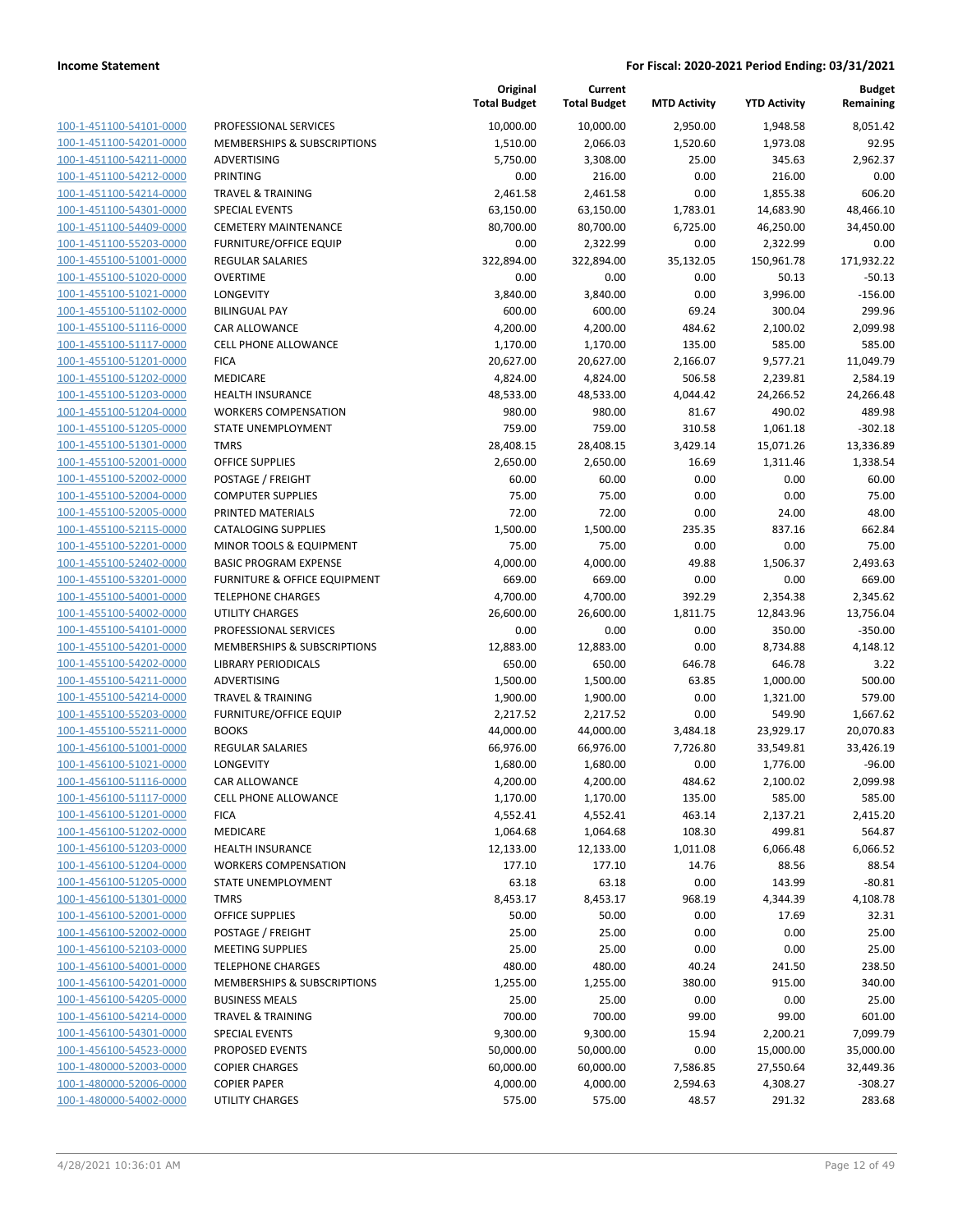|                                                      |                                                                       | Original<br><b>Total Budget</b> | Current<br><b>Total Budget</b> | <b>MTD Activity</b> | <b>YTD Activity</b> | <b>Budget</b><br>Remaining |
|------------------------------------------------------|-----------------------------------------------------------------------|---------------------------------|--------------------------------|---------------------|---------------------|----------------------------|
| 100-1-480000-54105-0000                              | <b>MARKETING</b>                                                      | 7,000.00                        | 7,000.00                       | 0.00                | 3,500.00            | 3,500.00                   |
| 100-1-480000-54201-0000                              | MEMBERSHIPS & SUBSCRIPTIONS                                           | 8,601.00                        | 8,601.00                       | 0.00                | 1,759.83            | 6,841.17                   |
| 100-1-480000-54904-0000                              | POSTAGE METER RENTAL                                                  | 0.00                            | 0.00                           | $-177.85$           | $-1,067.10$         | 1,067.10                   |
| 100-1-480000-56309-0000                              | PAYOUT ARRANGEMENT LOCAL SALES TAX                                    | 178,096.00                      | 178,096.00                     | 0.00                | 15,569.33           | 162,526.67                 |
| 100-1-480000-56309-0001                              | PAYOUT ARRANGEMENT - 380 AGREEMENT                                    | 100,000.00                      | 100,000.00                     | 0.00                | 0.00                | 100,000.00                 |
| 100-1-480000-57005-0000                              | <b>ACCRUED VAC &amp; SICK PAY</b>                                     | 210,000.00                      | 210,000.00                     | 6,764.05            | 220,078.13          | $-10,078.13$               |
| 100-1-480000-57007-0000                              | <b>COMMUNITY SERVICES</b>                                             | 32,000.00                       | 32,000.00                      | 0.00                | 0.00                | 32,000.00                  |
| 100-1-480000-57008-0000                              | <b>BANK CHARGES</b>                                                   | 8,000.00                        | 8,000.00                       | 734.78              | 5,518.59            | 2,481.41                   |
| 100-1-480000-57015-0000                              | <b>CONTINGENCY EXPENSE</b>                                            | 50,000.00                       | 50,000.00                      | 0.00                | 0.00                | 50,000.00                  |
| 100-1-491000-58040-0000                              | <b>XFR - GENERAL CIP</b>                                              | 2,321,998.00                    | 2,321,998.00                   | 193,499.83          | 1,160,998.98        | 1,160,999.02               |
| 100-1-491000-58204-0000                              | XFR - VEHICLE/EQUIP RPLCMNT                                           | 658,178.00                      | 658,178.00                     | 54,848.16           | 329,088.96          | 329,089.04                 |
| 100-1-495000-58702-0000                              | CA - GEN GOV TO CENTRAL SERVICE FUND                                  | 2,984.00                        | 2,984.00                       | 248.67              | 1,492.02            | 1,491.98                   |
| 100-1-495000-58703-0000                              | CA - PUBLIC WORKS TO CENTRAL SERVICE FU                               | 93,007.00                       | 93,007.00                      | 7,750.58            | 46,503.48           | 46,503.52                  |
| 100-1-495000-58704-0000                              | CA - PUBLIC SAFETY TO CENTRAL SERVICE FU                              | 258,976.00                      | 258,976.00                     | 21,581.33           | 129,487.98          | 129,488.02                 |
| 100-1-495000-58705-0000                              | CA - COM DEV TO CENTRAL SERVICE FUND                                  | 57,355.00                       | 57,355.00                      | 4,779.58            | 28,677.48           | 28,677.52                  |
| 100-1-495000-58706-0000                              | CA - PARKS & REC TO CENTRAL SERVICE FUND                              | 209,581.00                      | 209,581.00                     | 17,465.08           | 104,790.48          | 104,790.52                 |
| 100-1-495000-58712-0000                              | CA - GEN GOV TO INSURANCE FUND                                        | 2,322.00                        | 2,322.00                       | 193.50              | 1,161.00            | 1,161.00                   |
| 100-1-495000-58713-0000                              | CA - PUBLIC WORKS TO INSURANCE FUND                                   | 33,789.00                       | 33,789.00                      | 2,815.75            | 16,894.50           | 16,894.50                  |
| 100-1-495000-58714-0000                              | CA - PUBLIC SAFETY TO INSURANCE FUND                                  | 117,137.00                      | 117,137.00                     | 9,761.42            | 58,568.52           | 58,568.48                  |
| 100-1-495000-58715-0000                              | CA - COM DEV TO INSURANCE FUND                                        | 17,671.00                       | 17,671.00                      | 1,472.58            | 8,835.48            | 8,835.52                   |
| 100-1-495000-58716-0000                              | CA - PARKS & REC TO INSURANCE FUND                                    | 51,332.00                       | 51,332.00                      | 4,277.67            | 25,666.02           | 25,665.98                  |
| 100-1-495000-58722-0000                              | CA - GEN GOVERNMENT TO MIS FUND                                       | 38,698.00                       | 38,698.00                      | 3,224.83            | 19,348.98           | 19,349.02                  |
| 100-1-495000-58723-0000                              | CA - PUBLIC WORKS TO MIS FUND                                         | 20,569.00                       | 20,569.00                      | 1,714.08            | 10,284.48           | 10,284.52                  |
| 100-1-495000-58724-0000                              | CA - PUBLIC SAFETY TO MIS FUND                                        | 244,018.00                      | 244,018.00                     | 20,334.83           | 122,008.98          | 122,009.02                 |
| 100-1-495000-58725-0000                              | CA - COM DEV TO MIS FUND                                              | 114,886.00                      | 114,886.00                     | 9,573.83            | 57,442.98           | 57,443.02                  |
| 100-1-495000-58726-0000                              | CA - PARKS & REC TO MIS FUND                                          | 152,134.00                      | 152,134.00                     | 12,677.83           | 76,066.98           | 76,067.02                  |
|                                                      | <b>Expense Total:</b>                                                 | 27,648,157.04                   | 27,648,157.04                  | 2,812,141.26        | 13,763,290.08       | 13,884,866.96              |
|                                                      | Fund: 100 - GENERAL FUND Surplus (Deficit):                           | -1,474,062.04                   | -1,474,062.04                  | 1,329,468.58        | 5,381,752.52        |                            |
| Fund: 101 - MUNICIPAL COURT BUILDING SECURITY FEES   |                                                                       |                                 |                                |                     |                     |                            |
| Revenue                                              |                                                                       |                                 |                                |                     |                     |                            |
| 101-1-318001-44101-0000                              | MUNICIPAL COURT COST/FEES                                             | 0.00                            | 0.00                           | 101.82              | 293.32              | $-293.32$                  |
| 101-1-318001-44101-0001                              | LOCAL MUNICIPAL COURT COST/FEES                                       | 0.00                            | 0.00                           | 570.75              | 2,672.80            | $-2,672.80$                |
| 101-1-319001-45401-0000                              | <b>INTEREST REVENUES</b>                                              | 0.00                            | 0.00                           | 21.46               | 33.46               | $-33.46$                   |
|                                                      | <b>Revenue Total:</b>                                                 | 0.00                            | 0.00                           | 694.03              | 2,999.58            | $-2,999.58$                |
| Expense                                              |                                                                       |                                 |                                |                     |                     |                            |
| 101-1-480000-57008-0000                              | <b>BANK CHARGES</b>                                                   | 0.00                            | 0.00                           | 1.48                | 7.50                | $-7.50$                    |
|                                                      | <b>Expense Total:</b>                                                 | 0.00                            | 0.00                           | 1.48                | 7.50                | $-7.50$                    |
|                                                      | Fund: 101 - MUNICIPAL COURT BUILDING SECURITY FEES Surplus (Deficit): | 0.00                            | 0.00                           | 692.55              | 2,992.08            |                            |
| Fund: 102 - MUNICIPAL COURT TECH FUND                |                                                                       |                                 |                                |                     |                     |                            |
| Revenue                                              |                                                                       |                                 |                                |                     |                     |                            |
| 102-1-318001-44101-0000                              | MUNICIPAL COURT COST/FEES                                             | 0.00                            | 0.00                           | 135.78              | 389.18              | $-389.18$                  |
| 102-1-318001-44101-0001                              | LOCAL MUNICIPAL COURT COST/FEES                                       | 0.00                            | 0.00                           | 465.90              | 2,170.44            | $-2,170.44$                |
| 102-1-319001-45401-0000                              | <b>INTEREST REVENUES</b>                                              | 0.00                            | 0.00                           | 15.08               | 23.40               | $-23.40$                   |
|                                                      | <b>Revenue Total:</b>                                                 | 0.00                            | 0.00                           | 616.76              | 2,583.02            | $-2,583.02$                |
|                                                      |                                                                       |                                 |                                |                     |                     |                            |
| <b>Expense</b>                                       |                                                                       |                                 |                                |                     |                     |                            |
| 102-1-480000-57008-0000                              | <b>BANK CHARGES</b>                                                   | 0.00                            | 0.00                           | 1.04                | 5.24                | $-5.24$                    |
|                                                      | <b>Expense Total:</b>                                                 | 0.00                            | 0.00                           | 1.04                | 5.24                | $-5.24$                    |
|                                                      | Fund: 102 - MUNICIPAL COURT TECH FUND Surplus (Deficit):              | 0.00                            | 0.00                           | 615.72              | 2,577.78            |                            |
| <b>Fund: 103 - MUNICIPAL COURT CHILD SAFETY FUND</b> |                                                                       |                                 |                                |                     |                     |                            |
| Revenue                                              |                                                                       |                                 |                                |                     |                     |                            |
| 103-1-318001-44101-0000                              | MUNICIPAL COURT COST/FEES                                             | 350.00                          | 350.00                         | 0.00                | 50.00               | 300.00                     |
| 103-1-318001-44110-0000                              | OPTIONAL COUNTY FEE - CHILD SAFETY                                    | 29,987.00                       | 29,987.00                      | 0.00                | 6,157.60            | 23,829.40                  |
| 103-1-319001-45401-0000                              | <b>INTEREST REVENUES</b>                                              | 550.00                          | 550.00                         | 2.26                | 4.59                | 545.41                     |
|                                                      | <b>Revenue Total:</b>                                                 | 30,887.00                       | 30,887.00                      | 2.26                | 6,212.19            | 24,674.81                  |
| <b>Expense</b>                                       |                                                                       |                                 |                                |                     |                     |                            |
| 103-1-480000-57007-0000                              | <b>COMMUNITY SERVICES</b>                                             | 25,000.00                       | 25,000.00                      | 0.00                | 6,157.60            | 18,842.40                  |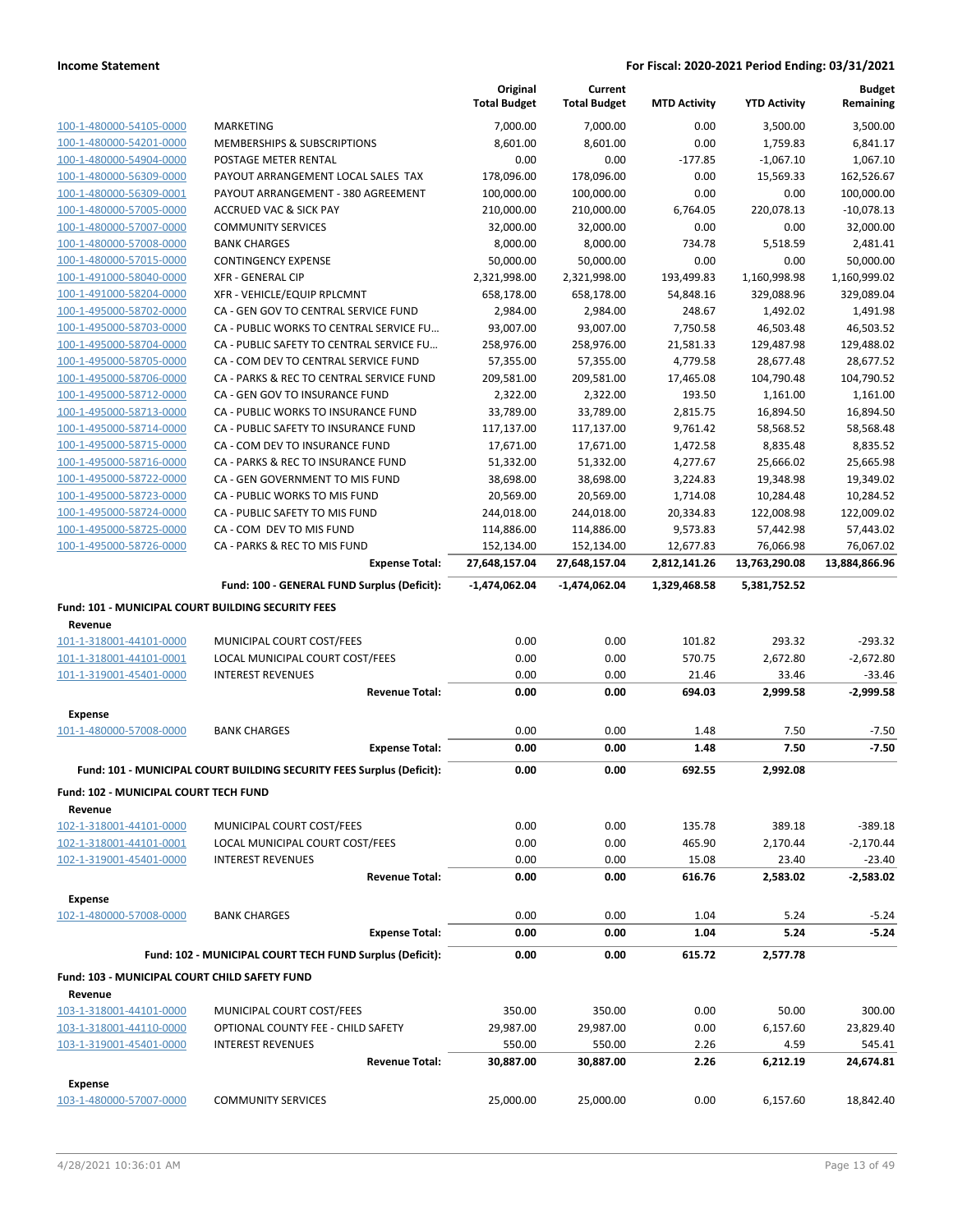|                                                          |                                                                  | Original<br><b>Total Budget</b> | Current<br><b>Total Budget</b> | <b>MTD Activity</b> | <b>YTD Activity</b>  | <b>Budget</b><br>Remaining |
|----------------------------------------------------------|------------------------------------------------------------------|---------------------------------|--------------------------------|---------------------|----------------------|----------------------------|
| 103-1-480000-57008-0000                                  | <b>BANK CHARGES</b>                                              | 50.00                           | 50.00                          | 0.20                | 1.02                 | 48.98                      |
|                                                          | <b>Expense Total:</b>                                            | 25,050.00                       | 25,050.00                      | 0.20                | 6,158.62             | 18,891.38                  |
|                                                          | Fund: 103 - MUNICIPAL COURT CHILD SAFETY FUND Surplus (Deficit): | 5,837.00                        | 5,837.00                       | 2.06                | 53.57                |                            |
| <b>Fund: 111 - RECREATION ACTIVITIES FUND</b><br>Revenue |                                                                  |                                 |                                |                     |                      |                            |
| 111-1-319010-45306-0000                                  | PARK CONCESSIONS                                                 | 25,950.00                       | 25,950.00                      | 1,122.36            | 608.10               | 25,341.90                  |
| 111-1-319010-45306-0001                                  | SPLASH KINGDOM SEASON PASSES                                     | 0.00                            | 0.00                           | 0.00                | 1,828.82             | $-1,828.82$                |
| 111-1-319011-44507-0000                                  | <b>ADULT RECREATION FEES</b>                                     | 28,775.00                       | 28,775.00                      | 3,722.83            | 9,045.33             | 19,729.67                  |
| 111-1-319011-44508-0000                                  | YOUTH RECREATION FEES                                            | 103,000.00                      | 103,000.00                     | 11,443.33           | 34,635.29            | 68,364.71                  |
| 111-1-319011-44511-0000                                  | <b>REECY DAVIS MEMBERSHIPS</b>                                   | 33,780.00                       | 33,780.00                      | 705.51              | 5,042.77             | 28,737.23                  |
| 111-1-319012-44509-0000                                  | SPECIAL EVENT FUNDING                                            | 32,200.00                       | 32,200.00                      | 69.28               | 1,868.68             | 30,331.32                  |
| 111-1-319012-45504-0000                                  | RECREATION FACILTY RENTAL                                        | 14,225.00                       | 14,225.00                      | 3,382.68            | 12,110.67            | 2,114.33                   |
|                                                          | <b>Revenue Total:</b>                                            | 237,930.00                      | 237,930.00                     | 20,445.99           | 65,139.66            | 172,790.34                 |
| <b>Expense</b>                                           |                                                                  |                                 |                                |                     |                      |                            |
| 111-1-451200-51001-0000                                  | REGULAR SALARIES / PART TIME TEMPORARY                           | 69,864.00                       | 81,594.00                      | 1,204.00            | 10,861.00            | 70,733.00                  |
| 111-1-451200-51201-0000                                  | <b>FICA</b>                                                      | 4,331.57                        | 4,331.57                       | 74.65               | 673.41               | 3,658.16                   |
| 111-1-451200-51202-0000                                  | <b>MEDICARE</b>                                                  | 1,013.03                        | 1,013.03                       | 17.45               | 157.49               | 855.54                     |
| 111-1-451200-51204-0000                                  | <b>WORKERS COMPENSATION</b>                                      | 497.32                          | 497.32                         | 41.44               | 248.64               | 248.68                     |
| 111-1-451200-51205-0000                                  | STATE UNEMPLOYMENT                                               | 313.37                          | 313.37                         | 19.26               | 148.86               | 164.51                     |
| 111-1-451200-51301-0000                                  | <b>TMRS</b>                                                      | 6,053.73                        | 6,053.73                       | 0.00                | 334.08               | 5,719.65                   |
| 111-1-451200-52101-0000                                  | <b>JANITORIAL SUPPLIES</b>                                       | 750.00                          | 750.00                         | 0.00                | 0.00                 | 750.00                     |
| 111-1-451200-52401-0000<br>111-1-451200-52403-0000       | YOUTH SPORT SUPPLIES                                             | 52,730.00                       | 52,730.00                      | 708.47              | 13,361.80            | 39,368.20                  |
| 111-1-451200-52412-0000                                  | <b>RESALE ITEMS</b><br><b>ADULT SPORT SUPPLIES</b>               | 19,160.00                       | 19,160.00                      | 261.99<br>0.00      | 1,550.35             | 17,609.65<br>7,874.87      |
| 111-1-451200-54301-0000                                  | <b>SPECIAL EVENTS</b>                                            | 11,450.00<br>32,200.00          | 11,450.00<br>20,470.00         | 395.00              | 3,575.13<br>$-40.00$ | 20,510.00                  |
| 111-1-451200-54303-0000                                  | ADULT OFFICIALS / INSTRUCTORS                                    | 13,696.00                       | 13,696.00                      | 1,290.12            | 3,962.57             | 9,733.43                   |
| 111-1-451200-54305-0000                                  | YOUTH OFFICALS/INSTRUCTORS                                       | 29,557.00                       | 29,557.00                      | 2,688.00            | 9,265.03             | 20,291.97                  |
| 111-1-480000-52003-0000                                  | <b>COPIER CHARGES</b>                                            | 2,600.00                        | 2,600.00                       | 100.91              | 469.87               | 2,130.13                   |
| 111-1-480000-57005-0000                                  | <b>ACCRUED VACATION SICK</b>                                     | 1,000.00                        | 1,000.00                       | 0.00                | 0.00                 | 1,000.00                   |
| 111-1-480000-57008-0000                                  | <b>BANK CHARGES</b>                                              | 2,800.00                        | 2,800.00                       | 582.10              | 2,171.10             | 628.90                     |
| 111-1-495000-58501-0000                                  | CA - GENERAL FUND                                                | 973.00                          | 973.00                         | 81.08               | 486.48               | 486.52                     |
| 111-1-495000-58701-0000                                  | CA - CENTRAL SERVICE FUND                                        | 75.00                           | 75.00                          | 6.25                | 37.50                | 37.50                      |
| 111-1-495000-58710-0000                                  | CA - INSURANCE FUND                                              | 103.00                          | 103.00                         | 8.58                | 51.48                | 51.52                      |
| 111-1-495000-58720-0000                                  | CA - MIS FUN                                                     | 27.00                           | 27.00                          | 2.25                | 13.50                | 13.50                      |
|                                                          | <b>Expense Total:</b>                                            | 249,194.02                      | 249,194.02                     | 7,481.55            | 47,328.29            | 201,865.73                 |
|                                                          | Fund: 111 - RECREATION ACTIVITIES FUND Surplus (Deficit):        | -11,264.02                      | $-11,264.02$                   | 12,964.44           | 17,811.37            |                            |
| <b>Fund: 112 - GUN RANGE FUND</b>                        |                                                                  |                                 |                                |                     |                      |                            |
| Revenue                                                  |                                                                  |                                 |                                |                     |                      |                            |
| 112-1-319001-45401-0000                                  | <b>INTEREST REVENUES</b>                                         | 50.00                           | 50.00                          | 0.40                | 0.52                 | 49.48                      |
| 112-1-319001-45601-0000                                  | MISCELLANEOUS REVENUES                                           | 1,266.00                        | 1,266.00                       | 130.00              | 650.00               | 616.00                     |
|                                                          | <b>Revenue Total:</b>                                            | 1,316.00                        | 1,316.00                       | 130.40              | 650.52               | 665.48                     |
| Expense                                                  |                                                                  |                                 |                                |                     |                      |                            |
| 112-1-421700-54501-0000                                  | SPECIAL SERVICES                                                 | 1,300.00                        | 1,300.00                       | 298.25              | 514.75               | 785.25                     |
| 112-1-480000-57008-0000                                  | <b>BANK CHARGES</b>                                              | 0.00                            | 0.00                           | 0.03                | 0.13                 | $-0.13$                    |
|                                                          | <b>Expense Total:</b>                                            | 1,300.00                        | 1,300.00                       | 298.28              | 514.88               | 785.12                     |
|                                                          | Fund: 112 - GUN RANGE FUND Surplus (Deficit):                    | 16.00                           | 16.00                          | $-167.88$           | 135.64               |                            |
| Fund: 113 - HOTEL / MOTEL OCCUPANCY TAX FUND             |                                                                  |                                 |                                |                     |                      |                            |
| Revenue                                                  |                                                                  |                                 |                                |                     |                      |                            |
| 113-1-313005-41402-0000                                  | HOTEL/MOTEL OCCUPANCY TAX                                        | 485,250.00                      | 485,250.00                     | 49,740.06           | 268,889.65           | 216,360.35                 |
| 113-1-319001-45401-0000                                  | <b>INTEREST REVENUES</b>                                         | 4,857.00                        | 4,857.00                       | 139.36              | 217.20               | 4,639.80                   |
|                                                          | <b>Revenue Total:</b>                                            | 490,107.00                      | 490,107.00                     | 49,879.42           | 269,106.85           | 221,000.15                 |
| <b>Expense</b>                                           |                                                                  |                                 |                                |                     |                      |                            |
| 113-1-442200-51021-0000                                  | LONGEVITY                                                        | 0.00                            | 0.00                           | $-225.34$           | 0.00                 | 0.00                       |
| 113-1-457100-54205-0000                                  | <b>BUSINESS MEALS</b>                                            | 250.00                          | 250.00                         | 0.00                | 0.00                 | 250.00                     |
| 113-1-458100-51001-0000                                  | <b>REGULAR</b>                                                   | 44,262.40                       | 44,262.40                      | 3,054.84            | 13,241.40            | 31,021.00                  |
| 113-1-458100-51020-0000                                  | OVERTIME                                                         | 25.65                           | 25.65                          | 0.00                | 0.00                 | 25.65                      |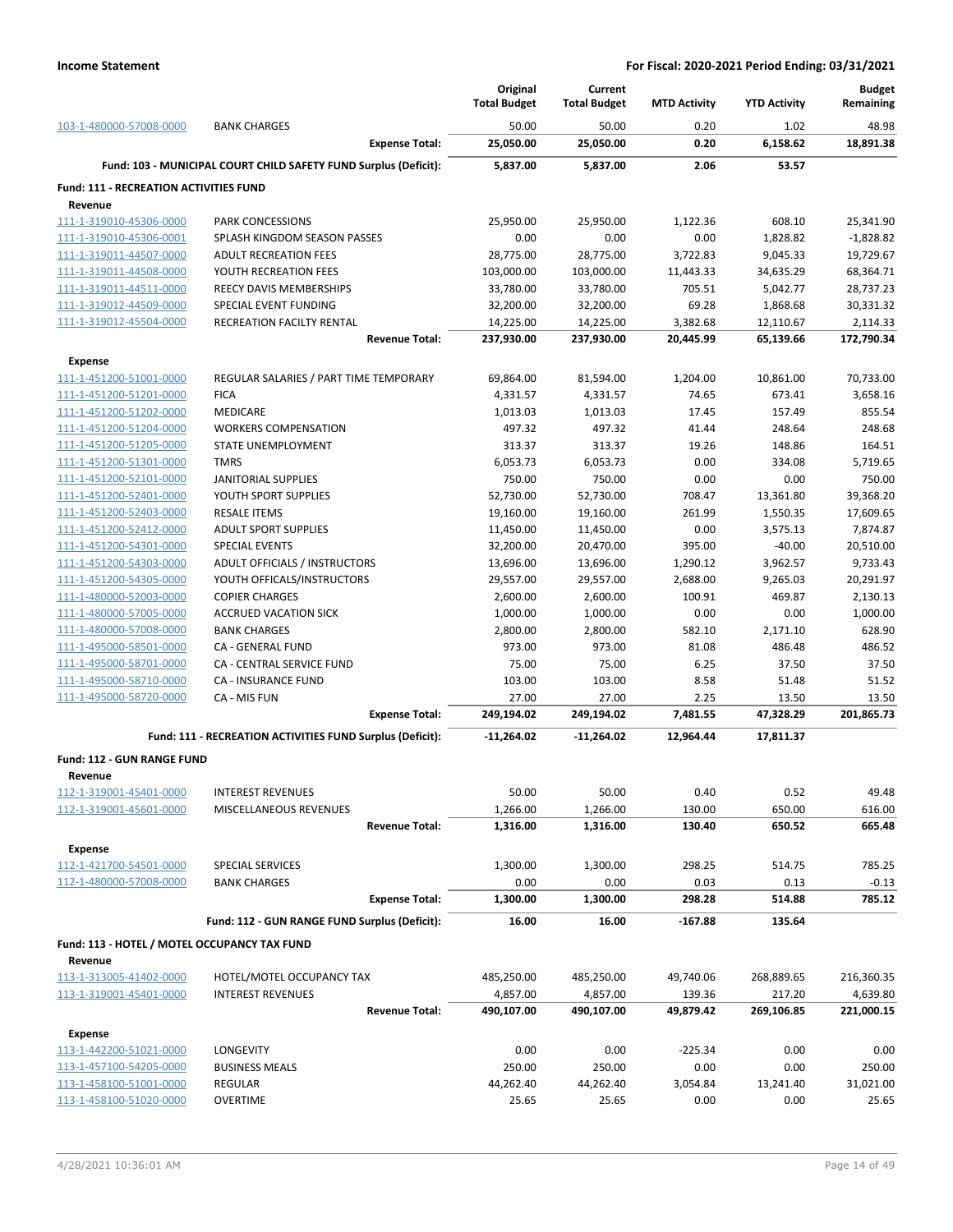|                                                    |                                                                 | Original<br><b>Total Budget</b> | Current<br><b>Total Budget</b> | <b>MTD Activity</b>   | <b>YTD Activity</b>     | <b>Budget</b><br>Remaining |
|----------------------------------------------------|-----------------------------------------------------------------|---------------------------------|--------------------------------|-----------------------|-------------------------|----------------------------|
| 113-1-458100-51021-0000                            | LONGEVITY                                                       | 360.00                          | 360.00                         | 0.00                  | 195.00                  | 165.00                     |
| 113-1-458100-51116-0000                            | <b>CAR ALLOWANCE</b>                                            | 1,200.00                        | 1,200.00                       | 242.31                | 1,050.01                | 149.99                     |
| 113-1-458100-51117-0000                            | <b>CELL PHONE ALLOWANCE</b>                                     | 585.00                          | 585.00                         | 67.50                 | 292.50                  | 292.50                     |
| 113-1-458100-51201-0000                            | <b>FICA</b>                                                     | 2,878.85                        | 2,878.85                       | 193.59                | 857.52                  | 2,021.33                   |
| 113-1-458100-51202-0000                            | <b>MEDICARE</b>                                                 | 673.28                          | 673.28                         | 45.27                 | 200.54                  | 472.74                     |
| 113-1-458100-51203-0000                            | HEALTH INSURANCE                                                | 12,133.00                       | 12,133.00                      | 1,011.08              | 6,066.48                | 6,066.52                   |
| 113-1-458100-51204-0000                            | <b>WORKERS COMPENSATION</b>                                     | 655.84                          | 655.84                         | 54.65                 | 327.90                  | 327.94                     |
| 113-1-458100-51205-0000                            | <b>UNEMPLOYMENT</b>                                             | 63.18                           | 63.18                          | 0.00                  | 65.42                   | $-2.24$                    |
| 113-1-458100-51301-0000                            | <b>TMRS</b>                                                     | 5,345.60                        | 5,345.60                       | 362.19                | 1,581.82                | 3,763.78                   |
| 113-1-458100-52001-0000                            | OFFICE SUPPLIES                                                 | 300.00                          | 300.00                         | 0.00                  | 0.00                    | 300.00                     |
| 113-1-458100-52002-0000                            | POSTAGE / FREIGHT                                               | 750.00                          | 750.00                         | 85.35                 | 579.74                  | 170.26                     |
| 113-1-458100-54101-0000                            | PROFESSIONAL SERVICES                                           | 16,000.00                       | 16,000.00                      | 480.00                | 1,980.00                | 14,020.00                  |
| 113-1-458100-54105-0000                            | <b>MARKETING</b>                                                | 10,000.00                       | 10,000.00                      | 0.00                  | 1,800.00                | 8,200.00                   |
| 113-1-458100-54201-0000                            | MEMBERSHIPS & SUBSCRIPTIONS                                     | 1,500.00                        | 1,500.00                       | 225.00                | 765.00                  | 735.00                     |
| 113-1-458100-54211-0000                            | ADVERTISING                                                     | 55,000.00                       | 55,000.00                      | 4,694.28              | 18,093.67               | 36,906.33                  |
| 113-1-458100-54212-0000                            | PRINTING                                                        | 5,000.00                        | 5,000.00                       | 1,036.00              | 1,036.00                | 3,964.00                   |
| 113-1-458100-54214-0000                            | TRAVEL/TRAINING EXPENSE                                         | 2,500.00                        | 2,500.00                       | 788.00                | 1,223.00                | 1,277.00                   |
| 113-1-458100-54301-0000                            | <b>SPECIAL EVENTS</b>                                           | 15,500.00                       | 15,500.00                      | 0.00                  | 0.00                    | 15,500.00                  |
| 113-1-458100-55203-0000                            | <b>FURNITURE/OFFICE EQUIP</b>                                   | 400.00                          | 400.00                         | 0.00                  | 0.00                    | 400.00                     |
| 113-1-480000-57008-0000                            | <b>BANK CHARGES</b>                                             | 0.00                            | 0.00                           | 9.50                  | 47.50                   | $-47.50$                   |
| 113-1-491000-58001-0000<br>113-1-491000-58040-0000 | <b>XFR - GENERAL FUND</b>                                       | 98,000.00                       | 98,000.00                      | 8,166.67              | 49,000.02               | 48,999.98                  |
| 113-1-491000-58101-0000                            | XFR - GENERAL CIP FUND<br><b>XFR - UTILITY FUND</b>             | 203,000.00                      | 203,000.00                     | 16,916.67             | 101,500.02              | 101,499.98                 |
|                                                    | <b>Expense Total:</b>                                           | 45,000.00<br>521,382.80         | 45,000.00<br>521,382.80        | 3,750.00<br>40,957.56 | 22,500.00<br>222,403.54 | 22,500.00<br>298,979.26    |
|                                                    | Fund: 113 - HOTEL / MOTEL OCCUPANCY TAX FUND Surplus (Deficit): | -31,275.80                      | $-31,275.80$                   | 8,921.86              | 46,703.31               |                            |
| Fund: 114 - VENUE MANAGEMENT FUND                  |                                                                 |                                 |                                |                       |                         |                            |
| Revenue                                            |                                                                 |                                 |                                |                       |                         |                            |
| 114-1-319010-45306-0000                            | <b>CONCESSIONS</b>                                              | 1,198.00                        | 1,198.00                       | 0.00                  | 22.02                   | 1,175.98                   |
| 114-1-319030-45506-0000                            | <b>AUDITORIUM RENTALS</b>                                       | 24,495.00                       | 24,495.00                      | 860.00                | 9,985.00                | 14,510.00                  |
| 114-1-319031-45505-0000                            | <b>CIVIC CENTER RENTALS</b>                                     | 39,319.00                       | 39,319.00                      | 5,313.00              | 16,231.00               | 23,088.00                  |
| 114-1-319032-44509-0000                            | SPECIAL EVENTS/SPONSORS                                         | 4,444.00                        | 4,444.00                       | 0.00                  | 500.00                  | 3,944.00                   |
| 114-1-319033-45307-0000                            | <b>TICKET SALES</b>                                             | 46,561.00                       | 46,561.00                      | 0.00                  | 54.12                   | 46,506.88                  |
|                                                    | <b>Revenue Total:</b>                                           | 116,017.00                      | 116,017.00                     | 6,173.00              | 26,792.14               | 89,224.86                  |
| <b>Expense</b>                                     |                                                                 |                                 |                                |                       |                         |                            |
| 114-1-457100-51001-0000                            | <b>REGULAR SALARIES</b>                                         | 26,478.40                       | 26,478.40                      | 5,256.84              | 22,303.03               | 4,175.37                   |
| 114-1-457100-51020-0000                            | <b>OVERTIME</b>                                                 | 11,000.00                       | 11,000.00                      | 0.00                  | 0.00                    | 11,000.00                  |
| 114-1-457100-51021-0000                            | LONGEVITY                                                       | 318.00                          | 318.00                         | 0.00                  | 408.00                  | $-90.00$                   |
| 114-1-457100-51116-0000                            | CAR ALLOWANCE                                                   | 1,200.00                        | 1,200.00                       | 242.31                | 1,050.01                | 149.99                     |
| 114-1-457100-51117-0000                            | CELL PHONE ALLOWANCE                                            | 585.00                          | 585.00                         | 67.50                 | 292.50                  | 292.50                     |
| 114-1-457100-51201-0000                            | <b>FICA</b>                                                     | 1,772.05                        | 1,772.05                       | 355.02                | 1,542.29                | 229.76                     |
| 114-1-457100-51202-0000                            | <b>MEDICARE</b>                                                 | 414.43                          | 414.43                         | 83.03                 | 360.69                  | 53.74                      |
| 114-1-457100-51203-0000                            | <b>HEALTH INSURANCE</b>                                         | 6,067.00                        | 6,067.00                       | 505.58                | 3,033.48                | 3,033.52                   |
| 114-1-457100-51204-0000                            | <b>WORKERS COMPENSATION</b>                                     | 612.79                          | 612.79                         | 51.07                 | 306.42                  | 306.37                     |
| 114-1-457100-51205-0000                            | <b>STATE UNEMPLOYMENT</b>                                       | 31.59                           | 31.59                          | 24.28                 | 146.63                  | $-115.04$                  |
| 114-1-457100-51301-0000                            | <b>TMRS</b>                                                     | 3,290.43                        | 3,290.43                       | 673.83                | 2,882.67                | 407.76                     |
| 114-1-457100-52001-0000                            | <b>OFFICE SUPPLIES</b>                                          | 250.00                          | 250.00                         | 0.00                  | 13.78                   | 236.22                     |
| 114-1-457100-52002-0000                            | POSTAGE / FREIGHT                                               | 5,000.00                        | 5,000.00                       | 0.00                  | 0.00                    | 5,000.00                   |
| 114-1-457100-52201-0000                            | MINOR TOOLS & EQUIPMENT                                         | 2,500.00                        | 2,500.00                       | 0.00                  | 634.79                  | 1,865.21                   |
| 114-1-457100-52403-0000                            | <b>RESALE ITEMS</b>                                             | 1,500.00                        | 1,500.00                       | 0.00                  | 0.00                    | 1,500.00                   |
| 114-1-457100-53702-0000                            | AUDTIORIUM MAINTENANCE                                          | 10,000.00                       | 10,000.00                      | 499.05                | 2,831.53                | 7,168.47                   |
| 114-1-457100-53704-0000                            | <b>CIVIC CENTER</b>                                             | 6,000.00                        | 6,000.00                       | 101.89                | 1,281.64                | 4,718.36                   |
| 114-1-457100-54001-0000                            | <b>TELEPHONE CHARGES</b>                                        | 200.00                          | 200.00                         | 0.00                  | 0.00                    | 200.00                     |
| 114-1-457100-54005-0000                            | <b>CIVIC CENTER UTILITY CHARGES</b>                             | 0.00                            | 0.00                           | 4,508.88              | 14,624.45               | $-14,624.45$               |
| 114-1-457100-54101-0000                            | PROFESSIONAL SERVICES                                           | 7,500.00                        | 7,500.00                       | 0.00                  | 0.00                    | 7,500.00                   |
| 114-1-457100-54105-0000                            | MARKETING                                                       | 5,500.00                        | 5,500.00                       | 0.00                  | 220.00                  | 5,280.00                   |
| 114-1-457100-54201-0000                            | <b>MEMBERSHIPS &amp; SUBSCRIPTIONS</b>                          | 2,000.00                        | 2,000.00                       | 0.00                  | 1,553.83                | 446.17                     |
| 114-1-457100-54205-0000                            | <b>BUSINESS MEALS</b>                                           | 100.00                          | 100.00                         | 0.00                  | 0.00                    | 100.00                     |
| 114-1-457100-54211-0000                            | ADVERTISING                                                     | 25,000.00                       | 25,000.00                      | 0.00                  | 3,650.40                | 21,349.60                  |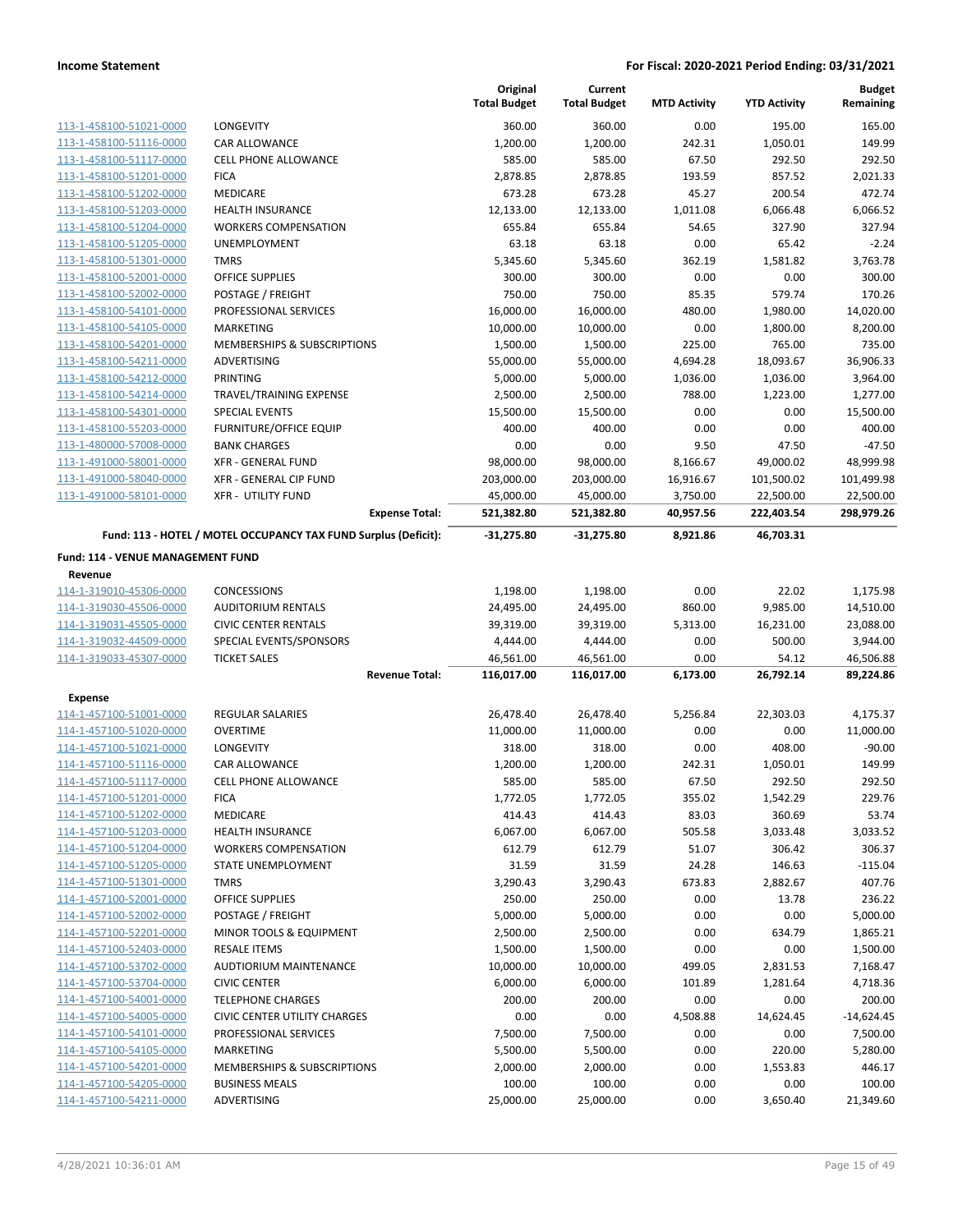|                                              |                                                                           | Original            | Current             |                     |                     | <b>Budget</b> |
|----------------------------------------------|---------------------------------------------------------------------------|---------------------|---------------------|---------------------|---------------------|---------------|
|                                              |                                                                           | <b>Total Budget</b> | <b>Total Budget</b> | <b>MTD Activity</b> | <b>YTD Activity</b> | Remaining     |
| 114-1-457100-54214-0000                      | <b>TRAVEL &amp; TRAINING</b>                                              | 500.00              | 500.00              | 0.00                | 0.00                | 500.00        |
| 114-1-457100-54301-0000                      | <b>SPECIAL EVENTS</b>                                                     | 75,000.00           | 75,000.00           | 716.60              | 13,994.54           | 61,005.46     |
| 114-1-480000-52003-0000                      | <b>COPIER CHARGES</b>                                                     | 1,000.00            | 1,000.00            | 100.91              | 539.23              | 460.77        |
| 114-1-480000-57008-0000                      | <b>BANK CHARGES</b>                                                       | 0.00                | 0.00                | 392.98              | 1,723.81            | $-1,723.81$   |
| 114-1-495000-58501-0000                      | CA - GENERAL FUND                                                         | 4,129.00            | 4,129.00            | 344.08              | 2,064.48            | 2,064.52      |
| 114-1-495000-58701-0000                      | CA - CENTRAL SERVICE FUND                                                 | 308.00              | 308.00              | 25.67               | 154.02              | 153.98        |
| 114-1-495000-58710-0000                      | CA - INSURANCE FUND                                                       | 260.00              | 260.00              | 21.67               | 130.02              | 129.98        |
| 114-1-495000-58720-0000                      | CA - MIS FUN                                                              | 1,750.00            | 1,750.00            | 145.83              | 874.98              | 875.02        |
|                                              | <b>Expense Total:</b>                                                     | 200,266.69          | 200,266.69          | 14,117.02           | 76,617.22           | 123,649.47    |
|                                              | Fund: 114 - VENUE MANAGEMENT FUND Surplus (Deficit):                      | -84,249.69          | -84,249.69          | $-7.944.02$         | $-49,825.08$        |               |
|                                              | <b>Fund: 123 - PTRAIN - POLICE REIMBURSEMENT GRANTS &amp; CONT EDUCAT</b> |                     |                     |                     |                     |               |
| Revenue                                      |                                                                           |                     |                     |                     |                     |               |
| 123-1-310001-43104-0000                      | <b>GRANTS / LEOSE</b>                                                     | 0.00                | 0.00                | 0.00                | 3,149.50            | $-3,149.50$   |
| 123-1-319001-45401-0000                      | <b>INTEREST REVENUES</b>                                                  | 0.00                | 0.00                | 2.54                | 2.42                | $-2.42$       |
|                                              | <b>Revenue Total:</b>                                                     | 0.00                | 0.00                | 2.54                | 3,151.92            | $-3,151.92$   |
| Expense                                      |                                                                           |                     |                     |                     |                     |               |
| 123-1-421230-54214-0000                      | <b>TRAVEL &amp; TRAINING</b>                                              | 0.00                | 0.00                | 0.00                | 1,689.00            | $-1,689.00$   |
| 123-1-480000-57008-0000                      | <b>BANK CHARGES</b>                                                       | 0.00                | 0.00                | 0.13                | 1.69                | $-1.69$       |
|                                              | <b>Expense Total:</b>                                                     | 0.00                | 0.00                | 0.13                | 1,690.69            | $-1,690.69$   |
|                                              | Fund: 123 - PTRAIN - POLICE REIMBURSEMENT GRANTS & CONT EDUCAT Sur        | 0.00                | 0.00                | 2.41                | 1,461.23            |               |
|                                              |                                                                           |                     |                     |                     |                     |               |
| Fund: 124 - FIRE HAZMAT GRANT<br>Expense     |                                                                           |                     |                     |                     |                     |               |
| 124-1-480000-57008-0000                      | <b>BANK CHARGES</b>                                                       | 0.00                | 0.00                | 0.02                | 0.10                | $-0.10$       |
|                                              | <b>Expense Total:</b>                                                     | 0.00                | 0.00                | 0.02                | 0.10                | $-0.10$       |
|                                              |                                                                           |                     |                     |                     |                     |               |
|                                              | Fund: 124 - FIRE HAZMAT GRANT Total:                                      | 0.00                | 0.00                | 0.02                | 0.10                |               |
| Fund: 140 - DEBT SERVICE FUND                |                                                                           |                     |                     |                     |                     |               |
| Revenue                                      |                                                                           |                     |                     |                     |                     |               |
| 140-1-311001-41101-0000                      | <b>REAL PROPERTY TAXES</b>                                                | 5,209,360.00        | 5,209,360.00        | 120,150.08          | 5,104,627.38        | 104,732.62    |
| 140-1-311002-41102-0000                      | <b>DELINQUENT TAXES</b>                                                   | 68,517.00           | 68,517.00           | 13,065.42           | 43,615.08           | 24,901.92     |
| 140-1-319001-45401-0000                      | <b>INTEREST REVENUES</b>                                                  | 22,102.00           | 22,102.00           | 55.17               | 774.35              | 21,327.65     |
| 140-1-323001-46100-0000                      | <b>XFR - UTILITY FUND</b>                                                 | 1,476,165.00        | 1,476,165.00        | 123,013.75          | 738,082.50          | 738,082.50    |
|                                              | <b>Revenue Total:</b>                                                     | 6,776,144.00        | 6,776,144.00        | 256,284.42          | 5,887,099.31        | 889,044.69    |
| <b>Expense</b>                               |                                                                           |                     |                     |                     |                     |               |
| 140-1-471100-56106-0000                      | 2013 CO PRINCIPAL                                                         | 270,000.00          | 270,000.00          | 0.00                | 270,000.00          | 0.00          |
| 140-1-471100-56308-0000                      | 2011 GO REFUND PRINCIPAL                                                  | 1,160,000.00        | 1,160,000.00        | 0.00                | 1,160,000.00        | 0.00          |
| 140-1-471100-56310-0000                      | 2014 GO REFUND PRINCIPAL                                                  | 188,000.00          | 188,000.00          | 0.00                | 188,000.00          | 0.00          |
| 140-1-471100-56311-0000                      | 2014 GENERAL OBLIGATIONS PRINCIPAL                                        | 320,000.00          | 320,000.00          | 0.00                | 320,000.00          | 0.00          |
| 140-1-471100-56312-0000                      | 2015 GENERAL OBLIGATIONS PRINCIPAL                                        | 481,000.00          | 481,000.00          | 0.00                | 481,000.00          | 0.00          |
| 140-1-471100-56313-0000                      | 2017 GO REFUND PRINCIPAL                                                  | 1,875,000.00        | 1,875,000.00        | 0.00                | 1,875,000.00        | 0.00          |
| 140-1-471100-56314-0000                      | 2019 GO AND REFUNDING PRINCIPAL                                           | 1,160,000.00        | 1,160,000.00        | 0.00                | 1,160,000.00        | 0.00          |
| 140-1-471200-56206-0000                      | 2013 CO INTEREST                                                          | 12,282.00           | 12,282.00           | 0.00                | 7,342.50            | 4,939.50      |
| 140-1-471200-56408-0000                      | 2011 GO REFUND INTEREST                                                   | 56,135.00           | 56,135.00           | 0.00                | 34,447.50           | 21,687.50     |
| 140-1-471200-56409-0000                      | 2014 GENERAL OBLIGATIONS - INTEREST                                       | 86,652.00           | 86,652.00           | 0.00                | 45,350.25           | 41,301.75     |
| 140-1-471200-56410-0000                      | 2015 GO - INTEREST                                                        | 120,915.00          | 120,915.00          | 0.00                | 63,295.20           | 57,619.80     |
| 140-1-471200-56411-0000                      | 2014 GO REFUND INTEREST                                                   | 17,760.00           | 17,760.00           | 0.00                | 9,820.00            | 7,940.00      |
| 140-1-471200-56413-0000                      | 2017 GO REFUND INTEREST                                                   | 145,625.00          | 145,625.00          | 0.00                | 96,250.00           | 49,375.00     |
| 140-1-471200-56414-0000                      | 2019 GO AND REFUNDING INTEREST                                            | 792,156.00          | 792,156.00          | 0.00                | 410,578.12          | 381,577.88    |
| 140-1-475100-56002-0000                      | <b>AGENT FEE</b>                                                          | 1,500.00            | 1,500.00            | $-350.00$           | 1,500.00            | 0.00          |
| 140-1-475100-56005-0000                      | ARBITRAGE                                                                 | 6,100.00            | 6,100.00            | 0.00                | 2,200.00            | 3,900.00      |
| 140-1-480000-57008-0000                      | <b>BANK CHARGES</b>                                                       | 450.00              | 450.00              | 37.78               | 221.78              | 228.22        |
| 140-1-491000-58001-0000                      | XFR - GENERAL FUND                                                        | 118,309.00          | 118,309.00          | 9,859.08            | 59,154.48           | 59,154.52     |
|                                              | <b>Expense Total:</b>                                                     | 6,811,884.00        | 6,811,884.00        | 9,546.86            | 6,184,159.83        | 627,724.17    |
|                                              | Fund: 140 - DEBT SERVICE FUND Surplus (Deficit):                          | $-35,740.00$        | $-35,740.00$        | 246,737.56          | -297,060.52         |               |
| Fund: 160 - GENERAL CAPITAL IMPROVEMENT FUND |                                                                           |                     |                     |                     |                     |               |
| Revenue                                      |                                                                           |                     |                     |                     |                     |               |
| 160-1-314004-41808-0000                      | FRANCHISE FEES/CABLE-SICFA                                                | 41,774.00           | 41,774.00           | 0.00                | 8,757.23            | 33,016.77     |
|                                              |                                                                           |                     |                     |                     |                     |               |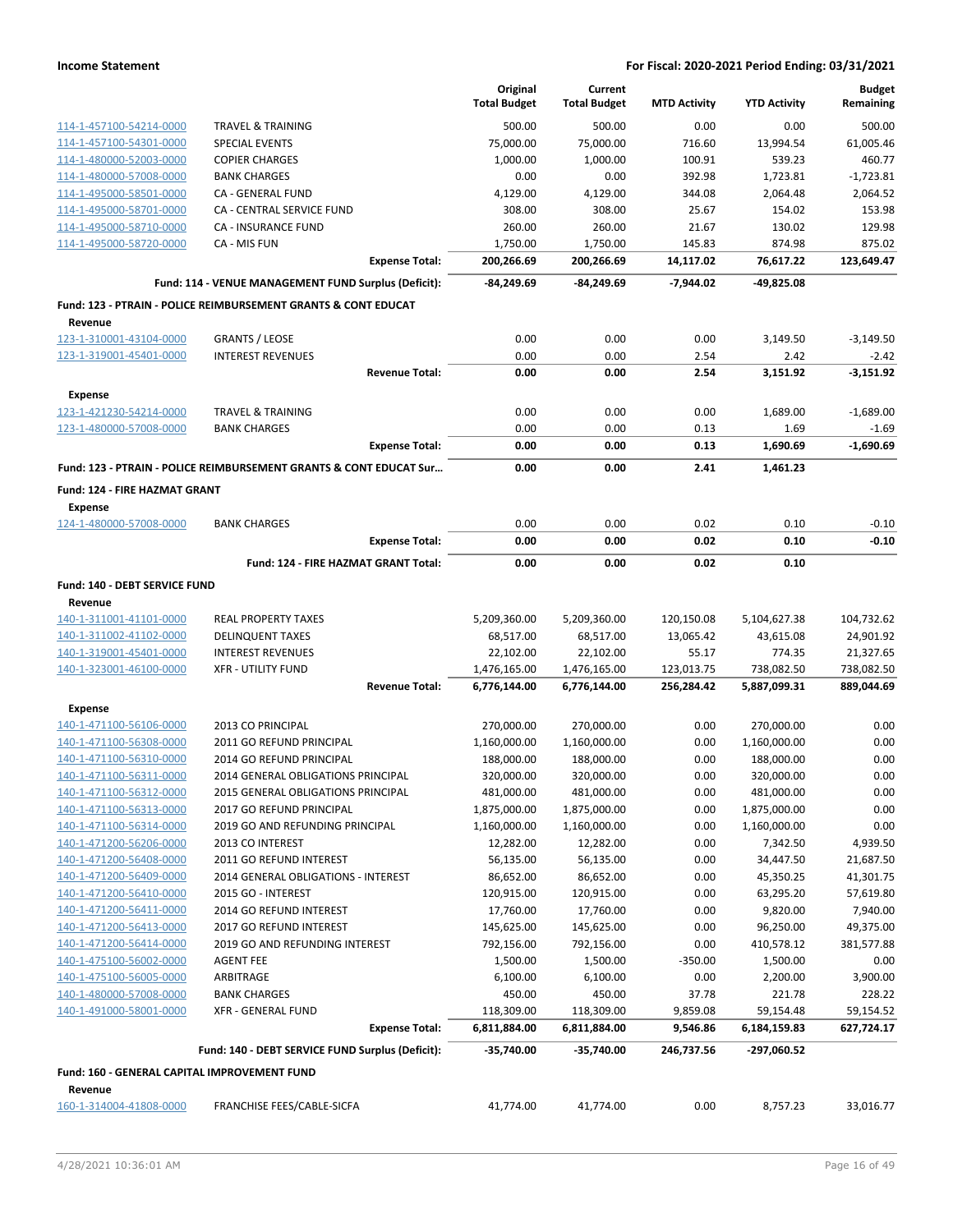|                                                    |                                                                 | Original<br><b>Total Budget</b> | Current<br><b>Total Budget</b> | <b>MTD Activity</b> | <b>YTD Activity</b>   | <b>Budget</b><br>Remaining |
|----------------------------------------------------|-----------------------------------------------------------------|---------------------------------|--------------------------------|---------------------|-----------------------|----------------------------|
| 160-1-319001-45401-0000                            | <b>INTEREST REVENUES</b>                                        | 49,234.00                       | 49,234.00                      | 946.23              | 10,395.60             | 38,838.40                  |
| 160-1-323001-46001-0000                            | <b>XFR - GENERAL FUND</b>                                       | 2,321,998.00                    | 2,321,998.00                   | 193,499.83          | 1,160,998.98          | 1,160,999.02               |
| 160-1-323001-46008-0000                            | <b>XFR - TOURISM FUND</b>                                       | 203,000.00                      | 203,000.00                     | 16,916.67           | 101,500.02            | 101,499.98                 |
|                                                    | <b>Revenue Total:</b>                                           | 2,616,006.00                    | 2,616,006.00                   | 211,362.73          | 1,281,651.83          | 1,334,354.17               |
| <b>Expense</b>                                     |                                                                 |                                 |                                |                     |                       |                            |
| 160-1-000000-55098-0000                            | <b>GBOD INDUSTRIAL PROJECT - TRACKING ONLY</b>                  | 0.00                            | 0.00                           | 51,593.39           | 370,050.13            | $-370,050.13$              |
| 160-1-421240-55207-0000                            | RADIO COMMUNICATION EQUIP                                       | 0.00                            | 0.00                           | 42,808.56           | 101,811.75            | $-101,811.75$              |
| 160-1-422200-55003-0000                            | <b>BUILDING IMPROVEMENTS</b>                                    | 48,500.00                       | 48,500.00                      | 0.00                | 0.00                  | 48,500.00                  |
| 160-1-431200-53304-0000                            | STREET IMPROV PROGRAM                                           | 2,000,000.00                    | 2,000,000.00                   | 118,463.90          | 2,159,124.96          | $-159, 124.96$             |
| 160-1-431200-55002-0000                            | <b>IMPROVEMENTS</b>                                             | 175,000.00                      | 175,000.00                     | 0.00                | 0.00                  | 175,000.00                 |
| 160-1-431200-55103-0000                            | <b>STREET IMPROVEMENTS</b>                                      | 0.00                            | 0.00                           | 0.00                | 0.00                  | 0.00                       |
| 160-1-431600-55102-0000                            | <b>STREETS</b>                                                  | 0.00                            | 0.00                           | 521,428.52          | 3,108,456.82          | $-3,108,456.82$            |
| 160-1-443200-55201-0000<br>160-1-451100-55201-0000 | <b>EQUIPMENT PURCHASES</b><br><b>EQUIPMENT PURCHASES</b>        | 7,600.00<br>60,898.00           | 7,600.00<br>60,898.00          | 0.00<br>0.00        | 6,678.00<br>57,772.00 | 922.00<br>3,126.00         |
| 160-1-456100-55204-0000                            | <b>OLD TOWN GREENVILLE</b>                                      | 0.00                            | 0.00                           | 0.00                | 4,118.64              | $-4,118.64$                |
| 160-1-457100-55003-0000                            | <b>BUILDING IMPROVEMENTS</b>                                    | 160,000.00                      | 160,000.00                     | 163,080.00          | 163,080.00            | $-3,080.00$                |
| 160-1-480000-54101-0000                            | PROFESSIONAL SERVICES                                           | 0.00                            | 0.00                           | 0.00                | 32,406.15             | $-32,406.15$               |
| 160-1-480000-55002-0000                            | <b>IMPROVEMENTS</b>                                             | 43,000.00                       | 43,000.00                      | 39,424.00           | 39,424.00             | 3,576.00                   |
| 160-1-480000-55201-0000                            | <b>EQUIPMENT PURCHASES</b>                                      | 30,000.00                       | 30,000.00                      | 0.00                | 25,205.33             | 4,794.67                   |
| 160-1-480000-55203-0000                            | <b>FURNITURE/OFFICE EQUIP</b>                                   | 0.00                            | 0.00                           | 0.00                | 2,847.00              | $-2,847.00$                |
| 160-1-480000-57008-0000                            | <b>BANK CHARGES</b>                                             | 1,000.00                        | 1,000.00                       | 16.28               | 244.36                | 755.64                     |
|                                                    | <b>Expense Total:</b>                                           | 2,525,998.00                    | 2,525,998.00                   | 936,814.65          | 6,071,219.14          | $-3,545,221.14$            |
|                                                    | Fund: 160 - GENERAL CAPITAL IMPROVEMENT FUND Surplus (Deficit): | 90,008.00                       | 90,008.00                      | -725,451.92         | -4,789,567.31         |                            |
| Fund: 161 - STREET CONSTRUCTION FUND               |                                                                 |                                 |                                |                     |                       |                            |
| Revenue                                            |                                                                 |                                 |                                |                     |                       |                            |
| 161-1-319001-45401-0000                            | <b>INTEREST REVENUES</b>                                        | 10,000.00                       | 10,000.00                      | 0.00                | 79.94                 | 9,920.06                   |
|                                                    | <b>Revenue Total:</b>                                           | 10,000.00                       | 10,000.00                      | 0.00                | 79.94                 | 9,920.06                   |
| <b>Expense</b>                                     |                                                                 |                                 |                                |                     |                       |                            |
| 161-1-431200-55007-0000                            | ENG/ARCHITECTS/MGMT                                             | 0.00                            | 0.00                           | 0.00                | 1,077,762.07          | $-1,077,762.07$            |
| 161-1-480000-57008-0000                            | <b>BANK CHARGES</b>                                             | 400.00                          | 400.00                         | 0.00                | 27.23                 | 372.77                     |
|                                                    | <b>Expense Total:</b>                                           | 400.00                          | 400.00                         | 0.00                | 1,077,789.30          | -1,077,389.30              |
|                                                    | Fund: 161 - STREET CONSTRUCTION FUND Surplus (Deficit):         | 9,600.00                        | 9,600.00                       | 0.00                | -1,077,709.36         |                            |
| Fund: 164 - 2013 CO CAPITAL FUND                   |                                                                 |                                 |                                |                     |                       |                            |
| Revenue                                            |                                                                 |                                 |                                |                     |                       |                            |
| 164-1-319001-45401-0000                            | <b>INTEREST REVENUES</b>                                        | 275.00                          | 275.00                         | 9.74                | 16.25                 | 258.75                     |
|                                                    | <b>Revenue Total:</b>                                           | 275.00                          | 275.00                         | 9.74                | 16.25                 | 258.75                     |
| Expense                                            |                                                                 |                                 |                                |                     |                       |                            |
| 164-1-480000-57008-0000                            | <b>BANK CHARGES</b><br><b>Expense Total:</b>                    | 15.00<br>15.00                  | 15.00<br>15.00                 | 0.67<br>0.67        | 3.45<br>3.45          | 11.55<br>11.55             |
|                                                    |                                                                 |                                 |                                |                     |                       |                            |
|                                                    | Fund: 164 - 2013 CO CAPITAL FUND Surplus (Deficit):             | 260.00                          | 260.00                         | 9.07                | 12.80                 |                            |
| Fund: 165 - 2014 GO FUND<br>Revenue                |                                                                 |                                 |                                |                     |                       |                            |
| 165-1-319001-45401-0000                            | <b>INTEREST REVENUES</b>                                        | 10,000.00                       | 10,000.00                      | 34.44               | 322.55                | 9,677.45                   |
|                                                    | <b>Revenue Total:</b>                                           | 10,000.00                       | 10,000.00                      | 34.44               | 322.55                | 9,677.45                   |
|                                                    | Fund: 165 - 2014 GO FUND Total:                                 | 10,000.00                       | 10,000.00                      | 34.44               | 322.55                |                            |
| <b>Fund: 171 - MAIN STREET SPECIAL REVENUE</b>     |                                                                 |                                 |                                |                     |                       |                            |
| Revenue                                            |                                                                 |                                 |                                |                     |                       |                            |
| 171-1-310001-43101-0000                            | <b>GRANT REVENUE - FEDERAL</b>                                  | 0.00                            | 0.00                           | 0.00                | 49,388.10             | $-49,388.10$               |
|                                                    | <b>Revenue Total:</b>                                           | 0.00                            | 0.00                           | 0.00                | 49,388.10             | -49,388.10                 |
| <b>Expense</b>                                     |                                                                 |                                 |                                |                     |                       |                            |
| 171-1-456100-54111-0000                            | <b>GRANT MANAGEMENT</b>                                         | 0.00                            | 0.00                           | 0.00                | 1,200.00              | $-1,200.00$                |
| 171-1-456100-54501-0000                            | SPECIAL SERVICES                                                | 0.00                            | 0.00                           | 0.00                | 35,863.75             | $-35,863.75$               |
| 171-1-456100-55012-0000                            | <b>CONSTRUCTION</b>                                             | 0.00                            | 0.00                           | 0.00                | 48,481.82             | $-48,481.82$               |
|                                                    | <b>Expense Total:</b>                                           | 0.00                            | 0.00                           | 0.00                | 85,545.57             | $-85,545.57$               |
|                                                    | Fund: 171 - MAIN STREET SPECIAL REVENUE Surplus (Deficit):      | 0.00                            | 0.00                           | 0.00                | -36,157.47            |                            |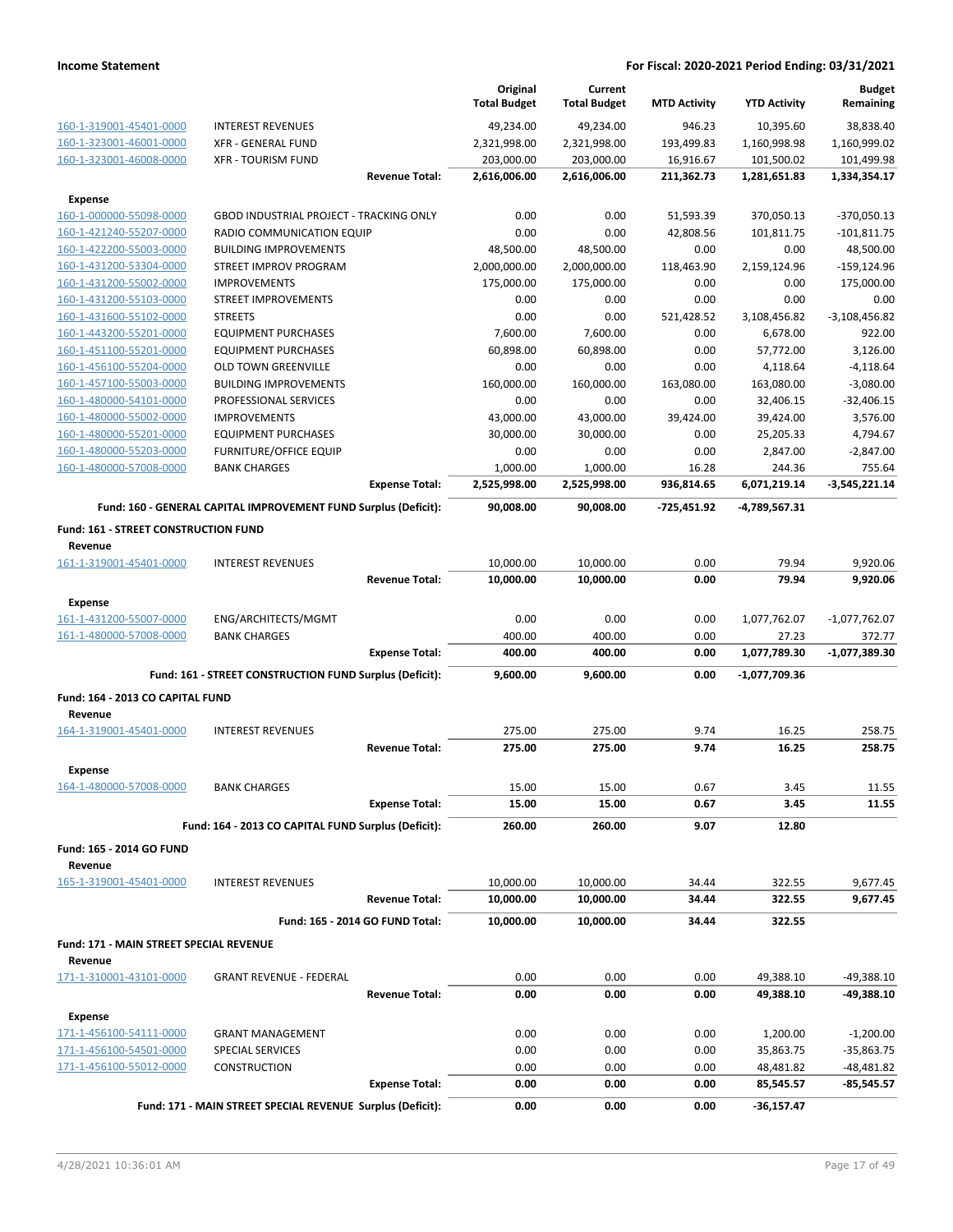|                                                    |                                                         | Original<br><b>Total Budget</b> | Current<br><b>Total Budget</b> | <b>MTD Activity</b>      | <b>YTD Activity</b>          | <b>Budget</b><br>Remaining   |
|----------------------------------------------------|---------------------------------------------------------|---------------------------------|--------------------------------|--------------------------|------------------------------|------------------------------|
| Fund: 172 - MINOR GRANTS FUND                      |                                                         |                                 |                                |                          |                              |                              |
| Revenue<br>172-1-310001-43108-0000                 | <b>GRANTS / LIBRARY GRANT</b>                           | 0.00                            | 0.00                           | 0.00                     | 4,000.00                     | $-4,000.00$                  |
|                                                    | <b>Revenue Total:</b>                                   | 0.00                            | 0.00                           | 0.00                     | 4,000.00                     | $-4,000.00$                  |
| <b>Expense</b>                                     |                                                         |                                 |                                |                          |                              |                              |
| 172-1-455100-52402-0000                            | <b>BASIC PROGRAM EXPENSE</b>                            | 0.00                            | 0.00                           | 100.00                   | 100.00                       | $-100.00$                    |
|                                                    | <b>Expense Total:</b>                                   | 0.00                            | 0.00                           | 100.00                   | 100.00                       | $-100.00$                    |
|                                                    | Fund: 172 - MINOR GRANTS FUND Surplus (Deficit):        | 0.00                            | 0.00                           | $-100.00$                | 3,900.00                     |                              |
| Fund: 200 - WATER / WASTEWATER FUND                |                                                         |                                 |                                |                          |                              |                              |
| Revenue                                            |                                                         |                                 |                                |                          |                              |                              |
| 200-2-318003-42304-0000                            | <b>BACKFLOW INSPECTION FEES</b>                         | 8,487.00                        | 8,487.00                       | 0.00                     | 1,614.70                     | 6,872.30                     |
| 200-2-318003-44302-0000                            | WATER REVENUES / SERVICE CHARGES                        | 187,446.00                      | 187,446.00                     | 71,926.20                | 218,185.92                   | -30,739.92                   |
| 200-2-318003-44304-0000                            | <b>NEW SERVICES - WATER</b>                             | 67,507.00                       | 67,507.00                      | 0.00                     | 0.00                         | 67,507.00                    |
| 200-2-318003-44305-0000                            | LATE CHARGES - WATER                                    | 41,970.00                       | 41,970.00                      | 3.07                     | 61.12                        | 41,908.88                    |
| 200-2-318003-44306-0000                            | WATER REVENUES / WATER REREAD                           | 0.00                            | 0.00                           | 0.00                     | 5.00                         | $-5.00$                      |
| 200-2-318003-44312-0000                            | <b>METER TAMPERING</b>                                  | 1,236.00                        | 1,236.00                       | 250.00                   | 1,000.00                     | 236.00                       |
| 200-2-318003-44317-0000                            | WATER REVENUES / METER CHANGE-OUTS                      | 0.00                            | $-435,250.00$                  | 0.00                     | 0.00                         | $-435,250.00$                |
| 200-2-318003-45103-0000                            | <b>GEUS RAW WATER CONSUMPTN</b>                         | 105,000.00                      | 105,000.00                     | 0.00                     | 0.00                         | 105,000.00                   |
| 200-2-318004-42302-0000                            | <b>GREASE HAULER PERMIT FEES</b>                        | 0.00                            | 0.00                           | 0.00                     | 50.00                        | $-50.00$                     |
| 200-2-318004-42303-0000                            | <b>WASTE HAULER PERMITS</b>                             | 5,000.00                        | 5,000.00                       | 0.00                     | 1,800.00                     | 3,200.00                     |
| 200-2-318004-44307-0000                            | <b>NEW SERVICES - SEWER</b>                             | 2,493.00                        | 2,493.00                       | 0.00                     | 0.00                         | 2,493.00                     |
| 200-2-318004-44309-0000                            | SEWER REVENUES / SERVICE CHARGES                        | 35,666.00                       | 35,666.00                      | 1,377.91                 | 9,892.24                     | 25,773.76                    |
| 200-2-318004-44310-0000                            | LATE CHARGES - SEWER                                    | 37,427.00                       | 37,427.00                      | 2.60                     | 48.05                        | 37,378.95                    |
| 200-2-318004-44318-0000                            | LATE CHARGES - WASTEHAULERS                             | 5,787.00                        | 5,787.00                       | 285.63                   | 1,319.90                     | 4,467.10                     |
| 200-2-318004-45106-0000                            | L-3 COMM COD DISCHARGE                                  | 126,360.00                      | 126,360.00                     | 10,530.00                | 63,180.00                    | 63,180.00                    |
| 200-2-318004-45201-0000                            | SEWER REV/ SEWER HAULER FEES                            | 400,000.00                      | 400,000.00                     | 37,924.36                | 226,095.64                   | 173,904.36                   |
| 200-2-319003-45101-0000<br>200-2-319004-45104-0000 | WATER REVENUES / METERED SALES<br>SEWER COLLECTION FEES | 7,035,000.00<br>6,314,917.00    | 7,035,000.00<br>6,314,917.00   | 555,978.34<br>530,742.59 | 3,303,103.48<br>3,048,619.26 | 3,731,896.52<br>3,266,297.74 |
| 200-2-319004-45105-0000                            | SEWER REVENUES / EPA REVENUE                            | 0.00                            | 0.00                           | 25.76                    | 278.61                       | $-278.61$                    |
| 200-2-320003-45401-0000                            | <b>INTEREST REVENUES</b>                                | 35,000.00                       | 35,000.00                      | 31.04                    | 49.55                        | 34,950.45                    |
| 200-2-320003-45601-0000                            | MISCELLANEOUS REVENUES                                  | 1,000.00                        | 1,000.00                       | 0.00                     | 0.00                         | 1,000.00                     |
| 200-2-323001-58013-0000                            | <b>XFR - TOURISM FUND</b>                               | 45,000.00                       | 45,000.00                      | 3,750.00                 | 22,500.00                    | 22,500.00                    |
|                                                    | <b>Revenue Total:</b>                                   | 14,455,296.00                   | 14,020,046.00                  | 1,212,827.50             | 6,897,803.47                 | 7,122,242.53                 |
| <b>Expense</b>                                     |                                                         |                                 |                                |                          |                              |                              |
| 200-2-436100-51001-0000                            | <b>REGULAR SALARIES</b>                                 | 76,752.00                       | 76,752.00                      | 8,874.26                 | 38,187.57                    | 38,564.43                    |
| 200-2-436100-51020-0000                            | <b>OVERTIME</b>                                         | 307.50                          | 307.50                         | 1,497.44                 | 2,448.45                     | $-2,140.95$                  |
| 200-2-436100-51021-0000                            | LONGEVITY                                               | 2,248.00                        | 2,248.00                       | 0.00                     | 804.00                       | 1,444.00                     |
| 200-2-436100-51101-0000                            | <b>CERTIFICATION PAY</b>                                | 600.00                          | 600.00                         | 138.48                   | 600.08                       | $-0.08$                      |
| 200-2-436100-51102-0000                            | <b>BILINGUAL PAY</b>                                    | 0.00                            | 0.00                           | 69.24                    | 253.88                       | -253.88                      |
| 200-2-436100-51117-0000                            | <b>CELL PHONE ALLOWANCE</b>                             | 780.00                          | 780.00                         | 90.00                    | 390.00                       | 390.00                       |
| 200-2-436100-51201-0000                            | <b>FICA</b>                                             | 5,002.63                        | 5,002.63                       | 618.59                   | 2,486.96                     | 2,515.67                     |
| 200-2-436100-51202-0000                            | <b>MEDICARE</b>                                         | 1,169.97                        | 1,169.97                       | 144.67                   | 581.63                       | 588.34                       |
| 200-2-436100-51203-0000                            | <b>HEALTH INSURANCE</b>                                 | 24,266.00                       | 24,266.00                      | 2,022.17                 | 12,133.02                    | 12,132.98                    |
| 200-2-436100-51204-0000                            | <b>WORKERS COMPENSATION</b>                             | 1,090.18                        | 1,090.18                       | 90.85                    | 545.10                       | 545.08                       |
| 200-2-436100-51205-0000                            | STATE UNEMPLOYMENT                                      | 126.36                          | 126.36                         | 83.86                    | 288.00                       | $-161.64$                    |
| 200-2-436100-51301-0000                            | <b>TMRS</b>                                             | 9,287.98                        | 9,287.98                       | 1,237.65                 | 4,883.91                     | 4,404.07                     |
| 200-2-436100-52001-0000                            | OFFICE SUPPLIES                                         | 500.00                          | 500.00                         | 0.00                     | 418.50                       | 81.50                        |
| 200-2-436100-52002-0000                            | POSTAGE / FREIGHT                                       | 7,000.00                        | 7,000.00                       | 0.00                     | 111.78                       | 6,888.22                     |
| 200-2-436100-52201-0000                            | MINOR TOOLS & EQUIPMENT                                 | 698.26                          | 698.26                         | 0.00                     | 0.00                         | 698.26                       |
| 200-2-436100-52305-0000                            | PUBLIC EDUCATION                                        | 7,000.00                        | 7,000.00                       | 0.00                     | 0.00                         | 7,000.00                     |
| 200-2-436100-53402-0000                            | <b>BUILDING MAINTENANCE</b>                             | 0.00                            | 0.00                           | 408.96                   | 2,093.44                     | $-2,093.44$                  |
| 200-2-436100-54001-0000<br>200-2-436100-54002-0000 | <b>TELEPHONE CHARGES</b><br>UTILITY CHARGES             | 950.00<br>35,000.00             | 950.00<br>35,000.00            | 80.21<br>3,632.72        | 481.36<br>17,230.03          | 468.64<br>17,769.97          |
| 200-2-436100-54214-0000                            | <b>TRAVEL &amp; TRAINING</b>                            | 0.00                            | 0.00                           | 0.00                     | 100.00                       | $-100.00$                    |
| 200-2-436200-51001-0000                            | REGULAR SALARIES                                        | 390,061.00                      | 390,061.00                     | 35,166.76                | 156,718.11                   | 233,342.89                   |
| 200-2-436200-51020-0000                            | <b>OVERTIME</b>                                         | 17,804.00                       | 17,804.00                      | 3,950.61                 | 23,497.06                    | $-5,693.06$                  |
| 200-2-436200-51021-0000                            | <b>LONGEVITY</b>                                        | 3,792.00                        | 3,792.00                       | 0.00                     | 3,564.00                     | 228.00                       |
| 200-2-436200-51101-0000                            | <b>CERTIFICATION PAY</b>                                | 3,000.00                        | 3,000.00                       | 207.72                   | 992.42                       | 2,007.58                     |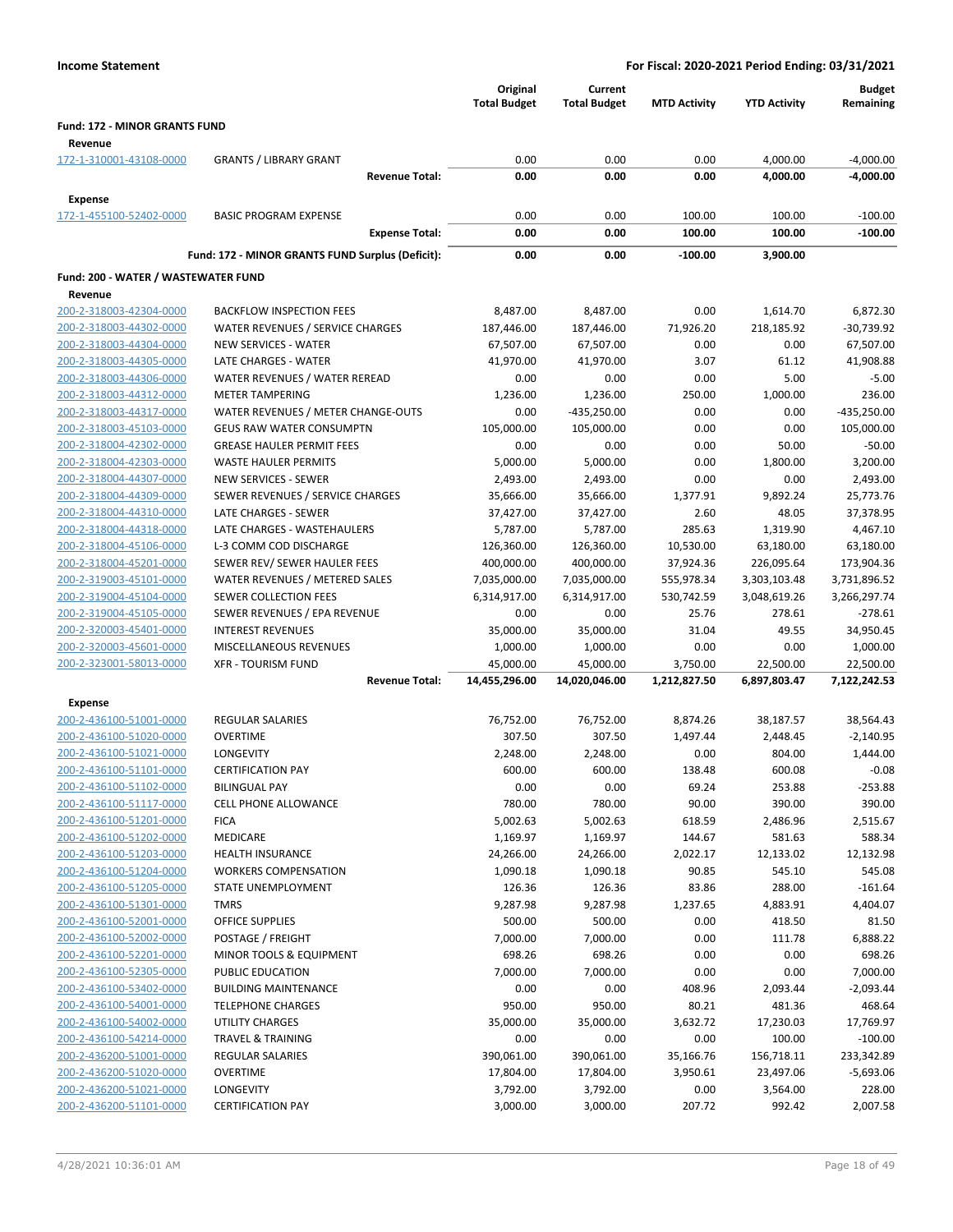| 200-2-436200-51117-0000        |
|--------------------------------|
| 200-2-436200-51201-0000        |
| 2-436200-51202-0000<br>200-    |
| 200-2-436200-51203-0000        |
| 200-2-436200-51204-0000        |
| <u>200-2-436200-51205-0000</u> |
| 200-2-436200-51301-0000        |
| 2-436200-52001-0000<br>200-    |
| 200-2-436200-52002-0000        |
| 200-2-436200-52101-0000        |
| <u>200-2-436200-52104-0000</u> |
| 200-2-436200-52105-0000        |
| 2-436200-52106-0000<br>200-    |
| 200-2-436200-52201-0000        |
| 200-2-436200-52202-0000        |
| <u>200-2-436200-52203-0000</u> |
| 200-2-436200-52301-0000        |
| 2-436200-53201-0000<br>200-    |
| 200-2-436200-53202-0000        |
| 200-2-436200-53203-0000        |
| <u>200-2-436200-53205-0000</u> |
| 200-2-436200-53310-0000        |
| 2-436200-53402-0000<br>200-    |
| 200-2-436200-53403-0000        |
| 200-2-436200-53404-0000        |
| <u>200-2-436200-53605-0000</u> |
| 200-2-436200-53606-0000        |
| 2-436200-54001-0000<br>200-    |
| 200-2-436200-54002-0000        |
| 200-2-436200-54201-0000        |
| 200-2-436200-54208-0000        |
| 200-2-436200-54212-0000        |
| 2-436200-54214-0000<br>200-    |
| 200-2-436200-54219-0000        |
| 200-2-436200-54410-0000        |
| <u>200-2-436300-51001-0000</u> |
| 200-2-436300-51020-0000        |
| 2-436300-51021-0000<br>200-    |
| 200-2-436300-51101-0000        |
| 200-2-436300-51102-0000        |
| 200-2-436300-51117-0000        |
| <u>200-2-436300-51201-0000</u> |
| 200-2-436300-51202-0000        |
| 200-2-436300-51203-0000        |
| 200-2-436300-51204-0000        |
| <u>200-2-436300-51205-0000</u> |
| 200-2-436300-51301-0000        |
| 200-2-436300-52001-0000        |
| 200-2-436300-52002-0000        |
| <u>200-2-436300-52005-0000</u> |
| <u>200-2-436300-52104-0000</u> |
| <u>200-2-436300-52106-0000</u> |
| 200-2-436300-52201-0000        |
| 200-2-436300-52203-0000        |
| 200-2-436300-52303-0000        |
| <u>200-2-436300-53201-0000</u> |
| 200-2-436300-53202-0000        |
| 200-2-436300-53205-0000        |
| 200-2-436300-53207-0000        |

|                         |                                      | Original<br><b>Total Budget</b> | Current<br><b>Total Budget</b> | <b>MTD Activity</b> | <b>YTD Activity</b> | <b>Budget</b><br>Remaining |
|-------------------------|--------------------------------------|---------------------------------|--------------------------------|---------------------|---------------------|----------------------------|
| 200-2-436200-51117-0000 | <b>CELL PHONE ALLOWANCE</b>          | 780.00                          | 780.00                         | 9.00                | 69.00               | 711.00                     |
| 200-2-436200-51201-0000 | <b>FICA</b>                          | 25,757.00                       | 25,757.00                      | 2,264.84            | 11,390.10           | 14,366.90                  |
| 200-2-436200-51202-0000 | MEDICARE                             | 6,024.00                        | 6,024.00                       | 529.68              | 2,663.82            | 3,360.18                   |
| 200-2-436200-51203-0000 | <b>HEALTH INSURANCE</b>              | 109,199.00                      | 109,199.00                     | 8,088.75            | 48,532.50           | 60,666.50                  |
| 200-2-436200-51204-0000 | <b>WORKERS COMPENSATION</b>          | 11,401.00                       | 11,401.00                      | 885.13              | 5,310.78            | 6,090.22                   |
| 200-2-436200-51205-0000 | STATE UNEMPLOYMENT                   | 631.80                          | 631.80                         | 146.90              | 1,114.38            | $-482.58$                  |
| 200-2-436200-51301-0000 | <b>TMRS</b>                          | 46,685.00                       | 46,685.00                      | 4,562.74            | 22,186.98           | 24,498.02                  |
| 200-2-436200-52001-0000 | <b>OFFICE SUPPLIES</b>               | 538.00                          | 538.00                         | 0.00                | 533.56              | 4.44                       |
| 200-2-436200-52002-0000 | POSTAGE / FREIGHT                    | 2,302.00                        | 2,302.00                       | 2.60                | 13.75               | 2,288.25                   |
| 200-2-436200-52101-0000 | <b>JANITORIAL SUPPLIES</b>           | 956.00                          | 956.00                         | 0.00                | 1,614.50            | $-658.50$                  |
| 200-2-436200-52104-0000 | <b>WEARING APPAREL</b>               | 6,278.00                        | 3,653.00                       | 0.00                | 4,051.72            | $-398.72$                  |
| 200-2-436200-52105-0000 | <b>LABORATORY</b>                    | 14,107.00                       | 14,107.00                      | 2,841.64            | 6,967.73            | 7,139.27                   |
| 200-2-436200-52106-0000 | <b>CHEMICAL SUPPLIES</b>             | 320,950.00                      | 320,950.00                     | 33,501.10           | 124,382.37          | 196,567.63                 |
| 200-2-436200-52201-0000 | MINOR TOOLS & EQUIPMENT              | 1,490.00                        | 1,490.00                       | 0.00                | 2,689.08            | $-1,199.08$                |
| 200-2-436200-52202-0000 | <b>MECHANICAL SUPPLIES</b>           | 1,552.00                        | 1,552.00                       | 0.00                | 372.77              | 1,179.23                   |
| 200-2-436200-52203-0000 | <b>MOTOR VEHICLE FUEL</b>            | 3,900.00                        | 3,900.00                       | 322.93              | 1,589.97            | 2,310.03                   |
| 200-2-436200-52301-0000 | <b>SAFETY SUPPLIES</b>               | 2,135.00                        | 2,135.00                       | 52.91               | 790.73              | 1,344.27                   |
| 200-2-436200-53201-0000 | FURNITURE & OFFICE EQUIPMENT         | 250.00                          | 250.00                         | 0.00                | 0.00                | 250.00                     |
| 200-2-436200-53202-0000 | MACHINE, TOOLS & IMPLMNTS            | 5,236.00                        | 5,236.00                       | 0.00                | 1,236.24            | 3,999.76                   |
| 200-2-436200-53203-0000 | <b>INSTRUMENTS &amp; APPARATUS</b>   | 6,553.00                        | 6,553.00                       | 1,250.50            | 2,029.66            | 4,523.34                   |
| 200-2-436200-53205-0000 | <b>MOTOR VEHICLES</b>                | 1,500.00                        | 1,500.00                       | 60.00               | 299.07              | 1,200.93                   |
| 200-2-436200-53310-0000 | RESVRS/STRG TANKS/ST PIPE            | 20,140.00                       | 20,140.00                      | 540.10              | 617.10              | 19,522.90                  |
| 200-2-436200-53402-0000 | <b>BUILDING MAINTENANCE</b>          | 1,410.00                        | 1,410.00                       | 69.90               | 1,112.73            | 297.27                     |
| 200-2-436200-53403-0000 | <b>HEATING &amp; COOLING SYSTEMS</b> | 3,381.00                        | 3,381.00                       | 0.00                | 0.00                | 3,381.00                   |
| 200-2-436200-53404-0000 | STRUCTURES / EXTERIOR STRUCTURES     | 500.00                          | 500.00                         | 0.00                | 259.00              | 241.00                     |
| 200-2-436200-53605-0000 | STRUCTURES / FILTRATION PLANT        | 33,825.00                       | 33,825.00                      | 801.01              | 25,469.58           | 8,355.42                   |
| 200-2-436200-53606-0000 | <b>MAINT - GROUNDS</b>               | 340.00                          | 340.00                         | 0.00                | 0.00                | 340.00                     |
| 200-2-436200-54001-0000 | <b>TELEPHONE CHARGES</b>             | 7,000.00                        | 7,000.00                       | 430.25              | 2,494.14            | 4,505.86                   |
| 200-2-436200-54002-0000 | <b>UTILITY CHARGES</b>               | 325,000.00                      | 325,000.00                     | 20,202.55           | 192,914.16          | 132,085.84                 |
| 200-2-436200-54201-0000 | MEMBERSHIPS & SUBSCRIPTIONS          | 1,261.00                        | 1,261.00                       | 0.00                | 525.00              | 736.00                     |
| 200-2-436200-54208-0000 | <b>LABORATORY WORK</b>               | 51,471.00                       | 51,471.00                      | 2,483.05            | 6,242.93            | 45,228.07                  |
| 200-2-436200-54212-0000 | PRINTING                             | 850.00                          | 850.00                         | 0.00                | 0.00                | 850.00                     |
| 200-2-436200-54214-0000 | <b>TRAVEL &amp; TRAINING</b>         | 5,602.00                        | 5,602.00                       | 0.00                | 850.00              | 4,752.00                   |
| 200-2-436200-54219-0000 | SABINE RIVER AUTHORITY               | 1,049,386.00                    | 1,049,386.00                   | 145,637.00          | 364,092.50          | 685,293.50                 |
| 200-2-436200-54410-0000 | PERMITS/FEES                         | 26,000.00                       | 26,000.00                      | 0.00                | 27,557.60           | $-1,557.60$                |
| 200-2-436300-51001-0000 | <b>REGULAR SALARIES</b>              | 562,434.08                      | 562,434.08                     | 82,440.61           | 329,820.94          | 232,613.14                 |
| 200-2-436300-51020-0000 | <b>OVERTIME</b>                      | 59,909.10                       | 59,909.10                      | 19,377.41           | 62,392.79           | $-2,483.69$                |
| 200-2-436300-51021-0000 | <b>LONGEVITY</b>                     | 4,814.00                        | 4,814.00                       | 0.00                | 5,849.00            | $-1,035.00$                |
| 200-2-436300-51101-0000 | <b>CERTIFICATION PAY</b>             | 600.00                          | 600.00                         | 69.24               | 300.04              | 299.96                     |
| 200-2-436300-51102-0000 | <b>BILINGUAL PAY</b>                 | 0.00                            | 0.00                           | 23.08               | 23.08               | $-23.08$                   |
| 200-2-436300-51117-0000 | <b>CELL PHONE ALLOWANCE</b>          | 2,130.00                        | 2,130.00                       | 135.00              | 585.00              | 1,545.00                   |
| 200-2-436300-51201-0000 | <b>FICA</b>                          | 39,053.19                       | 39,053.19                      | 5,973.20            | 23,112.26           | 15,940.93                  |
| 200-2-436300-51202-0000 | MEDICARE                             | 9,133.41                        | 9,133.41                       | 1,396.96            | 5,405.28            | 3,728.13                   |
| 200-2-436300-51203-0000 | <b>HEALTH INSURANCE</b>              | 206,263.00                      | 206,263.00                     | 17,188.58           | 103,131.48          | 103,131.52                 |
| 200-2-436300-51204-0000 | <b>WORKERS COMPENSATION</b>          | 16,977.93                       | 16,977.93                      | 1,414.82            | 8,488.92            | 8,489.01                   |
| 200-2-436300-51205-0000 | <b>STATE UNEMPLOYMENT</b>            | 1,105.65                        | 1,105.65                       | 761.20              | 2,770.61            | $-1,664.96$                |
| 200-2-436300-51301-0000 | <b>TMRS</b>                          | 72,516.11                       | 72,516.11                      | 11,919.86           | 45,672.65           | 26,843.46                  |
| 200-2-436300-52001-0000 | <b>OFFICE SUPPLIES</b>               | 300.00                          | 300.00                         | 0.00                | 476.50              | $-176.50$                  |
| 200-2-436300-52002-0000 | POSTAGE / FREIGHT                    | 50.00                           | 50.00                          | 0.00                | 0.00                | 50.00                      |
| 200-2-436300-52005-0000 | PRINTED MATERIALS                    | 100.00                          | 100.00                         | 0.00                | 0.00                | 100.00                     |
| 200-2-436300-52104-0000 | <b>WEARING APPAREL</b>               | 15,000.00                       | 15,000.00                      | 488.83              | 5,233.16            | 9,766.84                   |
| 200-2-436300-52106-0000 | <b>CHEMICAL SUPPLIES</b>             | 500.00                          | 500.00                         | 0.00                | 378.28              | 121.72                     |
| 200-2-436300-52201-0000 | MINOR TOOLS & EQUIPMENT              | 11,926.00                       | 11,926.00                      | 0.00                | 10,883.07           | 1,042.93                   |
| 200-2-436300-52203-0000 | <b>MOTOR VEHICLE FUEL</b>            | 32,000.00                       | 32,000.00                      | 4,749.08            | 20,613.28           | 11,386.72                  |
| 200-2-436300-52303-0000 | <b>TRAINING SUPPLIES</b>             | 300.00                          | 300.00                         | 0.00                | 0.00                | 300.00                     |
| 200-2-436300-53201-0000 | FURNITURE & OFFICE EQUIPMENT         | 96.00                           | 96.00                          | 0.00                | 343.91              | $-247.91$                  |
| 200-2-436300-53202-0000 | MACHINE, TOOLS & IMPLMNTS            | 4,598.00                        | 4,598.00                       | 1,125.99            | 2,681.99            | 1,916.01                   |
| 200-2-436300-53205-0000 | <b>MOTOR VEHICLES</b>                | 25,000.00                       | 25,000.00                      | 14,265.24           | 24,207.75           | 792.25                     |
| 200-2-436300-53207-0000 | RADIO/COMMUNICATIONS                 | 4,484.00                        | 4,484.00                       | 69.26               | 69.26               | 4,414.74                   |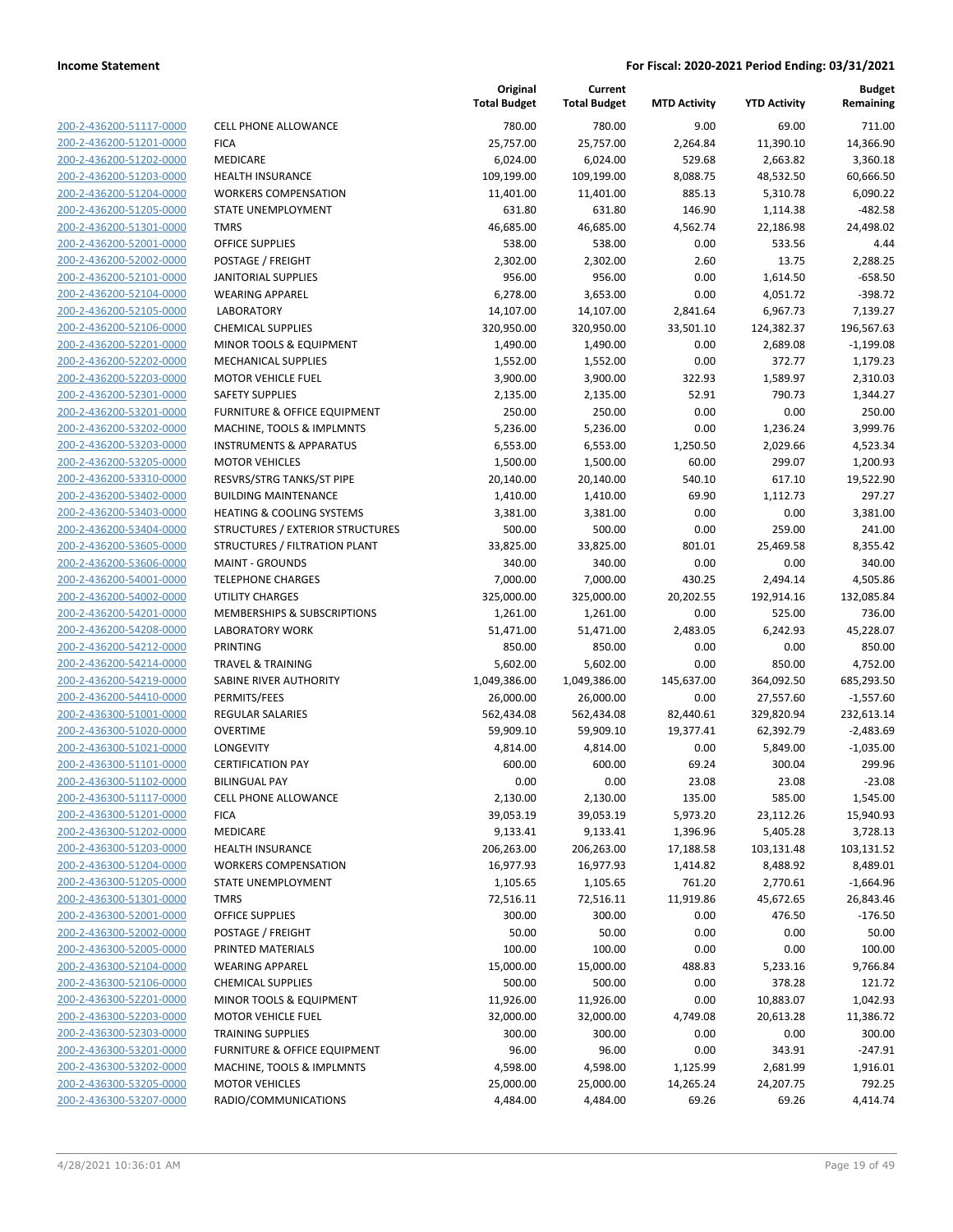| 200-2-436300-53210-0000        |
|--------------------------------|
| 200-2-436300-53211-0000        |
| 200-2-436300-53306-0000        |
| 200-2-436300-53306-0001        |
| 200-2-436300-54001-0000        |
| 200-2-436300-54214-0000        |
|                                |
| 200-2-436300-55201-0000        |
| 200-2-437200-51001-0000        |
| 200-2-437200-51020-0000        |
| 200-2-437200-51021-0000        |
| 200-2-437200-51101-0000        |
| 200-2-437200-51117-0000        |
| 200-2-437200-51201-0000        |
| 200-2-437200-51202-0000        |
| 200-2-437200-51203-0000        |
| 200-2-437200-51204-0000        |
| 200-2-437200-51205-0000        |
|                                |
| 200-2-437200-51301-0000        |
| 200-2-437200-52103-0000        |
| 200-2-437200-52104-0000        |
| 200-2-437200-52106-0000        |
| 200-2-437200-52107-0000        |
| 200-2-437200-52201-0000        |
| 200-2-437200-52203-0000        |
| 200-2-437200-52303-0000        |
| 200-2-437200-53202-0000        |
| 200-2-437200-53205-0000        |
|                                |
| 200-2-437200-53207-0000        |
| 200-2-437200-53309-0000        |
| 200-2-437200-53311-0000        |
| 200-2-437200-54001-0000        |
| 200-2-437200-54002-0000        |
| 200-2-437200-54214-0000        |
| 200-2-437300-51001-0000        |
| 200-2-437300-51020-0000        |
| 200-2-437300-51021-0000        |
| 200-2-437300-51101-0000        |
| 200-2-437300-51117-0000        |
| 200-2-437300-51201-0000        |
| 200-2-437300-51202-0000        |
|                                |
| 200-2-437300-51203-0000        |
| 200-2-437300-51204-0000        |
| 200-2-437300-51205-0000        |
| <u>200-2-437300-51301-0000</u> |
| 200-2-437300-52001-0000        |
| 200-2-437300-52002-0000        |
| 200-2-437300-52005-0000        |
| <u>200-2-437300-52101-0000</u> |
| <u>200-2-437300-52102-0000</u> |
| 200-2-437300-52104-0000        |
| 200-2-437300-52105-0000        |
|                                |
| 200-2-437300-52106-0000        |
| 200-2-437300-52107-0000        |
| <u>200-2-437300-52201-0000</u> |
| 200-2-437300-52202-0000        |
| 200-2-437300-52203-0000        |
| 200-2-437300-52301-0000        |
| <u>200-2-437300-53202-0000</u> |
| 200-2-437300-53203-0000        |
|                                |

|                                                    |                                                         | Original<br><b>Total Budget</b> | Current<br><b>Total Budget</b> | <b>MTD Activity</b>   | <b>YTD Activity</b>    | <b>Budget</b><br>Remaining |
|----------------------------------------------------|---------------------------------------------------------|---------------------------------|--------------------------------|-----------------------|------------------------|----------------------------|
| 200-2-436300-53210-0000                            | <b>FIRE HYDRANTS</b>                                    | 8,000.00                        | 8,000.00                       | 0.00                  | 7,047.92               | 952.08                     |
| 200-2-436300-53211-0000                            | <b>METERS &amp; SETTINGS</b>                            | 81,696.00                       | 516,946.00                     | 29,146.52             | 97,696.27              | 419,249.73                 |
| 200-2-436300-53306-0000                            | <b>WATER MAINS</b>                                      | 390,598.20                      | 390,598.20                     | 26,049.97             | 281,827.89             | 108,770.31                 |
| 200-2-436300-53306-0001                            | <b>UTILITY TAPS</b>                                     | 0.00                            | 0.00                           | 77,326.12             | 233,734.92             | $-233,734.92$              |
| 200-2-436300-54001-0000                            | <b>TELEPHONE CHARGES</b>                                | 1,400.00                        | 1,400.00                       | 98.36                 | 521.30                 | 878.70                     |
| 200-2-436300-54214-0000                            | <b>TRAVEL &amp; TRAINING</b>                            | 3,985.00                        | 3,985.00                       | 0.00                  | 2,101.00               | 1,884.00                   |
| 200-2-436300-55201-0000                            | <b>EQUIPMENT PURCHASES</b>                              | 0.00                            | 0.00                           | 0.00                  | 11.75                  | $-11.75$                   |
| 200-2-437200-51001-0000                            | <b>REGULAR SALARIES</b>                                 | 392,444.00                      | 392,444.00                     | 44,888.81             | 177,939.75             | 214,504.25                 |
| 200-2-437200-51020-0000                            | <b>OVERTIME</b>                                         | 60,093.45                       | 60,093.45                      | 10,051.79             | 32,166.79              | 27,926.66                  |
| 200-2-437200-51021-0000                            | LONGEVITY                                               | 15,190.00                       | 15,190.00                      | 0.00                  | 13,225.00              | 1,965.00                   |
| 200-2-437200-51101-0000                            | <b>CERTIFICATION PAY</b>                                | 1,200.00                        | 1,200.00                       | 138.45                | 599.95                 | 600.05                     |
| 200-2-437200-51117-0000                            | CELL PHONE ALLOWANCE                                    | 780.00                          | 780.00                         | 225.00                | 975.00                 | $-195.00$                  |
| 200-2-437200-51201-0000                            | <b>FICA</b>                                             | 29,121.86                       | 29,121.86                      | 3,258.09              | 13,249.57              | 15,872.29                  |
| 200-2-437200-51202-0000                            | MEDICARE                                                | 6,810.76                        | 6,810.76                       | 761.98                | 3,098.69               | 3,712.07                   |
| 200-2-437200-51203-0000                            | <b>HEALTH INSURANCE</b>                                 | 133,465.00                      | 133,465.00                     | 11,122.08             | 66,732.48              | 66,732.52                  |
| 200-2-437200-51204-0000                            | <b>WORKERS COMPENSATION</b>                             | 9,011.87                        | 9,011.87                       | 750.99                | 4,505.94               | 4,505.93                   |
| 200-2-437200-51205-0000                            | STATE UNEMPLOYMENT                                      | 663.39                          | 663.39                         | 270.43                | 1,351.16               | $-687.77$                  |
| 200-2-437200-51301-0000                            | <b>TMRS</b>                                             | 54,075.07                       | 54,075.07                      | 6,415.28              | 25,713.64              | 28,361.43                  |
| 200-2-437200-52103-0000                            | <b>MEETING SUPPLIES</b>                                 | 0.00                            | 0.00                           | 0.00                  | 74.00                  | $-74.00$                   |
| 200-2-437200-52104-0000                            | <b>WEARING APPAREL</b>                                  | 15,000.00                       | 15,000.00                      | 251.98                | 12,222.92              | 2,777.08                   |
| 200-2-437200-52106-0000                            | <b>CHEMICAL SUPPLIES</b>                                | 2,400.00                        | 2,400.00                       | 2,851.21              | 2,851.21               | $-451.21$                  |
| 200-2-437200-52107-0000                            | <b>BOTANICAL SUPPLIES</b>                               | 390.00                          | 390.00                         | 0.00                  | 0.00                   | 390.00                     |
| 200-2-437200-52201-0000                            | MINOR TOOLS & EQUIPMENT                                 | 10,995.00                       | 10,995.00                      | 798.80                | 6,331.83               | 4,663.17                   |
| 200-2-437200-52203-0000                            | <b>MOTOR VEHICLE FUEL</b>                               | 14,000.00                       | 14,000.00                      | 1,712.92              | 8,624.68               | 5,375.32                   |
| 200-2-437200-52303-0000                            | <b>TRAINING SUPPLIES</b>                                | 275.00                          | 275.00                         | 0.00                  | 0.00                   | 275.00                     |
| 200-2-437200-53202-0000                            | MACHINE, TOOLS & IMPLMNTS                               | 4,963.00                        | 4,963.00                       | 1,523.45              | 4,123.00               | 840.00                     |
| 200-2-437200-53205-0000                            | <b>MOTOR VEHICLES</b>                                   | 13,000.00                       | 13,000.00                      | 1,177.21              | 3,484.22               | 9,515.78                   |
| 200-2-437200-53207-0000                            | RADIO/COMMUNICATIONS                                    | 3,000.00                        | 3,000.00                       | 0.00                  | 0.00                   | 3,000.00                   |
| 200-2-437200-53309-0000                            | SANITARY SEWER & TCEQ SSO                               | 97,750.09                       | 97,750.09                      | 6,236.80              | 43,962.45              | 53,787.64                  |
| 200-2-437200-53311-0000                            | <b>LIFT STATIONS</b>                                    | 22,490.00                       | 22,490.00                      | 0.00                  | 1,191.77               | 21,298.23                  |
| 200-2-437200-54001-0000                            | <b>TELEPHONE CHARGES</b>                                | 4,000.00                        | 4,000.00                       | 454.59                | 2,301.78               | 1,698.22                   |
| 200-2-437200-54002-0000                            | <b>UTILITY CHARGES</b>                                  | 35,000.00                       | 35,000.00                      | 2,510.78              | 16,390.18              | 18,609.82                  |
| 200-2-437200-54214-0000<br>200-2-437300-51001-0000 | <b>TRAVEL &amp; TRAINING</b><br><b>REGULAR SALARIES</b> | 2,800.00                        | 2,800.00                       | 0.00                  | 2,304.74<br>272,264.10 | 495.26<br>246,342.30       |
| 200-2-437300-51020-0000                            | <b>OVERTIME</b>                                         | 518,606.40<br>42,624.84         | 518,606.40<br>42,624.84        | 66,749.77<br>2,998.33 | 18,488.85              | 24,135.99                  |
| 200-2-437300-51021-0000                            | LONGEVITY                                               | 12,838.00                       | 12,838.00                      | 0.00                  | 13,894.00              | $-1,056.00$                |
| 200-2-437300-51101-0000                            | <b>CERTIFICATION PAY</b>                                | 6,600.00                        | 6,600.00                       | 830.79                | 3,600.09               | 2,999.91                   |
| 200-2-437300-51117-0000                            | <b>CELL PHONE ALLOWANCE</b>                             | 1,644.00                        | 1,644.00                       | 270.00                | 930.00                 | 714.00                     |
| 200-2-437300-51201-0000                            | <b>FICA</b>                                             | 36,103.42                       | 36,103.42                      | 4,145.01              | 18,149.12              | 17,954.30                  |
| 200-2-437300-51202-0000                            | MEDICARE                                                | 8,443.54                        | 8,443.54                       | 969.40                | 4,244.56               | 4,198.98                   |
| 200-2-437300-51203-0000                            | <b>HEALTH INSURANCE</b>                                 | 145,598.00                      | 145,598.00                     | 12,133.17             | 72,799.02              | 72,798.98                  |
| 200-2-437300-51204-0000                            | <b>WORKERS COMPENSATION</b>                             | 11,111.47                       | 11,111.47                      | 925.96                | 5,555.76               | 5,555.71                   |
| 200-2-437300-51205-0000                            | STATE UNEMPLOYMENT                                      | 758.16                          | 758.16                         | 298.14                | 1,727.99               | $-969.83$                  |
| 200-2-437300-51301-0000                            | <b>TMRS</b>                                             | 67,038.81                       | 67,038.81                      | 8,218.45              | 35,348.31              | 31,690.50                  |
| 200-2-437300-52001-0000                            | OFFICE SUPPLIES                                         | 600.00                          | 600.00                         | 0.00                  | 777.19                 | $-177.19$                  |
| 200-2-437300-52002-0000                            | POSTAGE / FREIGHT                                       | 600.00                          | 600.00                         | 48.40                 | 306.60                 | 293.40                     |
| 200-2-437300-52005-0000                            | PRINTED MATERIALS                                       | 1,200.00                        | 1,200.00                       | 0.00                  | 0.00                   | 1,200.00                   |
| 200-2-437300-52101-0000                            | JANITORIAL SUPPLIES                                     | 1,650.00                        | 1,650.00                       | 80.94                 | 712.89                 | 937.11                     |
| 200-2-437300-52102-0000                            | <b>REFERENCE SUPPLIES</b>                               | 500.00                          | 500.00                         | 0.00                  | 0.00                   | 500.00                     |
| 200-2-437300-52104-0000                            | <b>WEARING APPAREL</b>                                  | 11,720.00                       | 11,720.00                      | 0.00                  | 377.48                 | 11,342.52                  |
| 200-2-437300-52105-0000                            | <b>LABORATORY</b>                                       | 15,000.00                       | 15,000.00                      | 1,684.96              | 14,469.73              | 530.27                     |
| 200-2-437300-52106-0000                            | <b>CHEMICAL SUPPLIES</b>                                | 55,650.40                       | 55,650.40                      | 0.00                  | 18,576.00              | 37,074.40                  |
| 200-2-437300-52107-0000                            | <b>BOTANICAL SUPPLIES</b>                               | 900.00                          | 900.00                         | 0.00                  | 0.00                   | 900.00                     |
| 200-2-437300-52201-0000                            | MINOR TOOLS & EQUIPMENT                                 | 6,300.00                        | 6,300.00                       | 538.42                | 4,736.58               | 1,563.42                   |
| 200-2-437300-52202-0000                            | MECHANICAL SUPPLIES                                     | 18,400.00                       | 18,400.00                      | 751.23                | 9,526.37               | 8,873.63                   |
| 200-2-437300-52203-0000                            | <b>MOTOR VEHICLE FUEL</b>                               | 5,000.00                        | 5,000.00                       | 7,945.91              | 8,973.34               | $-3,973.34$                |
| 200-2-437300-52301-0000                            | <b>SAFETY SUPPLIES</b>                                  | 2,300.00                        | 2,300.00                       | 0.00                  | 263.66                 | 2,036.34                   |
| 200-2-437300-53202-0000                            | MACHINE, TOOLS & IMPLMNTS                               | 70,000.00                       | 70,000.00                      | 0.00                  | 23,103.13              | 46,896.87                  |
| 200-2-437300-53203-0000                            | <b>INSTRUMENTS &amp; APPARATUS</b>                      | 6,000.00                        | 6,000.00                       | 0.00                  | 604.97                 | 5,395.03                   |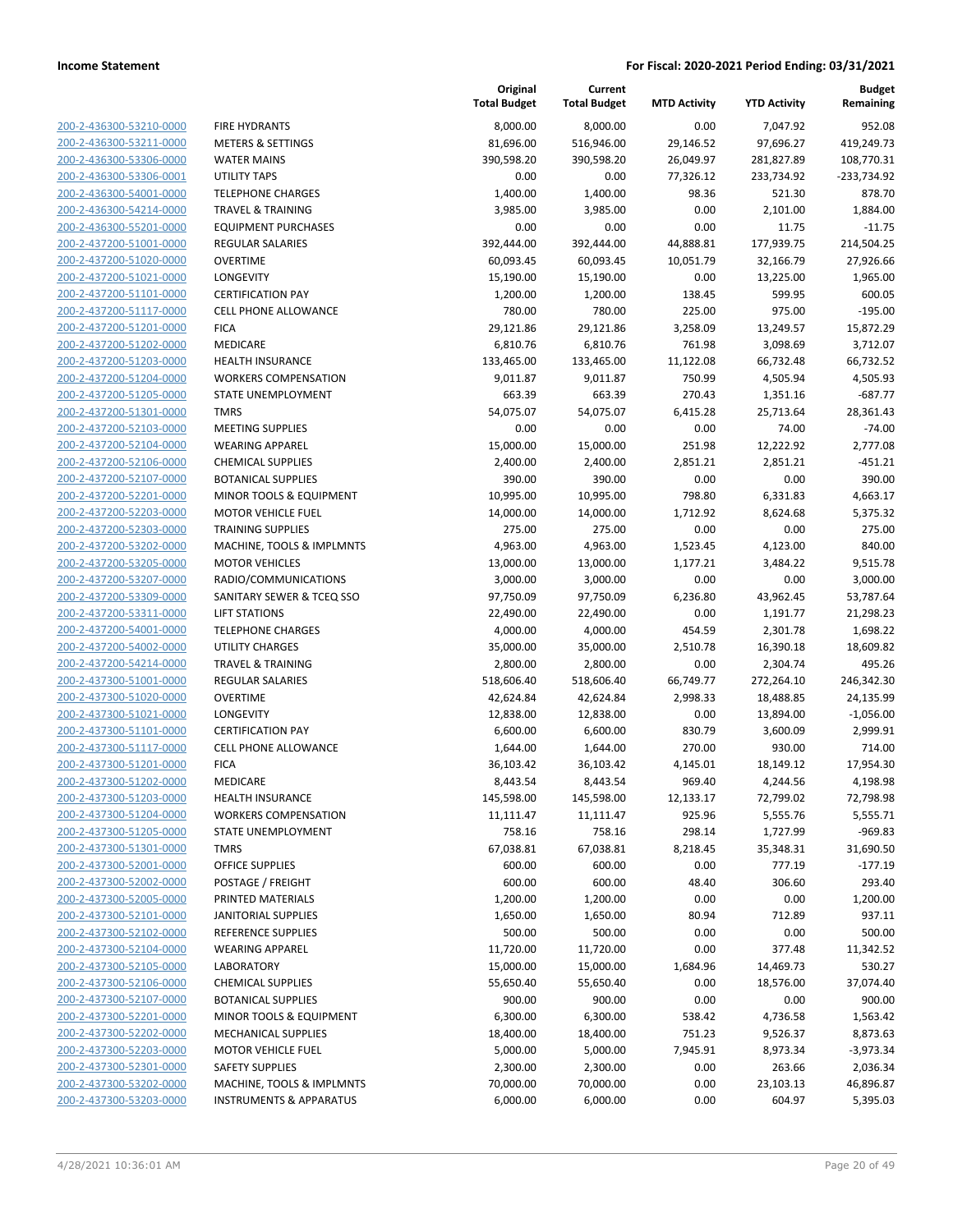|                                                        |                                                        | Original<br><b>Total Budget</b> | Current<br><b>Total Budget</b> | <b>MTD Activity</b> | <b>YTD Activity</b> | <b>Budget</b><br>Remaining |
|--------------------------------------------------------|--------------------------------------------------------|---------------------------------|--------------------------------|---------------------|---------------------|----------------------------|
| 200-2-437300-53205-0000                                | <b>MOTOR VEHICLES</b>                                  | 3,000.00                        | 3,000.00                       | 22.96               | 1,672.29            | 1,327.71                   |
| 200-2-437300-53402-0000                                | <b>BUILDING MAINTENANCE</b>                            | 6,500.00                        | 6,500.00                       | 286.19              | 2,933.29            | 3,566.71                   |
| 200-2-437300-54001-0000                                | <b>TELEPHONE CHARGES</b>                               | 4,300.00                        | 4,300.00                       | 466.55              | 2,520.68            | 1,779.32                   |
| 200-2-437300-54002-0000                                | <b>UTILITY CHARGES</b>                                 | 350,000.00                      | 350,000.00                     | 25,843.12           | 168,553.75          | 181,446.25                 |
| 200-2-437300-54103-0000                                | <b>CONSULTING</b>                                      | 250,000.00                      | 250,000.00                     | 0.00                | 0.00                | 250,000.00                 |
| 200-2-437300-54201-0000                                | MEMBERSHIPS & SUBSCRIPTIONS                            | 12,500.00                       | 12,500.00                      | 0.00                | 6,869.09            | 5,630.91                   |
| 200-2-437300-54208-0000                                | <b>LABORATORY WORK</b>                                 | 12,400.00                       | 12,400.00                      | 580.00              | 3,928.50            | 8,471.50                   |
| 200-2-437300-54214-0000                                | <b>TRAVEL &amp; TRAINING</b>                           | 4,500.00                        | 4,500.00                       | 0.00                | 2,485.21            | 2,014.79                   |
| 200-2-437300-54410-0000                                | PERMITS/FEES                                           | 44,459.00                       | 44,459.00                      | 0.00                | 37,403.32           | 7,055.68                   |
| 200-2-471100-56507-0000                                | 08 REV BONDS - PRINCIPAL                               | 995,000.00                      | 995,000.00                     | 0.00                | 995,000.00          | 0.00                       |
| 200-2-471100-56508-0000                                | 09 TWDP REV BOND - PRINC                               | 15,000.00                       | 15,000.00                      | 0.00                | 15,000.00           | 0.00                       |
| 200-2-471100-56510-0000                                | 2019 REVENUE BONDS PRINCIPAL                           | 370,000.00                      | 370,000.00                     | 0.00                | 370,000.00          | 0.00                       |
| 200-2-471200-56607-0000                                | 08 REV BONDS - INTEREST                                | 262,583.75                      | 262,583.75                     | 0.00                | 136,888.75          | 125,695.00                 |
| 200-2-471200-56611-0000                                | 2019 REVENUE BONDS INTEREST                            | 724,962.50                      | 724,962.50                     | 0.00                | 366,181.24          | 358,781.26                 |
| 200-2-475100-56002-0000                                | MISCELLANEOUS DEBT EXP / AGENT FEE                     | 0.00                            | 0.00                           | 0.00                | 250.00              | $-250.00$                  |
| 200-2-480000-52003-0000                                | <b>COPIER CHARGES</b>                                  | 7,500.00                        | 7,500.00                       | 979.80              | 3,691.49            | 3,808.51                   |
| 200-2-480000-52006-0000                                | <b>COPIER PAPER</b>                                    | 250.00                          | 250.00                         | 0.00                | 188.13              | 61.87                      |
| 200-2-480000-54002-0000                                | <b>UTILITY CHARGES</b>                                 | 13,500.00                       | 13,500.00                      | 1,430.58            | 8,229.73            | 5,270.27                   |
| 200-2-480000-54226-0000                                | <b>INSURANCE EXPENSE</b>                               | 75,000.00                       | 75,000.00                      | 0.00                | 74,869.24           | 130.76                     |
| 200-2-480000-57002-0000                                | <b>BAD DEBT EXPENSE</b>                                | 20,000.00                       | 20,000.00                      | 0.00                | 0.00                | 20,000.00                  |
| 200-2-480000-57005-0000                                | <b>ACCRUED VAC &amp; SICK PAY</b>                      | 26,000.00                       | 26,000.00                      | 712.10              | 14,748.39           | 11,251.61                  |
| 200-2-480000-57008-0000                                | <b>BANK CHARGES</b>                                    | 20,000.00                       | 20,000.00                      | 3,576.81            | 20,303.47           | $-303.47$                  |
| 200-2-480000-57015-0000                                | <b>CONTINGENCY EXPENSE</b>                             | 50,000.00                       | 50,000.00                      | 0.00                | 0.00                | 50,000.00                  |
| 200-2-491000-58001-0000                                | <b>XFR - GENERAL FUND</b>                              | 1,300,000.00                    | 1,300,000.00                   | 58,484.77           | 350,908.62          | 949,091.38                 |
| 200-2-491000-58037-0000                                | <b>XFR - DEBT SERVICE FUND</b>                         | 1,476,165.00                    | 1,476,165.00                   | 123,013.75          | 738,082.50          | 738,082.50                 |
| 200-2-491000-58120-0000                                | <b>XFR - UTILITY CIP FUND</b>                          | 508,867.00                      | 508,867.00                     | 42,405.58           | 254,433.48          | 254,433.52                 |
| 200-2-495000-58580-0000                                | CA - GENERAL FUND - GENERAL GOVERNMENT                 | 366,411.00                      | 366,411.00                     | 30,534.25           | 183,205.50          | 183,205.50                 |
| 200-2-495000-58581-0000                                | CA - GENERAL FUND - PUBLIC WORKS                       | 159,224.00                      | 159,224.00                     | 13,268.67           | 79,612.02           | 79,611.98                  |
| 200-2-495000-58701-0000                                | CA - CENTRAL SERVICE FUND                              | 213,071.00                      | 213,071.00                     | 17,755.92           | 106,535.52          | 106,535.48                 |
| 200-2-495000-58710-0000                                | CA - INSURANCE FUND                                    | 99,678.00                       | 99,678.00                      | 8,306.50            | 49,839.00           | 49,839.00                  |
| 200-2-495000-58720-0000                                | CA - MIS FUN                                           | 87,361.00                       | 87,361.00                      | 7,280.08            | 43,680.48           | 43,680.52                  |
| 200-2-495000-58900-0000                                | <b>CA - ELECTRIC FUND</b>                              | 563,523.00                      | 563,523.00                     | 46,960.25           | 281,761.50          | 281,761.50                 |
|                                                        | <b>Expense Total:</b>                                  | 14,254,657.13                   | 14,687,282.13                  | 1,162,913.50        | 7,696,788.73        | 6,990,493.40               |
|                                                        | Fund: 200 - WATER / WASTEWATER FUND Surplus (Deficit): | 200.638.87                      | -667,236.13                    | 49.914.00           | -798,985.26         |                            |
|                                                        |                                                        |                                 |                                |                     |                     |                            |
| <b>Fund: 210 - WATER IMPACT FEES</b><br><b>Expense</b> |                                                        |                                 |                                |                     |                     |                            |
| 210-2-480000-57008-0000                                | <b>BANK CHARGES</b>                                    | 0.00                            | 0.00                           | 0.00                | 217.72              | $-217.72$                  |
|                                                        | <b>Expense Total:</b>                                  | 0.00                            | 0.00                           | 0.00                | 217.72              | $-217.72$                  |
|                                                        | Fund: 210 - WATER IMPACT FEES Total:                   | 0.00                            | 0.00                           | 0.00                | 217.72              |                            |
| Fund: 216 - UTILIITY CIP FUND                          |                                                        |                                 |                                |                     |                     |                            |
| Revenue                                                |                                                        |                                 |                                |                     |                     |                            |
| 216-2-319001-45401-0000                                | <b>INTEREST REVENUES</b>                               | 160,000.00                      | 160,000.00                     | 5,388.61            | 15,692.18           | 144,307.82                 |
| 216-2-323001-46100-0000                                | <b>XFR - UTILITY FUND</b>                              | 446,649.00                      | 446,649.00                     | 37,220.75           | 223,324.50          | 223,324.50                 |
|                                                        | <b>Revenue Total:</b>                                  | 606,649.00                      | 606,649.00                     | 42,609.36           | 239,016.68          | 367,632.32                 |
|                                                        |                                                        |                                 |                                |                     |                     |                            |
| <b>Expense</b>                                         |                                                        |                                 |                                |                     |                     |                            |
| 216-2-436200-53310-0000                                | RESVRS/STRG TANKS/ST PIPE                              | 0.00                            | 0.00                           | 0.00                | 57,636.27           | $-57,636.27$               |
| 216-2-436200-55002-0000                                | <b>IMPROVEMENTS</b>                                    | 250,000.00                      | 252,625.00                     | 0.00                | 13,653.00           | 238,972.00                 |
| 216-2-436200-55201-0000                                | <b>EQUIPMENT PURCHASES</b>                             | 0.00                            | 0.00                           | 2,732.89            | 4,121.32            | $-4,121.32$                |
| 216-2-436300-55105-0000                                | <b>WATER MAINS</b>                                     | 30,670.00                       | 30,670.00                      | 1,030.95            | 6,184.89            | 24,485.11                  |
| 216-2-436300-55201-0000                                | <b>EQUIPMENT PURCHASES</b>                             | 105,979.00                      | 105,979.00                     | 0.00                | 88,674.06           | 17,304.94                  |
| 216-2-437300-53605-0000                                | STRUCTURES / FILTRATION PLANT                          | 60,000.00                       | 60,000.00                      | 0.00                | 0.00                | 60,000.00                  |
| 216-2-480000-57008-0000                                | <b>BANK CHARGES</b>                                    | 0.00                            | 0.00                           | 302.30              | 1,268.70            | $-1,268.70$                |
|                                                        | <b>Expense Total:</b>                                  | 446,649.00                      | 449,274.00                     | 4,066.14            | 171,538.24          | 277,735.76                 |

**Fund: 216 - UTILIITY CIP FUND Surplus (Deficit): 160,000.00 157,375.00 38,543.22 67,478.44**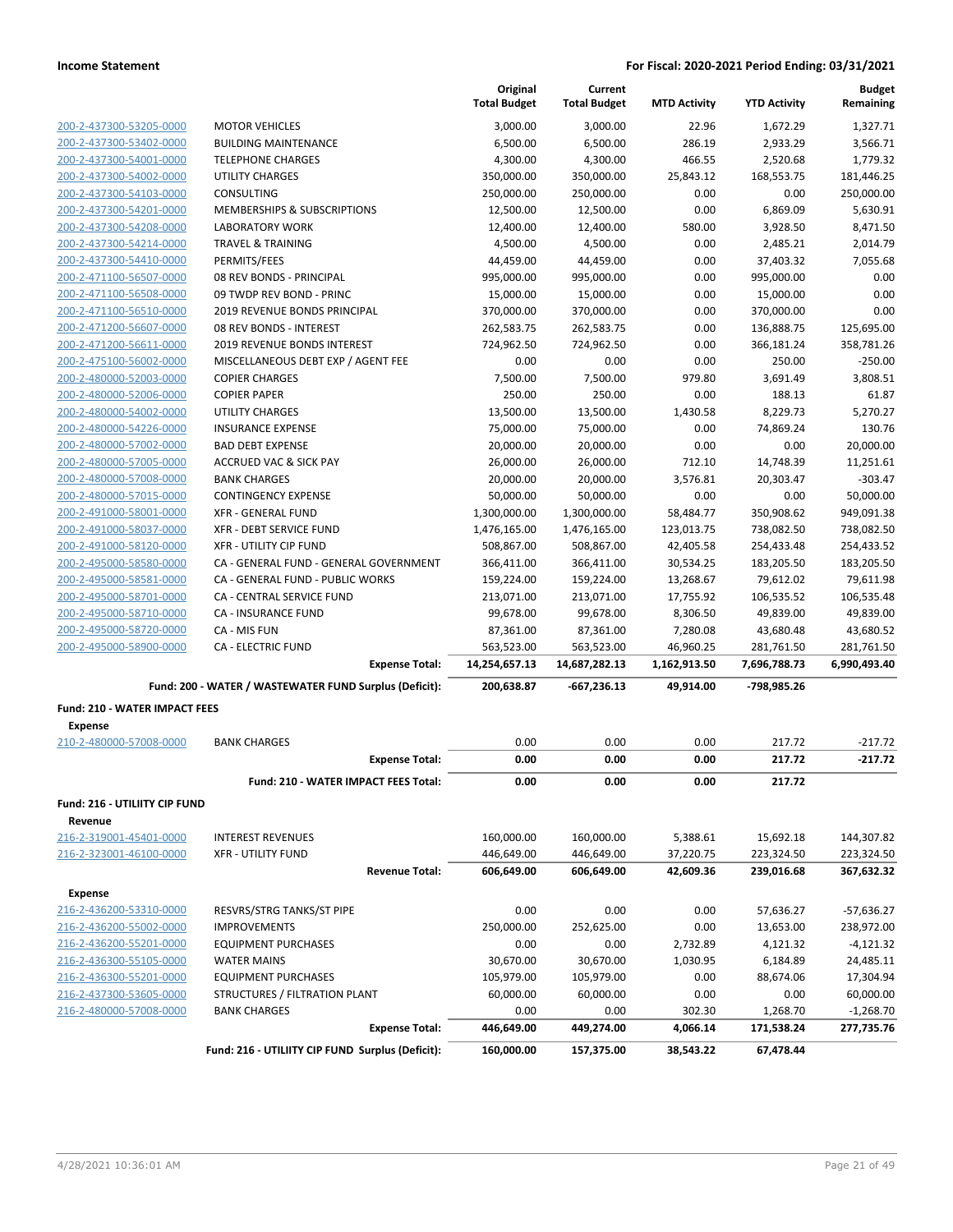|                                                           |                                                            | Original<br><b>Total Budget</b> | Current<br><b>Total Budget</b> | <b>MTD Activity</b> | <b>YTD Activity</b> | <b>Budget</b><br>Remaining |
|-----------------------------------------------------------|------------------------------------------------------------|---------------------------------|--------------------------------|---------------------|---------------------|----------------------------|
| <b>Fund: 217 - WASTEWATER RECLAMATION FUND</b><br>Revenue |                                                            |                                 |                                |                     |                     |                            |
| 217-2-319001-45401-0000                                   | <b>INTEREST REVENUES</b>                                   | 7,950.00                        | 7,950.00                       | 33.41               | 312.90              | 7,637.10                   |
|                                                           | <b>Revenue Total:</b>                                      | 7,950.00                        | 7,950.00                       | 33.41               | 312.90              | 7,637.10                   |
| Expense                                                   |                                                            |                                 |                                |                     |                     |                            |
| 217-2-437300-55012-0000                                   | <b>CONSTRUCTION</b>                                        | 0.00                            | 0.00                           | 0.00                | 49,984.00           | -49,984.00                 |
|                                                           | <b>Expense Total:</b>                                      | 0.00                            | 0.00                           | 0.00                | 49,984.00           | -49,984.00                 |
|                                                           | Fund: 217 - WASTEWATER RECLAMATION FUND Surplus (Deficit): | 7,950.00                        | 7,950.00                       | 33.41               | $-49,671.10$        |                            |
| Fund: 300 - AIRPORT FUND                                  |                                                            |                                 |                                |                     |                     |                            |
| Revenue                                                   |                                                            |                                 |                                |                     |                     |                            |
| 300-2-319001-44315-0000                                   | <b>AIRPORT FUEL FEES</b>                                   | 925.00                          | 925.00                         | 0.00                | 0.00                | 925.00                     |
| 300-2-319001-45401-0000                                   | <b>INTEREST REVENUES</b>                                   | 17,000.00                       | 17,000.00                      | 1,026.02            | 1,756.65            | 15,243.35                  |
| 300-2-319001-45601-0000                                   | MISCELLANEOUS REVENUES                                     | 0.00                            | 0.00                           | 0.00                | 69,000.00           | $-69,000.00$               |
| 300-2-321001-45507-0000                                   | L-3 COMM LEASE                                             | 639,217.00                      | 639,217.00                     | 106,536.16          | 372,876.56          | 266,340.44                 |
| 300-2-321001-45508-0000                                   | AIR EVAC HANGAR FEES                                       | 8,101.00                        | 8,101.00                       | 1,350.18            | 4,050.54            | 4,050.46                   |
| 300-2-321001-45509-0000                                   | BLUE SKY T-HANGAR & LA ND LEASES                           | 4,768.00                        | 4,768.00                       | 0.00                | 0.00                | 4,768.00                   |
| 300-2-321001-45510-0000                                   | ARKOMA - HORIZONS AHEAD LEASE                              | 48,096.00                       | 48,096.00                      | 4,210.00            | 20,647.60           | 27,448.40                  |
| 300-2-321001-45513-0000                                   | MAJORS FLYING CLUB LAND LEASE                              | 1,396.00                        | 1,396.00                       | 116.33              | 697.98              | 698.02                     |
| 300-2-321001-45515-0000                                   | TEXSAN AVIATION LAND LEASE                                 | 1,080.00                        | 1,080.00                       | 1,080.00            | 1,080.00            | 0.00                       |
| 300-2-324001-46108-0000                                   | XFR - AIRPORT TXDOT GRANT FUND                             | 0.00                            | 0.00                           | 0.00                | 5,676.74            | $-5,676.74$                |
|                                                           | <b>Revenue Total:</b>                                      | 720,583.00                      | 720,583.00                     | 114,318.69          | 475,786.07          | 244,796.93                 |
| <b>Expense</b>                                            |                                                            |                                 |                                |                     |                     |                            |
| 300-2-438100-51001-0000                                   | <b>REGULAR SALARIES</b>                                    | 61,464.00                       | 61,464.00                      | 7,090.80            | 30,726.80           | 30,737.20                  |
| 300-2-438100-51021-0000                                   | <b>LONGEVITY</b>                                           | 294.00                          | 294.00                         | 0.00                | 366.00              | $-72.00$                   |
| 300-2-438100-51117-0000                                   | <b>CELL PHONE ALLOWANCE</b>                                | 1,170.00                        | 1,170.00                       | 135.00              | 585.00              | 585.00                     |
| 300-2-438100-51201-0000                                   | <b>FICA</b>                                                | 3,901.54                        | 3,901.54                       | 448.23              | 1,965.02            | 1,936.52                   |
| 300-2-438100-51202-0000                                   | MEDICARE                                                   | 912.46                          | 912.46                         | 104.82              | 459.53              | 452.93                     |
| 300-2-438100-51203-0000                                   | <b>HEALTH INSURANCE</b>                                    | 12,133.00                       | 12,133.00                      | 1,011.08            | 6,066.48            | 6,066.52                   |
| 300-2-438100-51204-0000                                   | <b>WORKERS COMPENSATION</b>                                | 1,123.19                        | 1,123.19                       | 93.60               | 561.60              | 561.59                     |
| 300-2-438100-51205-0000                                   | STATE UNEMPLOYMENT                                         | 126.36                          | 126.36                         | 0.00                | 144.01              | $-17.65$                   |
| 300-2-438100-51301-0000                                   | <b>TMRS</b>                                                | 7,244.59                        | 7,244.59                       | 838.20              | 3,622.80            | 3,621.79                   |
| 300-2-438100-52001-0000                                   | OFFICE SUPPLIES                                            | 200.00                          | 200.00                         | 0.00                | 9.63                | 190.37                     |
| 300-2-438100-52002-0000                                   | POSTAGE / FREIGHT                                          | 100.00                          | 100.00                         | 0.00                | 0.00                | 100.00                     |
| 300-2-438100-52201-0000                                   | MINOR TOOLS & EQUIPMENT                                    | 500.00                          | 500.00                         | 0.00                | 0.00                | 500.00                     |
| 300-2-438100-53202-0000                                   | MACHINE, TOOLS & IMPLMNTS                                  | 16,470.00                       | 16,470.00                      | 0.00                | 11,734.42           | 4,735.58                   |
| 300-2-438100-53205-0000                                   | <b>MOTOR VEHICLES</b>                                      | 500.00                          | 500.00                         | 27.74               | 27.74               | 472.26                     |
| 300-2-438100-53303-0000                                   | MAINT - STREET /ALLEY/APRN/RNWY                            | 2,500.00                        | 2,500.00                       | 0.00                | 0.00                | 2,500.00                   |
| 300-2-438100-53402-0000                                   | <b>BUILDING MAINTENANCE</b>                                | 15,000.00                       | 15,000.00                      | 375.29              | 733.47              | 14,266.53                  |
| 300-2-438100-54001-0000                                   | <b>TELEPHONE CHARGES</b>                                   | 1,800.00                        | 1,800.00                       | 119.16              | 903.76              | 896.24                     |
| 300-2-438100-54002-0000                                   | <b>UTILITY CHARGES</b>                                     | 13,500.00                       | 13,500.00                      | 1,088.92            | 6,150.86            | 7,349.14                   |
| 300-2-438100-54105-0000                                   | MARKETING                                                  | 18,950.00                       | 18,950.00                      | 0.00                | 0.00                | 18,950.00                  |
| 300-2-438100-54110-0000                                   | <b>AUDIT</b>                                               | 10,000.00                       | 10,000.00                      | 0.00                | 0.00                | 10,000.00                  |
| 300-2-438100-54201-0000                                   | MEMBERSHIPS & SUBSCRIPTIONS                                | 465.00                          | 465.00                         | 0.00                | 275.00              | 190.00                     |
| 300-2-438100-54214-0000                                   | TRAVEL & TRAINING                                          | 2,504.00                        | 2,504.00                       | 0.00                | 0.00                | 2,504.00                   |
| 300-2-438100-54408-0000                                   | OTHER / INSURANCE EXPENSE<br>PERMITS/FEES                  | 0.00                            | 0.00<br>1,376.00               | 0.00                | 8,050.44            | $-8,050.44$<br>1,176.00    |
| 300-2-438100-54410-0000<br>300-2-480000-52003-0000        | <b>COPIER CHARGES</b>                                      | 1,376.00<br>0.00                | 0.00                           | 0.00<br>150.27      | 200.00<br>693.22    | $-693.22$                  |
| 300-2-480000-57008-0000                                   | <b>BANK CHARGES</b>                                        | 0.00                            | 0.00                           | 71.62               | 167.26              | $-167.26$                  |
| 300-2-491000-58127-0000                                   | <b>AIRPORT CIP FUND</b>                                    | 1,500,000.00                    | 1,500,000.00                   | 125,000.00          | 750,000.00          | 750,000.00                 |
|                                                           | <b>Expense Total:</b>                                      | 1,672,234.14                    | 1,672,234.14                   | 136,554.73          | 823,443.04          | 848,791.10                 |
|                                                           | Fund: 300 - AIRPORT FUND Surplus (Deficit):                |                                 |                                |                     |                     |                            |
|                                                           |                                                            | -951,651.14                     | -951,651.14                    | -22,236.04          | -347,656.97         |                            |
| Fund: 320 - AIRPORT TXDOT GRANT<br>Revenue                |                                                            |                                 |                                |                     |                     |                            |
| 320-2-310001-43109-0000                                   | <b>GRANT MATCH / L-3 MATCHING FUNDS</b>                    | 0.00                            | 0.00                           | 0.00                | 200,000.00          | $-200,000.00$              |
|                                                           | <b>Revenue Total:</b>                                      | 0.00                            | 0.00                           | 0.00                | 200,000.00          | -200,000.00                |
|                                                           | Fund: 320 - AIRPORT TXDOT GRANT Total:                     | 0.00                            | 0.00                           | 0.00                | 200,000.00          |                            |
|                                                           |                                                            |                                 |                                |                     |                     |                            |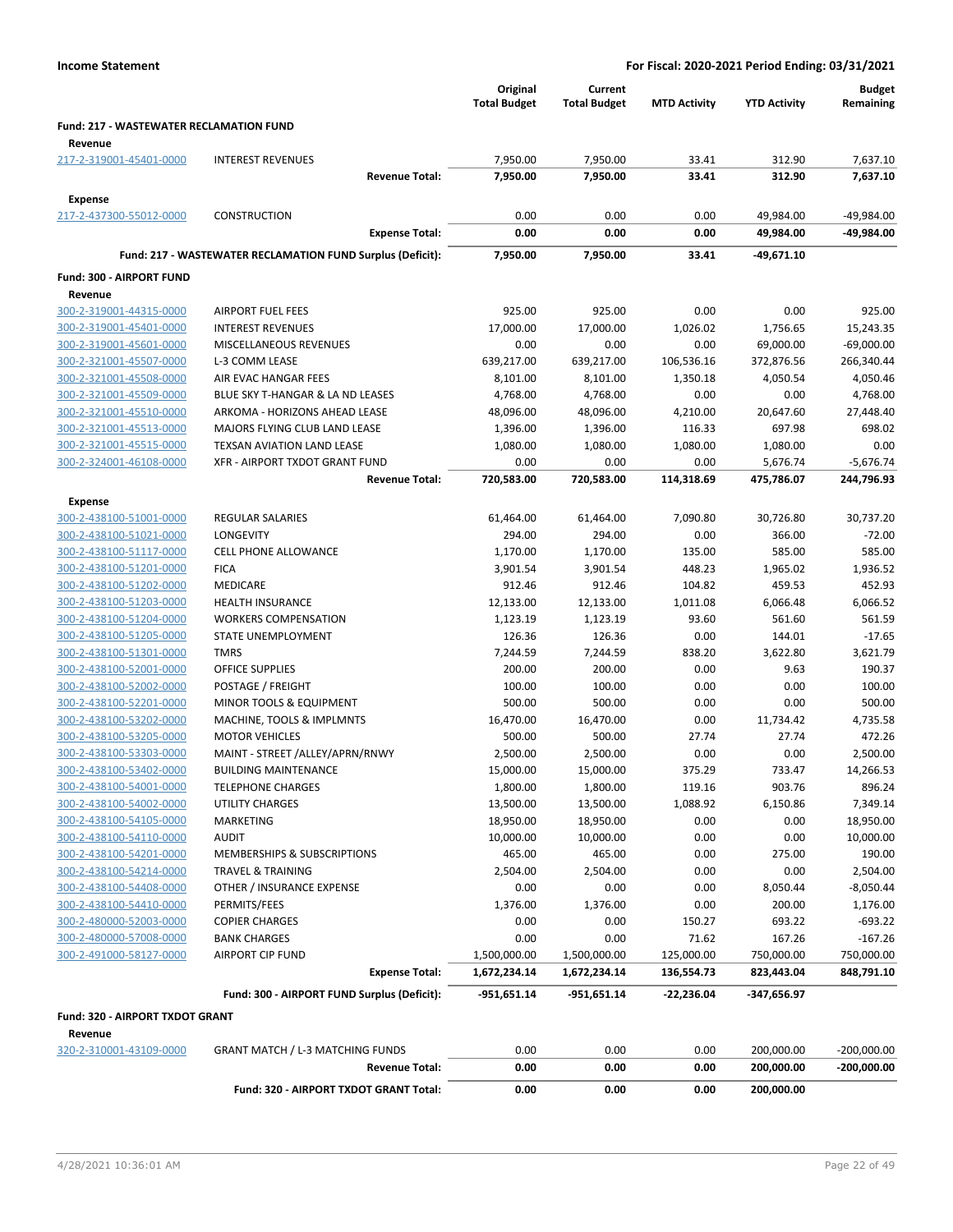|                                         |                                                     | Original<br><b>Total Budget</b> | Current<br><b>Total Budget</b> | <b>MTD Activity</b> | <b>YTD Activity</b> | <b>Budget</b><br>Remaining |
|-----------------------------------------|-----------------------------------------------------|---------------------------------|--------------------------------|---------------------|---------------------|----------------------------|
| <b>Fund: 360 - AIRPORT CAPITAL FUND</b> |                                                     |                                 |                                |                     |                     |                            |
| Revenue                                 |                                                     |                                 |                                |                     |                     |                            |
| 360-2-319001-45401-0000                 | <b>INTEREST REVENUES</b>                            | 95,850.00                       | 95,850.00                      | 2,591.04            | 3,964.75            | 91,885.25                  |
| 360-2-323001-46107-0000                 | <b>XFR - AIRPORT FUND</b>                           | 1,500,000.00                    | 1,500,000.00                   | 125,000.00          | 750,000.00          | 750,000.00                 |
|                                         | <b>Revenue Total:</b>                               | 1,595,850.00                    | 1,595,850.00                   | 127,591.04          | 753,964.75          | 841,885.25                 |
| <b>Expense</b>                          |                                                     |                                 |                                |                     |                     |                            |
| 360-2-438100-55012-0000                 | <b>CONSTRUCTION</b>                                 | 2,212,038.00                    | 2,212,038.00                   | 0.00                | 0.00                | 2,212,038.00               |
| 360-2-438100-55017-0000                 | CAP PROJETS / MAINT & REPAIRS                       | 6,114.00                        | 6,114.00                       | 0.00                | 0.00                | 6,114.00                   |
| 360-2-480000-57008-0000                 | <b>BANK CHARGES</b>                                 | 2,500.00                        | 2,500.00                       | 178.30              | 863.79              | 1,636.21                   |
|                                         | <b>Expense Total:</b>                               | 2,220,652.00                    | 2,220,652.00                   | 178.30              | 863.79              | 2,219,788.21               |
|                                         | Fund: 360 - AIRPORT CAPITAL FUND Surplus (Deficit): | -624,802.00                     | $-624,802.00$                  | 127,412.74          | 753,100.96          |                            |
| Fund: 362 - AIRPORT FBO FUEL            |                                                     |                                 |                                |                     |                     |                            |
| Revenue                                 |                                                     |                                 |                                |                     |                     |                            |
| 362-2-319001-44315-0000                 | <b>AIRPORT - FUEL FEES</b>                          | 400,000.00                      | 400,000.00                     | 41,857.27           | 186,899.83          | 213,100.17                 |
| 362-2-319001-44316-0000                 | AIRPORT - PARKING, TIE DOWNS, & RAMP FE             | 2,500.00                        | 2,500.00                       | 225.65              | 1,109.64            | 1,390.36                   |
| 362-2-319001-44320-0000                 | AIRPORT - OIL                                       | 4,000.00                        | 4,000.00                       | 158.54              | 1,374.13            | 2,625.87                   |
| 362-2-319001-44322-0000                 | <b>AIRPORT - PILOT SUPPLIES</b>                     | 150.00                          | 150.00                         | 0.00                | 66.70               | 83.30                      |
| 362-2-319001-45401-0000                 | <b>INTEREST REVENUES</b>                            | 3,000.00                        | 3,000.00                       | 85.95               | 143.59              | 2,856.41                   |
|                                         | <b>Revenue Total:</b>                               | 409,650.00                      | 409,650.00                     | 42,327.41           | 189.593.89          | 220,056.11                 |
| <b>Expense</b>                          |                                                     |                                 |                                |                     |                     |                            |
| 362-2-438100-52221-0000                 | <b>AIRPORT - FUEL FEES</b>                          | 0.00                            | 0.00                           | 10,789.36           | 82,120.16           | $-82,120.16$               |
| 362-2-438100-52222-0000                 | AIRPORT - OIL                                       | 0.00                            | 0.00                           | 0.00                | 1,828.30            | $-1,828.30$                |
| 362-2-438100-52421-0000                 | <b>AIRPORT - CHARTS</b>                             | 0.00                            | 0.00                           | 0.00                | 35.62               | $-35.62$                   |
| 362-2-438100-52422-0000                 | <b>AIRPORT - PILOT SUPPLIES</b>                     | 0.00                            | 0.00                           | 120.96              | 345.67              | $-345.67$                  |
| 362-2-438100-57003-0000                 | <b>CREDIT CARD FEES</b>                             | 0.00                            | 0.00                           | 1,216.79            | 6,092.37            | $-6,092.37$                |
| 362-2-480000-57008-0000                 | <b>BANK CHARGES</b>                                 | 0.00                            | 0.00                           | 5.54                | 26.69               | $-26.69$                   |
|                                         | <b>Expense Total:</b>                               | 0.00                            | 0.00                           | 12,132.65           | 90,448.81           | $-90,448.81$               |
|                                         |                                                     |                                 |                                |                     |                     |                            |
|                                         | Fund: 362 - AIRPORT FBO FUEL Surplus (Deficit):     | 409,650.00                      | 409,650.00                     | 30,194.76           | 99,145.08           |                            |
| Fund: 400 - GOLF FUND                   |                                                     |                                 |                                |                     |                     |                            |
| Revenue                                 |                                                     |                                 |                                |                     |                     |                            |
| 400-2-319001-45604-0000                 | OTHER REVENUE / OVER/SHORT                          | 0.00                            | 0.00                           | 0.00                | $-12.75$            | 12.75                      |
| 400-2-319005-44510-0000                 | <b>GREENS FEES</b>                                  | 81,514.00                       | 81,514.00                      | 8,368.57            | 41,697.43           | 39,816.57                  |
| 400-2-319006-45308-0000                 | PRO SHOP CONCESSIONS                                | 9,841.00                        | 9,841.00                       | 270.05              | 1,082.19            | 8,758.81                   |
| 400-2-319007-45309-0000                 | <b>MERCHANDISE SALES</b>                            | 5,590.00                        | 5,590.00                       | 263.86              | 1,938.68            | 3,651.32                   |
| 400-2-319008-45511-0000                 | <b>CART RENTALS</b>                                 | 45,000.00                       | 45,000.00                      | 5,915.49            | 27,693.85           | 17,306.15                  |
| 400-2-319009-45512-0000                 | <b>GOLF LEASES / MEMBERSHIPS</b>                    | 49,643.00                       | 49,643.00                      | 3,312.15            | 13,667.68           | 35,975.32                  |
|                                         | <b>Revenue Total:</b>                               | 191,588.00                      | 191,588.00                     | 18,130.12           | 86.067.08           | 105,520.92                 |
| <b>Expense</b>                          |                                                     |                                 |                                |                     |                     |                            |
| 400-2-451250-51001-0000                 | <b>REGULAR SALARIES</b>                             | 111,526.00                      | 111,526.00                     | 11,976.44           | 52,912.39           | 58,613.61                  |
| 400-2-451250-51020-0000                 | <b>OVERTIME</b>                                     | 5,481.50                        | 5,481.50                       | 0.00                | 2,338.58            | 3,142.92                   |
| 400-2-451250-51021-0000                 | LONGEVITY                                           | 6,656.00                        | 6,656.00                       | 0.00                | 6,184.00            | 472.00                     |
| 400-2-451250-51101-0000                 | <b>CERTIFICATION PAY</b>                            | 600.00                          | 600.00                         | 69.24               | 300.04              | 299.96                     |
| 400-2-451250-51117-0000                 | <b>CELL PHONE ALLOWANCE</b>                         | 780.00                          | 780.00                         | 90.00               | 390.00              | 390.00                     |
| 400-2-451250-51201-0000                 | <b>FICA</b>                                         | 7,752.70                        | 7,752.70                       | 748.40              | 3,802.35            | 3,950.35                   |
| 400-2-451250-51202-0000                 | MEDICARE                                            | 1,813.13                        | 1,813.13                       | 175.03              | 889.26              | 923.87                     |
| 400-2-451250-51203-0000                 | <b>HEALTH INSURANCE</b>                             | 12,133.00                       | 12,133.00                      | 1,011.08            | 6,066.48            | 6,066.52                   |
| 400-2-451250-51204-0000                 | <b>WORKERS COMPENSATION</b>                         | 3,002.64                        | 3,002.64                       | 250.22              | 1,501.32            | 1,501.32                   |
| 400-2-451250-51205-0000                 | STATE UNEMPLOYMENT                                  | 357.16                          | 357.16                         | 77.52               | 464.20              | $-107.04$                  |
| 400-2-451250-51301-0000                 | <b>TMRS</b>                                         | 11,646.68                       | 11,646.68                      | 1,024.95            | 5,217.89            | 6,428.79                   |
| 400-2-451250-52001-0000                 | <b>OFFICE SUPPLIES</b>                              | 350.00                          | 350.00                         | 0.00                | 62.99               | 287.01                     |
| 400-2-451250-52101-0000                 | JANITORIAL SUPPLIES                                 | 500.00                          | 500.00                         | 4.67                | 47.66               | 452.34                     |
| 400-2-451250-52104-0000                 | <b>WEARING APPAREL</b>                              | 450.00                          | 450.00                         | 0.00                | 0.00                | 450.00                     |
| 400-2-451250-52107-0000                 | <b>BOTANICAL SUPPLIES</b>                           | 9,600.00                        | 9,600.00                       | 980.00              | 4,450.00            | 5,150.00                   |
| 400-2-451250-52201-0000                 | MINOR TOOLS & EQUIPMENT                             | 500.00                          | 500.00                         | 0.00                | 339.86              | 160.14                     |
| 400-2-451250-52203-0000                 | <b>MOTOR VEHICLE FUEL</b>                           | 750.00                          | 750.00                         | 73.61               | 300.10              | 449.90                     |
| 400-2-451250-52401-0000                 | RECREATIONAL SUPPLIES                               | 500.00                          | 500.00                         | 0.00                | 0.00                | 500.00                     |
| 400-2-451250-52403-0000                 | <b>RESALE ITEMS</b>                                 | 15,000.00                       | 15,000.00                      | 0.00                | 2,985.18            | 12,014.82                  |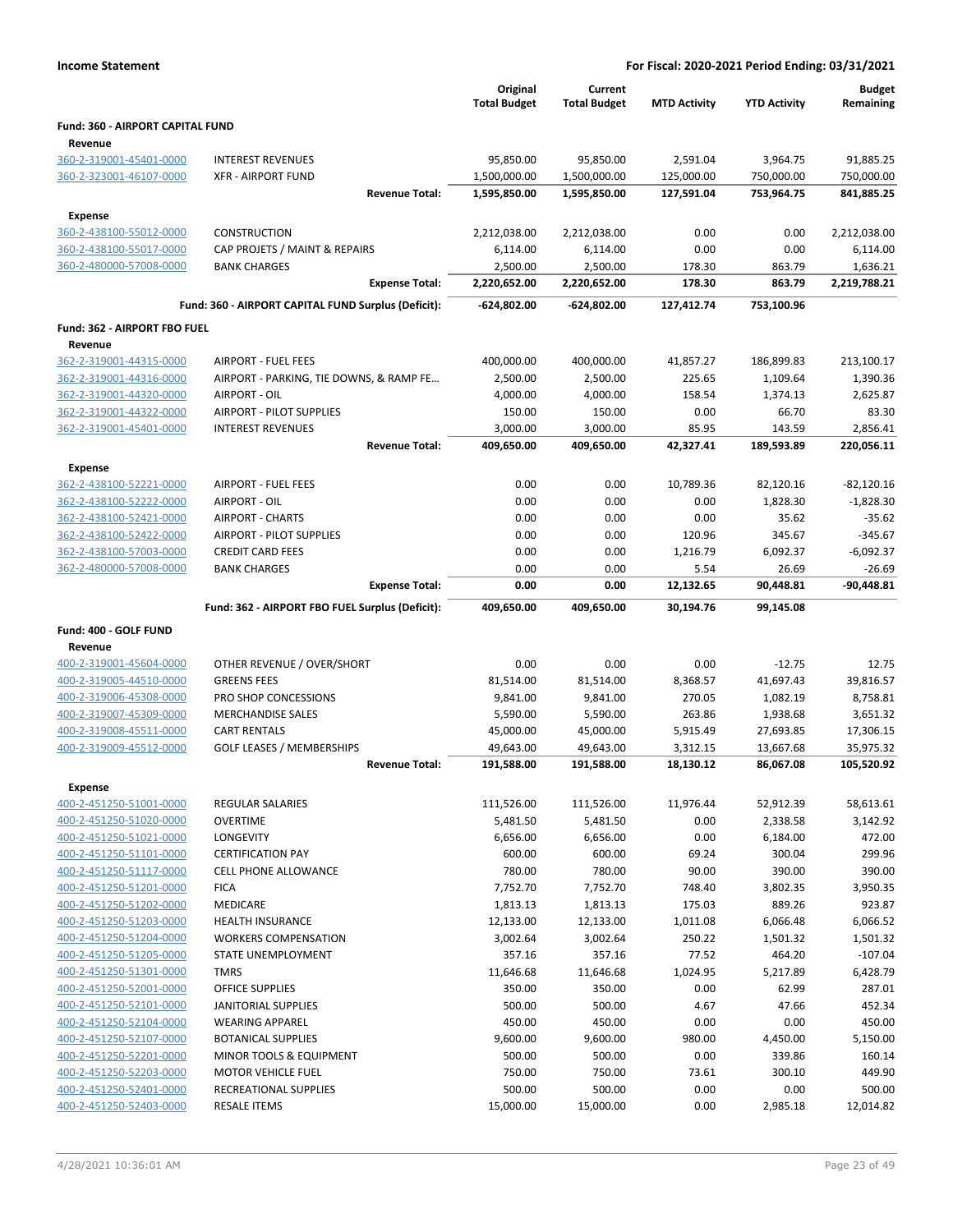|                                    |                                                | Original<br><b>Total Budget</b> | Current<br><b>Total Budget</b> | <b>MTD Activity</b> | <b>YTD Activity</b> | <b>Budget</b><br>Remaining |
|------------------------------------|------------------------------------------------|---------------------------------|--------------------------------|---------------------|---------------------|----------------------------|
| 400-2-451250-53202-0000            | MACHINE, TOOLS & IMPLMNTS                      | 3,500.00                        | 3,500.00                       | 0.00                | 207.90              | 3,292.10                   |
| 400-2-451250-53205-0000            | <b>MOTOR VEHICLES</b>                          | 200.00                          | 200.00                         | 0.00                | 19.95               | 180.05                     |
| 400-2-451250-53307-0000            | <b>IRRIGATION</b>                              | 1,500.00                        | 1,500.00                       | 0.00                | 1,050.60            | 449.40                     |
| 400-2-451250-53402-0000            | <b>BUILDING MAINTENANCE</b>                    | 1,000.00                        | 1,000.00                       | 0.00                | 0.00                | 1,000.00                   |
| 400-2-451250-54001-0000            | <b>TELEPHONE CHARGES</b>                       | 750.00                          | 750.00                         | 64.24               | 385.55              | 364.45                     |
| 400-2-451250-54002-0000            | UTILITY CHARGES                                | 10,000.00                       | 10,000.00                      | 787.98              | 4,283.01            | 5,716.99                   |
| 400-2-451250-54201-0000            | <b>MEMBERSHIPS &amp; SUBSCRIPTIONS</b>         | 785.00                          | 785.00                         | 0.00                | 128.07              | 656.93                     |
| 400-2-451250-54214-0000            | <b>TRAVEL &amp; TRAINING</b>                   | 1,100.00                        | 1,100.00                       | 0.00                | 0.00                | 1,100.00                   |
| 400-2-451250-54226-0000            | <b>INSURANCE EXPENSE</b>                       | 3,000.00                        | 3,000.00                       | 0.00                | 3,220.18            | $-220.18$                  |
| 400-2-451250-54909-0000            | <b>GOLF CART LEASE EXPENSE</b>                 | 31,000.00                       | 31,000.00                      | 4,500.00            | 13,500.00           | 17,500.00                  |
| 400-2-480000-52003-0000            | <b>COPIER CHARGES</b>                          | 1,235.00                        | 1,235.00                       | 130.15              | 639.82              | 595.18                     |
| 400-2-480000-57005-0000            | <b>ACCRUED VAC &amp; SICK PAY</b>              | 1,600.00                        | 1,600.00                       | 0.00                | 0.00                | 1,600.00                   |
| 400-2-480000-57008-0000            | <b>BANK CHARGES</b>                            | 1,000.00                        | 1,000.00                       | 0.00                | 0.00                | 1,000.00                   |
|                                    | <b>Expense Total:</b>                          | 246,068.81                      | 246,068.81                     | 21,963.53           | 111,687.38          | 134,381.43                 |
|                                    | Fund: 400 - GOLF FUND Surplus (Deficit):       | $-54,480.81$                    | -54,480.81                     | $-3,833.41$         | $-25,620.30$        |                            |
| <b>Fund: 500 - SANITATION FUND</b> |                                                |                                 |                                |                     |                     |                            |
| Revenue                            |                                                |                                 |                                |                     |                     |                            |
| 500-2-318001-44314-0000            | <b>LATE CHARGES</b>                            | 87,500.00                       | 87,500.00                      | 2,572.48            | 18,434.14           | 69,065.86                  |
| 500-2-319001-45401-0000            | <b>INTEREST REVENUES</b>                       | 22,500.00                       | 22,500.00                      | 386.94              | 609.09              | 21,890.91                  |
| 500-2-319020-44313-0000            | <b>FUEL SURCHARGE</b>                          | 76,888.00                       | 76,888.00                      | 6,903.21            | 40,972.65           | 35,915.35                  |
| 500-2-319020-45107-0000            | <b>COLLECTION CHARGES</b>                      | 4,250,000.00                    | 4,250,000.00                   | 371,756.43          | 2,201,838.05        | 2,048,161.95               |
| 500-2-319021-45108-0000            | <b>DISPOSAL CHARGES</b>                        | 380,000.00                      | 380,000.00                     | 26,696.07           | 172,310.23          | 207,689.77                 |
| 500-2-319022-45612-0000            | REG HH HAZ WASTE COL CTR                       | 15,757.00                       | 15,757.00                      | 0.00                | 0.00                | 15,757.00                  |
| 500-2-324001-46612-0000            | CA - SANITATION FD COL & FUEL                  | 147,850.00                      | 147,850.00                     | 0.00                | 45,699.44           | 102,150.56                 |
|                                    | <b>Revenue Total:</b>                          | 4,980,495.00                    | 4,980,495.00                   | 408,315.13          | 2,479,863.60        | 2,500,631.40               |
| Expense                            |                                                |                                 |                                |                     |                     |                            |
| 500-2-432300-54412-0000            | <b>COLLECTION CHARGES</b>                      | 4,559,104.00                    | 4,651,056.00                   | 343,177.02          | 1,817,785.82        | 2,833,270.18               |
| 500-2-432500-54002-0000            | UTILITY CHARGES                                | 2,400.00                        | 2,400.00                       | 192.46              | 1,159.13            | 1,240.87                   |
| 500-2-432500-54403-0000            | <b>DISPOSAL CHARGES</b>                        | 24,500.00                       | 24,500.00                      | 0.00                | 8,555.00            | 15,945.00                  |
| 500-2-442200-51001-0000            | REGULAR SALARIES                               | 141,215.36                      | 141,215.36                     | 11,682.32           | 54,217.12           | 86,998.24                  |
| 500-2-442200-51021-0000            | LONGEVITY                                      | 3,242.00                        | 3,242.00                       | 0.00                | 2,832.00            | 410.00                     |
| 500-2-442200-51101-0000            | <b>CERTIFICATION PAY</b>                       | 1,200.00                        | 1,200.00                       | 138.45              | 599.95              | 600.05                     |
| 500-2-442200-51201-0000            | <b>FICA</b>                                    | 9,030.76                        | 9,030.76                       | 716.34              | 3,562.54            | 5,468.22                   |
| 500-2-442200-51202-0000            | MEDICARE                                       | 2,112.03                        | 2,112.03                       | 167.52              | 833.14              | 1,278.89                   |
| 500-2-442200-51203-0000            | <b>HEALTH INSURANCE</b>                        | 12,133.00                       | 12,133.00                      | 1,011.08            | 6,066.48            | 6,066.52                   |
| 500-2-442200-51204-0000            | <b>WORKERS COMPENSATION</b>                    | 3,122.89                        | 3,122.89                       | 260.24              | 1,561.44            | 1,561.45                   |
| 500-2-442200-51205-0000            | STATE UNEMPLOYMENT                             | 505.44                          | 505.44                         | 113.29              | 391.66              | 113.78                     |
| 500-2-442200-51301-0000            | <b>TMRS</b>                                    | 16,768.80                       | 16,768.80                      | 1,371.20            | 6,633.15            | 10,135.65                  |
| 500-2-442200-52104-0000            | <b>WEARING APPAREL</b>                         | 1,854.00                        | 1,854.00                       | 0.00                | 439.96              | 1,414.04                   |
| 500-2-442200-52203-0000            | <b>MOTOR VEHICLE FUEL</b>                      | 5,050.00                        | 5,050.00                       | 409.30              | 2,395.82            | 2,654.18                   |
| 500-2-442200-53202-0000            | MACHINE, TOOLS & IMPLMNTS                      | 9,668.80                        | 9,668.80                       | 0.00                | 2,130.65            | 7,538.15                   |
| 500-2-442200-53205-0000            | <b>MOTOR VEHICLES</b>                          | 500.00                          | 500.00                         | 0.00                | 512.89              | $-12.89$                   |
| 500-2-442200-55201-0000            | <b>EQUIPMENT PURCHASES</b>                     | 710.00                          | 710.00                         | 0.00                | 0.00                | 710.00                     |
| 500-2-480000-54413-0000            | <b>BULK WASTE PICK-UP</b>                      | 40,000.00                       | 40,000.00                      | 0.00                | 0.00                | 40,000.00                  |
| 500-2-480000-54901-0000            | <b>RENTALS / LEASES</b>                        | 53,692.00                       | 53,692.00                      | 0.00                | 40,392.13           | 13,299.87                  |
| 500-2-480000-57005-0000            | <b>ACCRUED VAC &amp; SICK PAY</b>              | 300.00                          | 300.00                         | 0.00                | 451.91              | $-151.91$                  |
| 500-2-480000-57007-0000            | <b>COMMUNITY SERVICES</b>                      | 38,000.00                       | 38,000.00                      | 0.00                | 11,399.12           | 26,600.88                  |
| 500-2-480000-57008-0000            | <b>BANK CHARGES</b>                            | 10,000.00                       | 10,000.00                      | 1,181.77            | 7,462.75            | 2,537.25                   |
| 500-2-491000-58001-0000            | <b>XFR - GENERAL FUND</b>                      | 437,000.00                      | 437,000.00                     | 40,815.58           | 313,442.67          | 123,557.33                 |
| 500-2-495000-58501-0000            | CA - GENERAL FUND                              | 40,166.00                       | 40,166.00                      | 3,347.17            | 20,083.02           | 20,082.98                  |
| 500-2-495000-58701-0000            | CA - CENTRAL SERVICE FUND                      | 2,803.00                        | 2,803.00                       | 233.58              | 1,401.48            | 1,401.52                   |
| 500-2-495000-58710-0000            | <b>CA - INSURANCE FUND</b>                     | 521.00                          | 521.00                         | 43.42               | 260.52              | 260.48                     |
| 500-2-495000-58720-0000            | CA - MIS FUN                                   | 6,632.00                        | 6,632.00                       | 552.67              | 3,316.02            | 3,315.98                   |
| 500-2-495000-58900-0000            | <b>CA - ELECTRIC FUND</b>                      | 105,160.00                      | 105,160.00                     | 8,763.33            | 52,579.98           | 52,580.02                  |
|                                    | <b>Expense Total:</b>                          | 5,527,391.08                    | 5,619,343.08                   | 414,176.74          | 2,360,466.35        | 3,258,876.73               |
|                                    | Fund: 500 - SANITATION FUND Surplus (Deficit): | -546,896.08                     | -638,848.08                    | $-5,861.61$         | 119,397.25          |                            |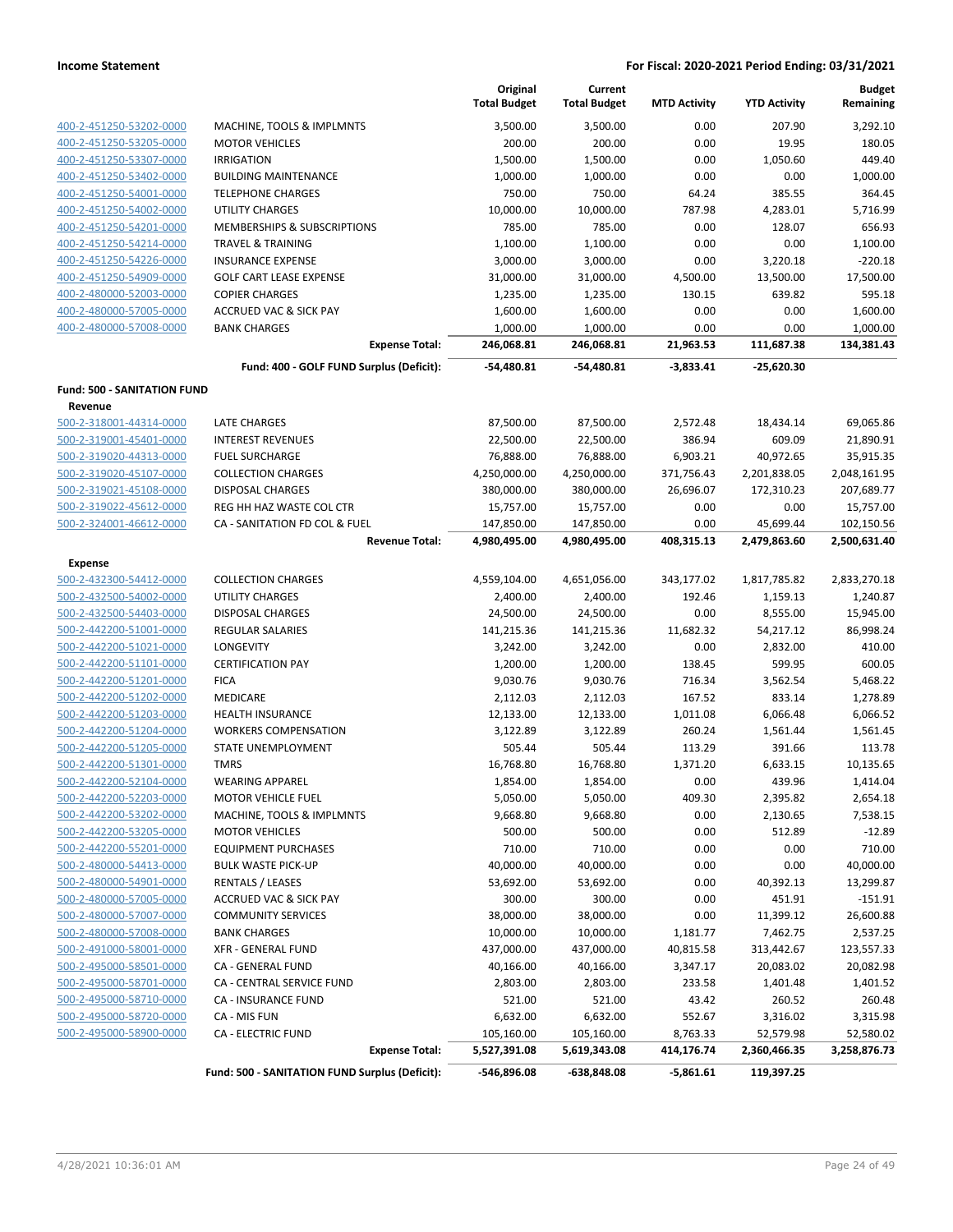|                                  |                                 | Original<br><b>Total Budget</b> | Current<br><b>Total Budget</b> | <b>MTD Activity</b> | <b>YTD Activity</b> | Budget<br>Remaining |
|----------------------------------|---------------------------------|---------------------------------|--------------------------------|---------------------|---------------------|---------------------|
| Fund: 601 - CENTRAL SERVICE FUND |                                 |                                 |                                |                     |                     |                     |
| Revenue                          |                                 |                                 |                                |                     |                     |                     |
| 601-2-324001-46501-0000          | CA - GENERAL FUND               | 621,903.00                      | 621,903.00                     | 51,825.24           | 310,951.44          | 310,951.56          |
| 601-2-324001-46506-0000          | <b>CA - RECREATION FUND</b>     | 75.00                           | 75.00                          | 6.25                | 37.50               | 37.50               |
| 601-2-324001-46509-0000          | CA - VENUE MGMT FUND            | 308.00                          | 308.00                         | 25.67               | 154.02              | 153.98              |
| 601-2-324001-46611-0000          | <b>CA - UTILITY FUND</b>        | 213,071.00                      | 213,071.00                     | 17,755.92           | 106,535.52          | 106,535.48          |
| 601-2-324001-46614-0000          | CA - SANITATION FUND COLLECTION | 2,803.00                        | 2,803.00                       | 233.58              | 1,401.48            | 1,401.52            |
| 601-2-324009-46901-0000          | CA - ELECTRIC UTILITY           | 88,804.00                       | 88,804.00                      | 7,400.33            | 44,401.98           | 44,402.02           |
| 601-2-324009-46906-0000          | <b>CA - CABLE UTILITY</b>       | 13,450.00                       | 13,450.00                      | 1,120.83            | 6,724.98            | 6,725.02            |
|                                  | <b>Revenue Total:</b>           | 940,414.00                      | 940,414.00                     | 78,367.82           | 470,206.92          | 470,207.08          |
| Expense                          |                                 |                                 |                                |                     |                     |                     |
| 601-2-461100-51001-0000          | <b>REGULAR SALARIES</b>         | 272,791.82                      | 272,791.82                     | 29,765.68           | 133,621.09          | 139,170.73          |
| 601-2-461100-51020-0000          | <b>OVERTIME</b>                 | 11,286.02                       | 11,286.02                      | 1,794.12            | 9,055.76            | 2,230.26            |
| 601-2-461100-51021-0000          | LONGEVITY                       | 5,780.00                        | 5,780.00                       | 0.00                | 6,483.34            | $-703.34$           |
| 601-2-461100-51101-0000          | <b>CERTIFICATION PAY</b>        | 1,200.00                        | 1,200.00                       | 69.24               | 530.84              | 669.16              |
| 601-2-461100-51117-0000          | <b>CELL PHONE ALLOWANCE</b>     | 780.00                          | 780.00                         | 180.00              | 570.00              | 210.00              |
| 601-2-461100-51201-0000          | <b>FICA</b>                     | 18,093.95                       | 18,093.95                      | 1,838.77            | 9,208.97            | 8,884.98            |
| 601-2-461100-51202-0000          | MEDICARE                        | 4,231.65                        | 4,231.65                       | 430.03              | 2,153.70            | 2,077.95            |
| 601-2-461100-51203-0000          | <b>HEALTH INSURANCE</b>         | 103,132.00                      | 103,132.00                     | 8,594.33            | 51,565.98           | 51,566.02           |
| 601-2-461100-51204-0000          | <b>WORKERS COMPENSATION</b>     | 8,239.85                        | 8,239.85                       | 686.65              | 4,119.90            | 4,119.95            |
| 601-2-461100-51205-0000          | <b>STATE UNEMPLOYMENT</b>       | 600.21                          | 600.21                         | 469.83              | 1,259.92            | $-659.71$           |
| 601-2-461100-51301-0000          | <b>TMRS</b>                     | 32,141.06                       | 32,141.06                      | 3,522.42            | 17,273.70           | 14,867.36           |
| 601-2-461100-51401-0000          | <b>CONTRA - SALARIES</b>        | $-2,500.00$                     | $-2,500.00$                    | 0.00                | 0.00                | $-2,500.00$         |
| 601-2-461100-52001-0000          | <b>OFFICE SUPPLIES</b>          | 100.00                          | 100.00                         | 71.42               | 79.40               | 20.60               |
| 601-2-461100-52002-0000          | POSTAGE / FREIGHT               | 25.00                           | 25.00                          | 0.00                | 51.96               | $-26.96$            |
| 601-2-461100-52101-0000          | JANITORIAL/CLEANING             | 22,000.00                       | 22,000.00                      | 1,780.11            | 8,479.20            | 13,520.80           |
| 601-2-461100-52104-0000          | <b>WEARING APPAREL</b>          | 4,000.00                        | 4,000.00                       | 72.00               | 926.85              | 3,073.15            |
| 601-2-461100-52201-0000          | MINOR TOOLS & EQUIPMENT         | 1,500.00                        | 1,500.00                       | 233.82              | 887.12              | 612.88              |
| 601-2-461100-52203-0000          | <b>MOTOR VEHICLE FUEL</b>       | 3,450.00                        | 3,450.00                       | 347.99              | 1,529.98            | 1,920.02            |
| 601-2-461100-53205-0000          | <b>MOTOR VEHICLES</b>           | 1,100.00                        | 1,100.00                       | 90.14               | 525.91              | 574.09              |
| 601-2-461100-53302-0000          | <b>WALKS &amp; PARKING LOTS</b> | 9,100.00                        | 9,100.00                       | 0.00                | 1,755.00            | 7,345.00            |
| 601-2-461100-53406-0000          | <b>CITY HALL</b>                | 33,000.00                       | 33,000.00                      | 8,374.35            | 14,181.56           | 18,818.44           |
| 601-2-461100-53407-0000          | <b>ANIMAL SHELTER</b>           | 5,000.00                        | 5,000.00                       | 3,409.40            | 10,230.12           | $-5,230.12$         |
| 601-2-461100-53408-0000          | FLEET MAINTENANCE               | 2,000.00                        | 2,000.00                       | 0.00                | 0.00                | 2,000.00            |
| 601-2-461100-53501-0000          | POLICE & COURTS BLDG            | 30,000.00                       | 30,000.00                      | 3,981.97            | 9,581.68            | 20,418.32           |
| 601-2-461100-53503-0000          | FIRE ADMINISTRATION             | 750.00                          | 750.00                         | 69.90               | 174.75              | 575.25              |
| 601-2-461100-53504-0000          | <b>FIRE STATION 1</b>           | 2,500.00                        | 2,500.00                       | 179.49              | 1,821.28            | 678.72              |
| 601-2-461100-53505-0000          | <b>FIRE STATION 2</b>           | 2,500.00                        | 2,500.00                       | 419.90              | 744.48              | 1,755.52            |
| 601-2-461100-53506-0000          | <b>FIRE STATION 3</b>           | 2,800.00                        | 2,800.00                       | 256.98              | 24,450.66           | $-21,650.66$        |
| 601-2-461100-53507-0000          | <b>FIRE STATION 4</b>           | 2,500.00                        | 2,500.00                       | 105.09              | 1,212.99            | 1,287.01            |
| 601-2-461100-53601-0000          | ANNEX                           | 3,000.00                        | 3,000.00                       | 148.00              | 901.56              | 2,098.44            |
| 601-2-461100-53602-0000          | <b>SERVICE CENTER</b>           | 6,000.00                        | 6,000.00                       | 559.54              | 4,378.17            | 1,621.83            |
| 601-2-461100-53603-0000          | WATER TREATMENT BLDG            | 500.00                          | 500.00                         | 0.00                | 0.00                | 500.00              |
| 601-2-461100-53604-0000          | <b>WASTEWATER TRTMNT BLDG</b>   | 300.00                          | 300.00                         | 0.00                | 0.00                | 300.00              |
| 601-2-461100-53701-0000          | <b>LIBRARY</b>                  | 8,000.00                        | 8,000.00                       | 514.81              | 2,250.99            | 5,749.01            |
| 601-2-461100-53703-0000          | REECY DAVIS REC CENTER          | 17,000.00                       | 17,000.00                      | 807.25              | 5,295.00            | 11,705.00           |
| 601-2-461100-53704-0000          | <b>CIVIC CENTER</b>             | 10,000.00                       | 10,000.00                      | 0.00                | 1,149.73            | 8,850.27            |
| 601-2-461100-53706-0000          | SPORTSPARK                      | 15,375.00                       | 15,375.00                      | 12,408.03           | 22,302.57           | $-6,927.57$         |
| 601-2-461100-54001-0000          | <b>TELEPHONE CHARGES</b>        | 3,800.00                        | 3,800.00                       | 421.95              | 2,044.75            | 1,755.25            |
| 601-2-461100-54002-0000          | UTILITY CHARGES                 | 100,100.00                      | 100,100.00                     | 8,862.47            | 46,674.24           | 53,425.76           |
| 601-2-461100-54112-0000          | ALARM MONITOR SERVICE           | 0.00                            | 0.00                           | 0.00                | 500.00              | $-500.00$           |
| 601-2-461200-51001-0000          | <b>REGULAR SALARIES</b>         | 154,377.60                      | 154,377.60                     | 18,912.80           | 78,375.19           | 76,002.41           |
| 601-2-461200-51020-0000          | <b>OVERTIME</b>                 | 6,679.80                        | 6,679.80                       | 2,079.98            | 4,028.72            | 2,651.08            |
| 601-2-461200-51021-0000          | LONGEVITY                       | 2,824.00                        | 2,824.00                       | 0.00                | 3,144.00            | $-320.00$           |
| 601-2-461200-51101-0000          | <b>CERTIFICATION PAY</b>        | 1,800.00                        | 1,800.00                       | 276.96              | 1,200.16            | 599.84              |
| 601-2-461200-51117-0000          | <b>CELL PHONE ALLOWANCE</b>     | 2,520.00                        | 2,520.00                       | 290.76              | 1,259.96            | 1,260.04            |
| 601-2-461200-51201-0000          | <b>FICA</b>                     | 10,428.49                       | 10,428.49                      | 1,226.45            | 5,043.43            | 5,385.06            |
| 601-2-461200-51202-0000          | MEDICARE                        | 2,438.92                        | 2,438.92                       | 286.83              | 1,179.50            | 1,259.42            |
| 601-2-461200-51203-0000          | <b>HEALTH INSURANCE</b>         | 48,533.00                       | 48,533.00                      | 4,044.42            | 24,266.52           | 24,266.48           |
|                                  |                                 |                                 |                                |                     |                     |                     |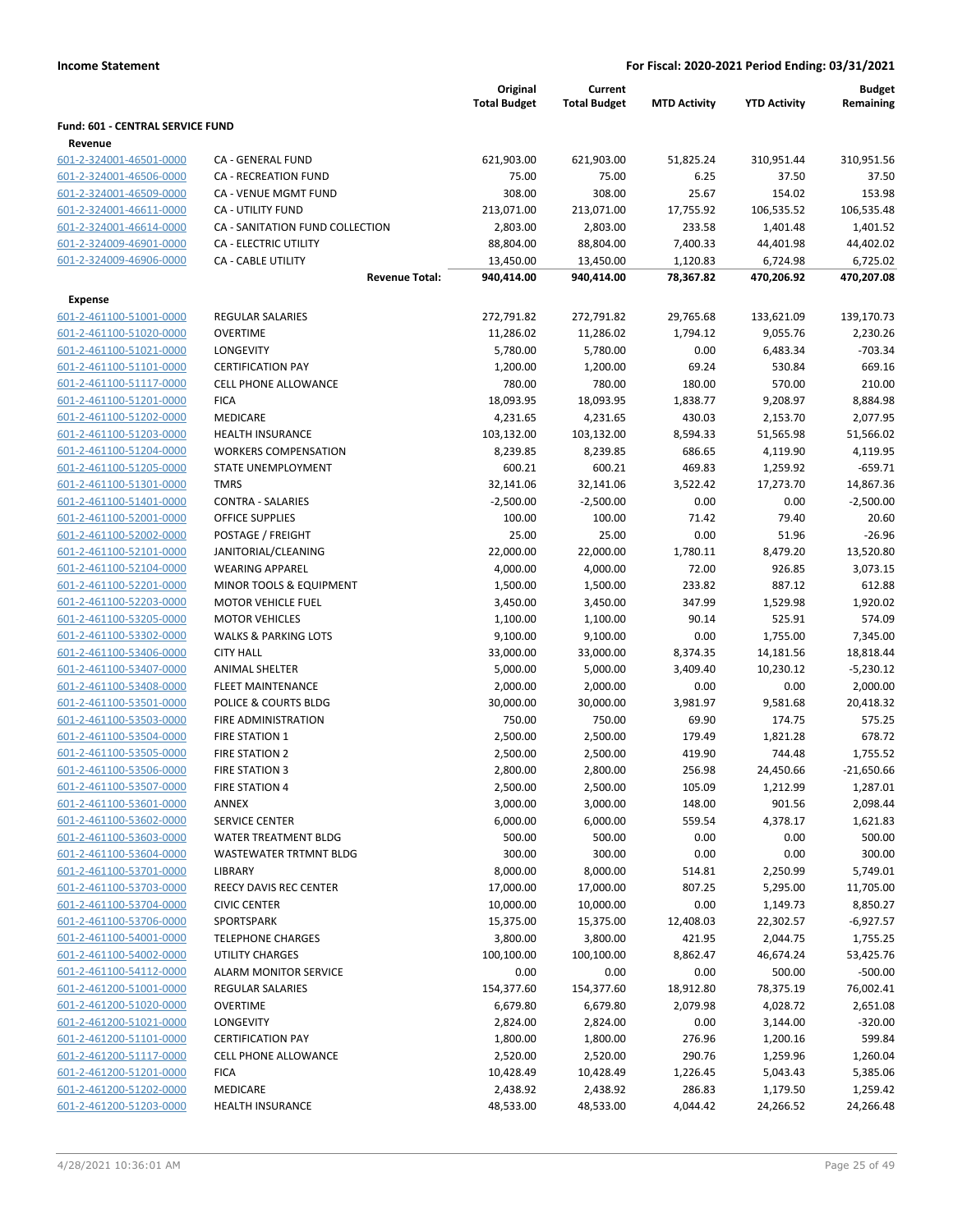|                                                    |                                                     | Original<br><b>Total Budget</b> | Current<br><b>Total Budget</b> | <b>MTD Activity</b> | <b>YTD Activity</b> | <b>Budget</b><br>Remaining |
|----------------------------------------------------|-----------------------------------------------------|---------------------------------|--------------------------------|---------------------|---------------------|----------------------------|
| 601-2-461200-51204-0000                            | <b>WORKERS COMPENSATION</b>                         | 7,131.34                        | 7,131.34                       | 594.28              | 3,565.68            | 3,565.66                   |
| 601-2-461200-51205-0000                            | STATE UNEMPLOYMENT                                  | 252.72                          | 252.72                         | 179.19              | 575.99              | $-323.27$                  |
| 601-2-461200-51301-0000                            | <b>TMRS</b>                                         | 19,364.19                       | 19,364.19                      | 2,501.02            | 10,063.19           | 9,301.00                   |
| 601-2-461200-52001-0000                            | <b>OFFICE SUPPLIES</b>                              | 100.00                          | 100.00                         | 0.00                | 0.00                | 100.00                     |
| 601-2-461200-52002-0000                            | POSTAGE / FREIGHT                                   | 50.00                           | 50.00                          | 0.00                | 0.00                | 50.00                      |
| 601-2-461200-52104-0000                            | <b>WEARING APPAREL</b>                              | 4,200.00                        | 4,200.00                       | 166.35              | 1,412.59            | 2,787.41                   |
| 601-2-461200-52106-0000                            | <b>CHEMICAL SUPPLIES</b>                            | 0.00                            | 0.00                           | 0.00                | 342.51              | $-342.51$                  |
| 601-2-461200-52201-0000                            | MINOR TOOLS & EQUIPMENT                             | 3,000.00                        | 3,000.00                       | 0.00                | 1,532.84            | 1,467.16                   |
| 601-2-461200-52202-0000                            | <b>MECHANICAL SUPPLIES</b>                          | 12,000.00                       | 12,000.00                      | 981.46              | 5,729.69            | 6,270.31                   |
| 601-2-461200-52203-0000                            | <b>MOTOR VEHICLE FUEL</b>                           | 5,200.00                        | 5,200.00                       | 620.16              | 1,990.67            | 3,209.33                   |
| 601-2-461200-53202-0000                            | MACHINE, TOOLS & IMPLMNTS                           | 1,000.00                        | 1,000.00                       | 0.00                | 0.00                | 1,000.00                   |
| 601-2-461200-53205-0000                            | <b>MOTOR VEHICLES</b>                               | 500.00                          | 500.00                         | 0.00                | 396.07              | 103.93                     |
| 601-2-461200-53402-0000                            | <b>BUILDING MAINTENANCE</b>                         | 250.00                          | 250.00                         | 0.00                | 0.00                | 250.00                     |
| 601-2-461200-54001-0000                            | <b>TELEPHONE CHARGES</b>                            | 1,400.00                        | 1,400.00                       | 171.88              | 836.87              | 563.13                     |
| 601-2-461200-54002-0000                            | UTILITY CHARGES<br>MEMBERSHIPS & SUBSCRIPTIONS      | 11,500.00                       | 11,500.00                      | 1,968.53            | 6,484.53            | 5,015.47                   |
| 601-2-461200-54201-0000<br>601-2-461200-54214-0000 | <b>TRAVEL &amp; TRAINING</b>                        | 1,500.00                        | 1,500.00                       | 0.00<br>0.00        | 0.00<br>83.94       | 1,500.00<br>916.06         |
| 601-2-480000-52006-0000                            | <b>COPIER PAPER</b>                                 | 1,000.00<br>0.00                | 1,000.00<br>0.00               | 0.00                | 31.35               | $-31.35$                   |
| 601-2-480000-57004-0000                            | <b>INVENTORY LOSS/GAIN</b>                          | 0.00                            | 0.00                           | 0.00                | $-2,849.51$         | 2,849.51                   |
| 601-2-480000-57005-0000                            | <b>ACCRD VAC/SICK PAY EXP</b>                       | 0.00                            | 0.00                           | 0.00                | 7,357.81            | $-7,357.81$                |
|                                                    | <b>Expense Total:</b>                               | 1,040,226.62                    | 1,040,226.62                   | 124,766.75          | 554,024.85          | 486,201.77                 |
|                                                    | Fund: 601 - CENTRAL SERVICE FUND Surplus (Deficit): | $-99,812.62$                    | -99,812.62                     | -46,398.93          | $-83,817.93$        |                            |
| Fund: 602 - INSURANCE FUND                         |                                                     |                                 |                                |                     |                     |                            |
| Revenue                                            |                                                     |                                 |                                |                     |                     |                            |
| 602-2-319001-43211-0000                            | PRIOR YEAR INS REIMB                                | 0.00                            | 0.00                           | 0.00                | 4,540.39            | $-4,540.39$                |
| 602-2-319001-45401-0000                            | <b>INTEREST REVENUES</b>                            | 3,560.00                        | 3,560.00                       | 19.86               | $-2.91$             | 3,562.91                   |
| 602-2-322001-43201-0000                            | <b>EMPLOYEE PORTION</b>                             | 500,000.00                      | 500,000.00                     | 64,574.32           | 264,930.42          | 235,069.58                 |
| 602-2-322001-43202-0000                            | <b>CITY PORTION-HEALTH</b>                          | 3,313,254.00                    | 3,313,254.00                   | 276,104.50          | 1,660,306.20        | 1,652,947.80               |
| 602-2-322001-43203-0000                            | <b>CITY PORTION-WORK COMP</b>                       | 346,681.00                      | 346,681.00                     | 28,890.12           | 173,462.84          | 173,218.16                 |
| 602-2-322001-43204-0000                            | <b>CITY PORTION-TWC FUTA</b>                        | 250.00                          | 250.00                         | 0.00                | 38.52               | 211.48                     |
| 602-2-322001-43205-0000                            | <b>GEUS EMPLOYEE PORTION</b>                        | 265,980.00                      | 265,980.00                     | 33,504.09           | 135,049.02          | 130,930.98                 |
| 602-2-322001-43206-0000                            | <b>GEUS PORTION-HEALTH</b>                          | 1,489,258.00                    | 1,489,258.00                   | 124,104.83          | 744,628.98          | 744,629.02                 |
| 602-2-322001-43207-0000                            | <b>GEUS PORTION-WORK COMP</b>                       | 154,423.00                      | 154,423.00                     | 12,868.58           | 77,211.48           | 77,211.52                  |
| 602-2-322001-48610-0000                            | OTHER REV / CITY EMPL-DEPENDENT CARE                | 24,000.00                       | 24,000.00                      | 0.00                | 4,240.72            | 19,759.28                  |
| 602-2-324001-46501-0000                            | CA - GENERAL FUND                                   | 222,251.00                      | 222,251.00                     | 18,520.92           | 111,125.52          | 111,125.48                 |
| 602-2-324001-46506-0000<br>602-2-324001-46509-0000 | CA - RECREATION FUND<br>CA - VENUE MGMT FUND        | 103.00<br>260.00                | 103.00<br>260.00               | 8.58<br>21.67       | 51.48<br>130.02     | 51.52<br>129.98            |
| 602-2-324001-46611-0000                            | CA - UTILITY FUND                                   | 99,678.00                       | 99,678.00                      | 8,306.50            | 49,839.00           | 49,839.00                  |
| 602-2-324001-46614-0000                            | CA - SANITATION FUND COLLECTION                     | 521.00                          | 521.00                         | 43.42               | 260.52              | 260.48                     |
| 602-2-324009-46612-0000                            | CA - ELECTRIC UTILITY                               | 20,231.00                       | 20,231.00                      | 1,685.92            | 10,115.52           | 10,115.48                  |
| 602-2-324009-46613-0000                            | CA - CABLE UTILITY                                  | 3,047.00                        | 3,047.00                       | 253.92              | 1,523.52            | 1,523.48                   |
|                                                    | <b>Revenue Total:</b>                               | 6,443,497.00                    | 6,443,497.00                   | 568,907.23          | 3,237,451.24        | 3,206,045.76               |
| <b>Expense</b>                                     |                                                     |                                 |                                |                     |                     |                            |
| 602-2-462100-54101-0000                            | PROFESSIONAL SERVICES                               | 25,000.00                       | 25,000.00                      | 275.00              | 11,646.09           | 13,353.91                  |
| 602-2-462100-54801-0000                            | <b>WELLNESS PROGRAM</b>                             | 10,000.00                       | 10,000.00                      | 0.00                | 2,825.00            | 7,175.00                   |
| 602-2-462100-54809-0000                            | HEALTH AND DENTAL / PREMIUMS                        | 5,362,479.00                    | 5,362,479.00                   | 441,114.32          | 2,627,868.18        | 2,734,610.82               |
| 602-2-462100-54810-0000                            | RETIREE INSURANCE PREMIUM                           | 50,000.00                       | 50,000.00                      | 14,957.16           | 23,359.36           | 26,640.64                  |
| 602-2-462100-54812-0000                            | LONG TERM DISABILITY                                | 50,000.00                       | 50,000.00                      | 4,921.93            | 24,691.06           | 25,308.94                  |
| 602-2-462100-54813-0000                            | LIFE / AD & D INSURANCE                             | 20,000.00                       | 20,000.00                      | 568.26              | 9,178.62            | 10,821.38                  |
| 602-2-462100-54820-0000                            | AIR EVAC PREMIUMS                                   | 21,000.00                       | 21,000.00                      | 93.00               | 21,754.00           | $-754.00$                  |
| 602-2-462100-54821-0000                            | <b>WORKERS' COMPENSATION</b>                        | 450,000.00                      | 450,000.00                     | 0.00                | 421,585.18          | 28,414.82                  |
| 602-2-462100-54822-0000                            | STATE UNEMPLOYMENT INS.                             | 0.00                            | 0.00                           | 0.16                | 0.24                | $-0.24$                    |
| 602-2-462100-54823-0000                            | HEALTH CARE-125 FLEX PLAN & HSA                     | 25,000.00                       | 25,000.00                      | 0.00                | 148,199.58          | $-123,199.58$              |
| 602-2-480000-54101-0000                            | PROFESSIONAL SERVICES                               | 120,000.00                      | 120,000.00                     | 7,611.34            | 44,013.79           | 75,986.21                  |
| 602-2-480000-54226-0000                            | PROP INSURANCE EXP                                  | 350,000.00                      | 350,000.00                     | 833.00              | 365,711.32          | -15,711.32                 |
| 602-2-480000-57008-0000                            | <b>BANK CHARGES</b>                                 | 175.00                          | 175.00                         | 0.01                | 14.76               | 160.24                     |
|                                                    | <b>Expense Total:</b>                               | 6,483,654.00                    | 6,483,654.00                   | 470,374.18          | 3,700,847.18        | 2,782,806.82               |
|                                                    | Fund: 602 - INSURANCE FUND Surplus (Deficit):       | $-40,157.00$                    | $-40,157.00$                   | 98,533.05           | -463,395.94         |                            |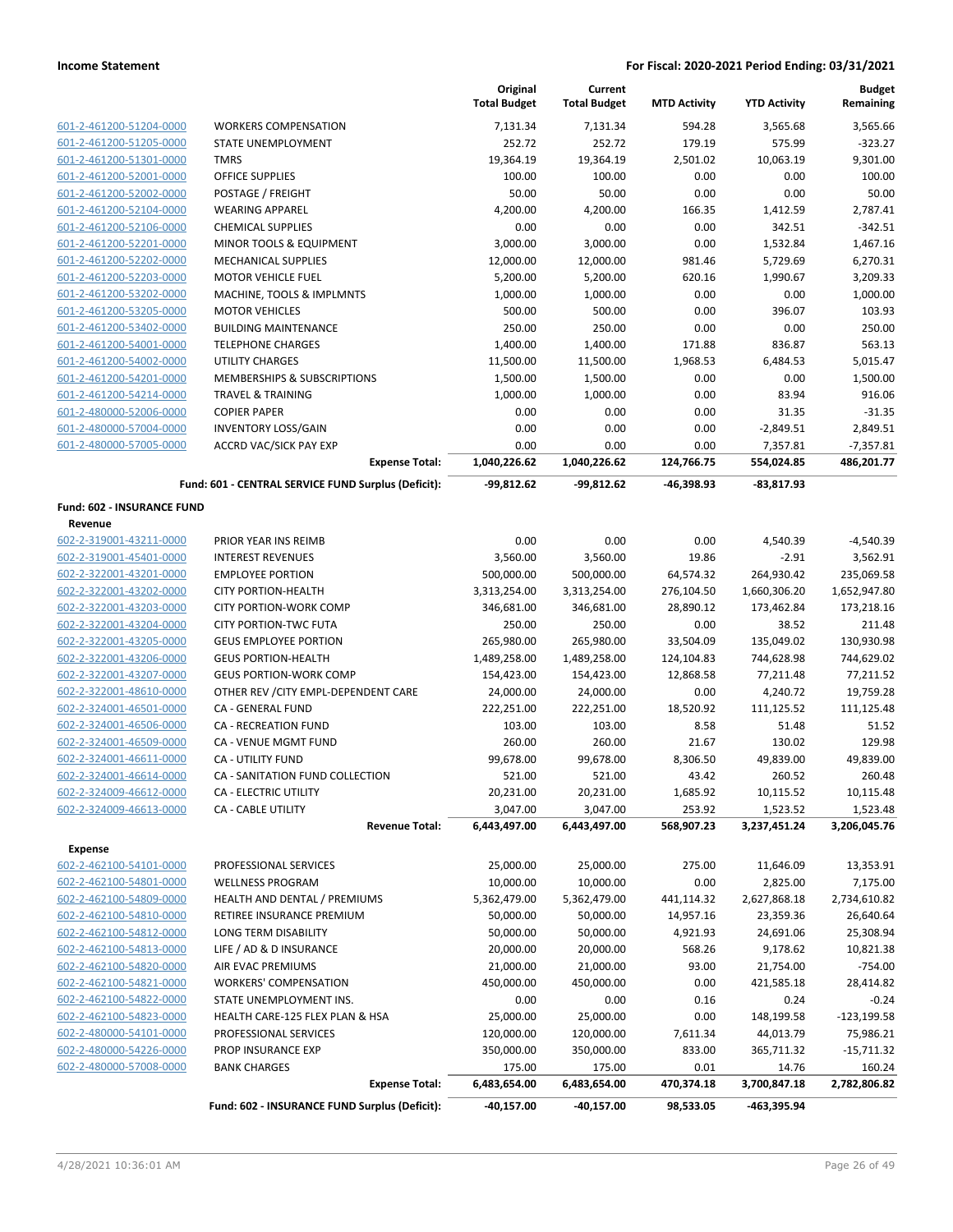|                                      |                                         | Original            | Current             |                     |                     | <b>Budget</b> |
|--------------------------------------|-----------------------------------------|---------------------|---------------------|---------------------|---------------------|---------------|
|                                      |                                         | <b>Total Budget</b> | <b>Total Budget</b> | <b>MTD Activity</b> | <b>YTD Activity</b> | Remaining     |
| Fund: 604 - MIS FUND                 |                                         |                     |                     |                     |                     |               |
| Revenue                              |                                         |                     |                     |                     |                     |               |
| 604-2-324001-46501-0000              | CA - GENERAL FUND                       | 570,305.00          | 570,305.00          | 47,525.40           | 285,152.40          | 285,152.60    |
| 604-2-324001-46506-0000              | <b>CA - RECREATION FUND</b>             | 27.00               | 27.00               | 2.25                | 13.50               | 13.50         |
| 604-2-324001-46509-0000              | <b>CA - VENUE MGMT FUND</b>             | 1,750.00            | 1,750.00            | 145.83              | 874.98              | 875.02        |
| 604-2-324001-46611-0000              | CA - UTILITY FUND                       | 87,361.00           | 87,361.00           | 7,280.08            | 43,680.48           | 43,680.52     |
| 604-2-324001-46614-0000              | CA - SANITATION FUND COLLECTION         | 6,632.00            | 6,632.00            | 552.67              | 3,316.02            | 3,315.98      |
| 604-2-324009-46901-0000              | <b>CA - ELECTRIC UTILITY</b>            | 80,139.00           | 80,139.00           | 13,356.50           | 80,139.00           | 0.00          |
| 604-2-324009-46906-0000              | CA - CABLE UTILITY                      | 12,161.00           | 12,161.00           | 2,026.83            | 12,160.98           | 0.02          |
|                                      | <b>Revenue Total:</b>                   | 758,375.00          | 758,375.00          | 70,889.56           | 425,337.36          | 333,037.64    |
| <b>Expense</b>                       |                                         |                     |                     |                     |                     |               |
| 604-2-441400-54001-0000              | <b>TELEPHONE CHARGES</b>                | 430.00              | 430.00              | 36.24               | 217.49              | 212.51        |
| 604-2-441400-54002-0000              | <b>UTILITY CHARGES</b>                  | 850.00              | 850.00              | 272.37              | 712.50              | 137.50        |
| 604-2-465100-51001-0000              | REGULAR SALARIES                        | 302,190.00          | 302,190.00          | 27,456.92           | 120,285.01          | 181,904.99    |
| 604-2-465100-51020-0000              | <b>OVERTIME</b>                         | 8,268.75            | 8,268.75            | 760.16              | 4,504.35            | 3,764.40      |
| 604-2-465100-51021-0000              | LONGEVITY                               | 4,654.00            | 4,654.00            | 0.00                | 4,870.00            | $-216.00$     |
| 604-2-465100-51102-0000              | <b>BILINGUAL PAY</b>                    | 0.00                | 0.00                | 23.08               | 23.08               | $-23.08$      |
| 604-2-465100-51116-0000              | <b>CAR ALLOWANCE</b>                    | 1,800.00            | 1,800.00            | 415.38              | 1,799.98            | 0.02          |
| 604-2-465100-51117-0000              | <b>CELL PHONE ALLOWANCE</b>             | 1,920.00            | 1,920.00            | 369.20              | 1,772.16            | 147.84        |
| 604-2-465100-51201-0000              | <b>FICA</b>                             | 20,011.00           | 20,011.00           | 1,711.73            | 7,843.76            | 12,167.24     |
| 604-2-465100-51202-0000              | MEDICARE                                | 4,680.05            | 4,680.05            | 400.32              | 1,834.42            | 2,845.63      |
| 604-2-465100-51203-0000              | <b>HEALTH INSURANCE</b>                 | 49,438.00           | 49,438.00           | 4,119.83            | 24,718.98           | 24,719.02     |
| 604-2-465100-51204-0000              | <b>WORKERS COMPENSATION</b>             | 778.50              | 778.50              | 64.88               | 389.28              | 389.22        |
| 604-2-465100-51205-0000              | STATE UNEMPLOYMENT                      | 126.35              | 126.35              | 10.42               | 597.12              | $-470.77$     |
| 604-2-465100-51301-0000              | <b>TMRS</b>                             | 37,157.97           | 37,157.97           | 3,364.41            | 15,230.35           | 21,927.62     |
| 604-2-465100-52001-0000              | <b>OFFICE SUPPLIES</b>                  | 150.00              | 150.00              | 0.00                | 130.39              | 19.61         |
| 604-2-465100-52002-0000              | POSTAGE / FREIGHT                       | 25.00               | 25.00               | 0.00                | 0.00                | 25.00         |
| 604-2-465100-52004-0000              | <b>COMPUTER SUPPLIES</b>                | 1,000.00            | 0.00                | 39.99               | 59.88               | $-59.88$      |
| 604-2-465100-52203-0000              | <b>MOTOR VEHICLE FUEL</b>               | 125.00              | 125.00              | 33.48               | 91.97               | 33.03         |
| 604-2-465100-53205-0000              | <b>MOTOR VEHICLES</b>                   | 400.00              | 400.00              | 33.15               | 198.90              | 201.10        |
| 604-2-465100-53209-0000              | HARDWARE/SOFTWARE                       | 509,196.00          | 509,196.00          | 37,548.64           | $-60,306.21$        | 569,502.21    |
| 604-2-465100-54001-0000              | <b>TELEPHONE CHARGES</b>                | 12,000.00           | 12,000.00           | 730.82              | 4,610.50            | 7,389.50      |
| 604-2-465100-54101-0000              | PROFESSIONAL SERVICES                   | 2,500.00            | 4,798.87            | 0.00                | 3,261.00            | 1,537.87      |
| 604-2-465100-54214-0000              | <b>TRAVEL &amp; TRAINING</b>            | 5,000.00            | 5,000.00            | 979.56              | 979.56              | 4,020.44      |
| 604-2-465100-54901-0000              | RENTALS / LEASES                        | 25,000.00           | 25,000.00           | 1,783.93            | 10,703.58           | 14,296.42     |
| 604-2-465100-54908-0000              | LEASE PURCHASE PAYMENTS                 | 25,000.00           | 23,701.13           | 0.00                | 23,701.13           | 0.00          |
| 604-2-465100-55205-0000              | COMPUTER EQUIPMENT / SOFTWARE           | 8,250.00            | 8,250.00            | 0.00                | 0.00                | 8,250.00      |
| 604-2-480000-55205-0000              | <b>COMPUTER EQUIPMENT</b>               | 50,000.00           | 50,000.00           | $-0.01$             | 17,976.15           | 32,023.85     |
|                                      | <b>Expense Total:</b>                   | 1,070,950.62        | 1,070,950.62        | 80,154.50           | 186,205.33          | 884,745.29    |
|                                      | Fund: 604 - MIS FUND Surplus (Deficit): | $-312,575.62$       | $-312,575.62$       | -9,264.94           | 239,132.03          |               |
| Fund: 660 - VEHICLE REPLACEMENT FUND |                                         |                     |                     |                     |                     |               |
| Revenue                              |                                         |                     |                     |                     |                     |               |
| 660-2-319001-45401-0000              | <b>INTEREST REVENUES</b>                | 10,000.00           | 10,000.00           | 38.87               | 364.07              | 9,635.93      |
| 660-2-323001-46001-0000              | XFR - GENERAL FUND                      | 658,178.00          | 658,178.00          | 54,848.16           | 329,088.96          | 329,089.04    |
| 660-2-323001-46105-0000              | <b>XFR - UTILITY CIP FUND</b>           | 62,218.00           | 62,218.00           | 5,184.83            | 31,108.98           | 31,109.02     |
|                                      | <b>Revenue Total:</b>                   | 730,396.00          | 730,396.00          | 60,071.86           | 360,562.01          | 369,833.99    |
| <b>Expense</b>                       |                                         |                     |                     |                     |                     |               |
| 660-2-421210-55202-0000              | <b>VEHICLES</b>                         | 47,708.00           | 47,708.00           | 2,455.66            | 8,661.19            | 39,046.81     |
| 660-2-421230-55202-0000              | <b>VEHICLES</b>                         | 116,178.00          | 116,178.00          | 2,539.65            | 8,681.86            | 107,496.14    |
| 660-2-422200-55202-0000              | <b>VEHICLES</b>                         | 262,278.00          | 262,278.00          | 0.00                | 53,807.95           | 208,470.05    |
| 660-2-422300-55202-0000              | <b>VEHICLES</b>                         | 95,557.00           | 95,557.00           | 0.00                | 0.00                | 95,557.00     |
| 660-2-431200-55201-0000              | <b>EQUIPMENT PURCHASES</b>              | 25,639.00           | 25,639.00           | 766.74              | 4,600.44            | 21,038.56     |
| 660-2-431600-55202-0000              | <b>VEHICLES</b>                         | 0.00                | 0.00                | 1,267.92            | 7,607.52            | $-7,607.52$   |
| 660-2-431700-55202-0000              | <b>VEHICLES</b>                         | 13,471.00           | 13,471.00           | 1,054.18            | 6,325.08            | 7,145.92      |
| 660-2-436200-55202-0000              | <b>VEHICLES</b>                         | 14,817.00           | 14,817.00           | 0.00                | 0.00                | 14,817.00     |
| 660-2-436300-55202-0000              | <b>VEHICLES</b>                         | 23,050.00           | 23,050.00           | 0.00                | 0.00                | 23,050.00     |
| 660-2-437200-55202-0000              | <b>VEHICLES</b>                         | 24,351.00           | 24,351.00           | 0.00                | 0.00                | 24,351.00     |
| 660-2-441300-55202-0000              | <b>VEHICLES</b>                         | 11,188.00           | 11,188.00           | 860.49              | 5,190.49            | 5,997.51      |
|                                      |                                         |                     |                     |                     |                     |               |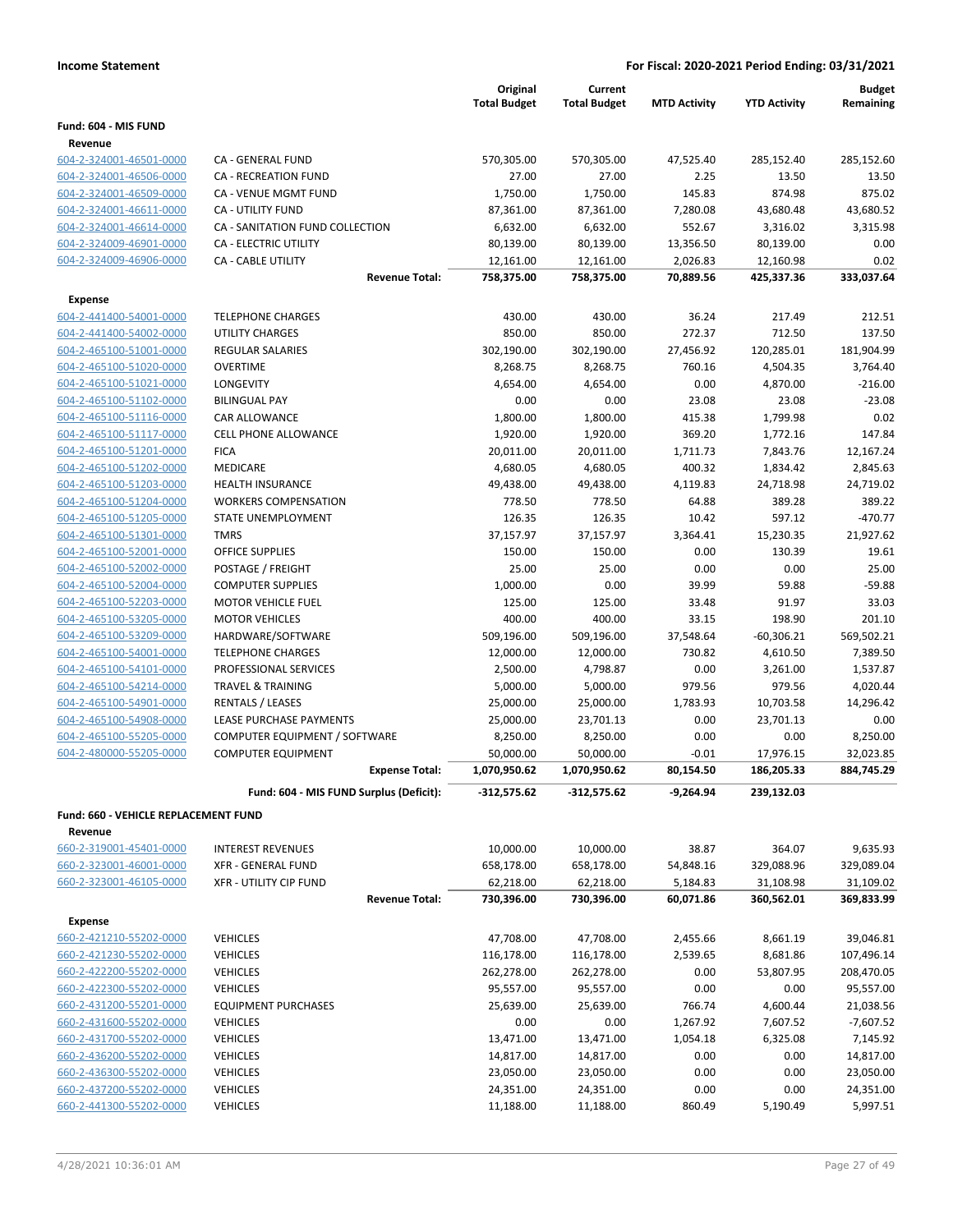|                                                    |                                                            | Original<br><b>Total Budget</b> | Current<br><b>Total Budget</b> | <b>MTD Activity</b> | <b>YTD Activity</b>   | <b>Budget</b><br>Remaining |
|----------------------------------------------------|------------------------------------------------------------|---------------------------------|--------------------------------|---------------------|-----------------------|----------------------------|
| 660-2-443200-55202-0000                            | <b>VEHICLES</b>                                            | 16,026.00                       | 16,026.00                      | 659.01              | 3.954.06              | 12,071.94                  |
| 660-2-451100-55202-0000                            | <b>VEHICLES</b>                                            | 41,835.00                       | 41,835.00                      | 3,269.37            | 19,625.92             | 22,209.08                  |
| 660-2-461100-55201-0000                            | <b>EQUIPMENT PURCHASES</b>                                 | 19,614.00                       | 19,614.00                      | 1,531.21            | 9,187.26              | 10,426.74                  |
| 660-2-461200-55201-0000                            | <b>EQUIPMENT PURCHASES</b>                                 | 8,685.00                        | 8,685.00                       | 723.76              | 4,397.31              | 4,287.69                   |
|                                                    | <b>Expense Total:</b>                                      | 720,397.00                      | 720,397.00                     | 15,127.99           | 132,039.08            | 588,357.92                 |
|                                                    | Fund: 660 - VEHICLE REPLACEMENT FUND Surplus (Deficit):    | 9,999.00                        | 9,999.00                       | 44,943.87           | 228,522.93            |                            |
| <b>Fund: 800 - SPENCE FUND</b>                     |                                                            |                                 |                                |                     |                       |                            |
| Revenue                                            |                                                            |                                 |                                |                     |                       |                            |
| 800-3-319001-45401-0000                            | <b>INTEREST REVENUES</b>                                   | 6,000.00                        | 6,000.00                       | 25.86               | 242.21                | 5,757.79                   |
|                                                    | <b>Revenue Total:</b>                                      | 6.000.00                        | 6,000.00                       | 25.86               | 242.21                | 5,757.79                   |
| <b>Expense</b>                                     |                                                            |                                 |                                |                     |                       |                            |
| 800-3-495000-58501-0000                            | <b>CA - GENERAL FUND</b>                                   | 600.00                          | 600.00                         | 50.00               | 300.00                | 300.00                     |
|                                                    | <b>Expense Total:</b>                                      | 600.00                          | 600.00                         | 50.00               | 300.00                | 300.00                     |
|                                                    | Fund: 800 - SPENCE FUND Surplus (Deficit):                 | 5,400.00                        | 5,400.00                       | $-24.14$            | $-57.79$              |                            |
| <b>Fund: 801 - JONES LIBRARY TRUST</b><br>Revenue  |                                                            |                                 |                                |                     |                       |                            |
| 801-3-319001-45401-0000                            | <b>INTEREST REVENUES</b>                                   | 0.00                            | 0.00                           | 4.72                | 7.53                  | $-7.53$                    |
|                                                    | <b>Revenue Total:</b>                                      | 0.00                            | 0.00                           | 4.72                | 7.53                  | $-7.53$                    |
| <b>Expense</b>                                     |                                                            |                                 |                                |                     |                       |                            |
| 801-3-480000-57008-0000                            | <b>BANK CHARGES</b>                                        | 0.00                            | 0.00                           | 0.33                | 1.69                  | $-1.69$                    |
|                                                    | <b>Expense Total:</b>                                      | 0.00                            | 0.00                           | 0.33                | 1.69                  | $-1.69$                    |
|                                                    | Fund: 801 - JONES LIBRARY TRUST Surplus (Deficit):         | 0.00                            | 0.00                           | 4.39                | 5.84                  |                            |
| Fund: 809 - GREENVILLE IDC (L-3)<br>Revenue        |                                                            |                                 |                                |                     |                       |                            |
| 809-3-319001-45609-0000                            | INTERGOVERNMENTAL / IDC GREENVILLE                         | 0.00                            | 0.00                           | 0.00                | 124,521.10            | $-124,521.10$              |
|                                                    | <b>Revenue Total:</b>                                      | 0.00                            | 0.00                           | 0.00                | 124,521.10            | $-124,521.10$              |
| <b>Expense</b>                                     |                                                            |                                 |                                |                     |                       |                            |
| 809-3-438100-55320-0000                            | <b>CONSTRUCTION PROJECTS</b>                               | 0.00                            | 0.00                           | 0.00                | 124,521.10            | $-124,521.10$              |
|                                                    | <b>Expense Total:</b>                                      | 0.00                            | 0.00                           | 0.00                | 124,521.10            | $-124,521.10$              |
|                                                    | Fund: 809 - GREENVILLE IDC (L-3) Surplus (Deficit):        | 0.00                            | 0.00                           | 0.00                | 0.00                  |                            |
| Fund: 810 - SEIZURE FUNDS - STATE RULES<br>Revenue |                                                            |                                 |                                |                     |                       |                            |
| 810-3-319001-45401-0000                            | <b>INTEREST REVENUES</b>                                   | 3,000.00                        | 3,000.00                       | 69.92               | 114.13                | 2,885.87                   |
|                                                    | <b>Revenue Total:</b>                                      | 3,000.00                        | 3,000.00                       | 69.92               | 114.13                | 2,885.87                   |
| <b>Expense</b>                                     |                                                            |                                 |                                |                     |                       |                            |
| 810-3-421230-55201-0000<br>810-3-421600-55201-0000 | EQUIPMENT PURCHASES<br><b>EQUIPMENT PURCHASES</b>          | 0.00<br>0.00                    | 0.00<br>0.00                   | 0.00<br>0.00        | 3,299.00<br>17,573.95 | $-3,299.00$<br>-17,573.95  |
| 810-3-480000-57008-0000                            | <b>BANK CHARGES</b>                                        | 100.00                          | 100.00                         | 4.95                | 25.49                 | 74.51                      |
|                                                    | <b>Expense Total:</b>                                      | 100.00                          | 100.00                         | 4.95                | 20,898.44             | $-20,798.44$               |
|                                                    | Fund: 810 - SEIZURE FUNDS - STATE RULES Surplus (Deficit): | 2,900.00                        | 2,900.00                       | 64.97               | $-20,784.31$          |                            |
| Fund: 811 - SEIZURE FUNDS - FED RULES              |                                                            |                                 |                                |                     |                       |                            |
| Revenue                                            |                                                            |                                 |                                |                     |                       |                            |
| 811-3-319001-45401-0000                            | <b>INTEREST REVENUES</b>                                   | 2,500.00                        | 2,500.00                       | 65.25               | 104.21                | 2,395.79                   |
|                                                    | <b>Revenue Total:</b>                                      | 2,500.00                        | 2,500.00                       | 65.25               | 104.21                | 2,395.79                   |
| <b>Expense</b>                                     |                                                            |                                 |                                |                     |                       |                            |
| 811-3-480000-57008-0000                            | <b>BANK CHARGES</b>                                        | 100.00                          | 100.00                         | 4.56                | 23.31                 | 76.69                      |
|                                                    | <b>Expense Total:</b>                                      | 100.00                          | 100.00                         | 4.56                | 23.31                 | 76.69                      |
|                                                    | Fund: 811 - SEIZURE FUNDS - FED RULES Surplus (Deficit):   | 2,400.00                        | 2,400.00                       | 60.69               | 80.90                 |                            |
| Revenue                                            | Fund: 820 - TIRZ FUND (Tax Increment Reinvestment Zone)    |                                 |                                |                     |                       |                            |
| 820-3-311001-41101-0000                            | REAL PROPERTY TAXES - CITY                                 | 469,027.00                      | 469,027.00                     | 8,646.26            | 422,065.45            | 46,961.55                  |
| 820-3-311001-41111-0000                            | <b>REAL PROPERTY TAXES - COUNTY</b>                        | 193,907.00                      | 193,907.00                     | 0.00                | 0.00                  | 193,907.00                 |
| 820-3-311001-41112-0000                            | REAL PROPERTY TAXES - HOSPITAL                             | 87,704.00                       | 87,704.00                      | 0.00                | 0.00                  | 87,704.00                  |
| 820-3-311002-41102-0000                            | <b>DELINQUENT TAXES</b>                                    | 1,000.00                        | 1,000.00                       | 192.00              | 1,753.60              | $-753.60$                  |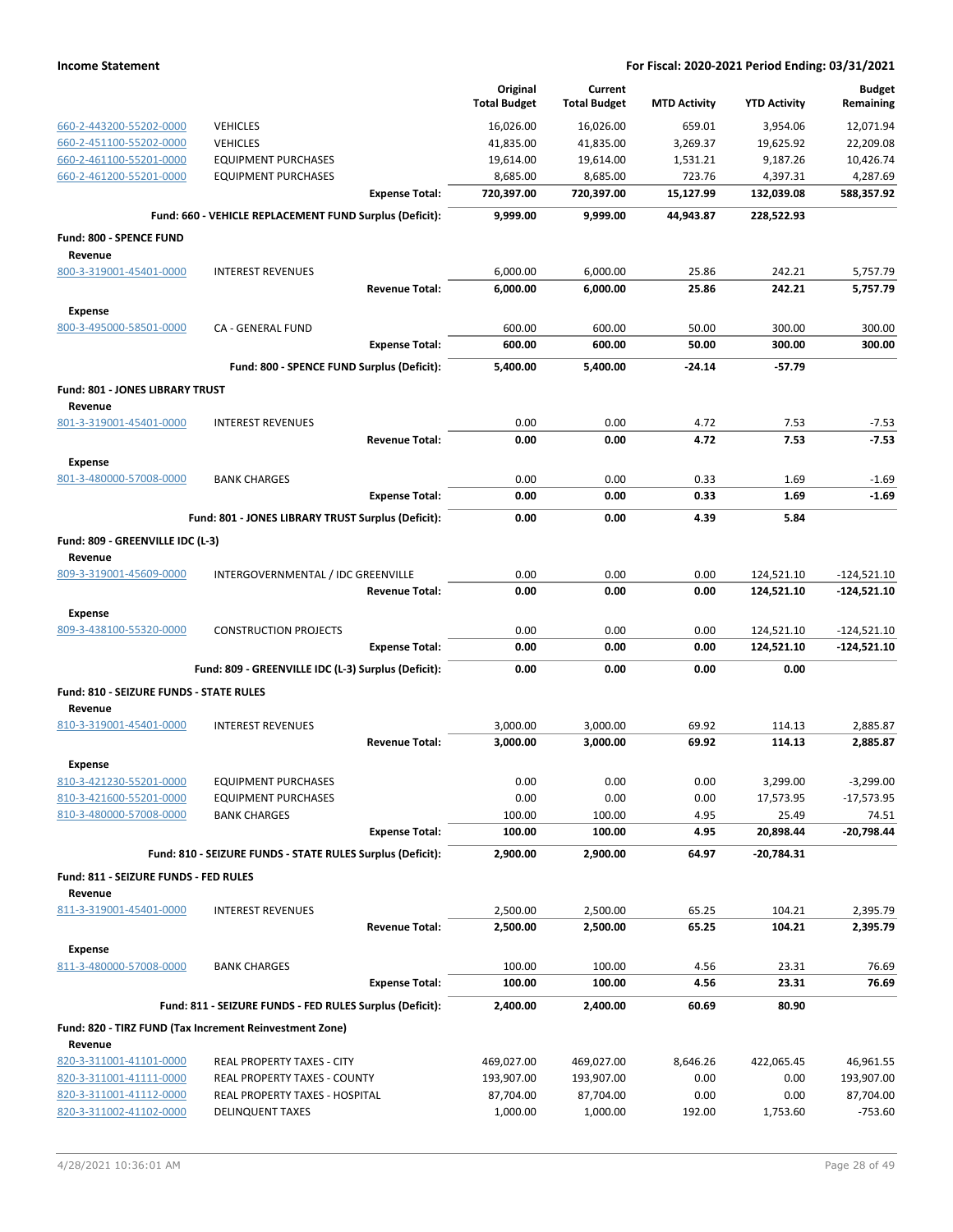|                                            |                                                                            | Original<br><b>Total Budget</b> | Current<br><b>Total Budget</b> | <b>MTD Activity</b> | <b>YTD Activity</b> | <b>Budget</b><br>Remaining |
|--------------------------------------------|----------------------------------------------------------------------------|---------------------------------|--------------------------------|---------------------|---------------------|----------------------------|
| 820-3-319001-45401-0000                    | <b>INTEREST REVENUES</b>                                                   | 0.00                            | 0.00                           | 878.31              | 1,383.51            | $-1,383.51$                |
|                                            | <b>Revenue Total:</b>                                                      | 751,638.00                      | 751,638.00                     | 9,716.57            | 425,202.56          | 326,435.44                 |
| <b>Expense</b>                             |                                                                            |                                 |                                |                     |                     |                            |
| 820-3-416100-54101-0000                    | PROFESSIONAL SERVICES                                                      | 25,000.00                       | 25,000.00                      | 440.00              | 5,144.00            | 19,856.00                  |
| 820-3-416100-55002-0000                    | <b>IMPROVEMENTS</b>                                                        | 135,000.00                      | 135,000.00                     | 0.00                | 284,079.68          | -149,079.68                |
| 820-3-480000-57008-0000                    | <b>BANK CHARGES</b>                                                        | 725.00                          | 725.00                         | 60.57               | 313.31              | 411.69                     |
|                                            | <b>Expense Total:</b>                                                      | 160,725.00                      | 160,725.00                     | 500.57              | 289,536.99          | $-128,811.99$              |
|                                            | Fund: 820 - TIRZ FUND (Tax Increment Reinvestment Zone) Surplus (Deficit): | 590,913.00                      | 590,913.00                     | 9,216.00            | 135,665.57          |                            |
| Fund: 899 - POOLED CASH                    |                                                                            |                                 |                                |                     |                     |                            |
| Revenue                                    |                                                                            |                                 |                                |                     |                     |                            |
| 899-8-319001-45401-0000                    | <b>INTEREST REVENUES</b>                                                   | 0.00                            | 0.00                           | $-0.01$             | 0.00                | 0.00                       |
|                                            | <b>Revenue Total:</b>                                                      | 0.00                            | 0.00                           | $-0.01$             | 0.00                | 0.00                       |
|                                            | Fund: 899 - POOLED CASH Total:                                             | 0.00                            | 0.00                           | $-0.01$             | 0.00                |                            |
| <b>Fund: 910 - ELECTRIC OPERATING FUND</b> |                                                                            |                                 |                                |                     |                     |                            |
| Revenue                                    |                                                                            |                                 |                                |                     |                     |                            |
| 910-9-000000-49001-4400                    | METERED SALES - RESIDENTIAL                                                | 12,417,255.00                   | 12,417,255.00                  | 1,172,251.65        | 5,860,736.99        | 6,556,518.01               |
| 910-9-000000-49010-4421                    | METERED SALES - GS-NO DEMAND                                               | 708,154.00                      | 708,154.00                     | 66,485.87           | 397,358.24          | 310,795.76                 |
| 910-9-000000-49020-4422                    | METERED SALES - GS-DEMAND                                                  | 16,659,767.00                   | 16,659,767.00                  | 1,187,501.07        | 7,102,066.15        | 9,557,700.85               |
| 910-9-000000-49030-4424                    | METERED SALES - GS-PRIMARY                                                 | 1,203,209.00                    | 1,203,209.00                   | 28,842.45           | 156,700.28          | 1,046,508.72               |
| 910-9-000000-49040-4440                    | <b>METERED SALES - STREET LIGHTS</b>                                       | 216,161.00                      | 216,161.00                     | 18,462.66           | 110,775.96          | 105,385.04                 |
| 910-9-000000-49050-4400                    | <b>FUEL ADJUSTMENT</b>                                                     | 19,240,422.00                   | 19,240,422.00                  | 846,424.15          | 5,187,633.45        | 14,052,788.55              |
| 910-9-000000-49057-4490                    | POWER COST RECOVERY                                                        | 0.00                            | 0.00                           | 0.00                | $-7,298.34$         | 7,298.34                   |
| 910-9-000000-49058-4400                    | <b>REGULATORY CHARGE</b>                                                   | 3,166,493.00                    | 3,166,493.00                   | 68,802.50           | 358,338.68          | 2,808,154.32               |
| 910-9-000000-49140-4490                    | <b>VAPOR LIGHT REVENUES</b>                                                | 147,775.00                      | 147,775.00                     | 12,478.82           | 74,729.57           | 73,045.43                  |
| 910-9-000000-49201-4510                    | <b>LATE CHARGES</b>                                                        | 240,969.00                      | 240,969.00                     | 31.85               | 226.71              | 240,742.29                 |
| 910-9-000000-49209-4511                    | SERVICE CHARGES - CLEARING                                                 | 0.00                            | 0.00                           | 95.00               | 185.00              | $-185.00$                  |
| 910-9-000000-49210-4511                    | <b>ELECTRIC SERVICE CHARGES</b>                                            | 83,779.00                       | 83,779.00                      | 2,227.62            | 16,548.55           | 67,230.45                  |
| 910-9-000000-49211-4511                    | VAPOR LIGHT SERVICE CHARGES                                                | 430.00                          | 430.00                         | 2.99                | 417.99              | 12.01                      |
| 910-9-000000-49212-4511                    | SAW POLES SERVICE CHARGES                                                  | 1,398.00                        | 1,398.00                       | 40.00               | 260.00              | 1,138.00                   |
| 910-9-000000-49213-4511                    | AMPY SERVICE CHARGES                                                       | 0.00                            | 0.00                           | 1,370.02            | 4,590.23            | $-4,590.23$                |
| 910-9-000000-49220-4512                    | <b>RE-READ CHARGES</b>                                                     | 52.00                           | 52.00                          | 0.00                | 0.00                | 52.00                      |
| 910-9-000000-49301-4490                    | METERED SALES - 5% XFER to GENERAL FUND                                    | 2,690,834.00                    | 2,690,834.00                   | 170,326.13          | 965,296.92          | 1,725,537.08               |
| 910-9-000000-49307-4490                    | METERED SALES - 1% XFER to GBOD                                            | 538,167.00                      | 538,167.00                     | 34,065.53           | 193,046.38          | 345,120.62                 |
| 910-9-000000-49410-4564                    | <b>CUSTOMER AID TO CONSTRUCTION</b>                                        | 131,916.00                      | 131,916.00                     | 0.00                | 35,829.18           | 96,086.82                  |
| 910-9-000000-49420-4564                    | <b>UNDERGROUND SERVICE</b>                                                 | 24,371.00                       |                                | 3,454.00            |                     | $-91.24$                   |
|                                            |                                                                            |                                 | 24,371.00                      |                     | 24,462.24           |                            |
| 910-9-000000-49430-4564                    | RELOCATION OF SERVICE                                                      | 7,585.00                        | 7,585.00                       | 0.00                | 0.00                | 7,585.00                   |
| 910-9-000000-49450-4564                    | <b>ACCIDENTS</b>                                                           | 12,688.00                       | 12,688.00                      | 65.00               | 14,112.24           | $-1,424.24$                |
| 910-9-000000-49455-4564                    | INSURANCE REIMBURSEMENTS                                                   | 5,000.00                        | 5,000.00                       | 0.00                | 2,169.73            | 2,830.27                   |
| 910-9-000000-49460-4564                    | <b>METER DAMAGE</b>                                                        | 199.00                          | 199.00                         | 0.00                | 123.05              | 75.95                      |
| 910-9-000000-49470-4564                    | OTHER REIMBURSEMENTS                                                       | 8,407.00                        | 8,407.00                       | 0.00                | 5,212.45            | 3,194.55                   |
| 910-9-000000-49480-4564                    | <b>METER BASES</b>                                                         | 4,277.00                        | 4,277.00                       | 0.00                | 586.64              | 3,690.36                   |
| 910-9-000000-49490-4564                    | <b>MATERIAL SALES</b>                                                      | 15,425.00                       | 15,425.00                      | 0.00                | 2,571.78            | 12,853.22                  |
| 910-9-000000-49520-4470                    | <b>ENERGY SALES</b>                                                        | 5,455,381.00                    | 5,455,381.00                   | 1,085,519.89        | 66,594,914.96       | $-61,139,533.96$           |
| 910-9-000000-49521-4470                    | <b>RUC REVENUES</b>                                                        | 730.00                          | 730.00                         | 7.04                | 1,944.82            | $-1,214.82$                |
| 910-9-000000-49523-4470                    | RENEWABLE ENERGY CREDITS                                                   | 25,500.00                       | 25,500.00                      | 0.00                | 226,630.40          | $-201,130.40$              |
| 910-9-000000-49530-4572                    | TCR AUCTION PROCEEDS                                                       | 690,023.00                      | 690,023.00                     | 52,628.01           | 315,982.06          | 374,040.94                 |
| 910-9-000000-49560-4571                    | <b>TCOS REVENUES</b>                                                       | 426,482.00                      | 426,482.00                     | 14,660.16           | 98,935.92           | 327,546.08                 |
| 910-9-000000-49601-4540                    | POLE USE REVENUES                                                          | 50,926.00                       | 50,926.00                      | 30,641.58           | 30,991.58           | 19,934.42                  |
| 910-9-000000-49602-4118                    | EPA ALLOWANCE SALES                                                        | 1.00                            | 1.00                           | 0.00                | 0.00                | 1.00                       |
| 910-9-000000-49670-4116                    | ROUNDUP PROGRAM                                                            | 0.00                            | 0.00                           | 96.92               | 114.83              | $-114.83$                  |
| 910-9-000000-49699-4116                    | OTHER GAINS/LOSSES                                                         | 19,663.00                       | 19,663.00                      | 0.00                | 0.00                | 19,663.00                  |
| 910-9-000000-49701-4567                    | XFER FROM COG - GEN FUND                                                   | 668,683.00                      | 668,683.00                     | 55,723.58           | 334,341.48          | 334,341.52                 |
| 910-9-000000-49754-4994                    | XFER FROM 950 - BILLING                                                    | 52,407.00                       | 52,407.00                      | 4,367.25            | 26,203.50           | 26,203.50                  |
| 910-9-000000-49755-4995                    | XFER FROM 950 - CASHIERS                                                   | 78,121.00                       | 78,121.00                      | 6,510.08            | 39,060.48           | 39,060.52                  |
| 910-9-000000-49759-4545                    | XFER FROM 950 FOR POLE USE                                                 | 30,000.00                       | 30,000.00                      | 0.00                | 30,000.00           | 0.00                       |
| 910-9-000000-49801-4190                    | <b>INTEREST INCOME</b>                                                     | 94,859.00                       | 94,859.00                      | 5,220.21            | 11,783.99           | 83,075.01                  |
| 910-9-000000-49809-4190                    | INTEREST ON ERCOT COLLATERAL                                               | 62.00                           | 62.00                          | 412.62              | 412.62              | $-350.62$                  |
|                                            |                                                                            |                                 |                                |                     |                     |                            |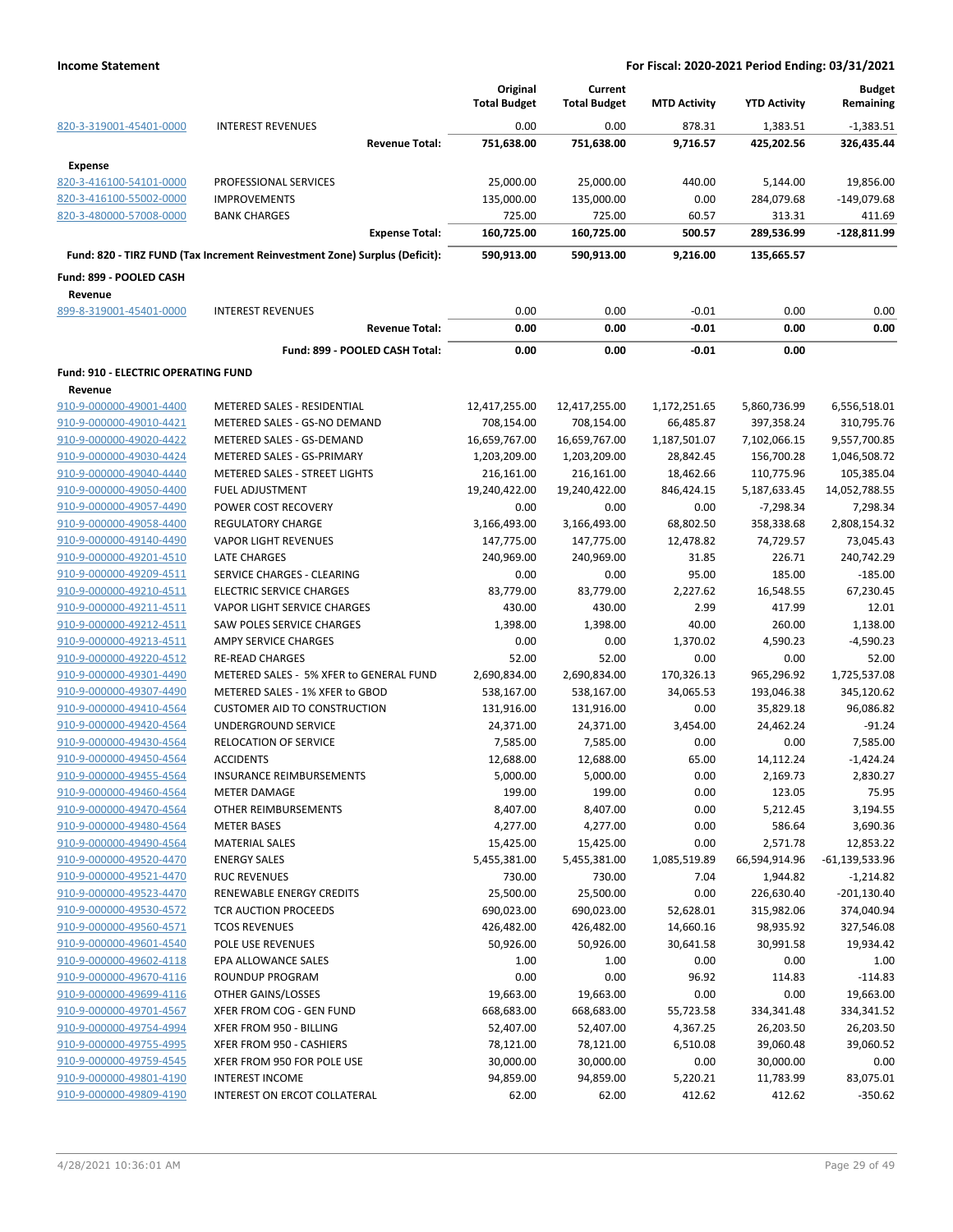|                                                    |                                                                         | Original              | Current               |                     |                        | <b>Budget</b>           |
|----------------------------------------------------|-------------------------------------------------------------------------|-----------------------|-----------------------|---------------------|------------------------|-------------------------|
|                                                    |                                                                         | <b>Total Budget</b>   | <b>Total Budget</b>   | <b>MTD Activity</b> | <b>YTD Activity</b>    | Remaining               |
| 910-9-000000-49900-4171                            | <b>ENERGY EFFICIENCY CREDITS</b>                                        | 0.00                  | 0.00                  | 288.99              | $-326.00$              | 326.00                  |
|                                                    | <b>Revenue Total:</b>                                                   | 65,117,571.00         | 65,117,571.00         | 4,869,003.64        | 88,217,670.71          | $-23,100,099.71$        |
| Expense                                            |                                                                         |                       |                       |                     |                        |                         |
| 910-9-901000-51001-5000                            | <b>REGULAR SALARIES</b>                                                 | 434,110.00            | 434,110.00            | 48,189.38           | 215,289.78             | 218,820.22              |
| 910-9-901000-51020-5000                            | <b>OVERTIME</b>                                                         | 55,045.00             | 55,045.00             | 7,850.80            | 34,001.19              | 21,043.81               |
| 910-9-901000-51115-5000                            | <b>CLOTHING ALLOWANCE</b>                                               | 3,717.00              | 3,717.00              | 1,239.70            | 1,710.96               | 2,006.04                |
| 910-9-901000-51116-5000                            | CAR ALLOWANCE                                                           | 975.00                | 975.00                | 225.00              | 975.00                 | 0.00                    |
| 910-9-901000-51117-5000                            | <b>CELL PHONE ALLOWANCE</b>                                             | 623.00                | 623.00<br>30,429.00   | 71.88               | 311.48                 | 311.52<br>14,631.25     |
| 910-9-901000-51201-5000                            | <b>FICA</b>                                                             | 30,429.00             |                       | 3,067.87            | 15,797.75<br>3,694.63  |                         |
| 910-9-901000-51202-5000<br>910-9-901000-51203-5000 | MEDICARE<br><b>HEALTH INSURANCE</b>                                     | 7,119.00<br>70,377.00 | 7,119.00<br>70,377.00 | 717.48<br>6,259.17  | 37,555.02              | 3,424.37<br>32,821.98   |
| 910-9-901000-51204-5000                            | <b>WORKERS COMPENSATION</b>                                             | 9,133.00              | 9,133.00              | 761.08              | 4,566.48               | 4,566.52                |
| 910-9-901000-51205-5000                            | <b>UNEMPLOYMENT</b>                                                     | 1,044.00              | 1,044.00              | 24.16               | 970.40                 | 73.60                   |
| 910-9-901000-51301-5000                            | <b>TMRS</b>                                                             | 56,501.00             | 56,501.00             | 6,535.14            | 32,364.79              | 24,136.21               |
| 910-9-901001-59020-5010                            | <b>NATURAL GAS</b>                                                      | 373,121.00            | 373,121.00            | 1,301.61            | 72,685.93              | 300,435.07              |
| 910-9-901001-59021-5010                            | <b>FUEL OIL</b>                                                         | 0.00                  | 0.00                  | 737,640.25          | 737,640.25             | $-737,640.25$           |
| 910-9-901008-59110-5080                            | <b>GEUS OPERATIONS</b>                                                  | 24,750.00             | 24,750.00             | 520.88              | 7,715.97               | 17,034.03               |
| 910-9-901008-59112-5080                            | <b>SAFETY</b>                                                           | 8,750.00              | 8,750.00              | 1,032.31            | 1,743.91               | 7,006.09                |
| 910-9-901008-59121-5080                            | <b>MECHANICAL SUPPLIES</b>                                              |                       |                       |                     |                        |                         |
|                                                    |                                                                         | 15,000.00             | 15,000.00             | 0.00                | 3,305.15<br>783.93     | 11,694.85               |
| 910-9-901008-59122-5080                            | <b>ELECTRICAL SUPPLIES</b><br><b>CHEMICAL &amp; LABORATORY SUPPLIES</b> | 11,750.00             | 11,750.00             | 0.00                |                        | 10,966.07               |
| 910-9-901008-59125-5080<br>910-9-901008-59141-5080 |                                                                         | 45,500.00             | 45,500.00             | 3,255.20            | 17,368.69              | 28,131.31               |
| 910-9-901008-59144-5080                            | UTILITY BILLS                                                           | 250,000.00            | 250,000.00            | 9,003.81<br>0.00    | 42,440.49              | 207,559.51              |
| 910-9-901008-59145-5080                            | MISCELLANEOUS SERVICES<br><b>ENVIRONMENTAL SERVICES</b>                 | 60,250.00             | 60,250.00             |                     | 29,303.50<br>39,777.43 | 30,946.50               |
|                                                    |                                                                         | 159,400.00            | 159,400.00            | 0.00                |                        | 119,622.57              |
| 910-9-901008-59146-5080<br>910-9-901008-59148-5080 | TRAINING AND/OR TRAVEL<br><b>FUEL</b>                                   | 26,000.00             | 26,000.00             | 17.86<br>0.00       | 267.86<br>372.11       | 25,732.14<br>1,127.89   |
|                                                    |                                                                         | 1,500.00              | 1,500.00              |                     |                        |                         |
| 910-9-901015-51001-5150                            | <b>REGULAR SALARIES</b><br>PART TIME REGULAR                            | 244,589.00            | 244,589.00            | 32,398.25<br>0.00   | 130,807.19<br>0.00     | 113,781.81<br>21,548.00 |
| 910-9-901015-51010-5150                            | <b>OVERTIME</b>                                                         | 21,548.00             | 21,548.00             |                     |                        |                         |
| 910-9-901015-51020-5150                            | <b>CLOTHING ALLOWANCE</b>                                               | 34,963.00             | 34,963.00             | 7,026.63<br>561.75  | 15,692.19              | 19,270.81               |
| 910-9-901015-51115-5150<br>910-9-901015-51116-5150 | CAR ALLOWANCE                                                           | 3,431.00<br>0.00      | 3,431.00<br>0.00      | 225.00              | 1,033.01<br>825.00     | 2,397.99<br>$-825.00$   |
|                                                    | <b>CELL PHONE ALLOWANCE</b>                                             | 0.00                  | 0.00                  | 24.93               |                        | $-91.41$                |
| 910-9-901015-51117-5150<br>910-9-901015-51201-5150 | <b>FICA</b>                                                             | 18,671.00             | 18,671.00             | 2,142.65            | 91.41<br>7,986.41      | 10,684.59               |
| 910-9-901015-51202-5150                            | <b>MEDICARE</b>                                                         | 4,368.00              | 4,368.00              | 501.10              | 1,867.78               | 2,500.22                |
| 910-9-901015-51203-5150                            | <b>HEALTH INSURANCE</b>                                                 | 42,469.00             | 42,469.00             | 3,777.08            | 22,662.48              | 19,806.52               |
| 910-9-901015-51204-5150                            | <b>WORKERS COMPENSATION</b>                                             | 5,604.00              | 5,604.00              | 467.00              | 2,802.00               | 2,802.00                |
| 910-9-901015-51205-5150                            | <b>UNEMPLOYMENT</b>                                                     | 720.00                | 720.00                | 41.10               | 650.53                 | 69.47                   |
| 910-9-901015-51301-5150                            | <b>TMRS</b>                                                             | 32,185.00             | 32,185.00             | 4,602.28            | 16,746.95              | 15,438.05               |
| 910-9-901015-59201-5150                            | <b>BUILDING MAINTENANCE</b>                                             | 26,500.00             | 26,500.00             | 330.20              | 7,417.07               | 19,082.93               |
| 910-9-901015-59205-5150                            | <b>EQUIPMENT MAINTENANCE</b>                                            | 7,100.00              | 7,100.00              | 40.85               | 970.87                 | 6,129.13                |
| 910-9-901015-59290-5150                            | <b>GENERAL PLANT EQUIPMENT MAINTENANCE</b>                              | 27,500.00             | 27,500.00             | 0.00                | 8,886.09               | 18,613.91               |
| 910-9-901015-59291-5150                            | UNIT 1 MAINTENANCE                                                      | 233,100.00            | 233,100.00            | 0.00                | 8,380.91               | 224,719.09              |
| 910-9-901015-59292-5150                            | UNIT 2 MAINTENANCE                                                      | 208,100.00            | 208,100.00            | 270.63              | 23,643.73              | 184,456.27              |
| 910-9-901015-59293-5150                            | <b>UNIT 3 MAINTENANCE</b>                                               | 253,600.00            | 253,600.00            | 392.99              | 14,183.93              | 239,416.07              |
| 910-9-901090-59311-9900                            | <b>STEAM PLANT STRUCTURES</b>                                           | 32,300.00             | 32,300.00             | 22,000.00           | 23,240.93              | 9,059.07                |
| 910-9-901090-59312-9900                            | <b>BOILER PLANT EQUIPMENT</b>                                           | 683,500.00            | 683,500.00            | 4,102.90            | 11,765.46              | 671,734.54              |
| 910-9-901090-59314-9900                            | <b>GENERATORS</b>                                                       | 250,000.00            | 250,000.00            | 0.00                | 0.00                   | 250,000.00              |
| 910-9-901090-59315-9900                            | <b>ACCESSORY ELECTRIC EQUIPMENT</b>                                     | 20,000.00             | 20,000.00             | 0.00                | 0.00                   | 20,000.00               |
| 910-9-901090-59316-9900                            | MISC POWER PLANT EQUIP                                                  | 5,000.00              | 5,000.00              | 0.00                | 0.00                   | 5,000.00                |
| 910-9-901146-51001-5460                            | <b>REGULAR SALARIES</b>                                                 | 434,110.00            | 434,110.00            | 48,189.35           | 215,089.70             | 219,020.30              |
| 910-9-901146-51020-5460                            | <b>OVERTIME</b>                                                         | 55,045.00             | 55,045.00             | 7,850.83            | 34,001.15              | 21,043.85               |
| 910-9-901146-51115-5460                            | <b>CLOTHING ALLOWANCE</b>                                               | 3,717.00              | 3,717.00              | 1,239.70            | 1,710.96               | 2,006.04                |
| 910-9-901146-51116-5460                            | CAR ALLOWANCE                                                           | 975.00                | 975.00                | 0.00                | 0.00                   | 975.00                  |
| 910-9-901146-51117-5460                            | <b>CELL PHONE ALLOWANCE</b>                                             | 623.00                | 623.00                | 71.82               | 311.22                 | 311.78                  |
| 910-9-901146-51201-5460                            | <b>FICA</b>                                                             | 30,429.00             | 30,429.00             | 3,478.94            | 15,462.93              | 14,966.07               |
| 910-9-901146-51202-5460                            | MEDICARE                                                                | 7,120.00              | 7,120.00              | 813.62              | 3,616.33               | 3,503.67                |
| 910-9-901146-51203-5460                            |                                                                         |                       |                       |                     |                        |                         |
| 910-9-901146-51204-5460                            | <b>HEALTH INSURANCE</b><br><b>WORKERS COMPENSATION</b>                  | 70,371.00             | 70,371.00             | 6,259.17<br>761.08  | 37,555.02              | 32,815.98               |
| 910-9-901146-51205-5460                            | UNEMPLOYMENT                                                            | 9,133.00              | 9,133.00              |                     | 4,566.48               | 4,566.52                |
|                                                    |                                                                         | 1,044.00              | 1,044.00              | 23.24               | 830.44                 | 213.56                  |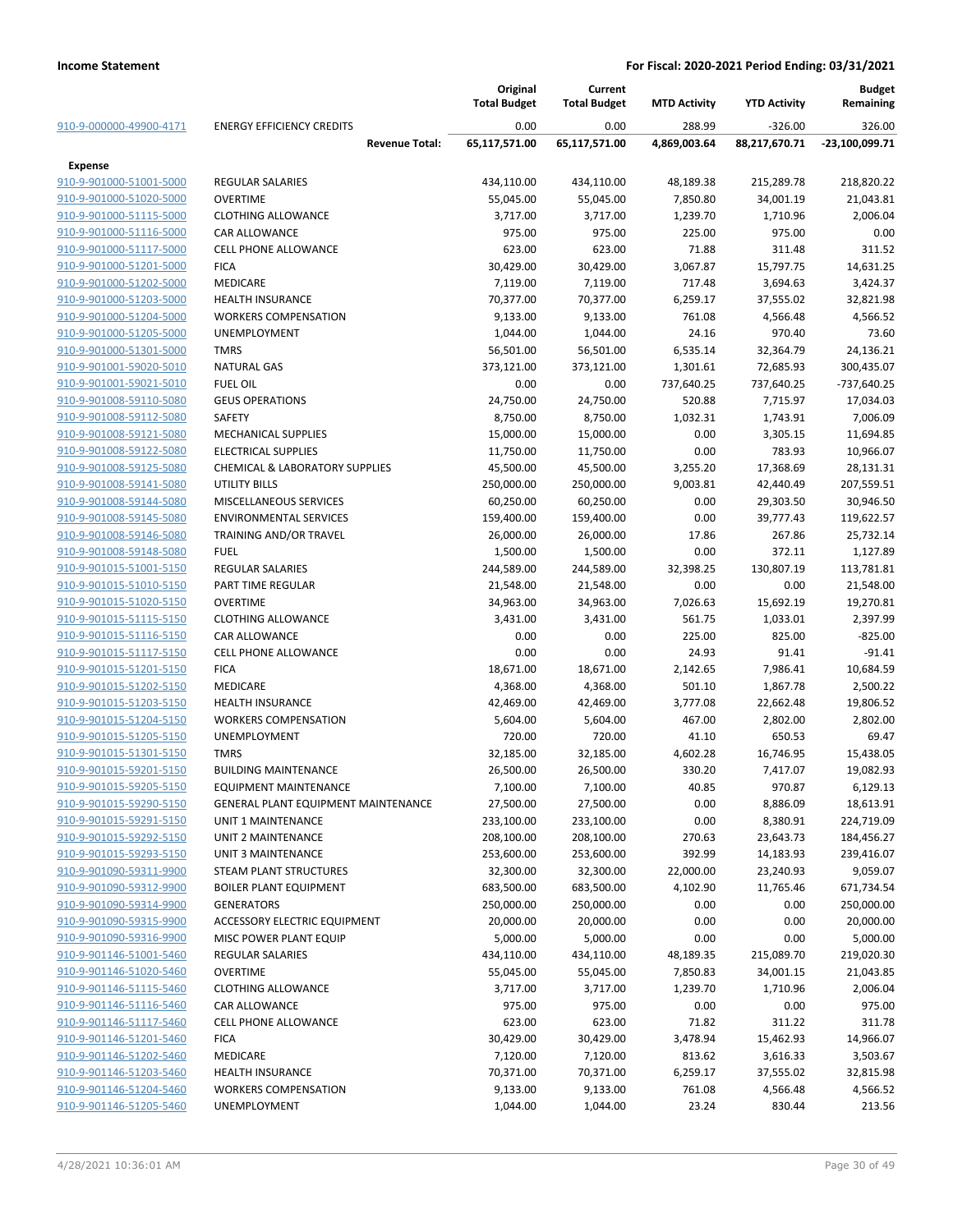|                         |                                            | Original<br><b>Total Budget</b> | Current<br><b>Total Budget</b> | <b>MTD Activity</b> | <b>YTD Activity</b> | <b>Budget</b><br>Remaining |
|-------------------------|--------------------------------------------|---------------------------------|--------------------------------|---------------------|---------------------|----------------------------|
| 910-9-901146-51301-5460 | <b>TMRS</b>                                | 56,501.00                       | 56,501.00                      | 6,509.03            | 28,537.88           | 27,963.12                  |
| 910-9-901147-59020-5470 | <b>NATURAL GAS</b>                         | 829,858.00                      | 829,858.00                     | 34,120.54           | 444,939.83          | 384,918.17                 |
| 910-9-901151-59110-5501 | <b>GEUS OPERATIONS</b>                     | 7,300.00                        | 7,300.00                       | 0.00                | 975.54              | 6,324.46                   |
| 910-9-901151-59112-5501 | SAFETY PROGRAM                             | 2,850.00                        | 2,850.00                       | 160.68              | 1,033.43            | 1,816.57                   |
| 910-9-901151-59121-5501 | <b>MECHANICAL SUPPLIES</b>                 | 10,000.00                       | 10,000.00                      | 0.00                | 0.00                | 10,000.00                  |
| 910-9-901151-59122-5501 | <b>ELECTRICAL SUPPLIES</b>                 | 5,000.00                        | 5,000.00                       | 157.46              | 246.08              | 4,753.92                   |
| 910-9-901151-59125-5501 | <b>CHEMICAL &amp; LABORATORY</b>           | 17,500.00                       | 17,500.00                      | 0.00                | 2,962.96            | 14,537.04                  |
| 910-9-901151-59141-5501 | <b>UTILITY BILLS</b>                       | 200.00                          | 200.00                         | 10.45               | 52.15               | 147.85                     |
| 910-9-901151-59144-5501 | MISCELLANEOUS SERVICES                     | 9,250.00                        | 9,250.00                       | 0.00                | 588.00              | 8,662.00                   |
| 910-9-901151-59145-5501 | <b>ENVIRONMENTAL SERVICES</b>              | 29,500.00                       | 29,500.00                      | 0.00                | 7.10                | 29,492.90                  |
| 910-9-901151-59146-5501 | TRAINING AND/OR TRAVEL                     | 28,000.00                       | 28,000.00                      | 0.00                | 0.00                | 28,000.00                  |
| 910-9-901154-51001-5541 | REGULAR SALARIES                           | 244,589.00                      | 244,589.00                     | 32,398.23           | 129,655.01          | 114,933.99                 |
| 910-9-901154-51010-5541 | PART TIME REGULAR                          | 21,548.00                       | 21,548.00                      | 0.00                | 0.00                | 21,548.00                  |
| 910-9-901154-51020-5541 | <b>OVERTIME</b>                            | 34,963.00                       | 34,963.00                      | 7,026.61            | 15,692.15           | 19,270.85                  |
| 910-9-901154-51115-5541 | <b>CLOTHING ALLOWANCE</b>                  | 3,431.00                        | 3,431.00                       | 561.75              | 1,033.03            | 2,397.97                   |
| 910-9-901154-51117-5541 | <b>CELL PHONE ALLOWANCE</b>                | 0.00                            | 0.00                           | 24.90               | 91.30               | $-91.30$                   |
| 910-9-901154-51201-5541 | <b>FICA</b>                                | 18,671.00                       | 18,671.00                      | 2,445.89            | 9,082.68            | 9,588.32                   |
| 910-9-901154-51202-5541 | MEDICARE                                   | 4,368.00                        | 4,368.00                       | 572.02              | 2,124.19            | 2,243.81                   |
| 910-9-901154-51203-5541 | <b>HEALTH INSURANCE</b>                    | 42,465.00                       | 42,465.00                      | 3,777.08            | 22,662.48           | 19,802.52                  |
| 910-9-901154-51204-5541 | <b>WORKERS COMPENSATION</b>                | 5,604.00                        | 5,604.00                       | 467.00              | 2,802.00            | 2,802.00                   |
| 910-9-901154-51205-5541 | <b>UNEMPLOYMENT</b>                        | 720.00                          | 720.00                         | 41.10               | 528.39              | 191.61                     |
| 910-9-901154-51301-5541 | <b>TMRS</b>                                | 32,185.00                       | 32,185.00                      | 4,576.18            | 16,652.26           | 15,532.74                  |
| 910-9-901154-59201-5541 | <b>BUILDINGS MAINTENANCE</b>               | 42,600.00                       | 42,600.00                      | 330.20              | 5,966.97            | 36,633.03                  |
| 910-9-901154-59205-5541 | <b>EQUIPMENT MAINTENANCE</b>               | 11,100.00                       | 11,100.00                      | 0.00                | 410.23              | 10,689.77                  |
| 910-9-901154-59206-5541 | <b>GENERATOR MAINTENANCE</b>               | 12,500.00                       | 12,500.00                      | 0.00                | 0.00                | 12,500.00                  |
| 910-9-901154-59290-5541 | <b>GENERAL PLANT EQUIPMENT MAINTENANCE</b> | 45,500.00                       | 45,500.00                      | 0.00                | 17,016.94           | 28,483.06                  |
| 910-9-901154-59291-5541 | <b>UNIT 1 MAINTENANCE</b>                  | 107,500.00                      | 107,500.00                     | 979.86              | 1,704.21            | 105,795.79                 |
| 910-9-901154-59292-5541 | UNIT 2 MAINTENANCE                         | 107,500.00                      | 107,500.00                     | 979.86              | 25,784.04           | 81,715.96                  |
| 910-9-901154-59293-5541 | <b>UNIT 3 MAINTENANCE</b>                  | 107,500.00                      | 107,500.00                     | 96.10               | 15,474.14           | 92,025.86                  |
| 910-9-901190-59344-9900 | <b>ENGINE PLANT GENERATORS</b>             | 92,000.00                       | 92,000.00                      | 0.00                | 0.00                | 92,000.00                  |
| 910-9-901500-59040-5550 | TMPA FIXED COST                            | 2,410,919.28                    | 2,410,919.28                   | 48,399.22           | 3,103,272.83        | $-692,353.55$              |
| 910-9-901500-59050-5550 | DUKE WIND ENERGY                           | 3,129,447.00                    | 3,129,447.00                   | 230,462.97          | 1,629,969.88        | 1,499,477.12               |
| 910-9-901500-59051-5550 | <b>SOLAR ENERGY</b>                        | 1,321,375.00                    | 1,321,375.00                   | 226,709.65          | 578,788.24          | 742,586.76                 |
| 910-9-901500-59052-5550 | OFF-SYSTEM NET PURCHASES                   | 11,980,592.00                   | 11,915,592.00                  | 777,550.80          | 5,291,745.60        | 6,623,846.40               |
| 910-9-901500-59053-5550 | <b>ERCOT BALANCING ENERGY</b>              | 4,321,383.00                    | 4,321,383.00                   | 732,926.90          | 65,440,491.27       | $-61, 119, 108.27$         |
| 910-9-901500-59054-5550 | <b>ANCILLARY SERVICES</b>                  | 388,549.00                      | 388,549.00                     | 82,068.93           | 16,704,969.48       | $-16,316,420.48$           |
| 910-9-901500-59055-5550 | <b>CONTROL CENTER COSTS</b>                | 237,000.00                      | 237,000.00                     | 43,000.00           | 123,750.00          | 113,250.00                 |
| 910-9-901500-59057-5550 | <b>ERCOT UPLIFT</b>                        | 198,404.00                      | 198,404.00                     | 36,891.04           | 93,592.24           | 104,811.76                 |
| 910-9-901500-59059-5550 | EILS                                       | 80,000.00                       | 80,000.00                      | 0.00                | 0.00                | 80,000.00                  |
| 910-9-901500-59063-5550 | <b>ERCOT CONGESTION RIGHTS</b>             | 86,120.00                       | 86,120.00                      | $-1,632.30$         | $-46,569.92$        | 132,689.92                 |
| 910-9-901500-59099-5550 | GARLAND CLEARING ACCOUNT                   | 0.00                            | 0.00                           | 9,118,842.75        | -47,819.92          | 47,819.92                  |
| 910-9-901600-51001-5750 | <b>REGULAR SALARIES</b>                    | 204,000.00                      | 204,000.00                     | 23,539.20           | 102,003.20          | 101,996.80                 |
| 910-9-901600-51116-5750 | CAR ALLOWANCE                              | 1,950.00                        | 1,950.00                       | 225.00              | 975.00              | 975.00                     |
| 910-9-901600-51117-5750 | <b>CELL PHONE ALLOWANCE</b>                | 1,272.00                        | 1,272.00                       | 146.76              | 635.96              | 636.04                     |
| 910-9-901600-51201-5750 | <b>FICA</b>                                | 11,841.00                       | 11,841.00                      | 1,458.15            | 6,118.36            | 5,722.64                   |
| 910-9-901600-51202-5750 | MEDICARE                                   | 3,004.00                        | 3,004.00                       | 341.01              | 1,487.78            | 1,516.22                   |
| 910-9-901600-51203-5750 | <b>HEALTH INSURANCE</b>                    | 24,266.00                       | 24,266.00                      | 2,158.33            | 12,949.98           | 11,316.02                  |
| 910-9-901600-51204-5750 | <b>WORKERS COMPENSATION</b>                | 3,855.00                        | 3,855.00                       | 321.25              | 1,927.50            | 1,927.50                   |
| 910-9-901600-51205-5750 | UNEMPLOYMENT                               | 360.00                          | 360.00                         | 0.00                | 288.00              | 72.00                      |
| 910-9-901600-51301-5750 | <b>TMRS</b>                                | 23,857.00                       | 23,857.00                      | 2,773.68            | 11,851.88           | 12,005.12                  |
| 910-9-901600-59110-5750 | <b>GEUS OPERATIONS</b>                     | 75,440.00                       | 75,440.00                      | 13,035.00           | 30,922.50           | 44,517.50                  |
| 910-9-901600-59146-5750 | TRAINING AND/OR TRAVEL                     | 4,000.00                        | 4,000.00                       | 0.00                | 0.00                | 4,000.00                   |
| 910-9-901690-59303-9900 | <b>MISC INTANGIBLE</b>                     | 75,000.00                       | 75,000.00                      | 0.00                | 0.00                | 75,000.00                  |
| 910-9-910120-51001-9200 | <b>REGULAR SALARIES</b>                    | 276,814.00                      | 276,814.00                     | 28,578.48           | 125,185.55          | 151,628.45                 |
| 910-9-910120-51115-9200 | <b>CLOTHING ALLOWANCE</b>                  | 485.00                          | 485.00                         | 0.00                | 0.00                | 485.00                     |
| 910-9-910120-51116-9200 | CAR ALLOWANCE                              | 5,600.00                        | 5,600.00                       | 807.69              | 3,499.99            | 2,100.01                   |
| 910-9-910120-51117-9200 | <b>CELL PHONE ALLOWANCE</b>                | 1,209.00                        | 1,209.00                       | 121.08              | 524.68              | 684.32                     |
| 910-9-910120-51201-9200 | <b>FICA</b>                                | 13,818.00                       | 13,818.00                      | 1,710.30            | 5,201.63            | 8,616.37                   |
| 910-9-910120-51202-9200 | MEDICARE                                   | 4,112.00                        | 4,112.00                       | 399.99              | 1,757.49            | 2,354.51                   |
|                         |                                            |                                 |                                |                     |                     |                            |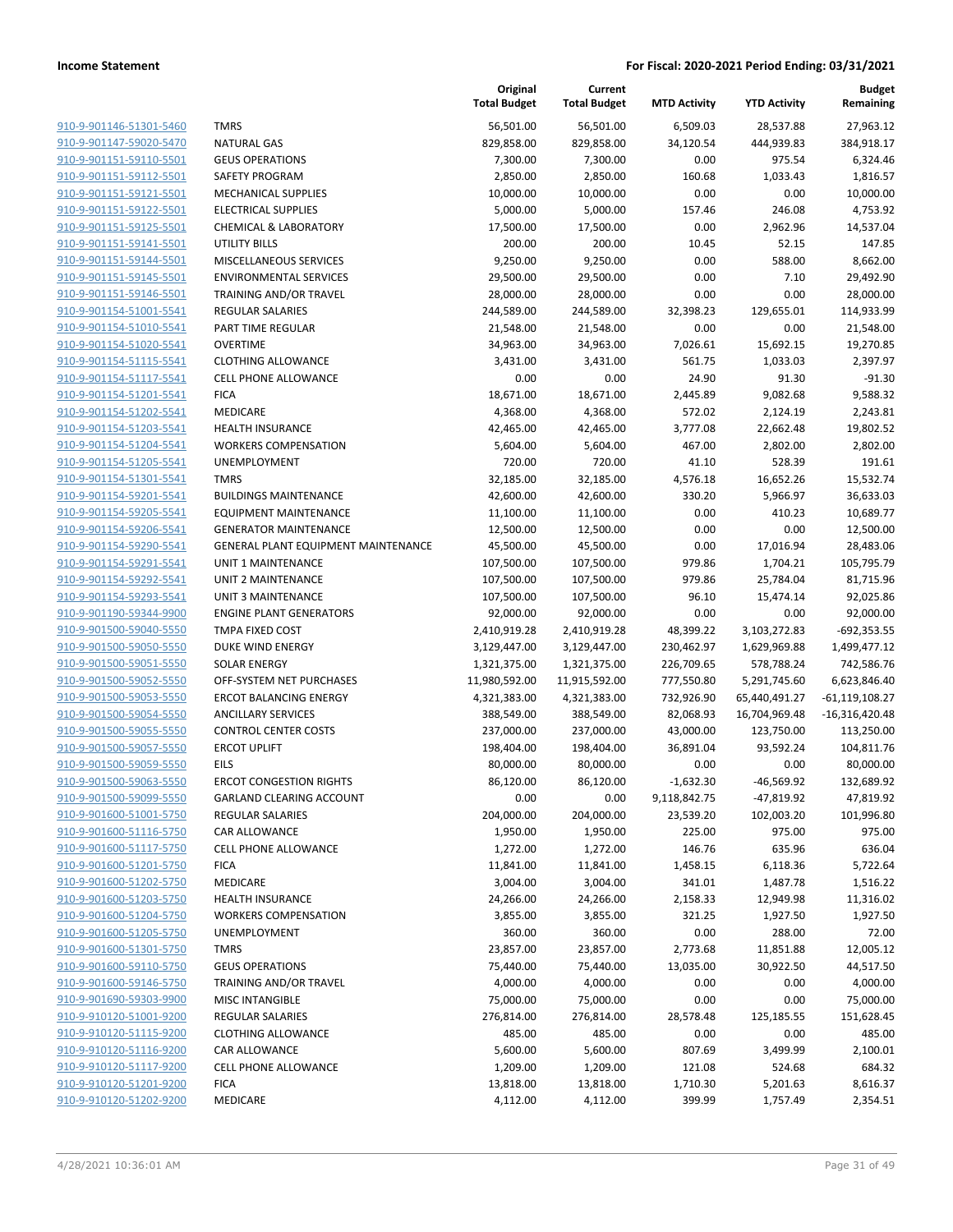|                                                    |                                                        | Original<br><b>Total Budget</b> | Current<br><b>Total Budget</b> | <b>MTD Activity</b> | <b>YTD Activity</b> | Budget<br>Remaining |
|----------------------------------------------------|--------------------------------------------------------|---------------------------------|--------------------------------|---------------------|---------------------|---------------------|
| 910-9-910120-51203-9200                            | <b>HEALTH INSURANCE</b>                                | 35,185.00                       | 35,185.00                      | 3,129.58            | 18,777.48           | 16,407.52           |
| 910-9-910120-51204-9200                            | <b>WORKERS COMPENSATION</b>                            | 5,277.00                        | 5,277.00                       | 439.75              | 2,638.50            | 2,638.50            |
| 910-9-910120-51205-9200                            | <b>UNEMPLOYMENT</b>                                    | 522.00                          | 522.00                         | 51.42               | 363.16              | 158.84              |
| 910-9-910120-51301-9200                            | <b>TMRS</b>                                            | 32,651.00                       | 32,651.00                      | 3,422.82            | 14,777.06           | 17,873.94           |
| 910-9-910121-59110-9210                            | <b>GEUS OPERATIONS</b>                                 | 6,700.00                        | 6,700.00                       | 568.37              | 3,491.68            | 3,208.32            |
| 910-9-910121-59116-9210                            | <b>BUILDING OPERATIONS</b>                             | 4,000.00                        | 4,000.00                       | 406.63              | 1,849.75            | 2,150.25            |
| 910-9-910121-59141-9210                            | <b>UTILITY BILLS</b>                                   | 81,000.00                       | 81,000.00                      | 7,413.71            | 33,523.69           | 47,476.31           |
| 910-9-910121-59143-9210                            | PROFESSIONAL SERVICES                                  | 88,000.00                       | 88,000.00                      | 7,075.00            | 34,578.76           | 53,421.24           |
| 910-9-910121-59143-9230                            | LEGISLATIVE SUPPORT                                    | 0.00                            | 65,000.00                      | 0.00                | 10,833.30           | 54,166.70           |
| 910-9-910121-59144-9210                            | MISCELLANEOUS SERVICES                                 | 17,000.00                       | 17,000.00                      | 0.00                | 734.50              | 16,265.50           |
| 910-9-910121-59148-9210                            | <b>FUEL</b>                                            | 500.00                          | 500.00                         | 27.91               | 131.86              | 368.14              |
| 910-9-910121-59193-9210                            | <b>GEUS INTERNET SERVICE</b>                           | 38,000.00                       | 38,000.00                      | 0.00                | 38,000.00           | 0.00                |
| 910-9-910121-59198-9210                            | <b>COLOCATION CHARGES</b>                              | 10,189.00                       | 10,189.00                      | 0.00                | 10,189.00           | 0.00                |
| 910-9-910132-59110-9302                            | <b>GEUS OPERATIONS</b>                                 | 10,000.00                       | 10,000.00                      | 723.25              | 2,453.14            | 7,546.86            |
| 910-9-910132-59142-9302                            | <b>MEMBERSHIP FEES</b>                                 | 57,500.00                       | 57,500.00                      | 0.00                | 6,000.00            | 51,500.00           |
| 910-9-910132-59146-9302                            | TRAINING AND/OR TRAVEL                                 | 8,000.00                        | 8,000.00                       | 0.00                | 0.00                | 8,000.00            |
| 910-9-910135-59200-9350<br>910-9-910135-59201-9350 | LANDSCAPING MAINTENANCE<br><b>BUILDING MAINTENANCE</b> | 18,500.00                       | 18,500.00                      | 0.00                | 3,200.00            | 15,300.00           |
| 910-9-910135-59205-9350                            | <b>EQUIPMENT MAINTENANCE</b>                           | 33,500.00<br>250.00             | 33,500.00<br>250.00            | 3,971.39<br>0.00    | 10,696.55<br>3.97   | 22,803.45<br>246.03 |
| 910-9-910190-59390-9900                            | <b>STRUCTURES &amp; IMPROVEMENTS</b>                   | 78,134.00                       | 78,134.00                      | 18,957.75           | 60,415.25           | 17,718.75           |
| 910-9-910190-59391-9900                            | FURNITURE & OFFICE EQUIPMENT                           | 5,000.00                        | 5,000.00                       | 0.00                | 0.00                | 5,000.00            |
| 910-9-911120-51001-9201                            | <b>REGULAR SALARIES</b>                                | 440,471.00                      | 440,471.00                     | 61,507.24           | 224,253.02          | 216,217.98          |
| 910-9-911120-51020-9201                            | <b>OVERTIME</b>                                        | 0.00                            | 0.00                           | 706.69              | 880.87              | $-880.87$           |
| 910-9-911120-51102-9201                            | <b>BILINGUAL PAY</b>                                   | 600.00                          | 600.00                         | 69.24               | 300.04              | 299.96              |
| 910-9-911120-51115-9201                            | <b>CLOTHING ALLOWANCE</b>                              | 816.00                          | 816.00                         | 347.78              | 347.78              | 468.22              |
| 910-9-911120-51116-9201                            | CAR ALLOWANCE                                          | 1,950.00                        | 1,950.00                       | 375.00              | 1,125.00            | 825.00              |
| 910-9-911120-51117-9201                            | <b>CELL PHONE ALLOWANCE</b>                            | 1,435.00                        | 1,435.00                       | 214.49              | 766.39              | 668.61              |
| 910-9-911120-51201-9201                            | <b>FICA</b>                                            | 26,575.00                       | 26,575.00                      | 3,787.25            | 13,638.36           | 12,936.64           |
| 910-9-911120-51202-9201                            | MEDICARE                                               | 6,444.00                        | 6,444.00                       | 885.73              | 3,189.61            | 3,254.39            |
| 910-9-911120-51203-9201                            | <b>HEALTH INSURANCE</b>                                | 75,833.00                       | 75,833.00                      | 6,745.00            | 40,470.00           | 35,363.00           |
| 910-9-911120-51204-9201                            | <b>WORKERS COMPENSATION</b>                            | 8,271.00                        | 8,271.00                       | 689.25              | 4,135.50            | 4,135.50            |
| 910-9-911120-51205-9201                            | <b>UNEMPLOYMENT</b>                                    | 1,125.00                        | 1,125.00                       | 275.15              | 1,081.68            | 43.32               |
| 910-9-911120-51301-9201                            | <b>TMRS</b>                                            | 51,169.00                       | 51,169.00                      | 7,293.23            | 26,032.10           | 25,136.90           |
| 910-9-911121-59110-9211                            | <b>GEUS OPERATIONS</b>                                 | 29,282.00                       | 29,282.00                      | 9,713.75            | 16,225.18           | 13,056.82           |
| 910-9-911121-59142-9211                            | <b>MEMBERSHIP FEES</b>                                 | 17,085.00                       | 17,085.00                      | 635.00              | 1,415.00            | 15,670.00           |
| 910-9-911121-59146-9211                            | <b>TRAINING AND/OR TRAVEL</b>                          | 8,500.00                        | 8,500.00                       | 0.00                | 129.00              | 8,371.00            |
| 910-9-911121-59148-9211                            | <b>FUEL</b>                                            | 500.00                          | 500.00                         | 0.71                | 87.31               | 412.69              |
| 910-9-911135-59205-9351                            | <b>EQUIPMENT MAINTENANCE</b>                           | 6,500.00                        | 6,500.00                       | 560.00              | 841.47              | 5,658.53            |
| 910-9-913101-51001-9301                            | <b>REGULAR SALARIES</b>                                | 124,835.00                      | 124,835.00                     | 25,680.02           | 111,338.23          | 13,496.77           |
| 910-9-913101-51020-9301                            | <b>OVERTIME</b>                                        | 0.00                            | 0.00                           | 7.37                | 22.12               | $-22.12$            |
| 910-9-913101-51115-9301                            | <b>CLOTHING ALLOWANCE</b>                              | 318.00                          | 318.00                         | 0.00                | 0.00                | 318.00              |
| 910-9-913101-51117-9301                            | <b>CELL PHONE ALLOWANCE</b>                            | 636.00                          | 636.00                         | 146.76              | 635.96              | 0.04                |
| 910-9-913101-51201-9301                            | <b>FICA</b>                                            | 7,779.00                        | 7,779.00                       | 1,548.34            | 6,723.63            | 1,055.37            |
| 910-9-913101-51202-9301                            | MEDICARE                                               | 1,819.00                        | 1,819.00                       | 362.11              | 1,572.46            | 246.54              |
| 910-9-913101-51203-9301                            | <b>HEALTH INSURANCE</b>                                | 24,266.00                       | 24,266.00                      | 2,158.33            | 12,949.98           | 11,316.02           |
| 910-9-913101-51204-9301                            | <b>WORKERS COMPENSATION</b>                            | 2,334.00                        | 2,334.00                       | 194.50              | 1,167.00            | 1,167.00            |
| 910-9-913101-51205-9301                            | <b>UNEMPLOYMENT</b>                                    | 360.00                          | 360.00                         | 43.34               | 432.00              | $-72.00$            |
| 910-9-913101-51301-9301                            | <b>TMRS</b>                                            | 14,445.00                       | 14,445.00                      | 2,996.77            | 12,810.50           | 1,634.50            |
| 910-9-913101-59110-9301                            | <b>GEUS OPERATIONS</b>                                 | 8,500.00                        | 8,500.00                       | 405.81              | 1,421.09            | 7,078.91            |
| 910-9-913101-59112-9301                            | SAFETY                                                 | 911.00                          | 911.00                         | 160.68              | 368.68              | 542.32              |
| 910-9-913101-59131-9301                            | NON-BAD DEBT WRITE OFFS                                | 2,000.00                        | 2,000.00                       | 76.54               | 295.72              | 1,704.28            |
| 910-9-913101-59146-9301                            | TRAINING AND/OR TRAVEL                                 | 2,500.00                        | 2,500.00                       | 0.00                | 0.00                | 2,500.00            |
| 910-9-913101-59160-9301                            | ADVERTISING                                            | 0.00                            | 0.00                           | 0.00                | 500.00              | $-500.00$           |
| 910-9-913101-59164-9301                            | <b>CONSUMER INFORMATION</b>                            | 0.00                            | 0.00                           | 300.00              | 300.00              | $-300.00$           |
| 910-9-913101-59195-9301                            | PUBLIC SERVICE BY GEUS C/I                             | 15,000.00                       | 15,000.00                      | 0.00                | 15,000.00           | 0.00                |
| 910-9-913102-51001-9020                            | REGULAR SALARIES                                       | 265,667.00                      | 265,667.00                     | 31,281.68           | 136,236.69          | 129,430.31          |
| 910-9-913102-51020-9020                            | <b>OVERTIME</b>                                        | 15,353.00                       | 15,353.00                      | 2,906.59            | 11,941.62           | 3,411.38            |
| 910-9-913102-51115-9020                            | <b>CLOTHING ALLOWANCE</b>                              | 3,892.00                        | 3,892.00                       | 0.00                | 0.00                | 3,892.00            |
| 910-9-913102-51117-9020                            | <b>CELL PHONE ALLOWANCE</b>                            | 864.00                          | 864.00                         | 99.66               | 431.86              | 432.14              |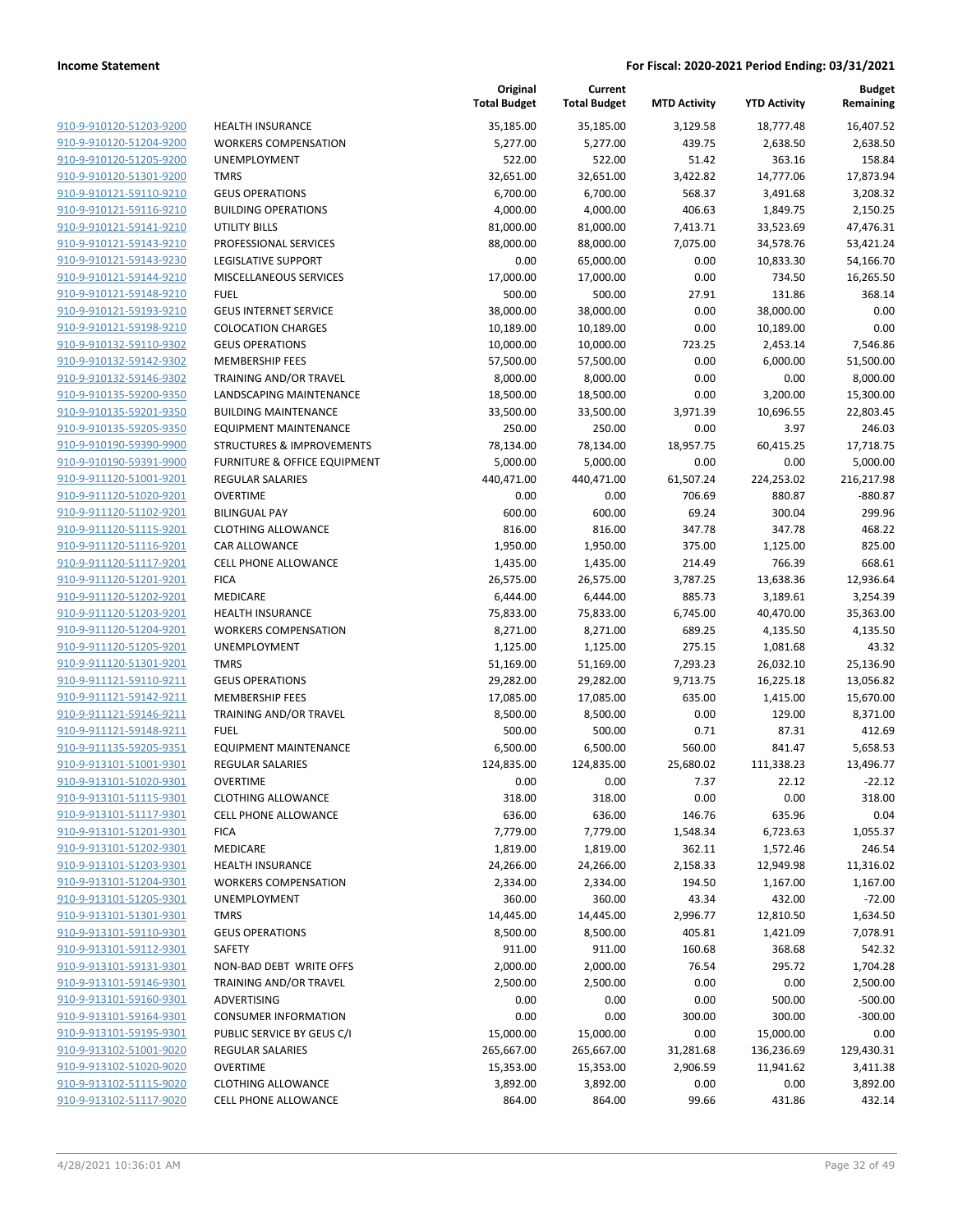|                                                    |                                     | Original<br><b>Total Budget</b> | Current<br><b>Total Budget</b> | <b>MTD Activity</b> | <b>YTD Activity</b>  | <b>Budget</b><br>Remaining |
|----------------------------------------------------|-------------------------------------|---------------------------------|--------------------------------|---------------------|----------------------|----------------------------|
| 910-9-913102-51201-9020                            | <b>FICA</b>                         | 17,477.00                       | 17,477.00                      | 1,923.41            | 8,403.02             | 9,073.98                   |
| 910-9-913102-51202-9020                            | MEDICARE                            | 4,087.00                        | 4,087.00                       | 449.82              | 1,965.21             | 2,121.79                   |
| 910-9-913102-51203-9020                            | <b>HEALTH INSURANCE</b>             | 87,357.00                       | 87,357.00                      | 7,770.00            | 46,620.00            | 40,737.00                  |
| 910-9-913102-51204-9020                            | <b>WORKERS COMPENSATION</b>         | 5,244.00                        | 5,244.00                       | 437.00              | 2,622.00             | 2,622.00                   |
| 910-9-913102-51205-9020                            | <b>UNEMPLOYMENT</b>                 | 1,296.00                        | 1,296.00                       | 256.61              | 990.38               | 305.62                     |
| 910-9-913102-51301-9020                            | <b>TMRS</b>                         | 32,453.00                       | 32,453.00                      | 3,977.38            | 16,986.62            | 15,466.38                  |
| 910-9-913102-59110-9020                            | <b>GEUS OPERATIONS</b>              | 33,112.00                       | 33,112.00                      | 1,181.45            | 4,427.31             | 28,684.69                  |
| 910-9-913102-59148-9020                            | <b>FUEL</b>                         | 12,000.00                       | 12,000.00                      | 732.99              | 3,759.43             | 8,240.57                   |
| 910-9-913102-59169-9020                            | PRE PAID METER COSTS                | 0.00                            | 0.00                           | 0.00                | 1,274.36             | $-1,274.36$                |
| 910-9-913103-51001-9303                            | <b>REGULAR SALARIES</b>             | 69,466.00                       | 69,466.00                      | 0.00                | 0.00                 | 69,466.00                  |
| 910-9-913103-51020-9303                            | <b>OVERTIME</b>                     | 628.00                          | 628.00                         | 0.00                | 0.00                 | 628.00                     |
| 910-9-913103-51115-9303                            | <b>CLOTHING ALLOWANCE</b>           | 200.00                          | 200.00                         | 0.00                | 0.00                 | 200.00                     |
| 910-9-913103-51117-9303                            | <b>CELL PHONE ALLOWANCE</b>         | 585.00                          | 585.00                         | 0.00                | 0.00                 | 585.00                     |
| 910-9-913103-51201-9303                            | <b>FICA</b>                         | 4,392.00                        | 4,392.00                       | 0.00                | 0.00                 | 4,392.00                   |
| 910-9-913103-51202-9303                            | MEDICARE                            | 1,027.00                        | 1,027.00                       | 0.00                | 0.00                 | 1,027.00                   |
| 910-9-913103-51203-9303                            | HEALTH INSURANCE                    | 12,134.00                       | 12,134.00                      | 1,079.25            | 6,475.50             | 5,658.50                   |
| 910-9-913103-51204-9303                            | <b>WORKERS COMPENSATION</b>         | 1,319.00                        | 1,319.00                       | 109.92              | 659.52               | 659.48                     |
| 910-9-913103-51205-9303                            | <b>UNEMPLOYMENT</b>                 | 180.00                          | 180.00                         | 0.00                | 0.00                 | 180.00                     |
| 910-9-913103-51301-9303                            | <b>TMRS</b>                         | 8,155.00                        | 8,155.00                       | 0.00                | 0.00                 | 8,155.00                   |
| 910-9-913103-59110-9303                            | <b>GEUS OPERATIONS</b>              | 9,400.00                        | 9,400.00                       | 155.86              | 751.44               | 8,648.56                   |
| 910-9-913103-59112-9303                            | <b>SAFETY</b>                       | 50.00                           | 50.00                          | 0.00                | 39.00                | 11.00                      |
| 910-9-913103-59146-9303                            | <b>TRAINING AND/OR TRAVEL</b>       | 2,700.00                        | 2,700.00                       | 0.00                | 0.00                 | 2,700.00                   |
| 910-9-913103-59160-9303                            | ADVERTISING                         | 60,550.00                       | 60,550.00                      | 800.00              | 15,312.34            | 45,237.66                  |
| 910-9-913103-59167-9303                            | <b>ENERGY EFFICIENCY OPERATIONS</b> | 10,000.00                       | 10,000.00                      | 614.99              | 614.99               | 9,385.01                   |
| 910-9-913130-51001-9030                            | <b>REGULAR SALARIES</b>             | 295,662.00                      | 295,662.00                     | 35,360.61           | 161,574.32           | 134,087.68                 |
| 910-9-913130-51010-9030                            | PART TIME REGULAR                   | 29,014.00                       | 29,014.00                      | 0.00                | 0.00                 | 29,014.00                  |
| 910-9-913130-51020-9030                            | <b>OVERTIME</b>                     | 1,099.00                        | 1,099.00                       | 2,199.31            | 2,607.48             | $-1,508.48$                |
| 910-9-913130-51102-9030                            | <b>BILINGUAL PAY</b>                | 2,400.00                        | 2,400.00                       | 259.65              | 1,182.85             | 1,217.15                   |
| 910-9-913130-51201-9030                            | <b>FICA</b>                         | 20,348.00                       | 20,348.00                      | 2,653.70            | 10,147.06            | 10,200.94                  |
| 910-9-913130-51202-9030                            | MEDICARE                            | 4,757.00                        | 4,757.00                       | 620.62              | 2,373.10             | 2,383.90                   |
| 910-9-913130-51203-9030                            | <b>HEALTH INSURANCE</b>             | 94,030.00                       | 94,030.00                      | 7,554.17            | 45,325.02            | 48,704.98                  |
| 910-9-913130-51204-9030                            | <b>WORKERS COMPENSATION</b>         | 6,106.00                        | 6,106.00                       | 445.92              | 2,675.52             | 3,430.48                   |
| 910-9-913130-51205-9030                            | <b>UNEMPLOYMENT</b>                 | 1,755.00                        | 1,755.00                       | 466.59              | 1,447.34             | 307.66                     |
| 910-9-913130-51301-9030                            | <b>TMRS</b>                         | 37,781.00                       | 37,781.00                      | 5,191.96            | 19,718.95            | 18,062.05                  |
| 910-9-913130-59110-9030                            | <b>GEUS OPERATIONS</b>              | 24,200.00                       | 24,200.00                      | 1,792.23            | 10,307.39            | 13,892.61                  |
| 910-9-913130-59146-9030                            | TRAINING AND/OR TRAVEL              | 2,500.00                        | 2,500.00                       | 0.00                | 238.00               | 2,262.00                   |
| 910-9-913130-59166-9030                            | LOW INCOME ASSISTANCE               | 15,000.00                       | 15,000.00                      | 500.00              | 700.00               | 14,300.00                  |
| 910-9-913131-51001-9031                            | <b>REGULAR SALARIES</b>             | 45,802.00                       | 45,802.00                      | 5,438.40            | 23,573.92            | 22,228.08                  |
| 910-9-913131-51020-9031                            | <b>OVERTIME</b>                     | 0.00                            | 0.00                           | 0.00                | 42.98                | $-42.98$                   |
| 910-9-913131-51102-9031                            | <b>BILINGUAL PAY</b>                | 600.00                          | 600.00                         | 69.24               | 300.04               | 299.96                     |
| 910-9-913131-51201-9031                            | <b>FICA</b>                         | 2,877.00                        | 2,877.00                       | 336.81              | 1,448.70             | 1,428.30                   |
| 910-9-913131-51202-9031                            | MEDICARE                            | 673.00                          | 673.00                         | 78.78               | 338.82               | 334.18                     |
| 910-9-913131-51203-9031<br>910-9-913131-51204-9031 | <b>HEALTH INSURANCE</b>             | 12,133.00                       | 12,133.00                      | 1,079.17            | 6,475.02             | 5,657.98                   |
|                                                    | <b>WORKERS COMPENSATION</b>         | 863.00                          | 863.00                         | 71.92               | 431.52               | 431.48                     |
| 910-9-913131-51205-9031<br>910-9-913131-51301-9031 | <b>UNEMPLOYMENT</b><br><b>TMRS</b>  | 180.00                          | 180.00                         | 26.50<br>638.88     | 143.98               | 36.02                      |
| 910-9-913131-59110-9031                            | <b>GEUS OPERATIONS</b>              | 5,342.00<br>25,700.00           | 5,342.00<br>25,700.00          | 3,792.16            | 2,735.63<br>9,808.98 | 2,606.37<br>15,891.02      |
| 910-9-913131-59146-9031                            | <b>TRAINING AND/OR TRAVEL</b>       |                                 |                                |                     |                      | 750.00                     |
| 910-9-913134-51001-9034                            | <b>REGULAR SALARIES</b>             | 750.00                          | 750.00                         | 0.00                | 0.00                 | 92,398.45                  |
| 910-9-913134-51020-9034                            | <b>OVERTIME</b>                     | 151,064.00<br>2,639.00          | 151,064.00<br>2,639.00         | 13,417.60<br>165.31 | 58,665.55<br>951.11  | 1,687.89                   |
| 910-9-913134-51201-9034                            | <b>FICA</b>                         | 9,530.00                        | 9,530.00                       | 817.51              | 3,410.26             | 6,119.74                   |
| 910-9-913134-51202-9034                            | MEDICARE                            | 2,228.00                        |                                | 191.19              | 797.57               |                            |
| 910-9-913134-51203-9034                            | <b>HEALTH INSURANCE</b>             | 46,105.00                       | 2,228.00<br>46,105.00          | 4,100.83            | 24,604.98            | 1,430.43<br>21,500.02      |
| 910-9-913134-51204-9034                            | <b>WORKERS COMPENSATION</b>         | 2,860.00                        | 2,860.00                       | 238.33              | 1,429.98             | 1,430.02                   |
| 910-9-913134-51205-9034                            | UNEMPLOYMENT                        | 684.00                          | 684.00                         | 123.14              | 404.42               | 279.58                     |
| 910-9-913134-51301-9034                            | <b>TMRS</b>                         | 17,695.00                       | 17,695.00                      | 1,689.39            | 6,926.81             | 10,768.19                  |
| 910-9-913134-59110-9034                            | <b>GEUS OPERATIONS</b>              | 241,291.00                      | 241,291.00                     | 22,170.20           | 37,683.43            | 203,607.57                 |
| 910-9-913134-59146-9034                            | TRAINING AND/OR TRAVEL              | 3,500.00                        | 3,500.00                       | 0.00                | 0.00                 | 3,500.00                   |
| 910-9-913135-51001-9035                            | <b>REGULAR SALARIES</b>             | 129,314.00                      | 129,314.00                     | 18,666.57           | 81,218.35            | 48,095.65                  |
|                                                    |                                     |                                 |                                |                     |                      |                            |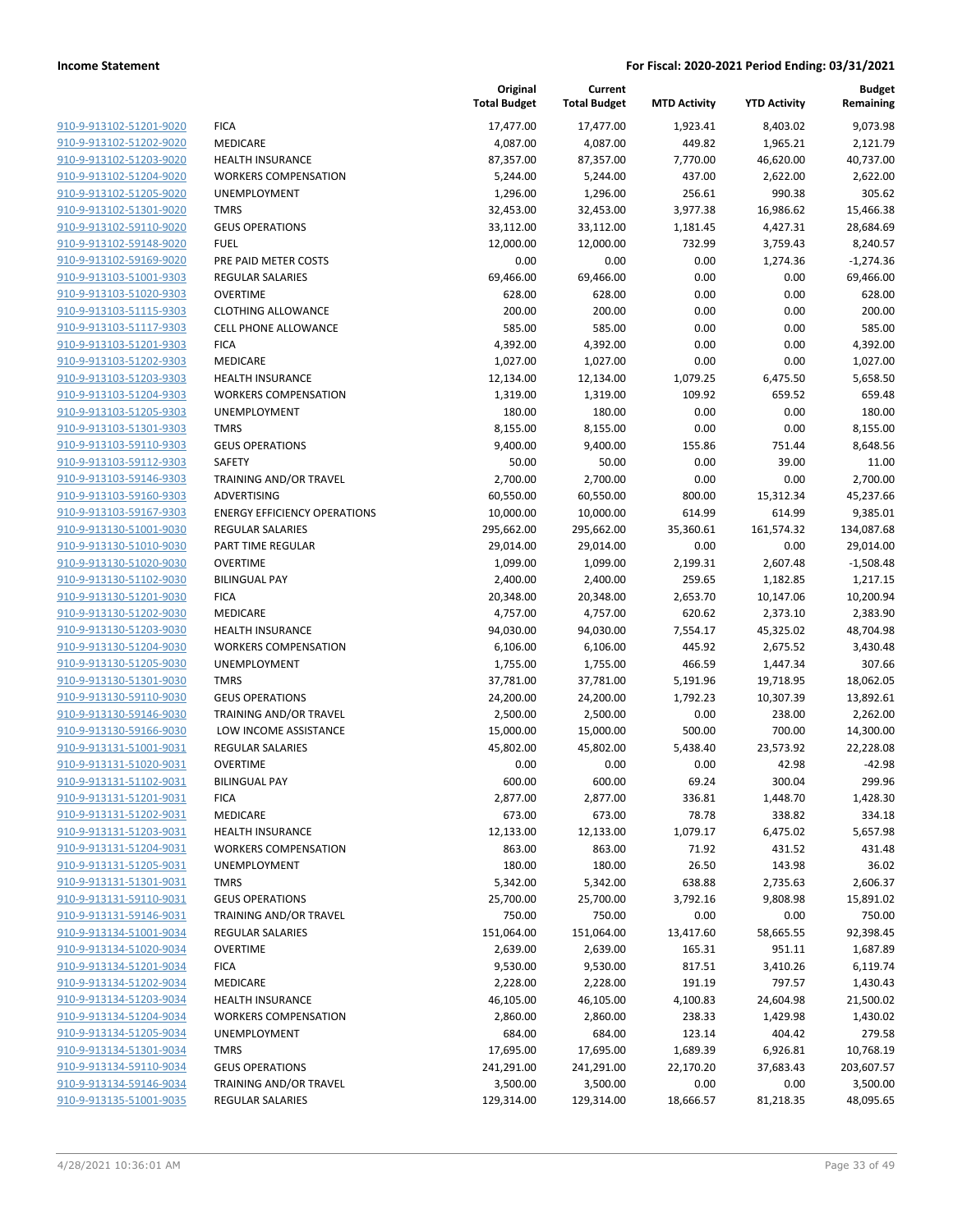| 910-9-913135-51010-9035        | <b>PART TII</b> |
|--------------------------------|-----------------|
| 910-9-913135-51020-9035        | <b>OVERTII</b>  |
| 910-9-913135-51102-9035        | <b>BILINGU</b>  |
| 910-9-913135-51201-9035        | <b>FICA</b>     |
| 910-9-913135-51202-9035        | <b>MEDICA</b>   |
| 910-9-913135-51203-9035        | <b>HEALTH</b>   |
| 910-9-913135-51204-9035        | <b>WORKEI</b>   |
| 910-9-913135-51205-9035        | <b>UNEMP</b>    |
| 910-9-913135-51301-9035        | TMRS            |
| 910-9-913135-59146-9035        | <b>TRAININ</b>  |
| 910-9-913135-59170-9035        | <b>CREDIT</b>   |
| 910-9-913135-59172-9035        | LOCKBO          |
| 910-9-913135-59173-9035        | ONLINE          |
| 910-9-913135-59174-9035        | <b>BANK RI</b>  |
| 910-9-913135-59175-9035        | <b>CASHIEF</b>  |
| 910-9-913136-51001-9036        | REGULA          |
| 910-9-913136-51115-9036        | <b>CLOTHII</b>  |
| 910-9-913136-51201-9036        | <b>FICA</b>     |
| 910-9-913136-51202-9036        | <b>MEDICA</b>   |
| 910-9-913136-51203-9036        | <b>HEALTH</b>   |
| 910-9-913136-51204-9036        | <b>WORKEI</b>   |
| 910-9-913136-51205-9036        | <b>UNEMP</b>    |
| 910-9-913136-51301-9036        | TMRS            |
| 910-9-913136-59110-9036        | <b>GEUS OI</b>  |
| 910-9-913136-59141-9036        | <b>UTILITY</b>  |
| 910-9-913139-59780-9240        | <b>PROPER</b>   |
| 910-9-913139-59781-9250        | LIABILIT        |
| 910-9-913139-59902-9301        | XFER to         |
| 910-9-913139-59926-9301        | XFER to         |
| 910-9-913139-59927-9301        | XFER to         |
| 910-9-913139-59928-9301        | XFER to         |
| 910-9-913159-59200-9353        | LANDSC          |
| 910-9-913159-59201-9353        | <b>BUILDIN</b>  |
| 910-9-913159-59205-9353        | <b>EQUIPM</b>   |
| 910-9-913190-59390-9900        | <b>STRUCT</b>   |
| 910-9-930000-59060-5650        | TRANSN          |
| 910-9-930000-59110-5600        | <b>GEUS OI</b>  |
| 910-9-930161-51001-5610        | REGULA          |
| 910-9-930161-51020-5610        | <b>OVERTII</b>  |
| 910-9-930161-51115-5610        | <b>CLOTHII</b>  |
| 910-9-930161-51116-5610        | CAR ALL         |
| 910-9-930161-51117-5610        | CELL PH         |
| 910-9-930161-51201-5610        | <b>FICA</b>     |
| 910-9-930161-51202-5610        | <b>MEDICA</b>   |
| 910-9-930161-51203-5610        | <b>HEALTH</b>   |
| 910-9-930161-51204-5610        | <b>WORKEI</b>   |
| 910-9-930161-51205-5610        | <b>UNEMP</b>    |
| <u>910-9-930161-51301-5610</u> | TMRS            |
| 910-9-930161-59110-5610        | <b>GEUS OI</b>  |
| 910-9-930161-59146-5610        | <b>TRAININ</b>  |
| 910-9-930181-51001-5810        | REGULA          |
| 910-9-930181-51020-5810        | OVERTII         |
| 910-9-930181-51115-5810        | <b>CLOTHII</b>  |
| 910-9-930181-51201-5810        | <b>FICA</b>     |
| 910-9-930181-51202-5810        | <b>MEDICA</b>   |
| 910-9-930181-51203-5810        | <b>HEALTH</b>   |
| <u>910-9-930181-51204-5810</u> | <b>WORKEI</b>   |
| 910-9-930181-51205-5810        | <b>UNEMP</b>    |
| 910-9-930181-51301-5810        | <b>TMRS</b>     |
|                                |                 |

|                                                    |                                             | Original<br><b>Total Budget</b> | Current<br><b>Total Budget</b> | <b>MTD Activity</b> | <b>YTD Activity</b>  | <b>Budget</b><br>Remaining |
|----------------------------------------------------|---------------------------------------------|---------------------------------|--------------------------------|---------------------|----------------------|----------------------------|
| 910-9-913135-51010-9035                            | PART TIME REGULAR                           | 33,202.00                       | 33,202.00                      | 0.00                | 0.00                 | 33,202.00                  |
| 910-9-913135-51020-9035                            | <b>OVERTIME</b>                             | 3,089.00                        | 3,089.00                       | 899.39              | 6,635.36             | $-3,546.36$                |
| 910-9-913135-51102-9035                            | <b>BILINGUAL PAY</b>                        | 600.00                          | 600.00                         | 69.24               | 300.04               | 299.96                     |
| 910-9-913135-51201-9035                            | <b>FICA</b>                                 | 10,305.00                       | 10,305.00                      | 1,134.04            | 5,127.24             | 5,177.76                   |
| 910-9-913135-51202-9035                            | <b>MEDICARE</b>                             | 2,409.00                        | 2,409.00                       | 265.22              | 1,199.12             | 1,209.88                   |
| 910-9-913135-51203-9035                            | <b>HEALTH INSURANCE</b>                     | 36,399.00                       | 36,399.00                      | 3,237.50            | 19,425.00            | 16,974.00                  |
| 910-9-913135-51204-9035                            | <b>WORKERS COMPENSATION</b>                 | 3,092.00                        | 3,092.00                       | 257.67              | 1,546.02             | 1,545.98                   |
| 910-9-913135-51205-9035                            | <b>UNEMPLOYMENT</b>                         | 900.00                          | 900.00                         | 135.23              | 628.96               | 271.04                     |
| 910-9-913135-51301-9035                            | <b>TMRS</b>                                 | 19,134.00                       | 19,134.00                      | 1,843.17            | 8,225.90             | 10,908.10                  |
| 910-9-913135-59146-9035                            | TRAINING AND/OR TRAVEL                      | 1,500.00                        | 1,500.00                       | 0.00                | 0.00                 | 1,500.00                   |
| 910-9-913135-59170-9035                            | <b>CREDIT CARD FEES</b>                     | 113,000.00                      | 113,000.00                     | 8,486.93            | 53,147.34            | 59,852.66                  |
| 910-9-913135-59172-9035                            | LOCKBOX OVER/SHORT                          | 500.00                          | 500.00                         | 0.00                | 0.00                 | 500.00                     |
| 910-9-913135-59173-9035                            | <b>ONLINE PAYMENT OVER/SHORT</b>            | 500.00                          | 500.00                         | 0.00                | 1,052.21             | $-552.21$                  |
| 910-9-913135-59174-9035                            | <b>BANK RECS OVER/SHORT</b>                 | 100.00                          | 100.00                         | 0.00                | 0.00                 | 100.00                     |
| 910-9-913135-59175-9035                            | <b>CASHIERS OVER/SHORT</b>                  | 100.00                          | 100.00                         | $-2.00$             | 7.56                 | 92.44                      |
| 910-9-913136-51001-9036                            | <b>REGULAR SALARIES</b>                     | 32,822.00                       | 32,822.00                      | 3,748.80            | 16,340.79            | 16,481.21                  |
| 910-9-913136-51115-9036                            | <b>CLOTHING ALLOWANCE</b>                   | 272.00                          | 272.00                         | 279.73              | 279.73               | $-7.73$                    |
| 910-9-913136-51201-9036                            | <b>FICA</b>                                 | 2,035.00                        | 2,035.00                       | 183.00              | 814.25               | 1,220.75                   |
| 910-9-913136-51202-9036                            | <b>MEDICARE</b>                             | 476.00                          | 476.00                         | 42.81               | 190.47               | 285.53                     |
| 910-9-913136-51203-9036                            | <b>HEALTH INSURANCE</b>                     | 12,133.00                       | 12,133.00                      | 1,888.58            | 11,331.48            | 801.52                     |
| 910-9-913136-51204-9036<br>910-9-913136-51205-9036 | <b>WORKERS COMPENSATION</b><br>UNEMPLOYMENT | 611.00                          | 611.00                         | 113.83<br>59.97     | 682.98<br>139.93     | $-71.98$                   |
| 910-9-913136-51301-9036                            | <b>TMRS</b>                                 | 180.00<br>3,779.00              | 180.00<br>3,779.00             | 434.85              | 1,868.93             | 40.07<br>1,910.07          |
| 910-9-913136-59110-9036                            | <b>GEUS OPERATIONS</b>                      | 20,955.00                       | 20,955.00                      | 2,368.77            | 6,018.16             | 14,936.84                  |
| 910-9-913136-59141-9036                            | <b>UTILITY BILLS</b>                        | 50,000.00                       | 50,000.00                      | 3,051.94            | 19,173.49            | 30,826.51                  |
| 910-9-913139-59780-9240                            | PROPERTY INSURANCE                          | 7,793.00                        | 7,793.00                       | 0.00                | 6,411.14             | 1,381.86                   |
| 910-9-913139-59781-9250                            | LIABILITY INSURANCE                         | 8,323.00                        | 8,323.00                       | 0.00                | 7,576.75             | 746.25                     |
| 910-9-913139-59902-9301                            | XFER to COG - ADMIN EXPENSES                | 82,689.00                       | 82,689.00                      | 6,890.75            | 46,260.08            | 36,428.92                  |
| 910-9-913139-59926-9301                            | XFER to COG - GARAGE                        | 17,224.00                       | 17,224.00                      | 1,435.33            | 8,611.98             | 8,612.02                   |
| 910-9-913139-59927-9301                            | XFER to COG - INSURANCE                     | 3,924.00                        | 3,924.00                       | 327.00              | 1,962.00             | 1,962.00                   |
| 910-9-913139-59928-9301                            | XFER to COG - IT                            | 125,380.00                      | 125,380.00                     | 10,448.33           | 62,689.98            | 62,690.02                  |
| 910-9-913159-59200-9353                            | LANDSCAPING MAINTENANCE                     | 3,500.00                        | 3,500.00                       | 0.00                | 768.00               | 2,732.00                   |
| 910-9-913159-59201-9353                            | <b>BUILDINGS MAINTENANCE</b>                | 20,300.00                       | 20,300.00                      | 1,117.00            | 7,268.24             | 13,031.76                  |
| 910-9-913159-59205-9353                            | <b>EQUIPMENT MAINTENANCE</b>                | 4,000.00                        | 4,000.00                       | 216.85              | 620.15               | 3,379.85                   |
| 910-9-913190-59390-9900                            | STRUCTURES & IMPROVEMENTS                   | 5,000.00                        | 5,000.00                       | 0.00                | 0.00                 | 5,000.00                   |
| 910-9-930000-59060-5650                            | <b>TRANSMISSION COSTS</b>                   | 3,593,619.00                    | 3,593,619.00                   | 329,341.19          | 1,893,348.73         | 1,700,270.27               |
| 910-9-930000-59110-5600                            | <b>GEUS OPERATIONS</b>                      | 108,800.00                      | 108,800.00                     | 7,920.95            | 113,901.95           | $-5,101.95$                |
| 910-9-930161-51001-5610                            | <b>REGULAR SALARIES</b>                     | 267,462.00                      | 267,462.00                     | 29,487.00           | 128,348.20           | 139,113.80                 |
| 910-9-930161-51020-5610                            | <b>OVERTIME</b>                             | 19,429.00                       | 19,429.00                      | 3,857.22            | 20,227.71            | $-798.71$                  |
| 910-9-930161-51115-5610                            | <b>CLOTHING ALLOWANCE</b>                   | 60.00                           | 60.00                          | 0.00                | 0.00                 | 60.00                      |
| 910-9-930161-51116-5610                            | <b>CAR ALLOWANCE</b>                        | 1,950.00                        | 1,950.00                       | 225.00              | 975.00               | 975.00                     |
| 910-9-930161-51117-5610                            | CELL PHONE ALLOWANCE                        | 432.00                          | 432.00                         | 49.83               | 215.93               | 216.07                     |
| 910-9-930161-51201-5610                            | <b>FICA</b>                                 | 17,936.00                       | 17,936.00                      | 1,917.52            | 8,616.18             | 9,319.82                   |
| 910-9-930161-51202-5610                            | <b>MEDICARE</b>                             | 4,193.00                        | 4,193.00                       | 448.45              | 2,015.08             | 2,177.92                   |
| 910-9-930161-51203-5610                            | <b>HEALTH INSURANCE</b>                     | 40,948.00                       | 40,948.00                      | 3,642.08            | 21,852.48            | 19,095.52                  |
| 910-9-930161-51204-5610                            | <b>WORKERS COMPENSATION</b>                 | 5,382.00                        | 5,382.00                       | 448.50              | 2,691.00             | 2,691.00                   |
| 910-9-930161-51205-5610                            | UNEMPLOYMENT                                | 610.00                          | 610.00                         | 0.00                | 516.41               | 93.59                      |
| 910-9-930161-51301-5610                            | <b>TMRS</b>                                 | 33,302.00                       | 33,302.00                      | 3,899.83            | 17,136.93            | 16,165.07                  |
| 910-9-930161-59110-5610                            | <b>GEUS OPERATIONS</b>                      | 17,525.00                       | 17,525.00                      | 169.88              | 1,800.68             | 15,724.32                  |
| 910-9-930161-59146-5610                            | TRAINING AND/OR TRAVEL                      | 35,000.00                       | 35,000.00                      | 650.00              | 2,600.00             | 32,400.00                  |
| 910-9-930181-51001-5810                            | REGULAR SALARIES                            | 164,522.00                      | 164,522.00                     | 17,492.84           | 76,277.62            | 88,244.38<br>$-798.84$     |
| 910-9-930181-51020-5810                            | <b>OVERTIME</b>                             | 19,429.00                       | 19,429.00                      | 3,857.28            | 20,227.84            |                            |
| 910-9-930181-51115-5810<br>910-9-930181-51201-5810 | <b>CLOTHING ALLOWANCE</b>                   | 843.00                          | 843.00                         | 101.94              | 101.94               | 741.06                     |
| 910-9-930181-51202-5810                            | <b>FICA</b><br>MEDICARE                     | 11,406.00<br>2,666.00           | 11,406.00<br>2,666.00          | 1,323.71<br>309.58  | 5,983.35<br>1,399.34 | 5,422.65<br>1,266.66       |
| 910-9-930181-51203-5810                            | <b>HEALTH INSURANCE</b>                     | 28,815.00                       | 28,815.00                      | 2,562.92            | 15,377.52            | 13,437.48                  |
| 910-9-930181-51204-5810                            | <b>WORKERS COMPENSATION</b>                 | 3,423.00                        | 3,423.00                       | 285.25              | 1,711.50             | 1,711.50                   |
| 910-9-930181-51205-5810                            | UNEMPLOYMENT                                | 430.00                          | 430.00                         | 0.00                | 318.48               | 111.52                     |
| 910-9-930181-51301-5810                            | <b>TMRS</b>                                 | 21,177.00                       | 21,177.00                      | 2,476.64            | 11,044.80            | 10,132.20                  |
|                                                    |                                             |                                 |                                |                     |                      |                            |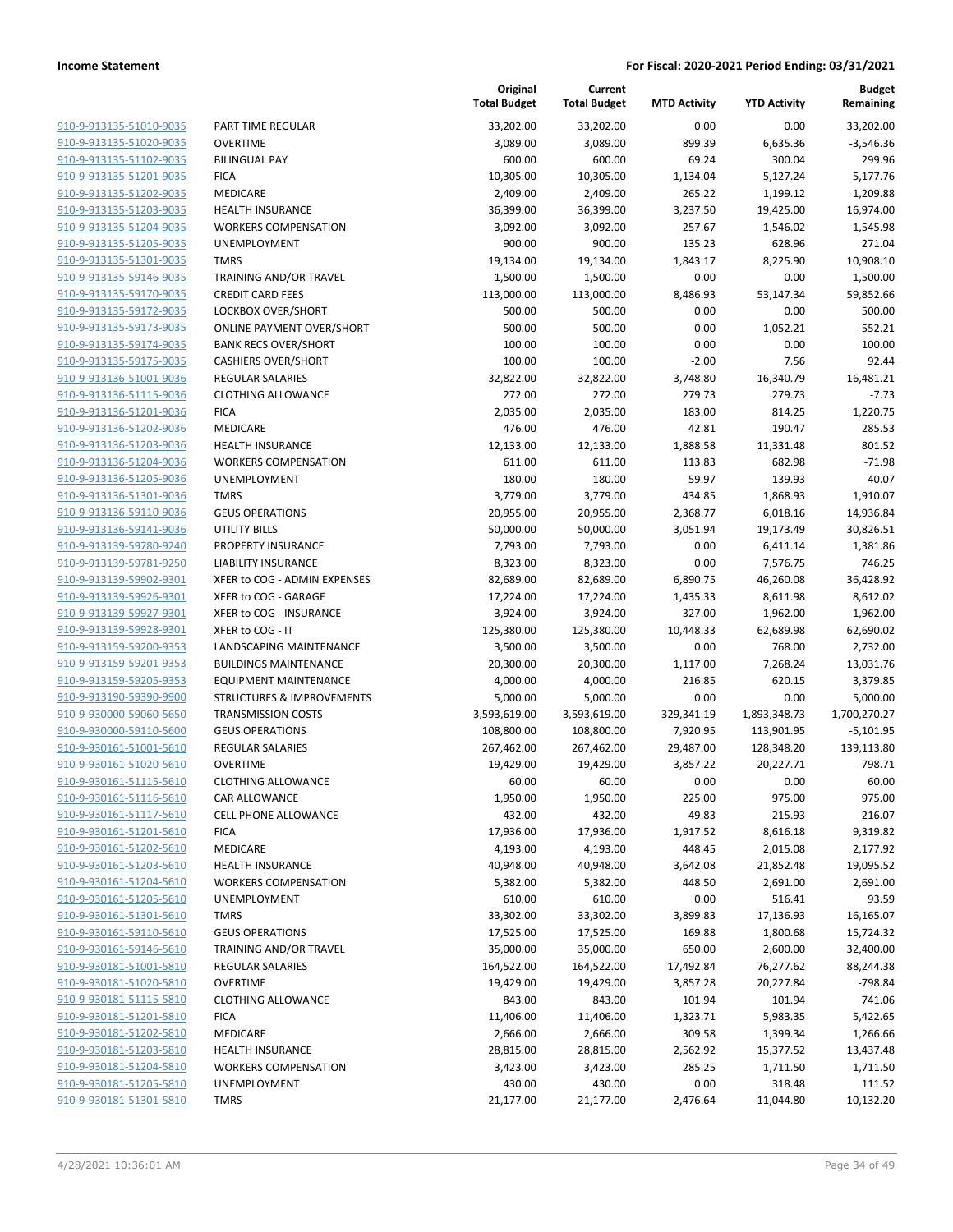|                         |                                         | Original<br><b>Total Budget</b> | Current<br><b>Total Budget</b> | <b>MTD Activity</b> | <b>YTD Activity</b> | Budget<br>Remaining |
|-------------------------|-----------------------------------------|---------------------------------|--------------------------------|---------------------|---------------------|---------------------|
| 910-9-930181-59110-5810 | <b>GEUS OPERATIONS</b>                  | 10,725.00                       | 10,725.00                      | 116.61              | 882.89              | 9,842.11            |
| 910-9-930190-59390-9900 | <b>STRUCTURES &amp; IMPROVEMENTS</b>    | 0.00                            | 550,000.00                     | 0.00                | 0.00                | 550,000.00          |
| 910-9-930190-59391-9900 | <b>FURNITURE &amp; OFFICE EQUIPMENT</b> | 550,000.00                      | 0.00                           | 21,280.17           | 32,315.17           | $-32,315.17$        |
| 910-9-931080-51001-5800 | <b>REGULAR SALARIES</b>                 | 749,375.00                      | 749,375.00                     | 64,277.39           | 308,690.92          | 440,684.08          |
| 910-9-931080-51010-5800 | PART TIME REGULAR                       | 75,491.00                       | 75,491.00                      | 0.00                | 0.00                | 75,491.00           |
| 910-9-931080-51020-5800 | <b>OVERTIME</b>                         | 1,695.00                        | 1,695.00                       | 1,996.72            | 1,996.72            | $-301.72$           |
| 910-9-931080-51115-5800 | <b>CLOTHING ALLOWANCE</b>               | 850.00                          | 850.00                         | 764.64              | 1,424.07            | $-574.07$           |
| 910-9-931080-51116-5800 | CAR ALLOWANCE                           | 3,900.00                        | 3,900.00                       | 225.00              | 1,575.00            | 2,325.00            |
| 910-9-931080-51117-5800 | <b>CELL PHONE ALLOWANCE</b>             | 4,070.00                        | 4,070.00                       | 396.24              | 1,965.84            | 2,104.16            |
| 910-9-931080-51201-5800 | <b>FICA</b>                             | 48,592.00                       | 48,592.00                      | 3,978.93            | 18,116.25           | 30,475.75           |
| 910-9-931080-51202-5800 | MEDICARE                                | 12,102.00                       | 12,102.00                      | 930.56              | 4,436.62            | 7,665.38            |
| 910-9-931080-51203-5800 | <b>HEALTH INSURANCE</b>                 | 89,784.00                       | 89,784.00                      | 7,985.84            | 47,915.04           | 41,868.96           |
| 910-9-931080-51204-5800 | <b>WORKERS COMPENSATION</b>             | 15,525.00                       | 15,525.00                      | 1,293.75            | 7,762.50            | 7,762.50            |
| 910-9-931080-51205-5800 | <b>UNEMPLOYMENT</b>                     | 1,692.00                        | 1,692.00                       | 41.68               | 1,057.82            | 634.18              |
| 910-9-931080-51301-5800 | <b>TMRS</b>                             | 87,384.00                       | 87,384.00                      | 7,157.29            | 34,402.20           | 52,981.80           |
| 910-9-931080-59110-5800 | <b>GEUS OPERATIONS</b>                  | 8,780.00                        | 8,780.00                       | 1,072.86            | 5,812.33            | 2,967.67            |
| 910-9-931080-59146-5800 | TRAINING AND/OR TRAVEL                  | 14,600.00                       | 14,600.00                      | 0.00                | 0.00                | 14,600.00           |
| 910-9-931080-59148-5800 | <b>FUEL</b>                             | 4,000.00                        | 4,000.00                       | 446.58              | 1,074.05            | 2,925.95            |
| 910-9-931080-59205-5800 | <b>EQUIPMENT MAINTENANCE</b>            | 1,500.00                        | 1,500.00                       | 72.98               | 995.08              | 504.92              |
| 910-9-931088-51001-5880 | <b>REGULAR SALARIES</b>                 | 52,914.00                       | 52,914.00                      | 11,486.40           | 49,934.74           | 2,979.26            |
| 910-9-931088-51117-5880 | CELL PHONE ALLOWANCE                    | 960.00                          | 960.00                         | 110.76              | 479.96              | 480.04              |
| 910-9-931088-51201-5880 | <b>FICA</b>                             | 3,340.00                        | 3,340.00                       | 649.14              | 2,837.35            | 502.65              |
| 910-9-931088-51202-5880 | <b>MEDICARE</b>                         | 781.00                          | 781.00                         | 151.83              | 663.58              | 117.42              |
| 910-9-931088-51203-5880 | <b>HEALTH INSURANCE</b>                 | 12,133.00                       | 12,133.00                      | 1,079.17            | 6,475.02            | 5,657.98            |
| 910-9-931088-51204-5880 | <b>WORKERS COMPENSATION</b>             | 1,002.00                        | 1,002.00                       | 83.50               | 501.00              | 501.00              |
| 910-9-931088-51205-5880 | UNEMPLOYMENT                            | 180.00                          | 180.00                         | 39.12               | 288.00              | $-108.00$           |
| 910-9-931088-51301-5880 | <b>TMRS</b>                             | 6,202.00                        | 6,202.00                       | 1,345.29            | 5,766.71            | 435.29              |
| 910-9-931088-59110-5880 | <b>GEUS OPERATIONS</b>                  | 6,700.00                        | 6,700.00                       | 208.71              | 1,225.61            | 5,474.39            |
| 910-9-931088-59146-5880 | TRAINING AND/OR TRAVEL                  | 4,000.00                        | 4,000.00                       | 0.00                | 0.00                | 4,000.00            |
| 910-9-931092-51001-9202 | <b>REGULAR SALARIES</b>                 | 122,868.00                      | 122,868.00                     | 13,538.48           | 47,921.60           | 74,946.40           |
| 910-9-931092-51116-9202 | CAR ALLOWANCE                           | 1,560.00                        | 1,560.00                       | 225.00              | 750.00              | 810.00              |
| 910-9-931092-51117-9202 | <b>CELL PHONE ALLOWANCE</b>             | 1,632.00                        | 1,632.00                       | 199.38              | 727.39              | 904.61              |
| 910-9-931092-51201-9202 | <b>FICA</b>                             | 7,816.00                        | 7,816.00                       | 865.56              | 3,470.28            | 4,345.72            |
| 910-9-931092-51202-9202 | MEDICARE                                | 1,828.00                        | 1,828.00                       | 202.43              | 811.59              | 1,016.41            |
| 910-9-931092-51203-9202 | <b>HEALTH INSURANCE</b>                 | 20,626.00                       | 20,626.00                      | 1,834.58            | 11,007.48           | 9,618.52            |
| 910-9-931092-51204-9202 | <b>WORKERS COMPENSATION</b>             | 2,345.00                        | 2,345.00                       | 195.42              | 1,172.52            | 1,172.48            |
| 910-9-931092-51205-9202 | UNEMPLOYMENT                            | 306.00                          | 306.00                         | 155.23              | 378.00              | $-72.00$            |
| 910-9-931092-51301-9202 | <b>TMRS</b>                             | 14,513.00                       | 14,513.00                      | 1,619.69            | 6,397.54            | 8,115.46            |
| 910-9-931092-59110-9212 | <b>GEUS OPERATIONS</b>                  | 32,889.00                       | 32,889.00                      | 2,148.18            | 11,762.03           | 21,126.97           |
| 910-9-931092-59130-9212 | PHONE MANAGEMENT SERVICE                | 81,000.00                       | 81,000.00                      | 6,672.00            | 40,032.00           | 40,968.00           |
| 910-9-931092-59133-9212 | OFFICE 365                              | 19,200.00                       | 19,200.00                      | 1,548.50            | 9,291.00            | 9,909.00            |
| 910-9-931092-59146-9212 | TRAINING AND/OR TRAVEL                  | 8,700.00                        | 8,700.00                       | 0.00                | 637.34              | 8,062.66            |
| 910-9-931093-59205-9352 | EQUIPMENT MAINTENANCE - IT              | 24,500.00                       | 24,500.00                      | 2,227.50            | 2,907.30            | 21,592.70           |
| 910-9-931099-59391-9900 | FURNITURE & OFFICE EQUIPMENT            | 128,000.00                      | 128,000.00                     | 0.00                | 110,975.69          | 17,024.31           |
| 910-9-931462-51001-5620 | REGULAR SALARIES                        | 52,399.00                       | 52,399.00                      | 6,078.00            | 26,372.02           | 26,026.98           |
| 910-9-931462-51115-5620 | <b>CLOTHING ALLOWANCE</b>               | 150.00                          | 150.00                         | 0.00                | 24.00               | 126.00              |
| 910-9-931462-51117-5620 | <b>CELL PHONE ALLOWANCE</b>             | 318.00                          | 318.00                         | 36.69               | 158.99              | 159.01              |
| 910-9-931462-51201-5620 | <b>FICA</b>                             | 3,268.00                        | 3,268.00                       | 318.18              | 1,397.37            | 1,870.63            |
| 910-9-931462-51202-5620 | MEDICARE                                | 764.00                          | 764.00                         | 74.40               | 326.80              | 437.20              |
| 910-9-931462-51203-5620 | <b>HEALTH INSURANCE</b>                 | 6,067.00                        | 6,067.00                       | 539.58              | 3,237.48            | 2,829.52            |
| 910-9-931462-51204-5620 | <b>WORKERS COMPENSATION</b>             | 997.00                          | 997.00                         | 83.08               | 498.48              | 498.52              |
| 910-9-931462-51205-5620 | <b>UNEMPLOYMENT</b>                     | 89.00                           | 89.00                          | 0.00                | 78.77               | 10.23               |
| 910-9-931462-51301-5620 | <b>TMRS</b>                             | 6,069.00                        | 6,069.00                       | 709.29              | 3,034.64            | 3,034.36            |
| 910-9-931462-59110-5620 | <b>GEUS OPERATIONS</b>                  | 8,485.00                        | 8,485.00                       | 901.62              | 3,029.70            | 5,455.30            |
| 910-9-931462-59146-5620 | TRAINING AND/OR TRAVEL                  | 3,000.00                        | 3,000.00                       | 0.00                | 0.00                | 3,000.00            |
| 910-9-931462-59148-5620 | <b>FUEL</b>                             | 1,900.00                        | 1,900.00                       | 217.72              | 1,053.02            | 846.98              |
| 910-9-931462-59198-5620 | <b>COLOCATION CHARGES</b>               | 10,189.00                       | 10,189.00                      | 0.00                | 10,189.00           | 0.00                |
| 910-9-931462-59199-5620 | LEASE OF DARK FIBER                     | 324,000.00                      | 324,000.00                     | 0.00                | 324,000.00          | 0.00                |
| 910-9-931470-51001-5700 | REGULAR SALARIES                        | 91,588.00                       | 91,588.00                      | 10,704.06           | 46,425.81           | 45,162.19           |
|                         |                                         |                                 |                                |                     |                     |                     |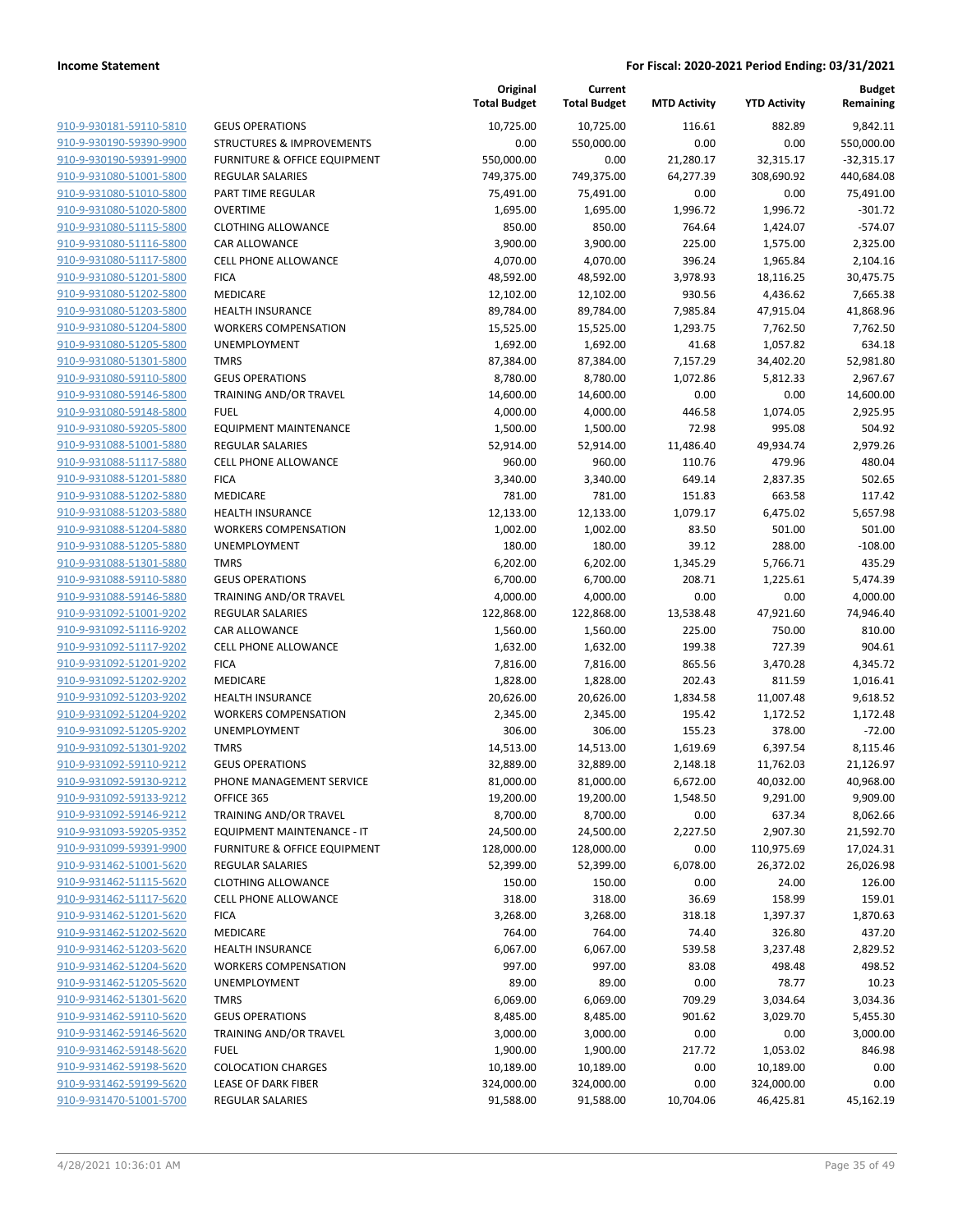| 910-9-931470-51020-5700        |
|--------------------------------|
| 910-9-931470-51115-5700        |
| 910-9-931470-51117-5700        |
| 910-9-931470-51201-5700        |
| 910-9-931470-51202-5700        |
|                                |
| 910-9-931470-51203-5700        |
| 910-9-931470-51204-5700        |
| 910-9-931470-51205-5700        |
| 910-9-931470-51301-5700        |
| 910-9-931470-59205-5700        |
| 910-9-931470-59253-5700        |
| 910-9-931490-59353-9900        |
| 910-9-931491-51001-9911        |
| <u>910-9-931491-51020-9911</u> |
| 910-9-931491-51201-9911        |
| 910-9-931491-51202-9911        |
|                                |
| 910-9-931491-51205-9911        |
| 910-9-931491-51301-9911        |
| 910-9-931528-51001-5820        |
| 910-9-931528-51115-5820        |
| 910-9-931528-51117-5820        |
| 910-9-931528-51201-5820        |
| 910-9-931528-51202-5820        |
| 910-9-931528-51203-5820        |
| 910-9-931528-51204-5820        |
| 910-9-931528-51205-5820        |
|                                |
| 910-9-931528-51301-5820        |
| <u>910-9-931528-59110-5820</u> |
| 910-9-931528-59146-5820        |
| 910-9-931528-59148-5820        |
| 910-9-931529-51001-5920        |
| 910-9-931529-51020-5920        |
| 910-9-931529-51115-5920        |
| 910-9-931529-51117-5920        |
| 910-9-931529-51201-5920        |
| 910-9-931529-51202-5920        |
| 910-9-931529-51203-5920        |
| <u>910-9-931529-51204-5920</u> |
|                                |
| 910-9-931529-51205-5920        |
| 910-9-931529-51301-5920        |
| 910-9-931529-59205-5920        |
| 910-9-931529-59262-5920        |
| <u>910-9-931590-59362-9900</u> |
| 910-9-931591-51001-9912        |
| 910-9-931591-51020-9912        |
| 910-9-931591-51201-9912        |
| 910-9-931591-51202-9912        |
| 910-9-931591-51205-9912        |
| <u>910-9-931591-51301-9912</u> |
| 910-9-932467-51001-5671        |
|                                |
| 910-9-932467-51020-5671        |
| 910-9-932467-51115-5671        |
| 910-9-932467-51201-5671        |
| 910-9-932467-51202-5671        |
| 910-9-932467-51203-5671        |
| 910-9-932467-51204-5671        |
| 910-9-932467-51205-5671        |
| 910-9-932467-51301-5671        |
| 910-9-932467-59110-5671        |
|                                |

|                         |                                      | Original<br><b>Total Budget</b> | Current<br><b>Total Budget</b> | <b>MTD Activity</b> | <b>YTD Activity</b> | <b>Budget</b><br>Remaining |
|-------------------------|--------------------------------------|---------------------------------|--------------------------------|---------------------|---------------------|----------------------------|
| 910-9-931470-51020-5700 | <b>OVERTIME</b>                      | 4,978.00                        | 4,978.00                       | 943.07              | 1,681.87            | 3,296.13                   |
| 910-9-931470-51115-5700 | <b>CLOTHING ALLOWANCE</b>            | 844.00                          | 844.00                         | 0.00                | 369.67              | 474.33                     |
| 910-9-931470-51117-5700 | <b>CELL PHONE ALLOWANCE</b>          | 432.00                          | 432.00                         | 74.79               | 324.09              | 107.91                     |
| 910-9-931470-51201-5700 | <b>FICA</b>                          | 6,014.00                        | 6,014.00                       | 632.55              | 2,620.07            | 3,393.93                   |
| 910-9-931470-51202-5700 | <b>MEDICARE</b>                      | 1,407.00                        | 1,407.00                       | 147.93              | 612.75              | 794.25                     |
| 910-9-931470-51203-5700 | <b>HEALTH INSURANCE</b>              | 18,201.00                       | 18,201.00                      | 1,618.75            | 9,712.50            | 8,488.50                   |
| 910-9-931470-51204-5700 | <b>WORKERS COMPENSATION</b>          | 1,836.00                        | 1,836.00                       | 153.00              | 918.00              | 918.00                     |
| 910-9-931470-51205-5700 | <b>UNEMPLOYMENT</b>                  | 266.00                          | 266.00                         | 17.23               | 238.64              | 27.36                      |
| 910-9-931470-51301-5700 | <b>TMRS</b>                          | 11,167.00                       | 11,167.00                      | 1,359.73            | 5,540.02            | 5,626.98                   |
| 910-9-931470-59205-5700 | <b>EQUIPMENT MAINTENANCE</b>         | 4,150.00                        | 4,150.00                       | 1,689.63            | 4,300.21            | $-150.21$                  |
| 910-9-931470-59253-5700 | <b>TRANSMISSION SUBSTATION MAINT</b> | 19,278.00                       | 19,278.00                      | 409.34              | 3,624.74            | 15,653.26                  |
| 910-9-931490-59353-9900 | <b>TRANSMISSION SUBSTATIONS</b>      | 1,246,800.00                    | 1,246,800.00                   | 44,436.35           | 52,283.52           | 1,194,516.48               |
| 910-9-931491-51001-9911 | <b>REGULAR SALARIES</b>              | 2,428.00                        | 2,428.00                       | 0.00                | 0.00                | 2,428.00                   |
| 910-9-931491-51020-9911 | <b>OVERTIME</b>                      | 84.00                           | 84.00                          | 0.00                | 0.00                | 84.00                      |
| 910-9-931491-51201-9911 | <b>FICA</b>                          | 156.00                          | 156.00                         | 0.00                | 0.00                | 156.00                     |
| 910-9-931491-51202-9911 | MEDICARE                             | 37.00                           | 37.00                          | 0.00                | 0.00                | 37.00                      |
| 910-9-931491-51205-9911 | <b>UNEMPLOYMENT</b>                  | 5.00                            | 5.00                           | 0.00                | 0.00                | 5.00                       |
| 910-9-931491-51301-9911 | <b>TMRS</b>                          | 290.00                          | 290.00                         | 0.00                | 0.00                | 290.00                     |
| 910-9-931528-51001-5820 | <b>REGULAR SALARIES</b>              | 52,546.00                       | 52,546.00                      | 6,078.00            | 26,372.01           | 26,173.99                  |
| 910-9-931528-51115-5820 | <b>CLOTHING ALLOWANCE</b>            | 150.00                          | 150.00                         | 0.00                | 23.99               | 126.01                     |
| 910-9-931528-51117-5820 | <b>CELL PHONE ALLOWANCE</b>          | 318.00                          | 318.00                         | 36.69               | 158.99              | 159.01                     |
| 910-9-931528-51201-5820 | <b>FICA</b>                          | 3,277.00                        | 3,277.00                       | 379.11              | 1,644.92            | 1,632.08                   |
| 910-9-931528-51202-5820 | MEDICARE                             | 766.00                          | 766.00                         | 88.65               | 384.65              | 381.35                     |
| 910-9-931528-51203-5820 | <b>HEALTH INSURANCE</b>              | 6,067.00                        | 6,067.00                       | 539.58              | 3,237.48            | 2,829.52                   |
| 910-9-931528-51204-5820 | <b>WORKERS COMPENSATION</b>          | 997.00                          | 997.00                         | 83.08               | 498.48              | 498.52                     |
| 910-9-931528-51205-5820 | <b>UNEMPLOYMENT</b>                  | 89.00                           | 89.00                          | 0.00                | 65.22               | 23.78                      |
| 910-9-931528-51301-5820 | <b>TMRS</b>                          | 6,086.00                        | 6,086.00                       | 709.29              | 3,034.64            | 3,051.36                   |
| 910-9-931528-59110-5820 | <b>GEUS OPERATIONS</b>               | 8,485.00                        | 8,485.00                       | 400.84              | 1,245.60            | 7,239.40                   |
| 910-9-931528-59146-5820 | TRAINING AND/OR TRAVEL               | 5,970.00                        | 5,970.00                       | 0.00                | 0.00                | 5,970.00                   |
| 910-9-931528-59148-5820 | <b>FUEL</b>                          | 2,300.00                        | 2,300.00                       | 204.95              | 1,161.83            | 1,138.17                   |
| 910-9-931529-51001-5920 | <b>REGULAR SALARIES</b>              | 91,847.00                       | 91,847.00                      | 10,704.03           | 46,425.63           | 45,421.37                  |
| 910-9-931529-51020-5920 | <b>OVERTIME</b>                      | 4,992.00                        | 4,992.00                       | 943.09              | 1,681.93            | 3,310.07                   |
| 910-9-931529-51115-5920 | <b>CLOTHING ALLOWANCE</b>            | 730.00                          | 730.00                         | 0.00                | 549.67              | 180.33                     |
| 910-9-931529-51117-5920 | <b>CELL PHONE ALLOWANCE</b>          | 432.00                          | 432.00                         | 74.70               | 323.70              | 108.30                     |
| 910-9-931529-51201-5920 | <b>FICA</b>                          | 6,031.00                        | 6,031.00                       | 726.75              | 3,002.73            | 3,028.27                   |
| 910-9-931529-51202-5920 | MEDICARE                             | 1,411.00                        | 1,411.00                       | 169.97              | 702.26              | 708.74                     |
| 910-9-931529-51203-5920 | <b>HEALTH INSURANCE</b>              | 18,201.00                       | 18,201.00                      | 1,618.75            | 9,712.50            | 8,488.50                   |
| 910-9-931529-51204-5920 | <b>WORKERS COMPENSATION</b>          | 1,836.00                        | 1,836.00                       | 153.00              | 918.00              | 918.00                     |
| 910-9-931529-51205-5920 | UNEMPLOYMENT                         | 266.00                          | 266.00                         | 4.87                | 193.36              | 72.64                      |
| 910-9-931529-51301-5920 | <b>TMRS</b>                          | 11,198.00                       | 11,198.00                      | 1,359.73            | 5,540.02            | 5,657.98                   |
| 910-9-931529-59205-5920 | <b>EQUIPMENT MAINTENANCE</b>         | 5,250.00                        | 5,250.00                       | 187.05              | 7,529.67            | $-2,279.67$                |
| 910-9-931529-59262-5920 | DISTRIBUTION SUBSTATION MAINTENANCE  | 32,878.00                       | 32,878.00                      | 27.05               | 2,073.18            | 30,804.82                  |
| 910-9-931590-59362-9900 | <b>DISTRIBUTION SUBSTATIONS</b>      | 1,870,200.00                    | 1,870,200.00                   | 66,531.35           | 76,571.51           | 1,793,628.49               |
| 910-9-931591-51001-9912 | <b>REGULAR SALARIES</b>              | 2,022.00                        | 2,022.00                       | 0.00                | 0.00                | 2,022.00                   |
| 910-9-931591-51020-9912 | <b>OVERTIME</b>                      | 70.00                           | 70.00                          | 0.00                | 0.00                | 70.00                      |
| 910-9-931591-51201-9912 | <b>FICA</b>                          | 130.00                          | 130.00                         | 0.00                | 0.00                | 130.00                     |
| 910-9-931591-51202-9912 | MEDICARE                             | 31.00                           | 31.00                          | 0.00                | 0.00                | 31.00                      |
| 910-9-931591-51205-9912 | UNEMPLOYMENT                         | 5.00                            | 5.00                           | 0.00                | 0.00                | 5.00                       |
| 910-9-931591-51301-9912 | <b>TMRS</b>                          | 242.00                          | 242.00                         | 0.00                | 0.00                | 242.00                     |
| 910-9-932467-51001-5671 | <b>REGULAR SALARIES</b>              | 63,917.00                       | 63,917.00                      | 5,329.51            | 22,727.95           | 41,189.05                  |
| 910-9-932467-51020-5671 | <b>OVERTIME</b>                      | 15,672.00                       | 15,672.00                      | 3,941.57            | 5,884.61            | 9,787.39                   |
| 910-9-932467-51115-5671 | <b>CLOTHING ALLOWANCE</b>            | 980.00                          | 980.00                         | 0.00                | 0.00                | 980.00                     |
| 910-9-932467-51201-5671 | <b>FICA</b>                          | 4,935.00                        | 4,935.00                       | 531.16              | 1,616.87            | 3,318.13                   |
| 910-9-932467-51202-5671 | MEDICARE                             | 1,154.00                        | 1,154.00                       | 124.23              | 378.14              | 775.86                     |
| 910-9-932467-51203-5671 | <b>HEALTH INSURANCE</b>              | 12,133.00                       | 12,133.00                      | 1,079.17            | 6,475.02            | 5,657.98                   |
| 910-9-932467-51204-5671 | <b>WORKERS COMPENSATION</b>          | 1,770.00                        | 1,770.00                       | 147.50              | 885.00              | 885.00                     |
| 910-9-932467-51205-5671 | UNEMPLOYMENT                         | 151.00                          | 151.00                         | 0.00                | 103.44              | 47.56                      |
| 910-9-932467-51301-5671 | <b>TMRS</b>                          | 9,163.00                        | 9,163.00                       | 1,075.44            | 3,280.17            | 5,882.83                   |
| 910-9-932467-59110-5671 | <b>GEUS OPERATIONS</b>               | 3,000.00                        | 3,000.00                       | 33.27               | 102.99              | 2,897.01                   |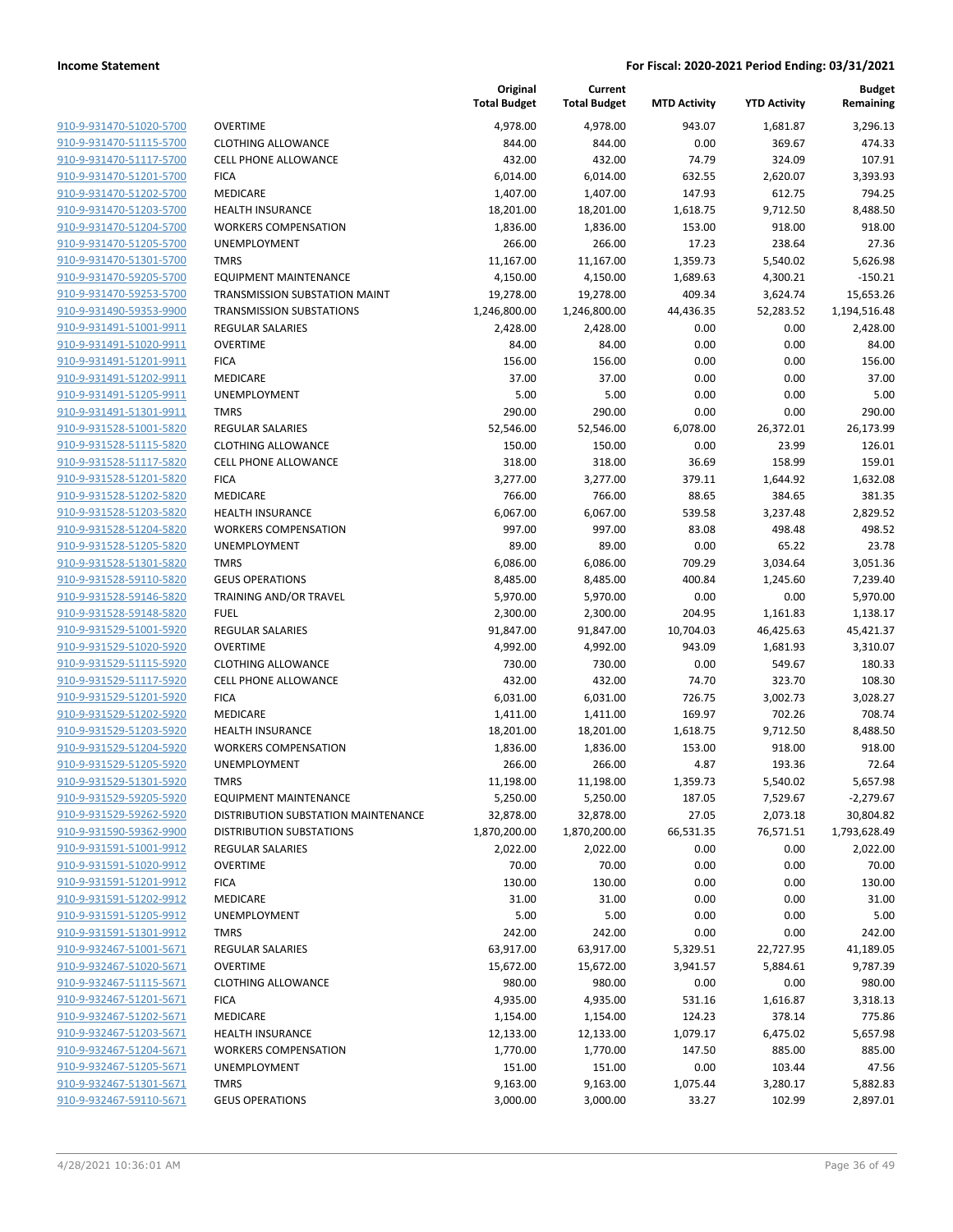| 910-9-932467-59146-5671                            |
|----------------------------------------------------|
| 910-9-932467-59148-5671                            |
| 910-9-932474-51001-5740                            |
| 910-9-932474-51020-5740                            |
| <u>910-9-932474-51115-5740</u>                     |
| 910-9-932474-51201-5740                            |
| 910-9-932474-51202-5740                            |
| 910-9-932474-51203-5740                            |
| 910-9-932474-51204-5740                            |
| 910-9-932474-51205-5740                            |
| 910-9-932474-51301-5740                            |
| 910-9-932474-59257-5740                            |
| 910-9-932490-59356-9900                            |
| 910-9-932491-51001-9913                            |
| <u>910-9-932491-51201-9913</u>                     |
| <u>910-9-932491-51202-9913</u>                     |
| 910-9-932491-51205-9913                            |
| 910-9-932491-51301-9913                            |
| 910-9-932500-51001-5801                            |
| 910-9-932500-51115-5801                            |
| 910-9-932500-51117-5801                            |
| 910-9-932500-51201-5801                            |
| 910-9-932500-51202-5801                            |
| 910-9-932500-51203-5801                            |
| 910-9-932500-51204-5801                            |
| <u>910-9-932500-51205-5801</u>                     |
| 910-9-932500-51301-5801                            |
| 910-9-932500-59110-5801                            |
| 910-9-932500-59112-5801                            |
| 910-9-932500-59146-5801                            |
| <u>910-9-932500-59148-5801</u>                     |
| 910-9-932503-51001-5830                            |
| 910-9-932503-51020-5830                            |
| 910-9-932503-51115-5830                            |
| <u>910-9-932503-51117-5830</u>                     |
| 910-9-932503-51201-5830                            |
| 910-9-932503-51202-5830                            |
| 910-9-932503-51203-5830                            |
| 910-9-932503-51204-5830<br>910-9-932503-51205-5830 |
| <u>910-9-932503-51301-5830</u>                     |
| 910-9-932503-59110-5830                            |
| <u>910-9-932503-59148-5830</u>                     |
| 910-9-932504-51001-5840                            |
| 910-9-932504-51020-5840                            |
| 910-9-932504-51115-5840                            |
| 910-9-932504-51117-5840                            |
| 910-9-932504-51201-5840                            |
| 910-9-932504-51202-5840                            |
| 910-9-932504-51203-5840                            |
| 910-9-932504-51204-5840                            |
| 910-9-932504-51205-5840                            |
| 910-9-932504-51301-5840                            |
| 910-9-932504-59110-5840                            |
| 910-9-932504-59148-5840                            |
| 910-9-932505-51001-5850                            |
| 910-9-932505-51020-5850                            |
| 910-9-932505-51201-5850                            |
| 910-9-932505-51202-5850                            |
|                                                    |

|                         |                                | Original<br><b>Total Budget</b> | Current<br><b>Total Budget</b> | <b>MTD Activity</b> | <b>YTD Activity</b> | <b>Budget</b><br>Remaining |
|-------------------------|--------------------------------|---------------------------------|--------------------------------|---------------------|---------------------|----------------------------|
| 910-9-932467-59146-5671 | TRAINING AND/OR TRAVEL         | 1,000.00                        | 1,000.00                       | 0.00                | 0.00                | 1,000.00                   |
| 910-9-932467-59148-5671 | <b>FUEL</b>                    | 4,700.00                        | 4,700.00                       | 721.42              | 2,434.09            | 2,265.91                   |
| 910-9-932474-51001-5740 | <b>REGULAR SALARIES</b>        | 59,915.00                       | 59,915.00                      | 4,873.26            | 21,805.07           | 38,109.93                  |
| 910-9-932474-51020-5740 | <b>OVERTIME</b>                | 14,690.00                       | 14,690.00                      | 1,033.20            | 2,169.72            | 12,520.28                  |
| 910-9-932474-51115-5740 | <b>CLOTHING ALLOWANCE</b>      | 980.00                          | 980.00                         | 1,090.44            | 1,090.44            | $-110.44$                  |
| 910-9-932474-51201-5740 | <b>FICA</b>                    | 4,625.00                        | 4,625.00                       | 333.34              | 1,353.54            | 3,271.46                   |
| 910-9-932474-51202-5740 | MEDICARE                       | 1,081.00                        | 1,081.00                       | 77.96               | 316.57              | 764.43                     |
| 910-9-932474-51203-5740 | <b>HEALTH INSURANCE</b>        | 12,133.00                       | 12,133.00                      | 1,079.17            | 6,475.02            | 5,657.98                   |
| 910-9-932474-51204-5740 | <b>WORKERS COMPENSATION</b>    | 1,660.00                        | 1,660.00                       | 138.33              | 829.98              | 830.02                     |
| 910-9-932474-51205-5740 | UNEMPLOYMENT                   | 151.00                          | 151.00                         | 0.00                | 96.71               | 54.29                      |
| 910-9-932474-51301-5740 | <b>TMRS</b>                    | 8,589.00                        | 8,589.00                       | 685.15              | 2,742.85            | 5,846.15                   |
| 910-9-932474-59257-5740 | TRANSMISSION LINE MAINTENANCE  | 85,440.00                       | 85,440.00                      | 6,600.21            | 28,092.43           | 57,347.57                  |
| 910-9-932490-59356-9900 | <b>GEUS TRANSMISSION LINES</b> | 112,000.00                      | 112,000.00                     | 0.00                | 15,368.24           | 96,631.76                  |
| 910-9-932491-51001-9913 | <b>REGULAR SALARIES</b>        | 24,223.00                       | 24,223.00                      | 0.00                | 3,912.82            | 20,310.18                  |
| 910-9-932491-51201-9913 | <b>FICA</b>                    | 1,870.00                        | 1,870.00                       | 0.00                | 296.68              | 1,573.32                   |
| 910-9-932491-51202-9913 | MEDICARE                       | 438.00                          | 438.00                         | 0.00                | 69.39               | 368.61                     |
| 910-9-932491-51205-9913 | <b>UNEMPLOYMENT</b>            | 58.00                           | 58.00                          | 0.00                | 0.00                | 58.00                      |
| 910-9-932491-51301-9913 | <b>TMRS</b>                    | 3,472.00                        | 3,472.00                       | 0.00                | 554.61              | 2,917.39                   |
| 910-9-932500-51001-5801 | REGULAR SALARIES               | 130,129.00                      | 130,129.00                     | 15,014.94           | 65,132.77           | 64,996.23                  |
| 910-9-932500-51115-5801 | <b>CLOTHING ALLOWANCE</b>      | 430.00                          | 430.00                         | 0.00                | 136.83              | 293.17                     |
| 910-9-932500-51117-5801 | <b>CELL PHONE ALLOWANCE</b>    | 636.00                          | 636.00                         | 73.38               | 317.98              | 318.02                     |
| 910-9-932500-51201-5801 | <b>FICA</b>                    | 7,961.00                        | 7,961.00                       | 880.02              | 3,828.71            | 4,132.29                   |
| 910-9-932500-51202-5801 | MEDICARE                       | 1,896.00                        | 1,896.00                       | 205.80              | 895.38              | 1,000.62                   |
| 910-9-932500-51203-5801 | <b>HEALTH INSURANCE</b>        | 12,133.00                       | 12,133.00                      | 1,079.17            | 6,475.02            | 5,657.98                   |
| 910-9-932500-51204-5801 | <b>WORKERS COMPENSATION</b>    | 2,433.00                        | 2,433.00                       | 202.75              | 1,216.50            | 1,216.50                   |
| 910-9-932500-51205-5801 | UNEMPLOYMENT                   | 180.00                          | 180.00                         | 0.00                | 144.00              | 36.00                      |
| 910-9-932500-51301-5801 | <b>TMRS</b>                    | 15,054.00                       | 15,054.00                      | 1,750.26            | 7,478.80            | 7,575.20                   |
| 910-9-932500-59110-5801 | <b>GEUS OPERATIONS</b>         | 4,860.00                        | 4,860.00                       | 1,082.05            | 2,343.23            | 2,516.77                   |
| 910-9-932500-59112-5801 | <b>SAFETY</b>                  | 44,450.00                       | 44,450.00                      | 0.00                | 3,286.51            | 41,163.49                  |
| 910-9-932500-59146-5801 | TRAINING AND/OR TRAVEL         | 14,000.00                       | 14,000.00                      | 0.00                | $-2,249.07$         | 16,249.07                  |
| 910-9-932500-59148-5801 | <b>FUEL</b>                    | 5,000.00                        | 5,000.00                       | 754.72              | 2,403.68            | 2,596.32                   |
| 910-9-932503-51001-5830 | <b>REGULAR SALARIES</b>        | 160,869.00                      | 160,869.00                     | 14,167.10           | 64,417.68           | 96,451.32                  |
| 910-9-932503-51020-5830 | <b>OVERTIME</b>                | 31,025.00                       | 31,025.00                      | 2,991.90            | 5,633.12            | 25,391.88                  |
| 910-9-932503-51115-5830 | <b>CLOTHING ALLOWANCE</b>      | 2,161.00                        | 2,161.00                       | 2,046.37            | 2,046.37            | 114.63                     |
| 910-9-932503-51117-5830 | <b>CELL PHONE ALLOWANCE</b>    | 318.00                          | 318.00                         | 36.69               | 158.99              | 159.01                     |
| 910-9-932503-51201-5830 | <b>FICA</b>                    | 11,917.00                       | 11,917.00                      | 930.00              | 3,837.72            | 8,079.28                   |
| 910-9-932503-51202-5830 | MEDICARE                       | 2,788.00                        | 2,788.00                       | 217.49              | 897.52              | 1,890.48                   |
| 910-9-932503-51203-5830 | <b>HEALTH INSURANCE</b>        | 24,268.00                       | 24,268.00                      | 2,158.33            | 12,949.98           | 11,318.02                  |
| 910-9-932503-51204-5830 | <b>WORKERS COMPENSATION</b>    | 3,861.00                        | 3,861.00                       | 321.75              | 1,930.50            | 1,930.50                   |
| 910-9-932503-51205-5830 | UNEMPLOYMENT                   | 333.00                          | 333.00                         | 0.00                | 256.73              | 76.27                      |
| 910-9-932503-51301-5830 | <b>TMRS</b>                    | 22,126.00                       | 22,126.00                      | 1,994.72            | 8,031.40            | 14,094.60                  |
| 910-9-932503-59110-5830 | <b>GEUS OPERATIONS</b>         | 40,500.00                       | 40,500.00                      | 638.57              | 4,639.87            | 35,860.13                  |
| 910-9-932503-59148-5830 | <b>FUEL</b>                    | 25,000.00                       | 25,000.00                      | 3,559.80            | 12,749.44           | 12,250.56                  |
| 910-9-932504-51001-5840 | REGULAR SALARIES               | 160,869.00                      | 160,869.00                     | 14,167.08           | 64,417.50           | 96,451.50                  |
| 910-9-932504-51020-5840 | <b>OVERTIME</b>                | 31,025.00                       | 31,025.00                      | 2,991.90            | 5,633.12            | 25,391.88                  |
| 910-9-932504-51115-5840 | <b>CLOTHING ALLOWANCE</b>      | 2,160.00                        | 2,160.00                       | 0.00                | 0.00                | 2,160.00                   |
| 910-9-932504-51117-5840 | <b>CELL PHONE ALLOWANCE</b>    | 318.00                          | 318.00                         | 36.69               | 158.99              | 159.01                     |
| 910-9-932504-51201-5840 | <b>FICA</b>                    | 11,917.00                       | 11,917.00                      | 1,063.70            | 4,350.57            | 7,566.43                   |
| 910-9-932504-51202-5840 | MEDICARE                       | 2,788.00                        | 2,788.00                       | 248.76              | 1,017.47            | 1,770.53                   |
| 910-9-932504-51203-5840 | <b>HEALTH INSURANCE</b>        | 24,268.00                       | 24,268.00                      | 2,158.33            | 12,949.98           | 11,318.02                  |
| 910-9-932504-51204-5840 | <b>WORKERS COMPENSATION</b>    | 3,861.00                        | 3,861.00                       | 321.75              | 1,930.50            | 1,930.50                   |
| 910-9-932504-51205-5840 | UNEMPLOYMENT                   | 333.00                          | 333.00                         | 0.00                | 195.31              | 137.69                     |
| 910-9-932504-51301-5840 | <b>TMRS</b>                    | 22,126.00                       | 22,126.00                      | 1,994.71            | 8,031.38            | 14,094.62                  |
| 910-9-932504-59110-5840 | <b>GEUS OPERATIONS</b>         | 48,500.00                       | 48,500.00                      | 2,156.57            | 22,457.26           | 26,042.74                  |
| 910-9-932504-59148-5840 | <b>FUEL</b>                    | 20,000.00                       | 20,000.00                      | 1,891.27            | 7,778.73            | 12,221.27                  |
| 910-9-932505-51001-5850 | <b>REGULAR SALARIES</b>        | 873.00                          | 873.00                         | 0.00                | 0.00                | 873.00                     |
| 910-9-932505-51020-5850 | <b>OVERTIME</b>                | 189.00                          | 189.00                         | 0.00                | 0.00                | 189.00                     |
| 910-9-932505-51201-5850 | <b>FICA</b>                    | 66.00                           | 66.00                          | 0.00                | 0.00                | 66.00                      |
| 910-9-932505-51202-5850 | MEDICARE                       | 16.00                           | 16.00                          | 0.00                | 0.00                | 16.00                      |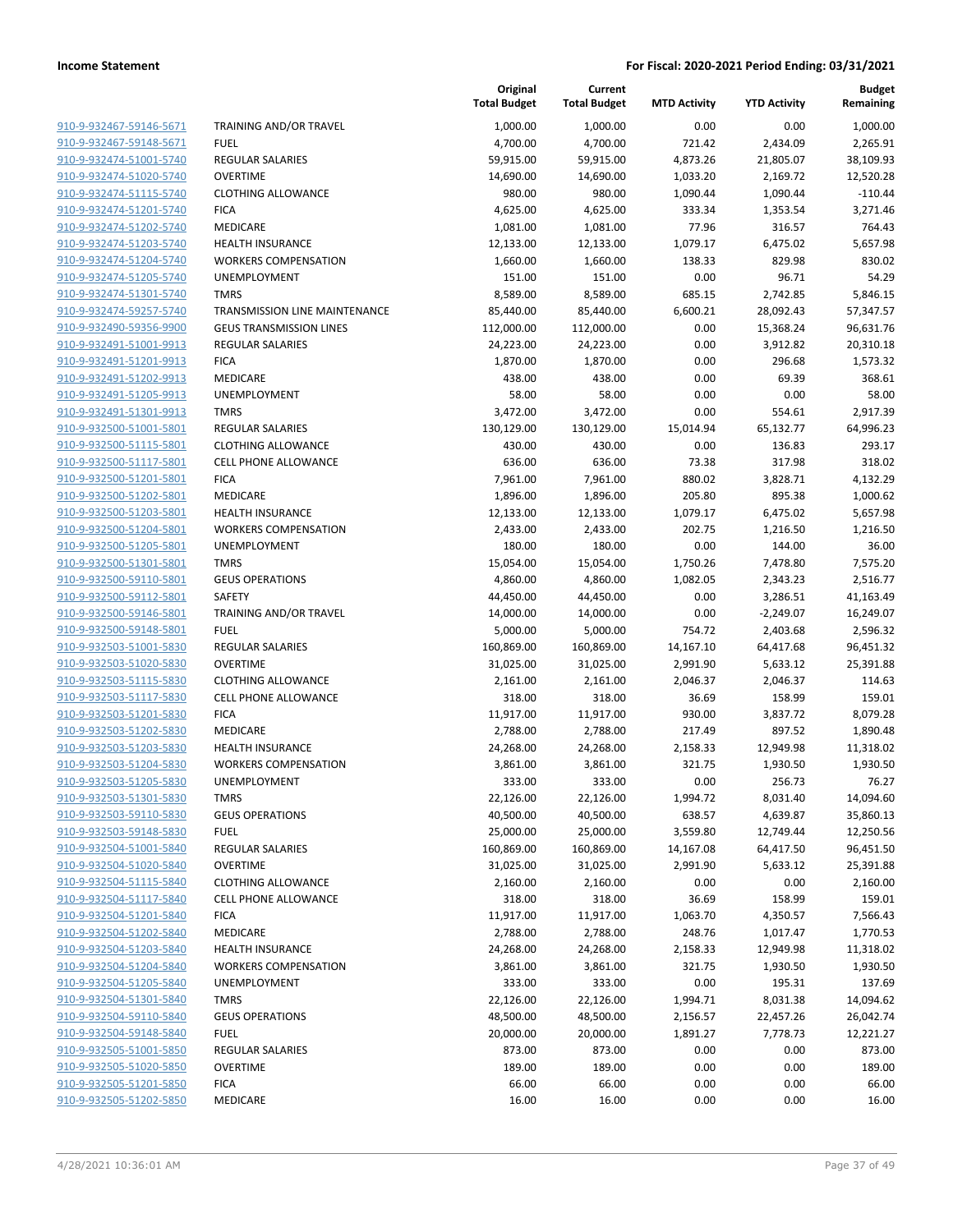| 910-9-932505-51205-5850        |
|--------------------------------|
| 910-9-932505-51301-5850        |
| 910-9-932506-51001-5860        |
| 910-9-932506-51115-5860        |
| 910-9-932506-51117-5860        |
| 910-9-932506-51201-5860        |
| 910-9-932506-51202-5860        |
| 910-9-932506-51203-5860        |
| 910-9-932506-51204-5860        |
| 910-9-932506-51205-5860        |
| 910-9-932506-51301-5860        |
| 910-9-932506-59110-5860        |
|                                |
| 910-9-932506-59148-5860        |
| 910-9-932507-51001-5870        |
| 910-9-932507-51020-5870        |
| 910-9-932507-51102-5870        |
| 910-9-932507-51201-5870        |
| 910-9-932507-51202-5870        |
| 910-9-932507-51205-5870        |
| 910-9-932507-51301-5870        |
| 910-9-932509-59147-5890        |
| 910-9-932510-51001-5900        |
| 910-9-932510-51020-5900        |
| 910-9-932510-51102-5900        |
| 910-9-932510-51115-5900        |
| 910-9-932510-51201-5900        |
| 910-9-932510-51202-5900        |
| 910-9-932510-51203-5900        |
| 910-9-932510-51204-5900        |
|                                |
| 910-9-932510-51205-5900        |
| 910-9-932510-51301-5900        |
| 910-9-932510-59205-5900        |
| 910-9-932514-51001-5941        |
| 910-9-932514-51020-5941        |
| 910-9-932514-51102-5941        |
| 910-9-932514-51115-5941        |
| 910-9-932514-51201-5941        |
| 910-9-932514-51202-5941        |
| 910-9-932514-51203-5941        |
| 910-9-932514-51204-5941        |
| 910-9-932514-51205-5941        |
| <u>910-9-932514-51301-5941</u> |
| <u>910-9-932514-59275-5941</u> |
| 910-9-932515-51001-5950        |
| <u>910-9-932515-51020-5950</u> |
| 910-9-932515-51102-5870        |
|                                |
| 910-9-932515-51201-5950        |
| <u>910-9-932515-51202-5950</u> |
| 910-9-932515-51205-5950        |
| 910-9-932515-51301-5950        |
| 910-9-932515-59282-5950        |
| 910-9-932516-51001-5960        |
| 910-9-932516-51020-5960        |
| 910-9-932516-51201-5960        |
| 910-9-932516-51202-5960        |
| <u>910-9-932516-51205-5960</u> |
| <u>910-9-932516-51301-5960</u> |
|                                |
| <u>910-9-932516-59284-5960</u> |
| 910-9-932517-51001-5970        |

|                         |                                      | Original<br><b>Total Budget</b> | Current<br><b>Total Budget</b> | <b>MTD Activity</b> | <b>YTD Activity</b> | <b>Budget</b><br>Remaining |
|-------------------------|--------------------------------------|---------------------------------|--------------------------------|---------------------|---------------------|----------------------------|
| 910-9-932505-51205-5850 | <b>UNEMPLOYMENT</b>                  | 3.00                            | 3.00                           | 0.00                | 0.00                | 3.00                       |
| 910-9-932505-51301-5850 | <b>TMRS</b>                          | 122.00                          | 122.00                         | 0.00                | 0.00                | 122.00                     |
| 910-9-932506-51001-5860 | <b>REGULAR SALARIES</b>              | 151,939.00                      | 151,939.00                     | 20,580.00           | 89,187.51           | 62,751.49                  |
| 910-9-932506-51115-5860 | <b>CLOTHING ALLOWANCE</b>            | 500.00                          | 500.00                         | 0.00                | 0.00                | 500.00                     |
| 910-9-932506-51117-5860 | <b>CELL PHONE ALLOWANCE</b>          | 432.00                          | 432.00                         | 119.37              | 517.27              | $-85.27$                   |
| 910-9-932506-51201-5860 | <b>FICA</b>                          | 9,445.00                        | 9,445.00                       | 1,264.26            | 5,484.29            | 3,960.71                   |
| 910-9-932506-51202-5860 | MEDICARE                             | 2,209.00                        | 2,209.00                       | 295.68              | 1,282.62            | 926.38                     |
| 910-9-932506-51203-5860 | <b>HEALTH INSURANCE</b>              | 24,266.00                       | 24,266.00                      | 2,158.33            | 12,949.98           | 11,316.02                  |
| 910-9-932506-51204-5860 | <b>WORKERS COMPENSATION</b>          | 3,060.00                        | 3,060.00                       | 255.00              | 1,530.00            | 1,530.00                   |
| 910-9-932506-51205-5860 | <b>UNEMPLOYMENT</b>                  | 333.00                          | 333.00                         | 0.00                | 288.01              | 44.99                      |
| 910-9-932506-51301-5860 | <b>TMRS</b>                          | 17,538.00                       | 17,538.00                      | 2,401.11            | 10,259.91           | 7,278.09                   |
| 910-9-932506-59110-5860 | <b>GEUS OPERATIONS</b>               | 121,250.00                      | 121,250.00                     | 628.74              | 4,075.75            | 117,174.25                 |
| 910-9-932506-59148-5860 | <b>FUEL</b>                          | 2,500.00                        | 2,500.00                       | 773.19              | 4,088.88            | $-1,588.88$                |
| 910-9-932507-51001-5870 | <b>REGULAR SALARIES</b>              | 872.00                          | 872.00                         | 0.00                | 0.00                | 872.00                     |
| 910-9-932507-51020-5870 | <b>OVERTIME</b>                      | 220.00                          | 220.00                         | 0.00                | 0.00                | 220.00                     |
| 910-9-932507-51102-5870 | <b>BILINGUAL PAY</b>                 | 9.00                            | 9.00                           | 0.00                | 0.00                | 9.00                       |
| 910-9-932507-51201-5870 | <b>FICA</b>                          | 69.00                           | 69.00                          | 0.00                | 0.00                | 69.00                      |
| 910-9-932507-51202-5870 | <b>MEDICARE</b>                      | 16.00                           | 16.00                          | 0.00                | 0.00                | 16.00                      |
| 910-9-932507-51205-5870 | <b>UNEMPLOYMENT</b>                  | 3.00                            | 3.00                           | 0.00                | 0.00                | 3.00                       |
| 910-9-932507-51301-5870 | <b>TMRS</b>                          | 127.00                          | 127.00                         | 0.00                | 0.00                | 127.00                     |
| 910-9-932509-59147-5890 | <b>RENT</b>                          | 161.00                          | 161.00                         | 0.00                | 0.00                | 161.00                     |
| 910-9-932510-51001-5900 | REGULAR SALARIES                     | 67,947.00                       | 67,947.00                      | 7,879.20            | 34,239.18           | 33,707.82                  |
| 910-9-932510-51020-5900 | <b>OVERTIME</b>                      | 3,430.00                        | 3,430.00                       | 0.00                | 0.00                | 3,430.00                   |
| 910-9-932510-51102-5900 | <b>BILINGUAL PAY</b>                 | 600.00                          | 600.00                         | 69.24               | 300.04              | 299.96                     |
| 910-9-932510-51115-5900 | <b>CLOTHING ALLOWANCE</b>            | 500.00                          | 500.00                         | 0.00                | 0.00                | 500.00                     |
| 910-9-932510-51201-5900 | <b>FICA</b>                          | 4,463.00                        | 4,463.00                       | 417.75              | 1,838.91            | 2,624.09                   |
| 910-9-932510-51202-5900 | MEDICARE                             | 1,044.00                        | 1,044.00                       | 97.71               | 430.11              | 613.89                     |
| 910-9-932510-51203-5900 | <b>HEALTH INSURANCE</b>              | 12,133.00                       | 12,133.00                      | 1,079.17            | 6,475.02            | 5,657.98                   |
| 910-9-932510-51204-5900 | <b>WORKERS COMPENSATION</b>          | 1,339.00                        | 1,339.00                       | 111.58              | 669.48              | 669.52                     |
| 910-9-932510-51205-5900 | <b>UNEMPLOYMENT</b>                  | 180.00                          | 180.00                         | 0.00                | 143.99              | 36.01                      |
| 910-9-932510-51301-5900 | <b>TMRS</b>                          | 8,286.00                        | 8,286.00                       | 922.02              | 3,950.60            | 4,335.40                   |
| 910-9-932510-59205-5900 | <b>EQUIPMENT MAINTENANCE</b>         | 67,000.00                       | 67,000.00                      | 1,939.56            | 29,619.27           | 37,380.73                  |
| 910-9-932514-51001-5941 | REGULAR SALARIES                     | 527,875.00                      | 527,875.00                     | 47,490.99           | 199,245.96          | 328,629.04                 |
| 910-9-932514-51020-5941 | <b>OVERTIME</b>                      | 116,732.00                      | 116,732.00                     | 13,219.52           | 23,234.54           | 93,497.46                  |
| 910-9-932514-51102-5941 | <b>BILINGUAL PAY</b>                 | 1,185.00                        | 1,185.00                       | 138.48              | 600.08              | 584.92                     |
| 910-9-932514-51115-5941 | <b>CLOTHING ALLOWANCE</b>            | 12,132.00                       | 12,132.00                      | 2,012.89            | 2,162.03            | 9,969.97                   |
| 910-9-932514-51201-5941 | <b>FICA</b>                          | 40,032.00                       | 40,032.00                      | 3,495.45            | 12,960.45           | 27,071.55                  |
| 910-9-932514-51202-5941 | MEDICARE                             | 9,363.00                        | 9,363.00                       | 817.49              | 3,031.08            | 6,331.92                   |
| 910-9-932514-51203-5941 | <b>HEALTH INSURANCE</b>              | 133,463.00                      | 133,463.00                     | 11,870.84           | 71,225.04           | 62,237.96                  |
| 910-9-932514-51204-5941 | <b>WORKERS COMPENSATION</b>          | 13,358.00                       | 13,358.00                      | 1,113.17            | 6,679.02            | 6,678.98                   |
| 910-9-932514-51205-5941 | UNEMPLOYMENT                         | 1,781.00                        | 1,781.00                       | 151.78              | 1,076.69            | 704.31                     |
| 910-9-932514-51301-5941 | <b>TMRS</b>                          | 74,335.00                       | 74,335.00                      | 7,050.46            | 25,868.13           | 48,466.87                  |
| 910-9-932514-59275-5941 | POLES, OH, UG & SERVICES MAINTENANCE | 399,259.00                      | 399,259.00                     | 35,586.79           | 152,230.36          | 247,028.64                 |
| 910-9-932515-51001-5950 | <b>REGULAR SALARIES</b>              | 586.00                          | 586.00                         | 0.00                | 0.00                | 586.00                     |
| 910-9-932515-51020-5950 | <b>OVERTIME</b>                      | 135.00                          | 135.00                         | 0.00                | 0.00                | 135.00                     |
| 910-9-932515-51102-5870 | <b>BILINGUAL PAY</b>                 | 6.00                            | 6.00                           | 0.00                | 0.00                | 6.00                       |
| 910-9-932515-51201-5950 | <b>FICA</b>                          | 45.00                           | 45.00                          | 0.00                | 0.00                | 45.00                      |
| 910-9-932515-51202-5950 | MEDICARE                             | 11.00                           | 11.00                          | 0.00                | 0.00                | 11.00                      |
| 910-9-932515-51205-5950 | <b>UNEMPLOYMENT</b>                  | 2.00                            | 2.00                           | 0.00                | 0.00                | 2.00                       |
| 910-9-932515-51301-5950 | <b>TMRS</b>                          | 84.00                           | 84.00                          | 0.00                | 0.00                | 84.00                      |
| 910-9-932515-59282-5950 | TRANSFORMERS MAINTENANCE             | 10,000.00                       | 10,000.00                      | 1,586.97            | 1,586.97            | 8,413.03                   |
| 910-9-932516-51001-5960 | REGULAR SALARIES                     | 12,806.00                       | 12,806.00                      | 2,732.55            | 7,454.73            | 5,351.27                   |
| 910-9-932516-51020-5960 | <b>OVERTIME</b>                      | 3,232.00                        | 3,232.00                       | 1,013.57            | 1,838.64            | 1,393.36                   |
| 910-9-932516-51201-5960 | <b>FICA</b>                          | 995.00                          | 995.00                         | 232.26              | 577.62              | 417.38                     |
| 910-9-932516-51202-5960 | MEDICARE                             | 232.00                          | 232.00                         | 54.31               | 135.09              | 96.91                      |
| 910-9-932516-51205-5960 | UNEMPLOYMENT                         | 37.00                           | 37.00                          | 0.00                | 15.55               | 21.45                      |
| 910-9-932516-51301-5960 | <b>TMRS</b>                          | 1,847.00                        | 1,847.00                       | 434.55              | 1,066.10            | 780.90                     |
| 910-9-932516-59284-5960 | ST LIGHTING & SIGNALS MAINTENANCE    | 8,000.00                        | 8,000.00                       | 2,310.90            | 5,847.55            | 2,152.45                   |
| 910-9-932517-51001-5970 | REGULAR SALARIES                     | 37,711.00                       | 37,711.00                      | 4,903.20            | 20,261.81           | 17,449.19                  |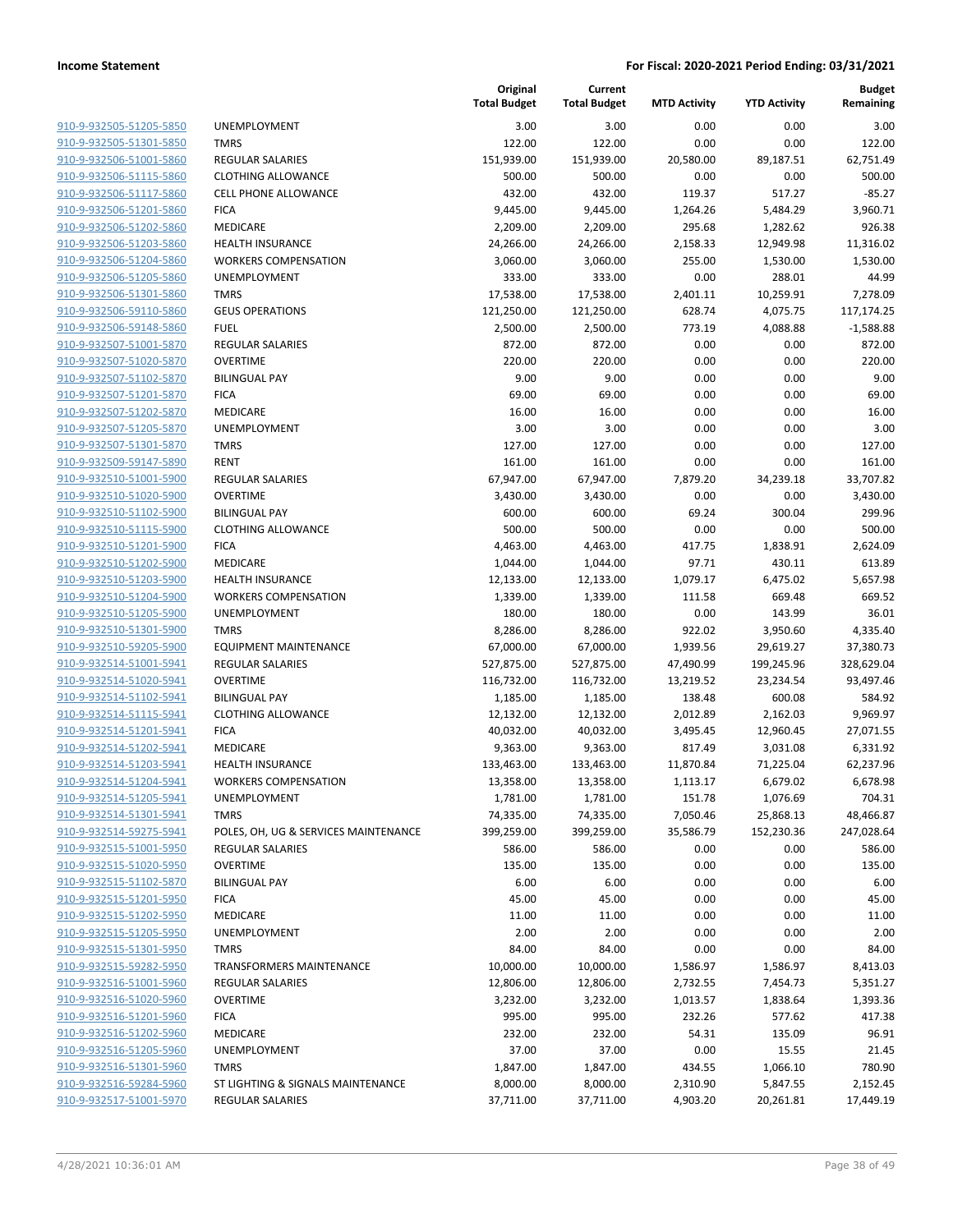| 910-9-932517-51020-5970        |
|--------------------------------|
| 910-9-932517-51115-5970        |
| 910-9-932517-51201-5970        |
| 910-9-932517-51202-5970        |
| 910-9-932517-51203-5970        |
| 910-9-932517-51204-5970        |
| 910-9-932517-51205-5970        |
| 910-9-932517-51301-5970        |
| 910-9-932517-59270-5970        |
| 910-9-932518-51001-5980        |
| <u>910-9-932518-51020-5980</u> |
| 910-9-932518-51201-5980        |
| 910-9-932518-51202-5980        |
| 910-9-932518-51205-5980        |
| 910-9-932518-51301-5980        |
| <u>910-9-932518-59288-5980</u> |
| 910-9-932519-51001-5990        |
| 910-9-932519-51201-5990        |
| 910-9-932519-51202-5990        |
| 910-9-932519-51205-5990        |
| <u>910-9-932519-51301-5990</u> |
| 910-9-932590-59364-9900        |
| 910-9-932590-59365-9900        |
| 910-9-932590-59366-9900        |
| 910-9-932590-59367-9900        |
|                                |
| <u>910-9-932590-59368-9900</u> |
| 910-9-932590-59369-9900        |
| 910-9-932590-59370-9900        |
| 910-9-932590-59371-9900        |
| 910-9-932590-59375-9900        |
| <u>910-9-932590-59392-9900</u> |
| 910-9-932590-59395-9900        |
| 910-9-932591-51001-9914        |
| 910-9-932591-51020-9914        |
| <u>910-9-932591-51201-9914</u> |
| 910-9-932591-51202-9914        |
| <u>910-9-932591-51205-9914</u> |
| 910-9-932591-51301-9914        |
| 910-9-932592-51001-9915        |
| 910-9-932592-51020-9915        |
| <u>910-9-932592-51201-991</u>  |
| 910-9-932592-51202-9915        |
| 910-9-932592-51205-9915        |
| 910-9-932592-51301-9915        |
| <u>910-9-932593-51001-9916</u> |
| 910-9-932593-51020-9916        |
| 910-9-932593-51201-9916        |
| <u>910-9-932593-51202-9916</u> |
| <u>910-9-932593-51205-9916</u> |
| <u>910-9-932593-51301-9916</u> |
| <u>910-9-932594-51001-9917</u> |
| 910-9-932594-51020-9917        |
| 910-9-932594-51201-9917        |
| 910-9-932594-51202-9917        |
| <u>910-9-932594-51205-9917</u> |
| <u>910-9-932594-51301-9917</u> |
| 910-9-932595-51001-9918        |
| <u>910-9-932595-51020-9918</u> |
| 910-9-932595-51201-9918        |
|                                |

|                         |                                      | Original<br><b>Total Budget</b> | Current<br><b>Total Budget</b> | <b>MTD Activity</b> | <b>YTD Activity</b> | Budget<br>Remaining |
|-------------------------|--------------------------------------|---------------------------------|--------------------------------|---------------------|---------------------|---------------------|
| 910-9-932517-51020-5970 | <b>OVERTIME</b>                      | 0.00                            | 0.00                           | 61.29               | 782.84              | $-782.84$           |
| 910-9-932517-51115-5970 | <b>CLOTHING ALLOWANCE</b>            | 992.00                          | 992.00                         | 0.00                | 0.00                | 992.00              |
| 910-9-932517-51201-5970 | <b>FICA</b>                          | 2,338.00                        | 2,338.00                       | 259.25              | 1,110.61            | 1,227.39            |
| 910-9-932517-51202-5970 | <b>MEDICARE</b>                      | 546.00                          | 546.00                         | 60.62               | 259.72              | 286.28              |
| 910-9-932517-51203-5970 | <b>HEALTH INSURANCE</b>              | 12,133.00                       | 12,133.00                      | 1,079.17            | 6,475.02            | 5,657.98            |
| 910-9-932517-51204-5970 | <b>WORKERS COMPENSATION</b>          | 773.00                          | 773.00                         | 64.42               | 386.52              | 386.48              |
| 910-9-932517-51205-5970 | <b>UNEMPLOYMENT</b>                  | 163.00                          | 163.00                         | 32.46               | 143.99              | 19.01               |
| 910-9-932517-51301-5970 | <b>TMRS</b>                          | 4,341.00                        | 4,341.00                       | 575.88              | 2,409.28            | 1,931.72            |
| 910-9-932517-59270-5970 | <b>METERS MAINTENANCE</b>            | 900.00                          | 900.00                         | 0.00                | 0.00                | 900.00              |
| 910-9-932518-51001-5980 | <b>REGULAR SALARIES</b>              | 2,680.00                        | 2,680.00                       | 269.04              | 914.23              | 1,765.77            |
| 910-9-932518-51020-5980 | <b>OVERTIME</b>                      | 580.00                          | 580.00                         | 0.00                | 100.89              | 479.11              |
| 910-9-932518-51201-5980 | <b>FICA</b>                          | 202.00                          | 202.00                         | 16.68               | 62.94               | 139.06              |
| 910-9-932518-51202-5980 | MEDICARE                             | 47.00                           | 47.00                          | 3.91                | 14.73               | 32.27               |
| 910-9-932518-51205-5980 | UNEMPLOYMENT                         | 8.00                            | 8.00                           | 0.00                | 1.08                | 6.92                |
| 910-9-932518-51301-5980 | <b>TMRS</b>                          | 375.00                          | 375.00                         | 31.21               | 115.62              | 259.38              |
| 910-9-932518-59288-5980 | <b>VAPOR LIGHTS MAINTENANCE</b>      | 800.00                          | 800.00                         | 14.60               | 155.79              | 644.21              |
| 910-9-932519-51001-5990 | <b>REGULAR SALARIES</b>              | 831.00                          | 831.00                         | 0.00                | 0.00                | 831.00              |
| 910-9-932519-51201-5990 | <b>FICA</b>                          | 52.00                           | 52.00                          | 0.00                | 0.00                | 52.00               |
| 910-9-932519-51202-5990 | MEDICARE                             | 12.00                           | 12.00                          | 0.00                | 0.00                | 12.00               |
| 910-9-932519-51205-5990 | <b>UNEMPLOYMENT</b>                  | 4.00                            | 4.00                           | 0.00                | 0.00                | 4.00                |
| 910-9-932519-51301-5990 | <b>TMRS</b>                          | 96.00                           | 96.00                          | 0.00                | 0.00                | 96.00               |
| 910-9-932590-59364-9900 | <b>POLES</b>                         | 150,000.00                      | 150,000.00                     | 27,385.14           | 87,556.88           | 62,443.12           |
| 910-9-932590-59365-9900 | OH CONDUCTOR & DEVICES               | 126,000.00                      | 126,000.00                     | 10,117.34           | 25,042.34           | 100,957.66          |
| 910-9-932590-59366-9900 | <b>UG CONDUIT</b>                    | 150,000.00                      | 150,000.00                     | 15,570.28           | 52,569.68           | 97,430.32           |
| 910-9-932590-59367-9900 | <b>UG CONDUCTOR &amp; DEVICES</b>    | 185,000.00                      | 185,000.00                     | 3,549.32            | 56,247.99           | 128,752.01          |
| 910-9-932590-59368-9900 | <b>TRANSFORMERS &amp; CAPACITORS</b> | 200,000.00                      | 200,000.00                     | 9,571.24            | 111,271.66          | 88,728.34           |
| 910-9-932590-59369-9900 | SERVICE CONNECTIONS                  | 1,000.00                        | 1,000.00                       | 0.00                | 0.00                | 1,000.00            |
| 910-9-932590-59370-9900 | <b>METERS</b>                        | 1,423,649.00                    | 1,423,649.00                   | 395,805.07          | 444,179.65          | 979,469.35          |
| 910-9-932590-59371-9900 | <b>VAPOR LIGHTS</b>                  | 6,000.00                        | 6,000.00                       | 294.31              | 1,876.85            | 4,123.15            |
| 910-9-932590-59375-9900 | STREET LIGHTING & SIGNALS            | 6,000.00                        | 6,000.00                       | 463.17              | 2,998.17            | 3,001.83            |
| 910-9-932590-59392-9900 | TRANSPORTATION EQUIPMENT             | 215,000.00                      | 215,000.00                     | 0.00                | 203,658.00          | 11,342.00           |
| 910-9-932590-59395-9900 | <b>LABORATORY EQUIPMENT</b>          | 50,000.00                       | 50,000.00                      | 0.00                | 0.00                | 50,000.00           |
| 910-9-932591-51001-9914 | <b>REGULAR SALARIES</b>              | 6,411.00                        | 6,411.00                       | 5,523.85            | 27,798.62           | $-21,387.62$        |
| 910-9-932591-51020-9914 | <b>OVERTIME</b>                      | 1,237.00                        | 1,237.00                       | 536.76              | 1,666.85            | $-429.85$           |
| 910-9-932591-51201-9914 | <b>FICA</b>                          | 475.00                          | 475.00                         | 377.18              | 1,834.29            | $-1,359.29$         |
| 910-9-932591-51202-9914 | MEDICARE                             | 111.00                          | 111.00                         | 88.22               | 429.00              | $-318.00$           |
| 910-9-932591-51205-9914 | UNEMPLOYMENT                         | 14.00                           | 14.00                          | 0.00                | 68.54               | $-54.54$            |
| 910-9-932591-51301-9914 | <b>TMRS</b>                          | 882.00                          | 882.00                         | 705.70              | 3,366.86            | $-2,484.86$         |
| 910-9-932592-51001-9915 | <b>REGULAR SALARIES</b>              | 6,411.00                        | 6,411.00                       | 10,332.72           | 34,489.77           | $-28,078.77$        |
| 910-9-932592-51020-9915 | <b>OVERTIME</b>                      | 1,236.00                        | 1,236.00                       | 2,291.50            | 7,046.27            | $-5,810.27$         |
| 910-9-932592-51201-9915 | <b>FICA</b>                          | 475.00                          | 475.00                         | 782.70              | 2,573.76            | $-2,098.76$         |
| 910-9-932592-51202-9915 | MEDICARE                             | 111.00                          | 111.00                         | 183.05              | 601.93              | $-490.93$           |
| 910-9-932592-51205-9915 | UNEMPLOYMENT                         | 13.00                           | 13.00                          | 0.00                | 80.82               | $-67.82$            |
| 910-9-932592-51301-9915 | <b>TMRS</b>                          | 882.00                          | 882.00                         | 1,464.41            | 4,752.72            | $-3,870.72$         |
| 910-9-932593-51001-9916 | REGULAR SALARIES                     | 6,411.00                        | 6,411.00                       | 15,015.59           | 61,905.57           | -55,494.57          |
| 910-9-932593-51020-9916 | <b>OVERTIME</b>                      | 1,237.00                        | 1,237.00                       | 1,842.95            | 5,590.16            | -4,353.16           |
| 910-9-932593-51201-9916 | <b>FICA</b>                          | 475.00                          | 475.00                         | 1,027.01            | 4,136.53            | $-3,661.53$         |
| 910-9-932593-51202-9916 | MEDICARE                             | 111.00                          | 111.00                         | 240.19              | 967.41              | $-856.41$           |
| 910-9-932593-51205-9916 | UNEMPLOYMENT                         | 14.00                           | 14.00                          | 0.00                | 174.97              | $-160.97$           |
| 910-9-932593-51301-9916 | <b>TMRS</b>                          | 882.00                          | 882.00                         | 1,958.26            | 7,746.44            | $-6,864.44$         |
| 910-9-932594-51001-9917 | <b>REGULAR SALARIES</b>              | 6,411.00                        | 6,411.00                       | 5,800.22            | 25,851.40           | $-19,440.40$        |
| 910-9-932594-51020-9917 | <b>OVERTIME</b>                      | 1,236.00                        | 1,236.00                       | 1,077.61            | 2,998.65            | $-1,762.65$         |
| 910-9-932594-51201-9917 | <b>FICA</b>                          | 475.00                          | 475.00                         | 427.86              | 1,791.57            | $-1,316.57$         |
| 910-9-932594-51202-9917 | MEDICARE                             | 111.00                          | 111.00                         | 100.06              | 418.98              | $-307.98$           |
| 910-9-932594-51205-9917 | UNEMPLOYMENT                         | 13.00                           | 13.00                          | 0.00                | 215.30              | $-202.30$           |
| 910-9-932594-51301-9917 | <b>TMRS</b>                          | 882.00                          | 882.00                         | 800.51              | 3,320.84            | $-2,438.84$         |
| 910-9-932595-51001-9918 | REGULAR SALARIES                     | 28,190.00                       | 28,190.00                      | 134.52              | 2,547.83            | 25,642.17           |
| 910-9-932595-51020-9918 | <b>OVERTIME</b>                      | 6,234.00                        | 6,234.00                       | 0.00                | 0.00                | 6,234.00            |
| 910-9-932595-51201-9918 | <b>FICA</b>                          | 2,138.00                        | 2,138.00                       | 8.34                | 159.49              | 1,978.51            |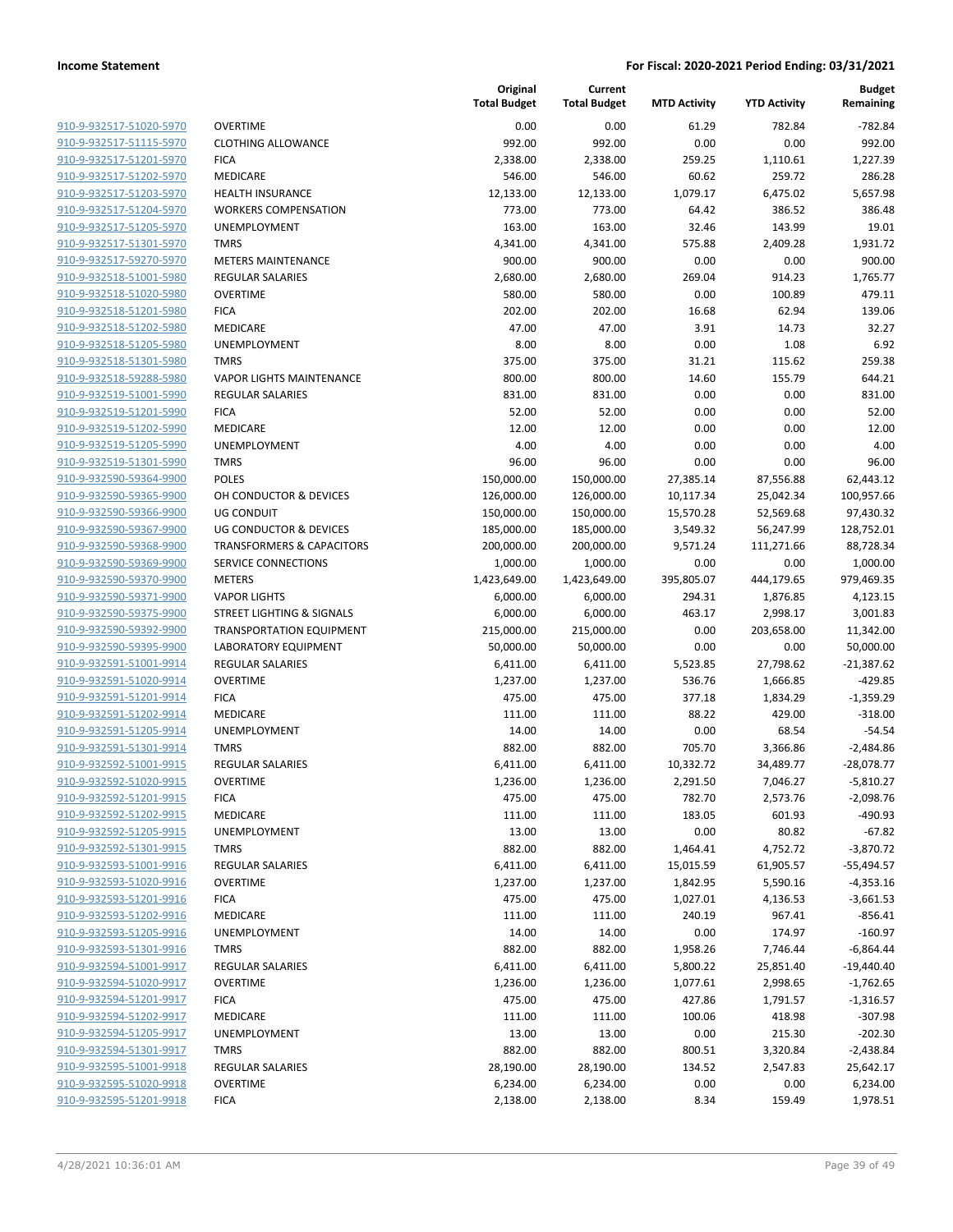**Current**

**Original**

**Budget**

|                                                     |                                                        | <b>Total Budget</b>      | <b>Total Budget</b>      | <b>MTD Activity</b> | <b>YTD Activity</b> | Remaining                 |
|-----------------------------------------------------|--------------------------------------------------------|--------------------------|--------------------------|---------------------|---------------------|---------------------------|
| 910-9-932595-51202-9918                             | <b>MEDICARE</b>                                        | 500.00                   | 500.00                   | 1.95                | 37.31               | 462.69                    |
| 910-9-932595-51205-9918                             | <b>UNEMPLOYMENT</b>                                    | 95.00                    | 95.00                    | 0.00                | 18.63               | 76.37                     |
| 910-9-932595-51301-9918                             | <b>TMRS</b>                                            | 3,970.00                 | 3,970.00                 | 15.61               | 293.97              | 3,676.03                  |
| 910-9-932596-51001-9919                             | <b>REGULAR SALARIES</b>                                | 13,885.00                | 13,885.00                | 8,465.98            | 23,954.87           | $-10,069.87$              |
| 910-9-932596-51020-9919                             | <b>OVERTIME</b>                                        | 3,070.00                 | 3,070.00                 | 706.22              | 2,785.46            | 284.54                    |
| 910-9-932596-51201-9919                             | <b>FICA</b>                                            | 1,053.00                 | 1,053.00                 | 570.19              | 1,668.51            | $-615.51$                 |
| 910-9-932596-51202-9919                             | <b>MEDICARE</b>                                        | 246.00                   | 246.00                   | 133.35              | 390.21              | $-144.21$                 |
| 910-9-932596-51205-9919                             | UNEMPLOYMENT                                           | 47.00                    | 47.00                    | 0.00                | 97.51               | $-50.51$                  |
| 910-9-932596-51301-9919                             | <b>TMRS</b>                                            | 1,955.00                 | 1,955.00                 | 1,066.80            | 3,090.41            | $-1,135.41$               |
| 910-9-932597-51001-9920                             | <b>REGULAR SALARIES</b>                                | 15,117.00                | 15,117.00                | 1,586.41            | 5,644.27            | 9,472.73                  |
| 910-9-932597-51020-9920                             | <b>OVERTIME</b>                                        | 0.00                     | 0.00                     | 1,026.31            | 2,147.64            | $-2,147.64$               |
| 910-9-932597-51201-9920                             | <b>FICA</b>                                            | 939.00                   | 939.00                   | 161.99              | 483.10              | 455.90                    |
| 910-9-932597-51202-9920                             | <b>MEDICARE</b>                                        | 220.00                   | 220.00                   | 37.89               | 112.99              | 107.01                    |
| 910-9-932597-51205-9920                             | UNEMPLOYMENT                                           | 40.00                    | 40.00                    | 0.00                | 9.50                | 30.50                     |
| 910-9-932597-51301-9920                             | <b>TMRS</b>                                            | 1,744.00                 | 1,744.00                 | 303.08              | 893.08              | 850.92                    |
| 910-9-932598-51001-9921                             | <b>REGULAR SALARIES</b>                                | 284.00                   | 284.00                   | 0.00                | 201.92              | 82.08                     |
| 910-9-932598-51020-9921                             | <b>OVERTIME</b>                                        | 64.00                    | 64.00                    | 100.88              | 100.88              | $-36.88$                  |
| 910-9-932598-51201-9921                             | <b>FICA</b>                                            | 21.00                    | 21.00                    | 6.25                | 18.77               | 2.23                      |
| 910-9-932598-51202-9921                             | <b>MEDICARE</b>                                        | 5.00                     | 5.00                     | 1.46                | 4.40                | 0.60                      |
| 910-9-932598-51205-9921                             | UNEMPLOYMENT                                           | 1.00                     | 1.00                     | 0.00                | 0.00                | 1.00                      |
| 910-9-932598-51301-9921                             | <b>TMRS</b>                                            | 40.00                    | 40.00                    | 11.70               | 34.43               | 5.57                      |
| 910-9-932599-51001-9922                             | <b>REGULAR SALARIES</b>                                | 1,091.00                 | 1,091.00                 | 227.12              | 486.48              | 604.52                    |
| 910-9-932599-51020-9922                             | <b>OVERTIME</b>                                        | 273.00                   | 273.00                   | 0.00                | 0.00                | 273.00                    |
| 910-9-932599-51201-9922                             | <b>FICA</b>                                            | 84.00                    | 84.00                    | 14.08               | 30.16               | 53.84                     |
| 910-9-932599-51202-9922                             | <b>MEDICARE</b>                                        | 20.00                    | 20.00                    | 3.29                | 7.05                | 12.95                     |
| 910-9-932599-51205-9922                             | UNEMPLOYMENT                                           | 3.00                     | 3.00                     | 0.00                | 4.15                | $-1.15$                   |
| 910-9-932599-51301-9922                             | <b>TMRS</b>                                            | 157.00                   | 157.00                   | 26.35               | 56.44               | 100.56                    |
| 910-9-970000-59187-9211                             | <b>EMPLOYEE RELATIONS</b>                              | 24,500.00                | 24,500.00                | 0.00                | 14,948.62           | 9,551.38                  |
| 910-9-970000-59701-9040                             | <b>BAD DEBT</b>                                        | 10,000.00                | 10,000.00                | 0.00                | 0.00                | 10,000.00                 |
| 910-9-970000-59720-9705                             | <b>BANK FEES</b>                                       | 15,000.00                | 15,000.00                | 520.33              | 3,285.55            | 11,714.45                 |
| 910-9-970000-59730-9250                             | <b>INVENTORY LOSS/GAIN</b>                             | 1,000.00                 | 1,000.00                 | $-257.12$           | 1,288.08            | $-288.08$                 |
| 910-9-970000-59731-9250                             | <b>GASOLINE LOSSES/GAINS</b>                           | 500.00                   | 500.00                   | 0.00                | 130.19              | 369.81                    |
| 910-9-970000-59732-9250                             | FUEL OIL LOSSES/GAINS                                  | 500.00                   | 500.00                   | $-138,421.18$       | $-138,421.18$       | 138,921.18                |
| 910-9-970000-59750-9260<br>910-9-970000-59770-9997  | <b>ACCRUED PTO PAY</b>                                 | 125,000.00               | 125,000.00               | 7,919.26            | 52,379.18           | 72,620.82                 |
| 910-9-970000-59771-9997                             | CONTINGENCY<br>PAYROLL CONTINGENCY                     | 350,000.00               | 350,000.00               | 486.58              | 1,752.65            | 348,247.35<br>125,000.00  |
| 910-9-970000-59780-9240                             | PROPERTY INSURANCE                                     | 125,000.00<br>206,059.00 | 125,000.00<br>206,059.00 | 0.00<br>0.00        | 0.00<br>223,167.72  |                           |
| 910-9-970000-59781-9250                             | <b>LIABILITY INSURANCE</b>                             | 102,252.00               | 102,252.00               | 0.00                | 90,814.52           | $-17,108.72$<br>11,437.48 |
| 910-9-990000-59901-9270                             | XFER to COG - FRANCHISE FEES                           | 2,690,834.00             | 2,690,834.00             | 1,360,717.41        | 1,069,161.14        | 1,621,672.86              |
| 910-9-990000-59902-9200                             | XFER to COG- ADMIN EXPENSES                            | 343,647.00               | 343,647.00               | 28,637.25           | 171,823.50          | 171,823.50                |
| 910-9-990000-59903-4082                             | XFER to COG - PILOT                                    | 344,281.00               | 344,281.00               | 344,281.00          | 344,281.00          | 0.00                      |
| 910-9-990000-59912-9999                             | XFER TO 912 - DEBT SERVICE                             | 7,846,375.00             | 7,846,375.00             | 213,239.58          | 3,041,937.48        | 4,804,437.52              |
| 910-9-990000-59926-9330                             | XFER to COG - GARAGE                                   | 71,580.00                | 71,580.00                | 5,965.00            | 35,790.00           | 35,790.00                 |
| 910-9-990000-59927-9200                             | XFER to COG - INSURANCE                                | 16,307.00                | 16,307.00                | 1,358.92            | 8,153.52            | 8,153.48                  |
| 910-9-990000-59928-9200                             | XFER to COG - IT                                       | 33,225.00                | 33,225.00                | 2,768.75            | 16,612.50           | 16,612.50                 |
| 910-9-990000-59930-9270                             | XFER to GBOD                                           | 686,167.00               | 686,167.00               | 286,281.14          | 297,578.33          | 388,588.67                |
|                                                     | <b>Expense Total:</b>                                  | 64,662,173.28            | 64,662,173.28            | 16,506,721.04       | 109,183,724.14      | -44,521,550.86            |
|                                                     | Fund: 910 - ELECTRIC OPERATING FUND Surplus (Deficit): | 455,397.72               | 455,397.72               | -11,637,717.40      | -20,966,053.43      |                           |
| <b>Fund: 911 - ELECTRIC DEBT REDUCTION</b>          |                                                        |                          |                          |                     |                     |                           |
| Revenue                                             |                                                        |                          |                          |                     |                     |                           |
| 911-9-000000-49801-4190                             | <b>INTEREST INCOME</b>                                 | 1,100.00                 | 1,100.00                 | 2.39                | 3.17                | 1,096.83                  |
|                                                     | <b>Revenue Total:</b>                                  | 1,100.00                 | 1,100.00                 | 2.39                | 3.17                | 1,096.83                  |
|                                                     | Fund: 911 - ELECTRIC DEBT REDUCTION Total:             | 1,100.00                 | 1,100.00                 | 2.39                | 3.17                |                           |
| <b>Fund: 912 - ELECTRIC DEBT SERVICE</b><br>Revenue |                                                        |                          |                          |                     |                     |                           |
| 912-9-000000-49710-4999                             | TRANFSER FROM GEUS 910 - ELECTRIC OP                   | 7,846,375.00             | 7,846,375.00             | 213,239.58          | 3,041,937.48        | 4,804,437.52              |
|                                                     | <b>Revenue Total:</b>                                  | 7,846,375.00             | 7,846,375.00             | 213,239.58          | 3,041,937.48        | 4,804,437.52              |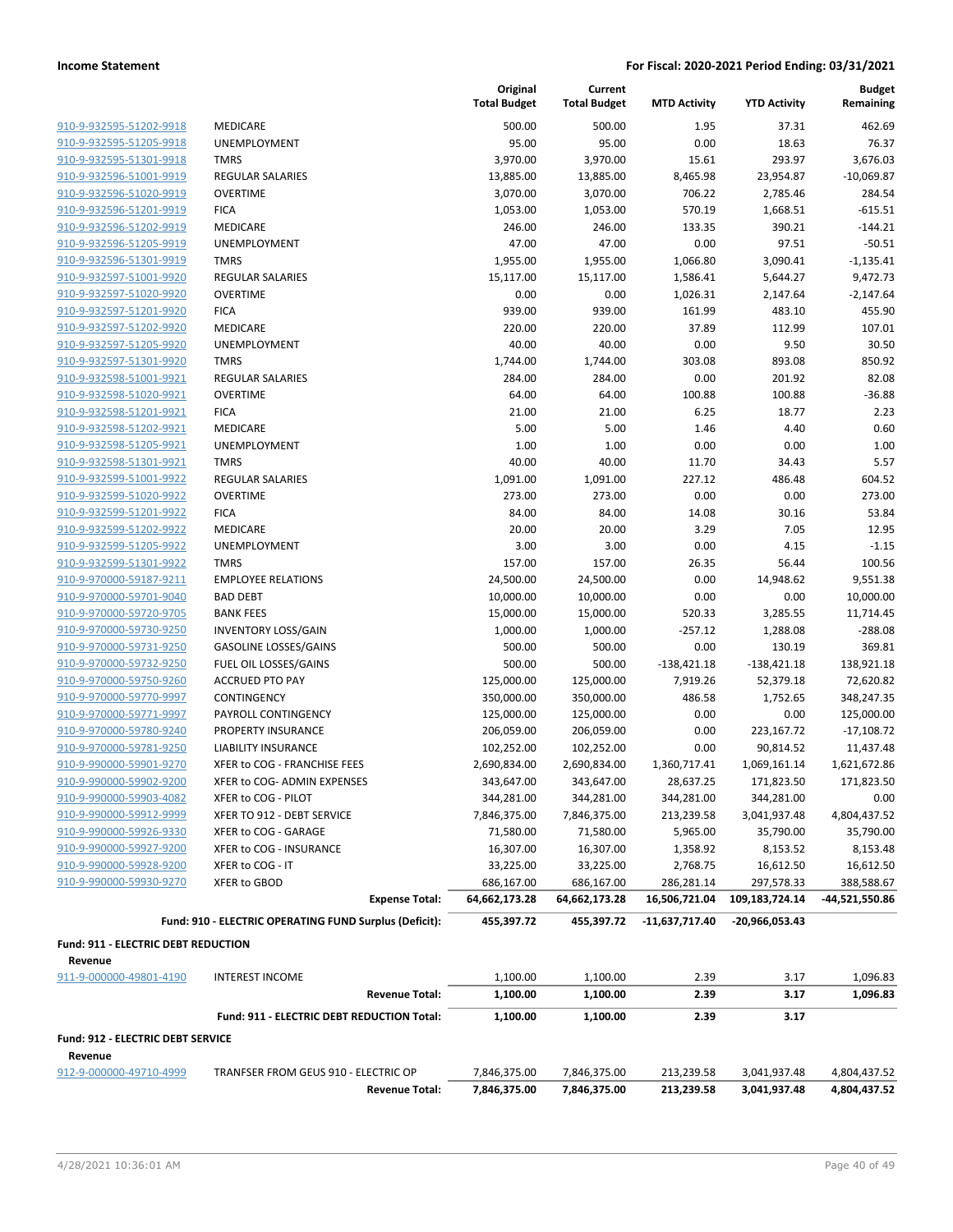|                                                    |                                                                         | Original<br><b>Total Budget</b> | Current<br><b>Total Budget</b> | <b>MTD Activity</b> | <b>YTD Activity</b>       | <b>Budget</b><br>Remaining |
|----------------------------------------------------|-------------------------------------------------------------------------|---------------------------------|--------------------------------|---------------------|---------------------------|----------------------------|
| <b>Expense</b>                                     |                                                                         |                                 |                                |                     |                           |                            |
| 912-9-980000-59801-9800                            | PAYING AGENT FEES                                                       | 2,100.00                        | 2,100.00                       | 0.00                | 0.00                      | 2,100.00                   |
| 912-9-980000-59810-9800                            | ARBITRAGE                                                               | 5,000.00                        | 5,000.00                       | 0.00                | 0.00                      | 5,000.00                   |
| 912-9-980000-59811-9800                            | <b>CONTINUING DISCLOSURE</b>                                            | 1,000.00                        | 1,000.00                       | 0.00                | 0.00                      | 1,000.00                   |
| 912-9-980000-59820-9800                            | <b>SURETY BOND</b>                                                      | 1,600.00                        | 1,600.00                       | 0.00                | 0.00                      | 1,600.00                   |
| 912-9-980000-59862-9800                            | PRINCIPAL 2019A ISSUE                                                   | 2,045,000.00                    | 2,045,000.00                   | 0.00                | 2,045,000.00              | 0.00                       |
| 912-9-980000-59863-4270                            | <b>INTEREST 2019A ISSUE</b>                                             | 1,932,625.00                    | 1,932,625.00                   | 0.00                | 991,875.00                | 940,750.00                 |
| 912-9-980000-59864-9800                            | PRINCIPAL 2019B ISSUE                                                   | 3,525,000.00                    | 3,525,000.00                   | 0.00                | 0.00                      | 3,525,000.00               |
| 912-9-980000-59865-4270                            | INTEREST 2019B ISSUE                                                    | 343,750.00                      | 343,750.00                     | 0.00                | 79,750.00                 | 264,000.00                 |
|                                                    | <b>Expense Total:</b>                                                   | 7,856,075.00                    | 7,856,075.00                   | 0.00                | 3,116,625.00              | 4,739,450.00               |
|                                                    | Fund: 912 - ELECTRIC DEBT SERVICE Surplus (Deficit):                    | $-9,700.00$                     | $-9,700.00$                    | 213,239.58          | -74,687.52                |                            |
| <b>Fund: 913 - ELECTRIC CONSTRUCTION FUND</b>      |                                                                         |                                 |                                |                     |                           |                            |
| Revenue<br>913-9-000000-49801-4190                 | <b>INTEREST INCOME</b>                                                  | 600.00                          | 600.00                         | 28.64               | 38.18                     | 561.82                     |
|                                                    | <b>Revenue Total:</b>                                                   | 600.00                          | 600.00                         | 28.64               | 38.18                     | 561.82                     |
|                                                    | Fund: 913 - ELECTRIC CONSTRUCTION FUND Total:                           | 600.00                          | 600.00                         | 28.64               | 38.18                     |                            |
| Fund: 950 - CABLE / INTERNET                       |                                                                         |                                 |                                |                     |                           |                            |
| Revenue                                            |                                                                         |                                 |                                |                     |                           |                            |
|                                                    |                                                                         |                                 | 2,350,916.00                   | 209,569.57          |                           | 1,100,033.83               |
| 950-9-000000-48001-3950                            | <b>CABLE REVENUES</b>                                                   | 2,350,916.00                    |                                |                     | 1,250,882.17              | 51,529.01                  |
| 950-9-000000-48003-3950<br>950-9-000000-48040-3950 | SET-TOP                                                                 | 113,718.00                      | 113,718.00                     | 10,445.93           | 62,188.99                 |                            |
|                                                    | <b>BROADCASTS</b>                                                       | 1,000.00                        | 1,000.00                       | 200.00              | 1,596.67                  | $-596.67$                  |
| 950-9-000000-48101-3950                            | <b>INTERNET REVENUES</b>                                                | 3,056,423.00                    | 3,056,423.00                   | 253,080.30          | 1,478,704.19              | 1,577,718.81               |
| 950-9-000000-48201-3950                            | <b>LATE CHARGES</b>                                                     | 60,000.00                       | 60,000.00                      | 0.00                | $-5.13$                   | 60,005.13                  |
| 950-9-000000-48202-3950                            | <b>SERVICE CHARGES</b>                                                  | 40,000.00                       | 40,000.00                      | 2,181.49            | 21,250.04                 | 18,749.96                  |
| 950-9-000000-48203-3950                            | LOST/DAMAGED EQUIPMENT                                                  | 30,000.00                       | 30,000.00                      | 1,571.89            | 20,523.38                 | 9,476.62                   |
| 950-9-000000-48301-3950                            | <b>TRANSFER TO COG</b>                                                  | 254,350.00                      | 254,350.00                     | 21,894.47           | 130,115.53                | 124,234.47                 |
| 950-9-000000-48307-3950                            | <b>TRANSFER TO GBOD</b>                                                 | 51,450.00                       | 51,450.00                      | 4,384.57            | 26,054.64                 | 25,395.36                  |
| 950-9-000000-48434-3950                            | <b>CHANNEL 34</b>                                                       | 0.00                            | 0.00                           | 100.00              | 600.32                    | $-600.32$                  |
| 950-9-000000-48488-3950                            | AD INSERTIONS                                                           | 30,000.00                       | 30,000.00                      | 4,967.88            | 9,403.21                  | 20,596.79                  |
| 950-9-000000-48501-3950                            | <b>CUSTOMER AID TO CONSTRUCTION</b>                                     | 1,000.00                        | 1,000.00                       | 0.00                | 0.00                      | 1,000.00                   |
| 950-9-000000-48502-3950                            | OTHER REIMBURSEMENTS                                                    | 500.00                          | 500.00                         | 0.00                | 0.00                      | 500.00                     |
| 950-9-000000-48801-4190                            | INTEREST INCOME                                                         | 8,000.00                        | 8,000.00                       | 474.91              | 647.67                    | 7,352.33                   |
| 950-9-000000-48991-3950                            | <b>GEUS ELECTRIC PAYMENT FOR INTERNET</b>                               | 38,000.00                       | 38,000.00                      | 0.00                | 38,000.00                 | 0.00                       |
| 950-9-000000-48993-3950                            | <b>GEUS ELECTRIC PAYMENT FOR PUBLIC SVC</b>                             | 15,000.00                       | 15,000.00                      | 0.00                | 15,000.00                 | 0.00                       |
| 950-9-000000-48994-3950                            | <b>LEASE OF DARK FIBER</b>                                              | 324,000.00                      | 324,000.00                     | 0.00                | 324,000.00                | 0.00                       |
| 950-9-000000-48995-3950                            | <b>COLOCATION FOR SCADA &amp; PHONE SYSTEM</b><br><b>Revenue Total:</b> | 20,378.00                       | 20,378.00                      | 0.00                | 20,378.00<br>3,399,339.68 | 0.00<br>2,995,395.32       |
|                                                    |                                                                         | 6,394,735.00                    | 6,394,735.00                   | 508,871.01          |                           |                            |
| Expense<br>950-9-951050-51001-8500                 | REGULAR SALARIES                                                        | 78,608.00                       | 78,608.00                      | 6,822.00            | 31,649.33                 | 46,958.67                  |
| 950-9-951050-51115-8500                            | <b>CLOTHING ALLOWANCE</b>                                               | 123.00                          | 123.00                         | 0.00                | 953.30                    | $-830.30$                  |
| 950-9-951050-51116-8500                            | CAR ALLOWANCE                                                           | 1,365.00                        | 1,365.00                       | 225.00              | 975.00                    | 390.00                     |
| 950-9-951050-51117-8500                            | CELL PHONE ALLOWANCE                                                    | 504.00                          | 504.00                         | 24.93               | 133.86                    | 370.14                     |
| 950-9-951050-51201-8500                            | <b>FICA</b>                                                             | 4,990.00                        | 4,990.00                       | 336.21              | 1,622.14                  | 3,367.86                   |
| 950-9-951050-51202-8500                            | MEDICARE                                                                | 1,168.00                        | 1,168.00                       | 78.63               | 379.38                    | 788.62                     |
| 950-9-951050-51203-8500                            | <b>HEALTH INSURANCE</b>                                                 | 9,707.00                        | 9,707.00                       | 863.33              | 5,179.98                  | 4,527.02                   |
| 950-9-951050-51204-8500                            | <b>WORKERS COMPENSATION</b>                                             | 1,497.00                        | 1,497.00                       | 124.75              | 748.50                    | 748.50                     |
| 950-9-951050-51205-8500                            | <b>UNEMPLOYMENT</b>                                                     | 144.00                          | 144.00                         | 0.00                | 76.53                     | 67.47                      |
| 950-9-951050-51301-8500                            | <b>TMRS</b>                                                             | 9,264.00                        | 9,264.00                       | 820.35              | 3,743.32                  | 5,520.68                   |
| 950-9-951050-59110-8500                            | <b>GEUS OPERATIONS</b>                                                  |                                 | 79,900.00                      |                     |                           |                            |
|                                                    |                                                                         | 79,900.00                       |                                | 3,649.16            | 26,309.91                 | 53,590.09                  |
| 950-9-951050-59141-8500                            | UTILITY BILLS                                                           | 80,000.00                       | 80,000.00                      | 5,510.91            | 34,669.13                 | 45,330.87                  |
| 950-9-951050-59148-8500                            | <b>FUEL</b>                                                             | 10,000.00                       | 10,000.00                      | 1,024.60            | 4,254.88                  | 5,745.12                   |
| 950-9-951050-59191-8500                            | POLE USE                                                                | 30,000.00                       | 30,000.00                      | 0.00                | 30,000.00                 | 0.00                       |
| 950-9-951051-51001-8510                            | REGULAR SALARIES                                                        | 35,221.00                       | 35,221.00                      | 8,196.57            | 35,571.98                 | $-350.98$                  |
| 950-9-951051-51020-8510                            | <b>OVERTIME</b>                                                         | 2,540.00                        | 2,540.00                       | 142.98              | 641.34                    | 1,898.66                   |
| 950-9-951051-51102-8510                            | <b>BILINGUAL PAY</b>                                                    | 0.00                            | 0.00                           | 69.24               | 300.04                    | $-300.04$                  |
| 950-9-951051-51117-8510                            | <b>CELL PHONE ALLOWANCE</b>                                             | 432.00                          | 432.00                         | 49.83               | 215.93                    | 216.07                     |
| 950-9-951051-51201-8510                            | <b>FICA</b>                                                             | 2,341.00                        | 2,341.00                       | 516.46              | 2,244.43                  | 96.57                      |
| 950-9-951051-51202-8510                            | MEDICARE                                                                | 548.00                          | 548.00                         | 120.78              | 524.89                    | 23.11                      |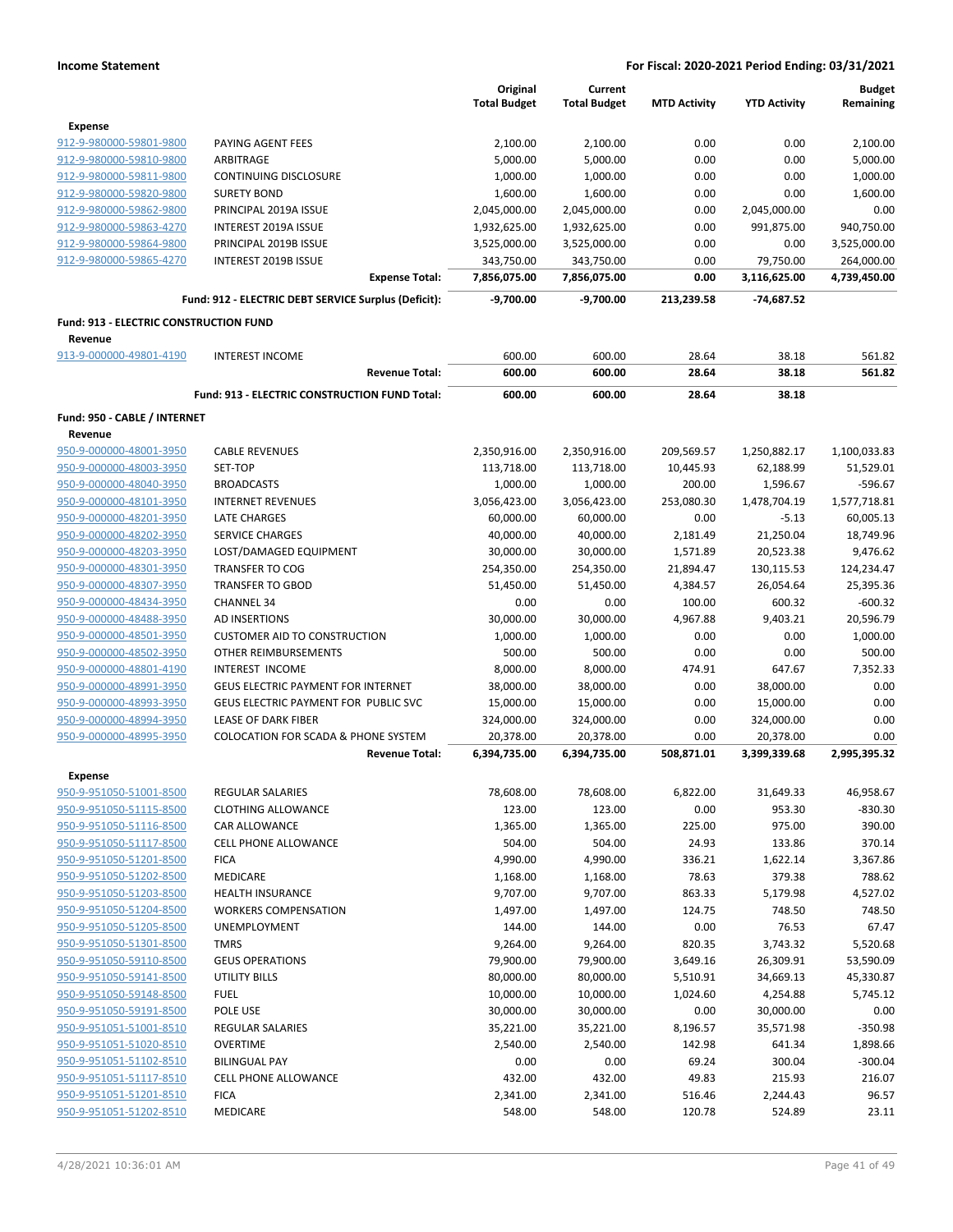|                         |                               | Original<br><b>Total Budget</b> | Current<br><b>Total Budget</b> | <b>MTD Activity</b> | <b>YTD Activity</b> | <b>Budget</b><br>Remaining |
|-------------------------|-------------------------------|---------------------------------|--------------------------------|---------------------|---------------------|----------------------------|
| 950-9-951051-51203-8510 | <b>HEALTH INSURANCE</b>       | 12,133.00                       | 12,133.00                      | 1,079.17            | 6,475.02            | 5,657.98                   |
| 950-9-951051-51204-8510 | <b>WORKERS COMPENSATION</b>   | 703.00                          | 703.00                         | 58.58               | 351.48              | 351.52                     |
| 950-9-951051-51205-8510 | UNEMPLOYMENT                  | 180.00                          | 180.00                         | 105.97              | 288.01              | $-108.01$                  |
| 950-9-951051-51301-8510 | <b>TMRS</b>                   | 4,347.00                        | 4,347.00                       | 981.21              | 4,201.49            | 145.51                     |
| 950-9-951051-59110-8510 | <b>GEUS OPERATIONS</b>        | 0.00                            | 0.00                           | 10.45               | 65.15               | $-65.15$                   |
| 950-9-951051-59148-8510 | <b>FUEL</b>                   | 0.00                            | 0.00                           | 0.00                | 59.10               | $-59.10$                   |
| 950-9-951051-59151-8510 | <b>BASIC PROGRAM EXPENSE</b>  | 2,201,418.00                    | 2,201,418.00                   | 195,137.16          | 955,102.21          | 1,246,315.79               |
| 950-9-951051-59152-8510 | PREMIUM PROGRAM EXPENSE       | 63,516.00                       | 63,516.00                      | 4,724.72            | 27,279.05           | 36,236.95                  |
| 950-9-951051-59154-8510 | <b>TIVO Fees</b>              | 28,604.22                       | 28,604.22                      | 4,814.80            | 12,972.75           | 15,631.47                  |
| 950-9-951051-59155-8510 | OTHER PROGRAM EXPENSE         | 7,500.00                        | 7,500.00                       | 0.00                | 1,181.75            | 6,318.25                   |
| 950-9-951052-51001-8520 | <b>REGULAR SALARIES</b>       | 59,120.00                       | 59,120.00                      | 8,043.12            | 34,929.56           | 24,190.44                  |
| 950-9-951052-51115-8520 | <b>CLOTHING ALLOWANCE</b>     | 123.00                          | 123.00                         | 0.00                | 0.00                | 123.00                     |
| 950-9-951052-51116-8520 | CAR ALLOWANCE                 | 975.00                          | 975.00                         | 0.00                | 0.00                | 975.00                     |
| 950-9-951052-51117-8520 | <b>CELL PHONE ALLOWANCE</b>   | 216.00                          | 216.00                         | 47.04               | 203.84              | 12.16                      |
| 950-9-951052-51201-8520 | <b>FICA</b>                   | 3,740.00                        | 3,740.00                       | 501.60              | 2,178.31            | 1,561.69                   |
| 950-9-951052-51202-8520 | MEDICARE                      | 875.00                          | 875.00                         | 117.30              | 509.41              | 365.59                     |
| 950-9-951052-51203-8520 | <b>HEALTH INSURANCE</b>       | 6,067.00                        | 6,067.00                       | 539.58              | 3,237.48            | 2,829.52                   |
| 950-9-951052-51204-8520 | <b>WORKERS COMPENSATION</b>   | 1,122.00                        | 1,122.00                       | 93.50               | 561.00              | 561.00                     |
| 950-9-951052-51205-8520 | <b>UNEMPLOYMENT</b>           | 90.00                           | 90.00                          | 0.00                | 95.09               | $-5.09$                    |
| 950-9-951052-51301-8520 | <b>TMRS</b>                   | 6,943.00                        | 6,943.00                       | 938.46              | 4,018.57            | 2,924.43                   |
| 950-9-951052-59110-8520 | <b>GEUS OPERATIONS</b>        | 92,300.00                       | 92,300.00                      | 2,954.19            | 18,257.24           | 74,042.76                  |
| 950-9-951052-59148-8520 | <b>FUEL</b>                   | 7,000.00                        | 7,000.00                       | 1,024.59            | 4,254.88            | 2,745.12                   |
| 950-9-951052-59150-8520 | <b>ISP SERVICE EXPENSE</b>    | 732,640.00                      | 732,640.00                     | 28,473.05           | 342,314.09          | 390,325.91                 |
| 950-9-951053-51001-8530 | <b>REGULAR SALARIES</b>       | 167,577.00                      | 167,577.00                     | 6,127.20            | 26,558.72           | 141,018.28                 |
| 950-9-951053-51020-8530 | <b>OVERTIME</b>               | 5,603.00                        | 5,603.00                       | 0.00                | 0.00                | 5,603.00                   |
| 950-9-951053-51102-8530 | <b>BILINGUAL PAY</b>          | 450.00                          | 450.00                         | 0.00                | 0.00                | 450.00                     |
| 950-9-951053-51117-8530 | <b>CELL PHONE ALLOWANCE</b>   | 1,392.00                        | 1,392.00                       | 49.83               | 215.93              | 1,176.07                   |
| 950-9-951053-51201-8530 | <b>FICA</b>                   | 10,852.00                       | 10,852.00                      | 377.67              | 1,638.83            | 9,213.17                   |
| 950-9-951053-51202-8530 | MEDICARE                      | 2,539.00                        | 2,539.00                       | 88.32               | 383.25              | 2,155.75                   |
| 950-9-951053-51203-8530 | <b>HEALTH INSURANCE</b>       | 33,367.00                       | 33,367.00                      | 2,967.75            | 17,806.50           | 15,560.50                  |
| 950-9-951053-51204-8530 | <b>WORKERS COMPENSATION</b>   | 3,258.00                        | 3,258.00                       | 271.50              | 1,629.00            | 1,629.00                   |
| 950-9-951053-51205-8530 | UNEMPLOYMENT                  | 495.00                          | 495.00                         | 12.22               | 143.98              | 351.02                     |
| 950-9-951053-51301-8530 | <b>TMRS</b>                   | 20,150.00                       | 20,150.00                      | 716.55              | 3,062.63            | 17,087.37                  |
| 950-9-951053-59110-8530 | <b>GEUS OPERATIONS</b>        | 13,340.00                       | 13,340.00                      | 0.00                | 1,409.81            | 11,930.19                  |
| 950-9-951053-59146-8530 | <b>TRAINING AND/OR TRAVEL</b> | 4,500.00                        | 4,500.00                       | 0.00                | 0.00                | 4,500.00                   |
| 950-9-951053-59148-8530 | <b>FUEL</b>                   | 250.00                          | 250.00                         | 0.00                | 0.00                | 250.00                     |
| 950-9-951053-59160-8530 | ADVERTISING                   | 26,750.00                       | 26,750.00                      | 1,129.20            | 4,462.00            | 22,288.00                  |
| 950-9-951053-59164-8530 | <b>CONSUMER INFORMATION</b>   | 1.00                            | 1.00                           | 0.00                | 0.00                | 1.00                       |
| 950-9-951054-51001-8540 | <b>REGULAR SALARIES</b>       | 81,031.00                       | 81,031.00                      | 14,762.81           | 63,028.05           | 18,002.95                  |
| 950-9-951054-51020-8540 | <b>OVERTIME</b>               | 2,915.00                        | 2,915.00                       | 433.17              | 769.88              | 2,145.12                   |
| 950-9-951054-51102-8540 | <b>BILINGUAL PAY</b>          | 0.00                            | 0.00                           | 17.31               | 17.31               | $-17.31$                   |
| 950-9-951054-51117-8540 | <b>CELL PHONE ALLOWANCE</b>   | 0.00                            | 0.00                           | 36.69               | 158.99              | $-158.99$                  |
| 950-9-951054-51201-8540 | <b>FICA</b>                   | 5,206.00                        | 5,206.00                       | 906.29              | 3,805.03            | 1,400.97                   |
| 950-9-951054-51202-8540 | <b>MEDICARE</b>               | 1,217.00                        | 1,217.00                       | 211.96              | 889.90              | 327.10                     |
| 950-9-951054-51203-8540 | <b>HEALTH INSURANCE</b>       | 27,299.00                       | 27,299.00                      | 2,428.17            | 14,569.02           | 12,729.98                  |
| 950-9-951054-51204-8540 | <b>WORKERS COMPENSATION</b>   | 1,562.00                        | 1,562.00                       | 130.17              | 781.02              | 780.98                     |
| 950-9-951054-51205-8540 | UNEMPLOYMENT                  | 405.00                          | 405.00                         | 121.72              | 405.80              | $-0.80$                    |
| 950-9-951054-51301-8540 | <b>TMRS</b>                   | 9,664.00                        | 9,664.00                       | 1,769.00            | 7,318.76            | 2,345.24                   |
| 950-9-951054-59110-8540 | <b>GEUS OPERATIONS</b>        | 7,000.00                        | 7,000.00                       | 50.81               | 1,377.33            | 5,622.67                   |
| 950-9-951055-51001-8550 | REGULAR SALARIES              | 102,180.00                      | 102,180.00                     | 20,640.45           | 89,144.65           | 13,035.35                  |
| 950-9-951055-51020-8550 | <b>OVERTIME</b>               | 2,045.00                        | 2,045.00                       | 528.91              | 2,438.26            | $-393.26$                  |
| 950-9-951055-51115-8550 | <b>CLOTHING ALLOWANCE</b>     | 42.00                           | 42.00                          | 83.12               | 83.12               | $-41.12$                   |
| 950-9-951055-51116-8550 | CAR ALLOWANCE                 | 1,400.00                        | 1,400.00                       | 0.00                | 0.00                | 1,400.00                   |
| 950-9-951055-51117-8550 | <b>CELL PHONE ALLOWANCE</b>   | 287.00                          | 287.00                         | 69.84               | 302.64              | $-15.64$                   |
| 950-9-951055-51201-8550 | <b>FICA</b>                   | 5,624.00                        | 5,624.00                       | 1,319.43            | 5,103.75            | 520.25                     |
| 950-9-951055-51202-8550 | MEDICARE                      | 1,539.00                        | 1,539.00                       | 308.58              | 1,330.28            | 208.72                     |
| 950-9-951055-51203-8550 | <b>HEALTH INSURANCE</b>       | 16,382.00                       | 16,382.00                      | 1,457.33            | 8,743.98            | 7,638.02                   |
| 950-9-951055-51204-8550 | <b>WORKERS COMPENSATION</b>   | 1,970.00                        | 1,970.00                       | 164.17              | 985.02              | 984.98                     |
| 950-9-951055-51205-8550 | UNEMPLOYMENT                  | 238.00                          | 238.00                         | 79.06               | 387.14              | $-149.14$                  |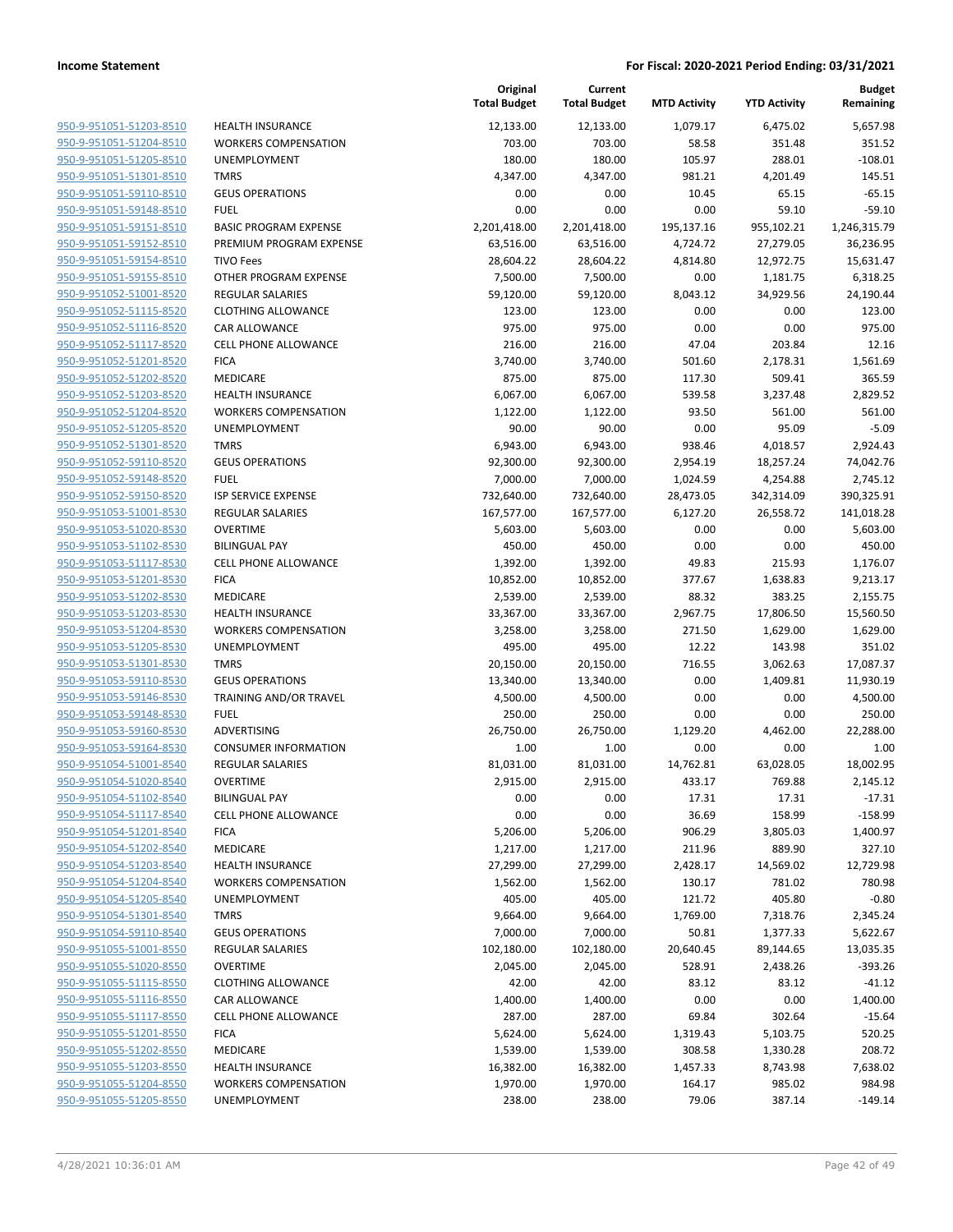| 950-9-951055-51301-8550        |
|--------------------------------|
| 950-9-951055-59110-8550        |
| 950-9-951055-59112-8550        |
| 950-9-951055-59158-8550        |
| <u>950-9-951060-51001-8600</u> |
| 950-9-951060-51010-8600        |
| 950-9-951060-51020-8600        |
| 950-9-951060-51115-8600        |
| 950-9-951060-51116-8600        |
| 950-9-951060-51117-8600        |
| 950-9-951060-51201-8600        |
| 950-9-951060-51202-8600        |
| 950-9-951060-51203-8600        |
| 950-9-951060-51204-8600        |
|                                |
| <u>950-9-951060-51205-8600</u> |
| 950-9-951060-51301-8600        |
| 950-9-951060-59201-8600        |
| 950-9-951060-59205-8600        |
| 950-9-951060-59231-8600        |
| 950-9-951060-59235-8600        |
| 950-9-951061-51001-8610        |
| 950-9-951061-51020-8610        |
| 950-9-951061-51115-8610        |
| 950-9-951061-51116-8610        |
| <u>950-9-951061-51117-8610</u> |
| 950-9-951061-51201-8610        |
| 950-9-951061-51202-8610        |
| 950-9-951061-51203-8610        |
| 950-9-951061-51204-8610        |
| <u>950-9-951061-51205-8610</u> |
| 950-9-951061-51301-8610        |
| 950-9-951061-59205-8610        |
| 950-9-951061-59233-8610        |
| 950-9-951090-59510-9900        |
| 950-9-951090-59511-9900        |
| 950-9-951090-59512-9900        |
| 950-9-951090-59591-9900        |
| 950-9-951090-59592-9900        |
|                                |
| 950-9-951091-51001-9958        |
| 950-9-951091-51020-9958        |
| 950-9-951091-51201-9958        |
| <u>950-9-951091-51202-9958</u> |
| 950-9-951091-51205-9958        |
| 950-9-951091-51301-9958        |
| 950-9-970000-59720-9705        |
| <u>950-9-970000-59730-9250</u> |
| 950-9-970000-59734-4210        |
| 950-9-970000-59750-9260        |
| 950-9-970000-59770-9970        |
| <u>950-9-970000-59771-9970</u> |
| <u>950-9-970000-59780-9240</u> |
| <u>950-9-970000-59781-9250</u> |
| 950-9-990000-59901-9270        |
| 950-9-990000-59902-9200        |
| <u>950-9-990000-59903-4082</u> |
| <u>950-9-990000-59926-9330</u> |
|                                |
| <u>950-9-990000-59927-9200</u> |
| <u>950-9-990000-59928-9200</u> |
| 950-9-990000-59930-9270        |

|                         |                                      | Original<br><b>Total Budget</b> | Current<br><b>Total Budget</b> | <b>MTD Activity</b> | <b>YTD Activity</b> | <b>Budget</b><br>Remaining |
|-------------------------|--------------------------------------|---------------------------------|--------------------------------|---------------------|---------------------|----------------------------|
| 950-9-951055-51301-8550 | <b>TMRS</b>                          | 12,195.00                       | 12,195.00                      | 2,505.12            | 10,579.39           | 1,615.61                   |
| 950-9-951055-59110-8550 | <b>GEUS OPERATIONS</b>               | 9,100.00                        | 9,100.00                       | 181.40              | 2,279.39            | 6,820.61                   |
| 950-9-951055-59112-8550 | SAFETY                               | 2,138.00                        | 2,138.00                       | 0.00                | 187.00              | 1,951.00                   |
| 950-9-951055-59158-8550 | C/I BILLING                          | 44,500.00                       | 44,500.00                      | 0.00                | 43,127.41           | 1,372.59                   |
| 950-9-951060-51001-8600 | <b>REGULAR SALARIES</b>              | 209,071.00                      | 209,071.00                     | 29,529.87           | 119,391.06          | 89,679.94                  |
| 950-9-951060-51010-8600 | PART TIME REGULAR                    | 17,599.00                       | 17,599.00                      | 0.00                | 0.00                | 17,599.00                  |
| 950-9-951060-51020-8600 | <b>OVERTIME</b>                      | 12,302.00                       | 12,302.00                      | 964.14              | 4,151.67            | 8,150.33                   |
| 950-9-951060-51115-8600 | <b>CLOTHING ALLOWANCE</b>            | 2,079.00                        | 2,079.00                       | 1,878.49            | 2,578.49            | $-499.49$                  |
| 950-9-951060-51116-8600 | CAR ALLOWANCE                        | 1,950.00                        | 1,950.00                       | 675.00              | 2,550.00            | $-600.00$                  |
| 950-9-951060-51117-8600 | <b>CELL PHONE ALLOWANCE</b>          | 1,608.00                        | 1,608.00                       | 199.38              | 822.43              | 785.57                     |
| 950-9-951060-51201-8600 | <b>FICA</b>                          | 15,019.00                       | 15,019.00                      | 1,728.31            | 7,010.04            | 8,008.96                   |
| 950-9-951060-51202-8600 | MEDICARE                             | 3,514.00                        | 3,514.00                       | 404.20              | 1,639.44            | 1,874.56                   |
| 950-9-951060-51203-8600 | <b>HEALTH INSURANCE</b>              | 52,171.00                       | 52,171.00                      | 4,640.33            | 27,841.98           | 24,329.02                  |
| 950-9-951060-51204-8600 | <b>WORKERS COMPENSATION</b>          | 5,232.00                        | 5,232.00                       | 436.00              | 2,616.00            | 2,616.00                   |
| 950-9-951060-51205-8600 | <b>UNEMPLOYMENT</b>                  | 822.00                          | 822.00                         | 37.99               | 635.11              | 186.89                     |
| 950-9-951060-51301-8600 | <b>TMRS</b>                          | 27,892.00                       | 27,892.00                      | 3,541.57            | 14,099.37           | 13,792.63                  |
| 950-9-951060-59201-8600 | <b>BUILDINGS MAINTENANCE</b>         | 24,850.00                       | 24,850.00                      | 1,306.00            | 15,525.44           | 9,324.56                   |
| 950-9-951060-59205-8600 | <b>EQUIPMENT MAINTENANCE</b>         | 10,000.00                       | 10,000.00                      | 580.47              | 10,779.19           | $-779.19$                  |
| 950-9-951060-59231-8600 | <b>CABLE PLANT MAINTENANCE</b>       | 22,500.00                       | 22,500.00                      | 240.96              | 1,160.61            | 21,339.39                  |
| 950-9-951060-59235-8600 | FIBER OPTICS PLANT MAINTENANCE       | 20,000.00                       | 20,000.00                      | 0.00                | 35,520.50           | $-15,520.50$               |
| 950-9-951061-51001-8610 | <b>REGULAR SALARIES</b>              | 209,071.00                      | 209,071.00                     | 29,529.67           | 119,390.92          | 89,680.08                  |
| 950-9-951061-51020-8610 | <b>OVERTIME</b>                      | 12,302.00                       | 12,302.00                      | 963.78              | 4,148.80            | 8,153.20                   |
| 950-9-951061-51115-8610 | <b>CLOTHING ALLOWANCE</b>            | 2,079.00                        | 2,079.00                       | 2,003.18            | 2,003.18            | 75.82                      |
| 950-9-951061-51116-8610 | CAR ALLOWANCE                        | 1,950.00                        | 1,950.00                       | 0.00                | 0.00                | 1,950.00                   |
| 950-9-951061-51117-8610 | <b>CELL PHONE ALLOWANCE</b>          | 1,416.00                        | 1,416.00                       | 199.26              | 821.96              | 594.04                     |
| 950-9-951061-51201-8610 | <b>FICA</b>                          | 13,928.00                       | 13,928.00                      | 1,847.91            | 7,486.99            | 6,441.01                   |
| 950-9-951061-51202-8610 | MEDICARE                             | 3,259.00                        | 3,259.00                       | 432.18              | 1,750.98            | 1,508.02                   |
| 950-9-951061-51203-8610 | <b>HEALTH INSURANCE</b>              | 44,895.00                       | 44,895.00                      | 3,993.00            | 23,958.00           | 20,937.00                  |
| 950-9-951061-51204-8610 | <b>WORKERS COMPENSATION</b>          | 4,315.00                        | 4,315.00                       | 359.58              | 2,157.48            | 2,157.52                   |
| 950-9-951061-51205-8610 | <b>UNEMPLOYMENT</b>                  | 642.00                          | 642.00                         | 49.75               | 559.77              | 82.23                      |
| 950-9-951061-51301-8610 | <b>TMRS</b>                          | 25,866.00                       | 25,866.00                      | 3,463.22            | 13,806.62           | 12,059.38                  |
| 950-9-951061-59205-8610 | <b>EQUIPMENT MAINTENANCE</b>         | 100.00                          | 100.00                         | 0.00                | 0.00                | 100.00                     |
| 950-9-951061-59233-8610 | <b>INTERNET PLANT MAINTENANCE</b>    | 6,000.00                        | 6,000.00                       | 0.00                | 0.00                | 6,000.00                   |
| 950-9-951090-59510-9900 | HEADEND, TRUNK & DISTRIBUTION SYSTEM | 100,000.00                      | 100,000.00                     | 4,409.32            | 24,085.08           | 75,914.92                  |
| 950-9-951090-59511-9900 | <b>HEADEND EQUIPMENT</b>             | 80,000.00                       | 80,000.00                      | 0.00                | 0.00                | 80,000.00                  |
| 950-9-951090-59512-9900 | <b>DROPS</b>                         | 100,000.00                      | 100,000.00                     | 9,968.19            | 79,281.53           | 20,718.47                  |
| 950-9-951090-59591-9900 | FURNITURE & OFFICE EQUIPMENT         | 0.00                            | 0.00                           | 0.00                | 4,242.40            | $-4,242.40$                |
| 950-9-951090-59592-9900 | <b>TRANSPORTATION EQUIPMENT</b>      | 30,000.00                       | 30,000.00                      | 0.00                | 29,301.76           | 698.24                     |
| 950-9-951091-51001-9958 | <b>REGULAR SALARIES</b>              | 41,429.00                       | 41,429.00                      | 3,331.20            | 14,463.80           | 26,965.20                  |
| 950-9-951091-51020-9958 | OVERTIME                             | 4,344.00                        | 4,344.00                       | 242.99              | 1,134.26            | 3,209.74                   |
| 950-9-951091-51201-9958 | <b>FICA</b>                          | 2,861.00                        | 2,861.00                       | 223.44              | 975.08              | 1,885.92                   |
| 950-9-951091-51202-9958 | MEDICARE                             | 669.00                          | 669.00                         | 52.26               | 228.05              | 440.95                     |
| 950-9-951091-51205-9958 | UNEMPLOYMENT                         | 156.00                          | 156.00                         | 2.40                | 79.18               | 76.82                      |
| 950-9-951091-51301-9958 | <b>TMRS</b>                          | 5,306.00                        | 5,306.00                       | 418.07              | 1,798.76            | 3,507.24                   |
| 950-9-970000-59720-9705 | <b>CREDIT CARD &amp; BANK FEES</b>   | 10,000.00                       | 10,000.00                      | 1,406.46            | 9,012.15            | 987.85                     |
| 950-9-970000-59730-9250 | <b>INVENTORY LOSS/GAIN</b>           | 1,000.00                        | 1,000.00                       | 0.00                | $-14.16$            | 1,014.16                   |
| 950-9-970000-59734-4210 | ASSET DISPOSAL LOSSES/GAINS          | 1,000.00                        | 1,000.00                       | 0.00                | 0.00                | 1,000.00                   |
| 950-9-970000-59750-9260 | <b>ACCRUED PTO PAY</b>               | 5,000.00                        | 5,000.00                       | 356.40              | 356.40              | 4,643.60                   |
| 950-9-970000-59770-9970 | CONTINGENCY                          | 50,000.00                       | 50,000.00                      | 0.00                | 19.52               | 49,980.48                  |
| 950-9-970000-59771-9970 | PAYROLL CONTINGENCY                  | 10,000.00                       | 10,000.00                      | 0.00                | 0.00                | 10,000.00                  |
| 950-9-970000-59780-9240 | PROPERTY INSURANCE                   | 16,670.00                       | 16,670.00                      | 0.00                | 9,427.80            | 7,242.20                   |
| 950-9-970000-59781-9250 | LIABILITY INSURANCE                  | 14,872.00                       | 14,872.00                      | 0.00                | 12,169.55           | 2,702.45                   |
| 950-9-990000-59901-9270 | TRANSFER to COG - FRANCHISE FEES     | 284,100.00                      | 284,100.00                     | 71,879.85           | 70,990.28           | 213,109.72                 |
| 950-9-990000-59902-9200 | TRANSFER to COG - ADMIN EXPENSES     | 58,987.00                       | 58,987.00                      | 4,915.58            | 24,577.90           | 34,409.10                  |
| 950-9-990000-59903-4082 | TRANSFER to COG - PILOT              | 39,824.00                       | 39,824.00                      | 39,824.00           | 39,824.00           | 0.00                       |
| 950-9-990000-59926-9330 | TRANSFER to COG - GARAGE             | 13,450.00                       | 13,450.00                      | 1,120.83            | 6,724.98            | 6,725.02                   |
| 950-9-990000-59927-9200 | TRANSFER to COG - INSURANCE          | 3,047.00                        | 3,047.00                       | 253.92              | 1,523.52            | 1,523.48                   |
| 950-9-990000-59928-9200 | XFER to COG - IT                     | 25,995.00                       | 25,995.00                      | 2,166.25            | 12,997.50           | 12,997.50                  |
| 950-9-990000-59930-9270 | TRANSFER to GBOD                     | 56,800.00                       | 56,800.00                      | 14,375.97           | 14,198.06           | 42,601.94                  |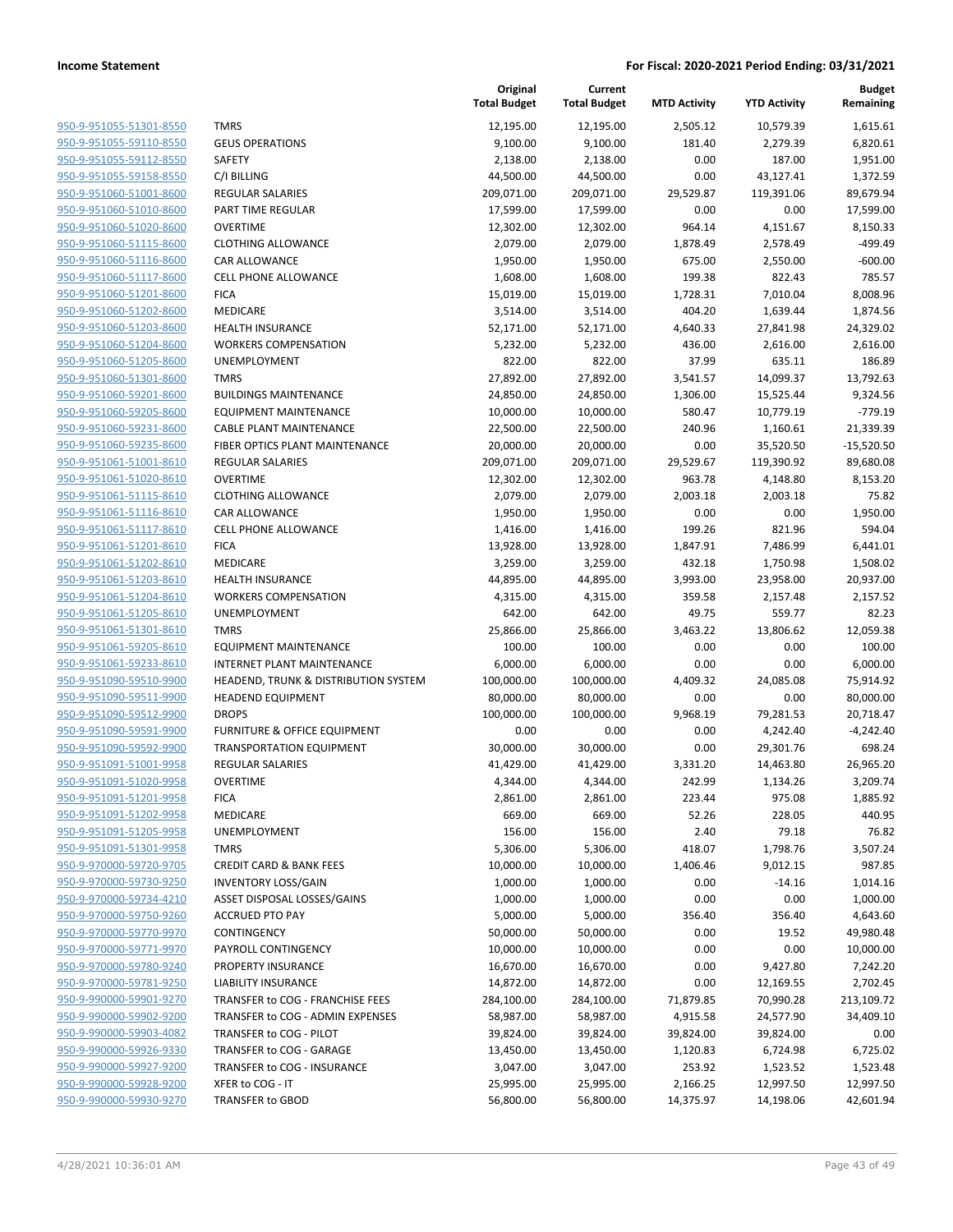|  | ncome Statement |
|--|-----------------|
|--|-----------------|

|                         |                                                 | Original            | Current             |                     |                     | <b>Budget</b> |
|-------------------------|-------------------------------------------------|---------------------|---------------------|---------------------|---------------------|---------------|
|                         |                                                 | <b>Total Budget</b> | <b>Total Budget</b> | <b>MTD Activity</b> | <b>YTD Activity</b> | Remaining     |
| 950-9-990000-59954-8559 | TRANSFER TO 910 - BILLING                       | 52,407.00           | 52,407.00           | 4.367.25            | 26.203.50           | 26,203.50     |
| 950-9-990000-59955-8559 | TRANSFER TO 910 - CASHIERING                    | 78.121.00           | 78.121.00           | 6.510.08            | 39.060.48           | 39,060.52     |
|                         | <b>Expense Total:</b>                           | 6,042,897.22        | 6,042,897.22        | 592.994.67          | 2.758.920.53        | 3,283,976.69  |
|                         | Fund: 950 - CABLE / INTERNET Surplus (Deficit): | 351.837.78          | 351,837.78          | -84.123.66          | 640,419.15          |               |
|                         | <b>Total Surplus (Deficit):</b>                 | $-1,962,159.45$     | $-2.924.611.45$     | $-10,331,483.58$    | -21,140,555.76      |               |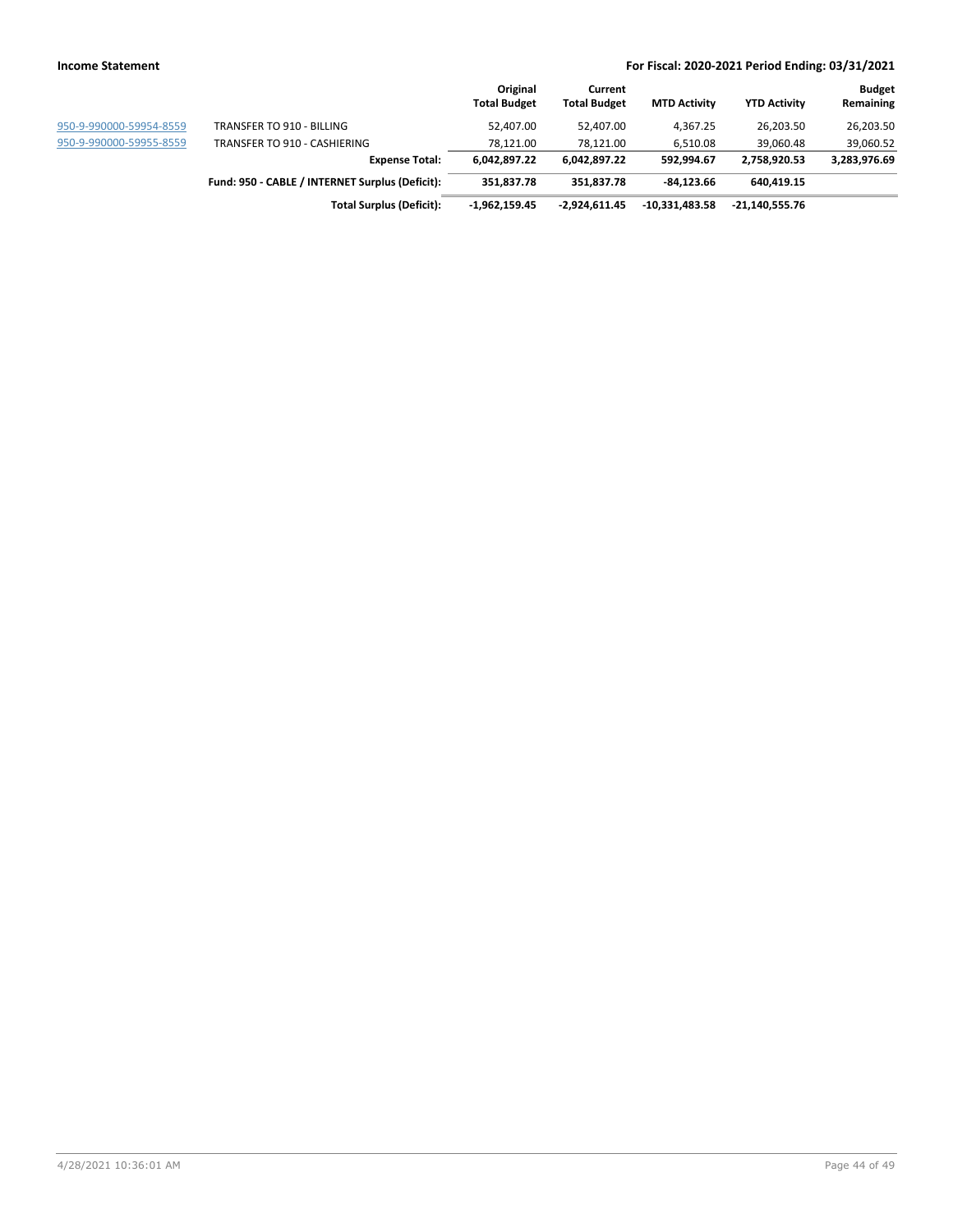## **Group Summary**

| <b>Account Type</b>                                                            | Original<br><b>Total Budget</b> | Current<br><b>Total Budget</b> | <b>MTD Activity</b>    | <b>YTD Activity</b>     | <b>Budget</b><br>Remaining |
|--------------------------------------------------------------------------------|---------------------------------|--------------------------------|------------------------|-------------------------|----------------------------|
| Fund: 100 - GENERAL FUND                                                       |                                 |                                |                        |                         |                            |
| Revenue                                                                        | 26,174,095.00                   | 26,174,095.00                  | 4,141,609.84           | 19,145,042.60           | 7,029,052.40               |
| Expense                                                                        | 27,648,157.04                   | 27,648,157.04                  | 2,812,141.26           | 13,763,290.08           | 13,884,866.96              |
| Fund: 100 - GENERAL FUND Surplus (Deficit):                                    | $-1,474,062.04$                 | $-1,474,062.04$                | 1,329,468.58           | 5,381,752.52            | $-6,855,814.56$            |
| Fund: 101 - MUNICIPAL COURT BUILDING SECURITY FEES                             |                                 |                                |                        |                         |                            |
| Revenue                                                                        | 0.00                            | 0.00                           | 694.03                 | 2,999.58                | $-2,999.58$                |
| Expense                                                                        | 0.00                            | 0.00                           | 1.48                   | 7.50                    | $-7.50$                    |
| Fund: 101 - MUNICIPAL COURT BUILDING SECURITY FEES Surplus (Deficit):          | 0.00                            | 0.00                           | 692.55                 | 2,992.08                | $-2,992.08$                |
| Fund: 102 - MUNICIPAL COURT TECH FUND                                          |                                 |                                |                        |                         |                            |
| Revenue                                                                        | 0.00                            | 0.00                           | 616.76                 | 2,583.02                | $-2,583.02$                |
| Expense                                                                        | 0.00                            | 0.00                           | 1.04                   | 5.24                    | $-5.24$                    |
| Fund: 102 - MUNICIPAL COURT TECH FUND Surplus (Deficit):                       | 0.00                            | 0.00                           | 615.72                 | 2,577.78                | $-2,577.78$                |
| Fund: 103 - MUNICIPAL COURT CHILD SAFETY FUND                                  |                                 |                                |                        |                         |                            |
| Revenue                                                                        | 30,887.00                       | 30,887.00                      | 2.26                   | 6,212.19                | 24,674.81                  |
| Expense                                                                        | 25,050.00                       | 25,050.00                      | 0.20                   | 6,158.62                | 18,891.38                  |
| Fund: 103 - MUNICIPAL COURT CHILD SAFETY FUND Surplus (Deficit):               | 5,837.00                        | 5,837.00                       | 2.06                   | 53.57                   | 5,783.43                   |
| <b>Fund: 111 - RECREATION ACTIVITIES FUND</b>                                  |                                 |                                |                        |                         |                            |
| Revenue                                                                        | 237,930.00                      | 237,930.00                     | 20,445.99              | 65,139.66               | 172,790.34                 |
| Expense                                                                        | 249,194.02                      | 249,194.02                     | 7,481.55               | 47,328.29               | 201,865.73                 |
| Fund: 111 - RECREATION ACTIVITIES FUND Surplus (Deficit):                      | $-11,264.02$                    | $-11,264.02$                   | 12,964.44              | 17,811.37               | -29,075.39                 |
|                                                                                |                                 |                                |                        |                         |                            |
| <b>Fund: 112 - GUN RANGE FUND</b>                                              |                                 |                                |                        |                         |                            |
| Revenue                                                                        | 1,316.00<br>1,300.00            | 1,316.00<br>1,300.00           | 130.40<br>298.28       | 650.52<br>514.88        | 665.48<br>785.12           |
| Expense<br>Fund: 112 - GUN RANGE FUND Surplus (Deficit):                       | 16.00                           | 16.00                          | $-167.88$              | 135.64                  | $-119.64$                  |
|                                                                                |                                 |                                |                        |                         |                            |
| Fund: 113 - HOTEL / MOTEL OCCUPANCY TAX FUND                                   |                                 |                                |                        |                         |                            |
| Revenue                                                                        | 490,107.00                      | 490,107.00                     | 49,879.42              | 269,106.85              | 221,000.15                 |
| Expense<br>Fund: 113 - HOTEL / MOTEL OCCUPANCY TAX FUND Surplus (Deficit):     | 521,382.80<br>-31,275.80        | 521,382.80<br>-31,275.80       | 40,957.56<br>8,921.86  | 222,403.54<br>46,703.31 | 298,979.26<br>-77,979.11   |
|                                                                                |                                 |                                |                        |                         |                            |
| Fund: 114 - VENUE MANAGEMENT FUND                                              |                                 |                                |                        |                         |                            |
| Revenue                                                                        | 116,017.00                      | 116,017.00                     | 6,173.00               | 26,792.14               | 89,224.86                  |
| Expense<br>Fund: 114 - VENUE MANAGEMENT FUND Surplus (Deficit):                | 200,266.69<br>-84,249.69        | 200,266.69<br>-84,249.69       | 14,117.02<br>-7,944.02 | 76,617.22<br>-49,825.08 | 123,649.47<br>-34,424.61   |
|                                                                                |                                 |                                |                        |                         |                            |
| <b>Fund: 123 - PTRAIN - POLICE REIMBURSEMENT GRANTS &amp; CONT EDUCAT</b>      |                                 |                                |                        |                         |                            |
| Revenue                                                                        | 0.00                            | 0.00                           | 2.54                   | 3,151.92                | $-3,151.92$                |
| Expense<br>Fund: 123 - PTRAIN - POLICE REIMBURSEMENT GRANTS & CONT EDUCAT Surp | 0.00<br>0.00                    | 0.00<br>0.00                   | 0.13<br>2.41           | 1,690.69<br>1,461.23    | $-1,690.69$<br>$-1,461.23$ |
|                                                                                |                                 |                                |                        |                         |                            |
| Fund: 124 - FIRE HAZMAT GRANT                                                  |                                 |                                |                        |                         |                            |
| Expense                                                                        | 0.00                            | 0.00                           | 0.02                   | 0.10                    | $-0.10$                    |
| Fund: 124 - FIRE HAZMAT GRANT Total:                                           | 0.00                            | 0.00                           | 0.02                   | 0.10                    | $-0.10$                    |
| Fund: 140 - DEBT SERVICE FUND                                                  |                                 |                                |                        |                         |                            |
| Revenue                                                                        | 6,776,144.00                    | 6,776,144.00                   | 256,284.42             | 5,887,099.31            | 889,044.69                 |
| Expense                                                                        | 6,811,884.00                    | 6,811,884.00                   | 9,546.86               | 6,184,159.83            | 627,724.17                 |
| Fund: 140 - DEBT SERVICE FUND Surplus (Deficit):                               | -35,740.00                      | $-35,740.00$                   | 246,737.56             | -297,060.52             | 261,320.52                 |
| Fund: 160 - GENERAL CAPITAL IMPROVEMENT FUND                                   |                                 |                                |                        |                         |                            |
| Revenue                                                                        | 2,616,006.00                    | 2,616,006.00                   | 211,362.73             | 1,281,651.83            | 1,334,354.17               |
| Expense                                                                        | 2,525,998.00                    | 2,525,998.00                   | 936,814.65             | 6,071,219.14            | -3,545,221.14              |
| Fund: 160 - GENERAL CAPITAL IMPROVEMENT FUND Surplus (Deficit):                | 90,008.00                       | 90,008.00                      | -725,451.92            | -4,789,567.31           | 4,879,575.31               |
| Fund: 161 - STREET CONSTRUCTION FUND                                           |                                 |                                |                        |                         |                            |
| Revenue                                                                        | 10,000.00                       | 10,000.00                      | 0.00                   | 79.94                   | 9,920.06                   |
| Expense                                                                        | 400.00                          | 400.00                         | 0.00                   | 1,077,789.30            | -1,077,389.30              |
| Fund: 161 - STREET CONSTRUCTION FUND Surplus (Deficit):                        | 9,600.00                        | 9,600.00                       | 0.00                   | -1,077,709.36           | 1,087,309.36               |
| Fund: 164 - 2013 CO CAPITAL FUND                                               |                                 |                                |                        |                         |                            |
| Revenue                                                                        | 275.00                          | 275.00                         | 9.74                   | 16.25                   | 258.75                     |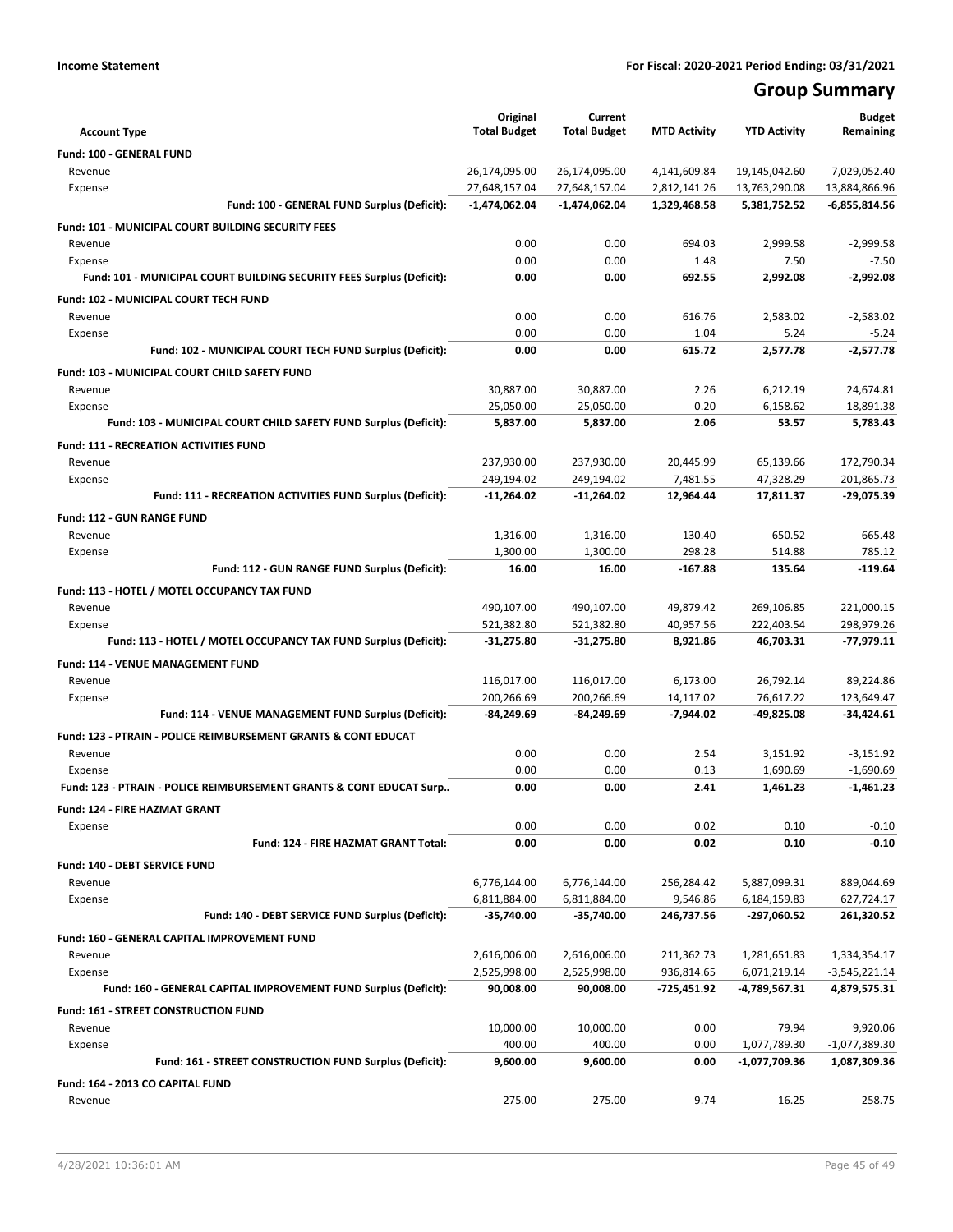|                                                            | Original            | Current             |                     |                     | <b>Budget</b> |
|------------------------------------------------------------|---------------------|---------------------|---------------------|---------------------|---------------|
| <b>Account Type</b>                                        | <b>Total Budget</b> | <b>Total Budget</b> | <b>MTD Activity</b> | <b>YTD Activity</b> | Remaining     |
| Expense                                                    | 15.00               | 15.00               | 0.67                | 3.45                | 11.55         |
| Fund: 164 - 2013 CO CAPITAL FUND Surplus (Deficit):        | 260.00              | 260.00              | 9.07                | 12.80               | 247.20        |
| Fund: 165 - 2014 GO FUND                                   |                     |                     |                     |                     |               |
| Revenue                                                    | 10,000.00           | 10,000.00           | 34.44               | 322.55              | 9,677.45      |
| Fund: 165 - 2014 GO FUND Total:                            | 10,000.00           | 10,000.00           | 34.44               | 322.55              | 9,677.45      |
| Fund: 171 - MAIN STREET SPECIAL REVENUE                    |                     |                     |                     |                     |               |
| Revenue                                                    | 0.00                | 0.00                | 0.00                | 49,388.10           | -49,388.10    |
| Expense                                                    | 0.00                | 0.00                | 0.00                | 85,545.57           | $-85,545.57$  |
| Fund: 171 - MAIN STREET SPECIAL REVENUE Surplus (Deficit): | 0.00                | 0.00                | 0.00                | $-36,157.47$        | 36,157.47     |
| <b>Fund: 172 - MINOR GRANTS FUND</b>                       |                     |                     |                     |                     |               |
| Revenue                                                    | 0.00                | 0.00                | 0.00                | 4,000.00            | $-4,000.00$   |
| Expense                                                    | 0.00                | 0.00                | 100.00              | 100.00              | $-100.00$     |
| Fund: 172 - MINOR GRANTS FUND Surplus (Deficit):           | 0.00                | 0.00                | $-100.00$           | 3,900.00            | $-3,900.00$   |
| Fund: 200 - WATER / WASTEWATER FUND                        |                     |                     |                     |                     |               |
| Revenue                                                    | 14,455,296.00       | 14,020,046.00       | 1,212,827.50        | 6,897,803.47        | 7,122,242.53  |
| Expense                                                    | 14,254,657.13       | 14,687,282.13       | 1,162,913.50        | 7,696,788.73        | 6,990,493.40  |
| Fund: 200 - WATER / WASTEWATER FUND Surplus (Deficit):     | 200,638.87          | $-667,236.13$       | 49,914.00           | -798,985.26         | 131,749.13    |
| <b>Fund: 210 - WATER IMPACT FEES</b>                       |                     |                     |                     |                     |               |
| Expense                                                    | 0.00                | 0.00                | 0.00                | 217.72              | $-217.72$     |
| Fund: 210 - WATER IMPACT FEES Total:                       | 0.00                | 0.00                | 0.00                | 217.72              | $-217.72$     |
| Fund: 216 - UTILIITY CIP FUND                              |                     |                     |                     |                     |               |
| Revenue                                                    | 606,649.00          | 606,649.00          | 42,609.36           | 239,016.68          | 367,632.32    |
| Expense                                                    | 446,649.00          | 449,274.00          | 4,066.14            | 171,538.24          | 277,735.76    |
| Fund: 216 - UTILIITY CIP FUND Surplus (Deficit):           | 160,000.00          | 157,375.00          | 38,543.22           | 67,478.44           | 89,896.56     |
|                                                            |                     |                     |                     |                     |               |
| <b>Fund: 217 - WASTEWATER RECLAMATION FUND</b><br>Revenue  | 7,950.00            | 7,950.00            | 33.41               | 312.90              | 7,637.10      |
| Expense                                                    | 0.00                | 0.00                | 0.00                | 49,984.00           | -49,984.00    |
| Fund: 217 - WASTEWATER RECLAMATION FUND Surplus (Deficit): | 7,950.00            | 7,950.00            | 33.41               | -49,671.10          | 57,621.10     |
|                                                            |                     |                     |                     |                     |               |
| Fund: 300 - AIRPORT FUND                                   |                     |                     |                     |                     |               |
| Revenue                                                    | 720,583.00          | 720,583.00          | 114,318.69          | 475,786.07          | 244,796.93    |
| Expense<br>Fund: 300 - AIRPORT FUND Surplus (Deficit):     | 1,672,234.14        | 1,672,234.14        | 136,554.73          | 823,443.04          | 848,791.10    |
|                                                            | -951,651.14         | -951,651.14         | -22,236.04          | -347,656.97         | -603,994.17   |
| Fund: 320 - AIRPORT TXDOT GRANT                            |                     |                     |                     |                     |               |
| Revenue                                                    | 0.00                | 0.00                | 0.00                | 200,000.00          | $-200,000.00$ |
| Fund: 320 - AIRPORT TXDOT GRANT Total:                     | 0.00                | 0.00                | 0.00                | 200,000.00          | -200,000.00   |
| <b>Fund: 360 - AIRPORT CAPITAL FUND</b>                    |                     |                     |                     |                     |               |
| Revenue                                                    | 1,595,850.00        | 1,595,850.00        | 127,591.04          | 753,964.75          | 841,885.25    |
| Expense                                                    | 2,220,652.00        | 2,220,652.00        | 178.30              | 863.79              | 2,219,788.21  |
| Fund: 360 - AIRPORT CAPITAL FUND Surplus (Deficit):        | $-624,802.00$       | $-624,802.00$       | 127,412.74          | 753,100.96          | -1,377,902.96 |
| Fund: 362 - AIRPORT FBO FUEL                               |                     |                     |                     |                     |               |
| Revenue                                                    | 409,650.00          | 409,650.00          | 42,327.41           | 189,593.89          | 220,056.11    |
| Expense                                                    | 0.00                | 0.00                | 12,132.65           | 90,448.81           | $-90,448.81$  |
| Fund: 362 - AIRPORT FBO FUEL Surplus (Deficit):            | 409,650.00          | 409,650.00          | 30,194.76           | 99,145.08           | 310,504.92    |
| Fund: 400 - GOLF FUND                                      |                     |                     |                     |                     |               |
| Revenue                                                    | 191,588.00          | 191,588.00          | 18,130.12           | 86,067.08           | 105,520.92    |
| Expense                                                    | 246,068.81          | 246,068.81          | 21,963.53           | 111,687.38          | 134,381.43    |
| Fund: 400 - GOLF FUND Surplus (Deficit):                   | -54,480.81          | -54,480.81          | $-3,833.41$         | $-25,620.30$        | $-28,860.51$  |
| <b>Fund: 500 - SANITATION FUND</b>                         |                     |                     |                     |                     |               |
| Revenue                                                    | 4,980,495.00        | 4,980,495.00        | 408,315.13          | 2,479,863.60        | 2,500,631.40  |
| Expense                                                    | 5,527,391.08        | 5,619,343.08        | 414,176.74          | 2,360,466.35        | 3,258,876.73  |
| Fund: 500 - SANITATION FUND Surplus (Deficit):             | -546,896.08         | -638,848.08         | $-5,861.61$         | 119,397.25          | -758,245.33   |
| Fund: 601 - CENTRAL SERVICE FUND                           |                     |                     |                     |                     |               |
| Revenue                                                    | 940,414.00          | 940,414.00          | 78,367.82           | 470,206.92          | 470,207.08    |
| Expense                                                    | 1,040,226.62        | 1,040,226.62        | 124,766.75          | 554,024.85          | 486,201.77    |
|                                                            |                     |                     |                     |                     |               |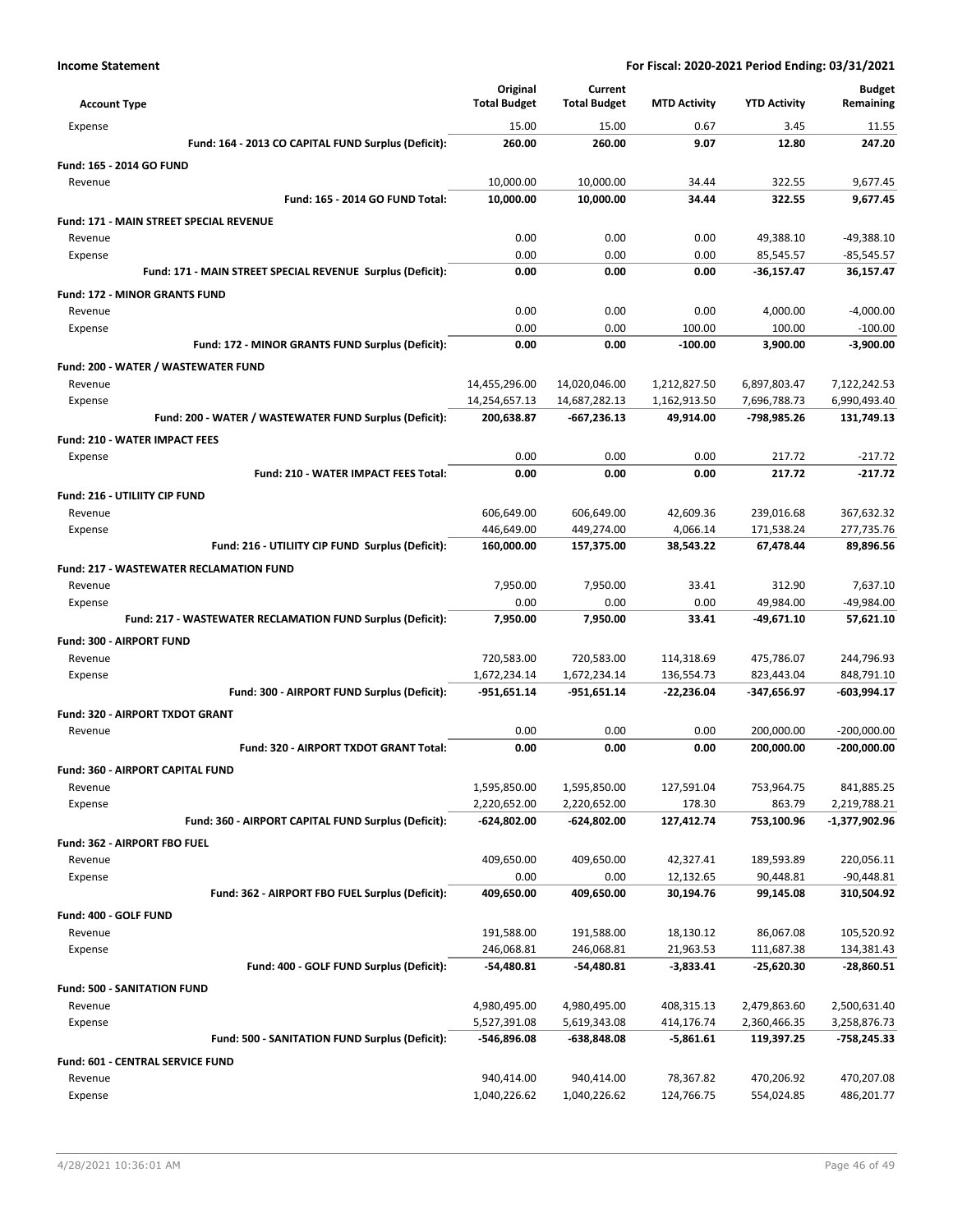| <b>Account Type</b>                                                        | Original<br><b>Total Budget</b> | Current<br><b>Total Budget</b> | <b>MTD Activity</b>    | <b>YTD Activity</b>      | <b>Budget</b><br>Remaining  |
|----------------------------------------------------------------------------|---------------------------------|--------------------------------|------------------------|--------------------------|-----------------------------|
| Fund: 601 - CENTRAL SERVICE FUND Surplus (Deficit):                        | -99,812.62                      | $-99,812.62$                   | -46,398.93             | $-83,817.93$             | $-15,994.69$                |
| Fund: 602 - INSURANCE FUND                                                 |                                 |                                |                        |                          |                             |
| Revenue                                                                    | 6,443,497.00                    | 6,443,497.00                   | 568,907.23             | 3,237,451.24             | 3,206,045.76                |
| Expense                                                                    | 6,483,654.00                    | 6,483,654.00                   | 470,374.18             | 3,700,847.18             | 2,782,806.82                |
| Fund: 602 - INSURANCE FUND Surplus (Deficit):                              | -40,157.00                      | -40,157.00                     | 98,533.05              | -463,395.94              | 423,238.94                  |
| Fund: 604 - MIS FUND                                                       |                                 |                                |                        |                          |                             |
| Revenue                                                                    | 758,375.00                      | 758,375.00                     | 70,889.56              | 425,337.36               | 333,037.64                  |
| Expense                                                                    | 1,070,950.62                    | 1,070,950.62                   | 80,154.50              | 186,205.33               | 884,745.29                  |
| Fund: 604 - MIS FUND Surplus (Deficit):                                    | $-312,575.62$                   | $-312,575.62$                  | $-9,264.94$            | 239,132.03               | $-551,707.65$               |
| Fund: 660 - VEHICLE REPLACEMENT FUND                                       |                                 |                                |                        |                          |                             |
| Revenue                                                                    | 730,396.00                      | 730,396.00                     | 60,071.86              | 360,562.01               | 369,833.99                  |
| Expense<br>Fund: 660 - VEHICLE REPLACEMENT FUND Surplus (Deficit):         | 720,397.00<br>9,999.00          | 720,397.00<br>9,999.00         | 15,127.99<br>44,943.87 | 132,039.08<br>228,522.93 | 588,357.92<br>-218,523.93   |
|                                                                            |                                 |                                |                        |                          |                             |
| <b>Fund: 800 - SPENCE FUND</b><br>Revenue                                  | 6,000.00                        | 6,000.00                       | 25.86                  | 242.21                   | 5,757.79                    |
| Expense                                                                    | 600.00                          | 600.00                         | 50.00                  | 300.00                   | 300.00                      |
| Fund: 800 - SPENCE FUND Surplus (Deficit):                                 | 5,400.00                        | 5.400.00                       | $-24.14$               | $-57.79$                 | 5.457.79                    |
| Fund: 801 - JONES LIBRARY TRUST                                            |                                 |                                |                        |                          |                             |
| Revenue                                                                    | 0.00                            | 0.00                           | 4.72                   | 7.53                     | $-7.53$                     |
| Expense                                                                    | 0.00                            | 0.00                           | 0.33                   | 1.69                     | $-1.69$                     |
| Fund: 801 - JONES LIBRARY TRUST Surplus (Deficit):                         | 0.00                            | 0.00                           | 4.39                   | 5.84                     | $-5.84$                     |
| Fund: 809 - GREENVILLE IDC (L-3)                                           |                                 |                                |                        |                          |                             |
| Revenue                                                                    | 0.00                            | 0.00                           | 0.00                   | 124,521.10               | $-124,521.10$               |
| Expense                                                                    | 0.00                            | 0.00                           | 0.00                   | 124,521.10               | $-124,521.10$               |
| Fund: 809 - GREENVILLE IDC (L-3) Surplus (Deficit):                        | 0.00                            | 0.00                           | 0.00                   | 0.00                     | 0.00                        |
| Fund: 810 - SEIZURE FUNDS - STATE RULES                                    |                                 |                                |                        |                          |                             |
| Revenue                                                                    | 3,000.00                        | 3,000.00                       | 69.92                  | 114.13                   | 2,885.87                    |
| Expense                                                                    | 100.00                          | 100.00                         | 4.95                   | 20,898.44                | $-20,798.44$                |
| Fund: 810 - SEIZURE FUNDS - STATE RULES Surplus (Deficit):                 | 2,900.00                        | 2,900.00                       | 64.97                  | -20,784.31               | 23,684.31                   |
| Fund: 811 - SEIZURE FUNDS - FED RULES                                      |                                 |                                |                        |                          |                             |
| Revenue                                                                    | 2,500.00                        | 2,500.00                       | 65.25                  | 104.21                   | 2,395.79                    |
| Expense                                                                    | 100.00<br>2,400.00              | 100.00                         | 4.56<br>60.69          | 23.31<br>80.90           | 76.69<br>2,319.10           |
| Fund: 811 - SEIZURE FUNDS - FED RULES Surplus (Deficit):                   |                                 | 2,400.00                       |                        |                          |                             |
| Fund: 820 - TIRZ FUND (Tax Increment Reinvestment Zone)                    |                                 |                                |                        |                          |                             |
| Revenue<br>Expense                                                         | 751,638.00<br>160,725.00        | 751,638.00<br>160,725.00       | 9,716.57<br>500.57     | 425,202.56<br>289,536.99 | 326,435.44<br>$-128,811.99$ |
| Fund: 820 - TIRZ FUND (Tax Increment Reinvestment Zone) Surplus (Deficit): | 590,913.00                      | 590,913.00                     | 9,216.00               | 135,665.57               | 455,247.43                  |
| Fund: 899 - POOLED CASH                                                    |                                 |                                |                        |                          |                             |
| Revenue                                                                    | 0.00                            | 0.00                           | $-0.01$                | 0.00                     | 0.00                        |
| Fund: 899 - POOLED CASH Total:                                             | 0.00                            | 0.00                           | $-0.01$                | 0.00                     | 0.00                        |
| <b>Fund: 910 - ELECTRIC OPERATING FUND</b>                                 |                                 |                                |                        |                          |                             |
| Revenue                                                                    | 65,117,571.00                   | 65,117,571.00                  | 4,869,003.64           | 88,217,670.71            | -23,100,099.71              |
| Expense                                                                    | 64,662,173.28                   | 64,662,173.28                  | 16,506,721.04          | 109,183,724.14           | -44,521,550.86              |
| Fund: 910 - ELECTRIC OPERATING FUND Surplus (Deficit):                     | 455,397.72                      | 455,397.72                     | -11,637,717.40         | -20,966,053.43           | 21,421,451.15               |
| Fund: 911 - ELECTRIC DEBT REDUCTION                                        |                                 |                                |                        |                          |                             |
| Revenue                                                                    | 1,100.00                        | 1,100.00                       | 2.39                   | 3.17                     | 1,096.83                    |
| Fund: 911 - ELECTRIC DEBT REDUCTION Total:                                 | 1,100.00                        | 1,100.00                       | 2.39                   | 3.17                     | 1,096.83                    |
| Fund: 912 - ELECTRIC DEBT SERVICE                                          |                                 |                                |                        |                          |                             |
| Revenue                                                                    | 7,846,375.00                    | 7,846,375.00                   | 213,239.58             | 3,041,937.48             | 4,804,437.52                |
| Expense                                                                    | 7,856,075.00                    | 7,856,075.00                   | 0.00                   | 3,116,625.00             | 4,739,450.00                |
| Fund: 912 - ELECTRIC DEBT SERVICE Surplus (Deficit):                       | -9,700.00                       | -9,700.00                      | 213,239.58             | -74,687.52               | 64,987.52                   |
| Fund: 913 - ELECTRIC CONSTRUCTION FUND                                     |                                 |                                |                        |                          |                             |
| Revenue                                                                    | 600.00                          | 600.00                         | 28.64                  | 38.18                    | 561.82                      |
| Fund: 913 - ELECTRIC CONSTRUCTION FUND Total:                              | 600.00                          | 600.00                         | 28.64                  | 38.18                    | 561.82                      |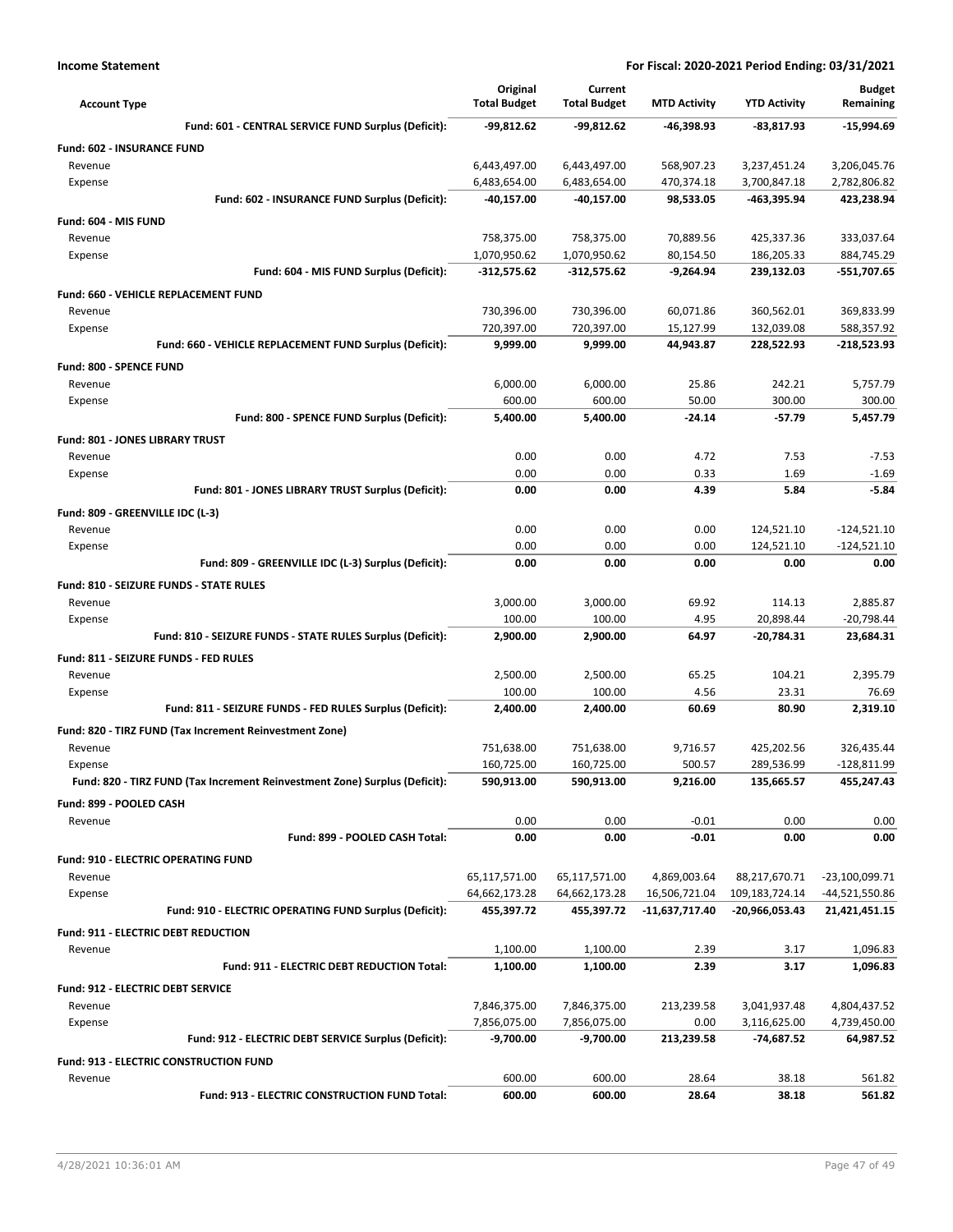| <b>Income Statement</b>      |                                                 | For Fiscal: 2020-2021 Period Ending: 03/31/2021 |                                |                     |                     |                            |
|------------------------------|-------------------------------------------------|-------------------------------------------------|--------------------------------|---------------------|---------------------|----------------------------|
| <b>Account Type</b>          |                                                 | Original<br><b>Total Budget</b>                 | Current<br><b>Total Budget</b> | <b>MTD Activity</b> | <b>YTD Activity</b> | <b>Budget</b><br>Remaining |
| Fund: 950 - CABLE / INTERNET |                                                 |                                                 |                                |                     |                     |                            |
| Revenue                      |                                                 | 6,394,735.00                                    | 6,394,735.00                   | 508,871.01          | 3,399,339.68        | 2,995,395.32               |
| Expense                      |                                                 | 6,042,897.22                                    | 6,042,897.22                   | 592.994.67          | 2,758,920.53        | 3,283,976.69               |
|                              | Fund: 950 - CABLE / INTERNET Surplus (Deficit): | 351.837.78                                      | 351.837.78                     | $-84.123.66$        | 640.419.15          | $-288,581.37$              |
|                              | <b>Total Surplus (Deficit):</b>                 | $-1.962.159.45$                                 | $-2.924.611.45$                | $-10.331.483.58$    | -21.140.555.76      |                            |